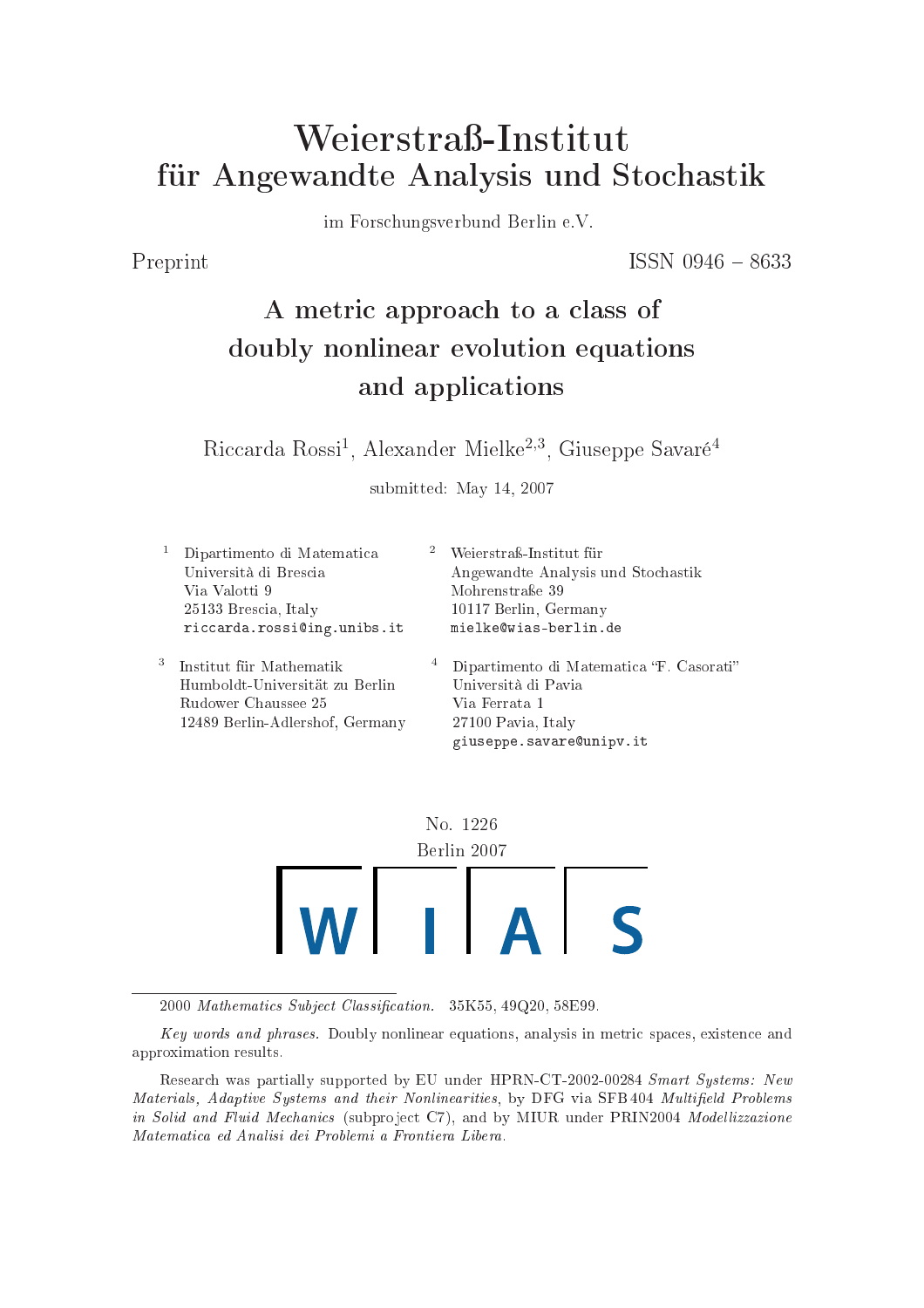Edited by Weierstraÿ-Institut für Angewandte Analysis und Sto
hastik (WIAS) Mohrenstraße 39 10117 Berlin Germany

Fax:  $+ 49302044975$ E-Mail: preprint@wias-berlin.de World Wide Web: $\;$ http://www.wias-berlin.de/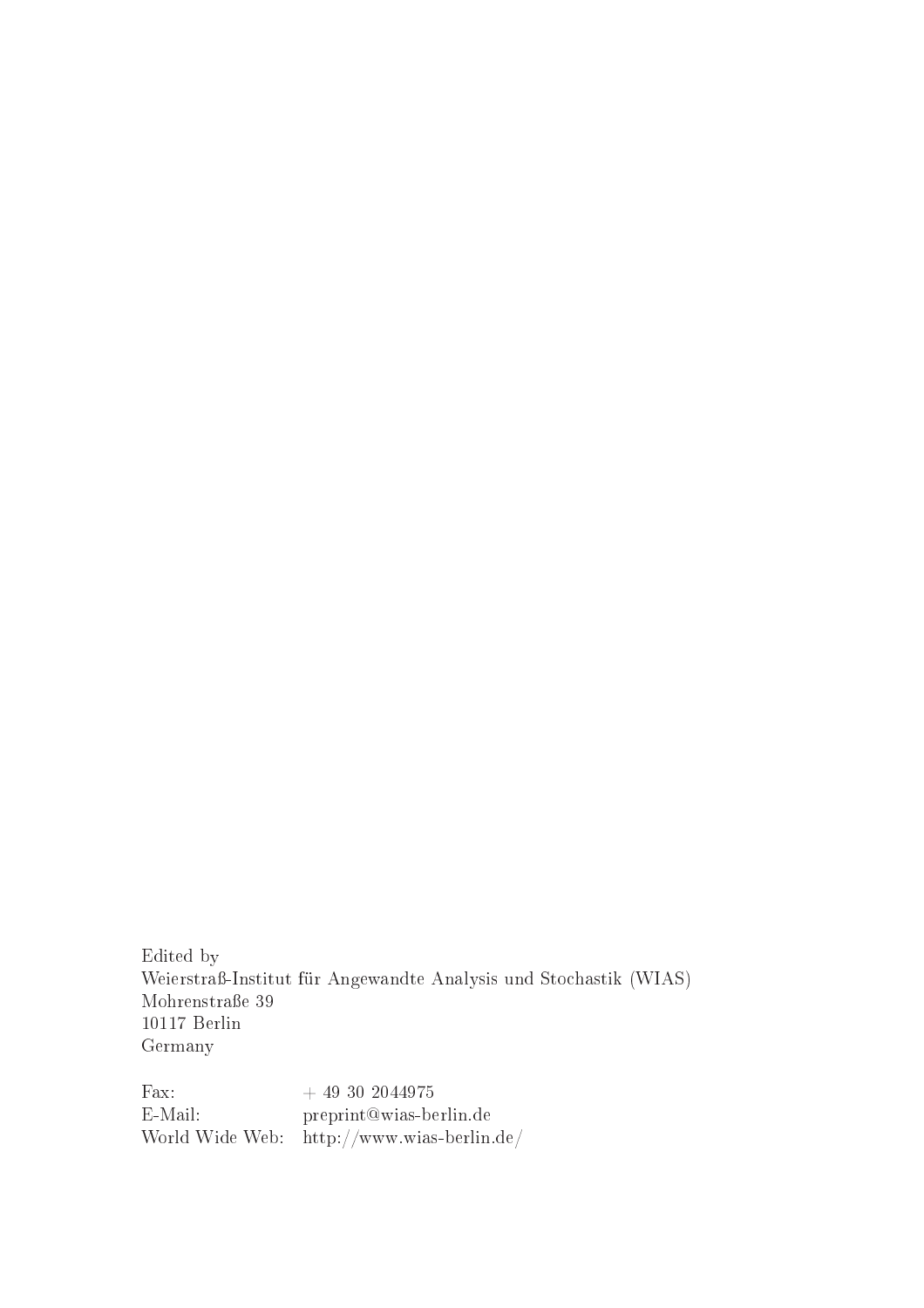### **Abstract**

This paper deals with the analysis of a class of doubly nonlinear evolution equations in the framework of a general metric space. We propose for such equations a suitable metric formulation (which in fact extends the notion of Curve of Maximal Slope for gradient flows in metric spaces, see  $[5]$ , and prove the existence of solutions for the related Cauchy problem by means of an approximation s
heme by time dis
retization. Then, we apply our results to obtain the existen
e of solutions to abstra
t doubly nonlinear equations in reflexive Banach spaces. The metric approach is also exploited to analyze a class of evolution equations in  $L^1$  spaces.

|                  | 1 Introduction                                                          | $\overline{2}$ |
|------------------|-------------------------------------------------------------------------|----------------|
|                  | Part I: the metric theory                                               | 9              |
| $\overline{2}$   | The metric setup                                                        | 9              |
|                  | 2.1                                                                     | 9              |
|                  | 2.2                                                                     | 11             |
|                  | Time dependent families of energy functionals<br>2.3                    | 12             |
|                  | 2.4<br>The purely metric formulation of the Cauchy Problem (DNE)        | 13             |
|                  | 2.5                                                                     | 15             |
| $\boldsymbol{3}$ | The main result                                                         | 16             |
|                  | 3.1                                                                     | 16             |
|                  | 3.2                                                                     | 17             |
|                  | 3.3                                                                     | 18             |
| $\overline{4}$   | Proof of the main result                                                | 20             |
|                  | Estimates for the $(\psi)$ -Moreau-Yosida approximation<br>4.1          | 20             |
|                  | 4.2                                                                     | 26             |
|                  | 4.3                                                                     | 28             |
|                  | Part II: applications in Banach spaces                                  | 33             |
| $5^{\circ}$      | Preliminaries in Banach spaces                                          | 33             |
|                  | 5.1                                                                     | 33             |
|                  | Subdifferential and slopes for admissible functionals<br>5.2            | 35             |
|                  | Chain rule for admissible families of time-dependent functionals<br>5.3 | 41             |
| 6                | <b>Finsler</b> metrics                                                  | 43             |
| 7                | Metric evolutions in $L^1(\Omega)$                                      | 48             |
|                  | 7.1                                                                     | 49             |
|                  | 7.2                                                                     | 51             |
| $8\phantom{1}$   | Quasivariational doubly nonlinear evolution equations in                |                |
|                  | reflexive Banach spaces                                                 | 54             |
|                  | 8.1                                                                     | 55             |
|                  | Applications to doubly nonlinear parabolic evolutions<br>8.2            | 56             |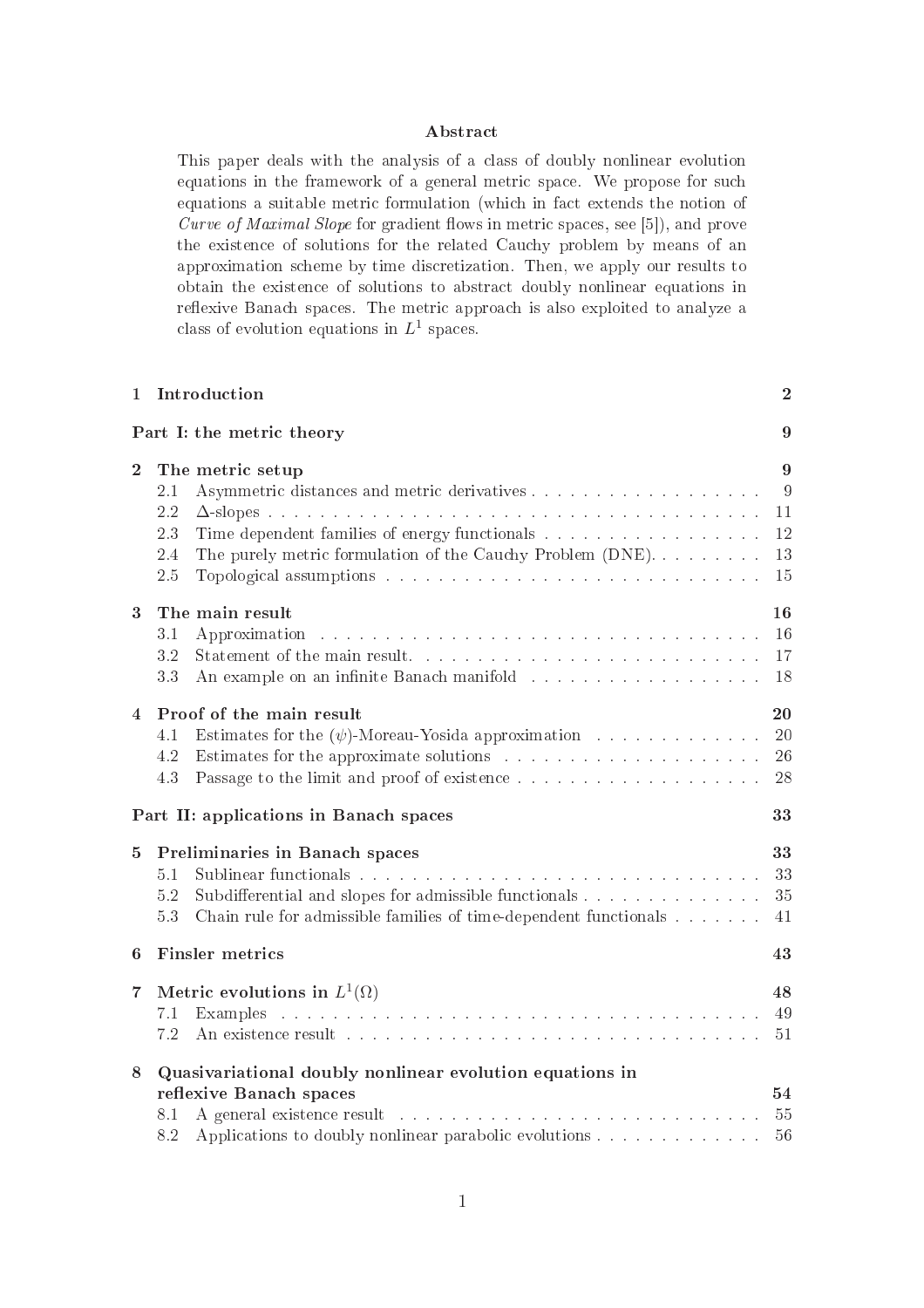## 1 Introduction

Let  $B$  be a separable Banach space and  $T$  a positive number; let us consider two proper functionals  $\Psi : B \to (-\infty, \infty]$  and  $\mathcal{E} : [0, T] \times B \to (-\infty, \infty]$ , such that

$$
\Psi
$$
 is convex and l.s.c.,  $\Psi(v) \ge \Psi(0) = 0 \quad \forall v \in B$ ,  
 $\mathcal{E}(t, \cdot) : B \to (-\infty, \infty]$  is l.s.c. for a.e.  $t \in (0, T)$ .

Hereafter, we shall denote by  $\|\cdot\|$  the norm on B and by  $\|\cdot\|_*$  the norm on the dual space B'. We consider the abstract doubly nonlinear evolution equation

$$
\partial \Psi(u'(t)) + \partial \mathcal{E}(t, u(t)) \ni 0 \quad \text{in } B' \qquad \text{a.e. in } (0, T), \tag{DNE}
$$

where  $\partial \Psi$  denotes the subdifferential in the sense of convex analysis of  $\Psi$ , while we provisionally denote by  $\partial \mathcal{E}$  is a suitable version of the subdifferential of  $\mathcal{E}$  w.r.t. the second variable (in fact, we take  $\partial \mathcal{E}$  to be the convex subdifferential of  $\mathcal{E}$  w.r.t. the variable u if the functional  $u \mapsto \mathcal{E}(t, u)$  is convex). Clearly, in the quadratic case  $\Psi(u) := \frac{1}{2} ||u||_B^2$  for all  $u \in B$ , (DNE) reduces to a gradient flow equation.

This differential inclusion in fact arises in several applicative contexts, ranging, among others, from thermome
hani
s (where it may be understood as a generalized balance relation, see e.g. [25, 42]), to the modeling of rate-independent evolutions. Without going into details, we point out that, within the realm of these applications, the functional  $\Psi$  may be interpreted as a dissipation potential, while  $\mathcal E$  is an energy functional. Indeed, there is nowadays a quite wide literature on the analysis of (DNE), which we briefly review distinguishing the case in which the functional  $\Psi$  has a superlinear growth at infinity from the linear-growth case.

The most general well-posedness results (earlier ones were obtained in  $[13, 6, 45]$ ), for the Cauchy problem associated with  $(DNE)$  in the superlinear case for  $\Psi$  date back to the papers  $[15, 16]$ , along with applications to a broad class of PDE models for phase transition phenomena which can be recast in the general form (DNE). In the setting of a Hilbert space in  $[15]$ , and of a reflexive Banach space in  $[16]$ , the existence of solutions to (DNE) is proved via approximation by time discretization, and passage to the limit by compactness and monotonicity techniques. In  $[15, 16]$ , the functional E takes the form  $\mathcal{E}(t, u) := \Phi(u) - \langle \ell(t), u \rangle$  for all  $(t, u) \in (0, T) \times$ B,  $\Phi$  being a *convex* functional, so that the convex subdifferential in (DNE) is given by  $\partial \mathcal{E} = \partial \Phi - \ell$ . In fact, this crucial convexity assumption allows to exploit maximal monotone operator techniques. We recall that, in the same setting, longtime behavior results for  $(DNE)$  have recently been obtained in [47, 46].

In the linear-growth case, equation (DNE) arises in connection with rate-independent problems. Indeed, in such cases the dissipation functional  $\Psi$  is positively homogeneous of degree 1, whence  $\partial \Psi(\lambda v) = \partial \Psi(v)$  for all  $\lambda \geq 0$  and  $v \in B$ . Therefore, a solution to (DNE) remains a solution if the time variable is rescaled. thus modeling phenomena insensitive to hanges in the time s
ale. Rate-independent models indeed occur, for instance, in elastoplasticity [29, 30, 31, 32, 19, 20, 24], in damage [38], in the quasistatic evolution of fractures  $[21, 28]$ , in shape memory alloys  $[39, 40, 37]$ , and in several other contexts, see the survey  $[33]$  and the references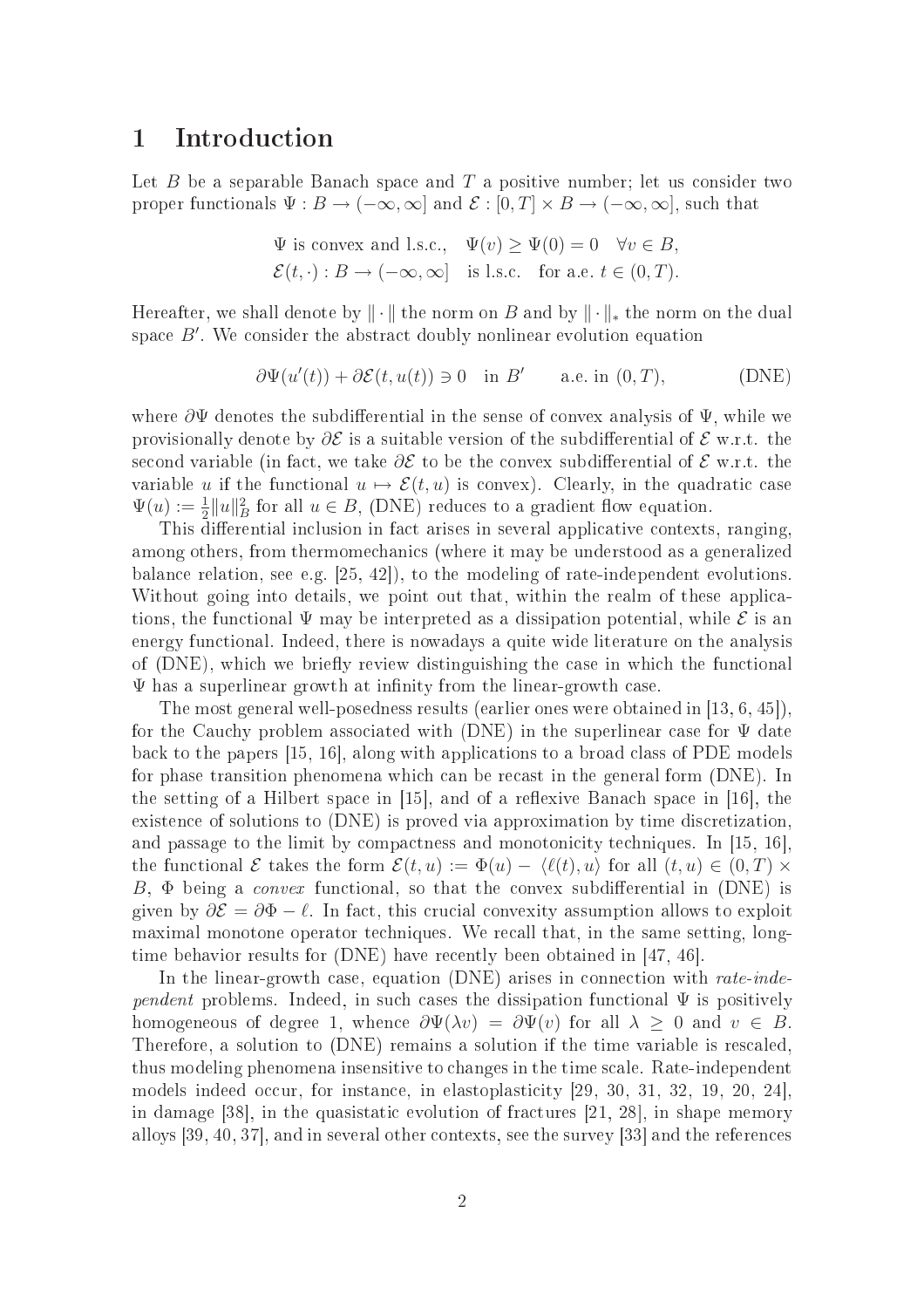therein. Existen
e, approximation, uniqueness, and regularity of solutions to the Cauchy problem for (DNE) in the rate-independent case have been proved in [41, 35, again the setting of a reflexive Banach space and of a smooth, convex energy functional  $\mathcal{E}$ . However, the aforementioned applications to continuum mechanics problems lead to possibly non smooth and (highly) non convex energy functionals, as well as to ambient spaces which are neither reflexive, nor dual of separable spaces (for example,  $L^1$  spaces for shape memory alloys), or even lack a linear structure (like in the applications to fractures). In fact, the non convexity of  $\mathcal E$  may be a ounterpart of the latter feature, as shown in Se
tion 3.3 later on by the example of a non convex functional defined on a Banach manifold. These considerations have indeed motivated the development of an abstra
t, energeti formulation of rateindependent problems in [41], which can be in fact given in a purely topological framework, see [28]. We may mention that, in the same spirit, global variational principles for doubly nonlinear evolution equations (both in the superlinear and in the rate-independent case), have been recently proposed in  $[50, 34, 48]$ .

However, the analysis of the doubly nonlinear equation (DNE) in the ase of a non onvex, non smooth energy fun
tional and of a more general ambient spa
e still remains open. In the fully general case, one may indeed face the problem of giving meaning to the pointwise formulation  $(DNE)$  itself. For example, if the space  $B$  does not enjoy the Radon-Nikodým property (like in the case of  $L^1$  spaces), absolutely continuous curves with values in  $B$  need not be a.e. differentiable w.r.t. the variable t, so that the pointwise time derivative appearing in  $(DNE)$  may not be defined. Furthermore, in the absence of a linear structure on the ambient space, the notion of (Gâteaux)-derivative/subdifferential of a functional does not make sense anymore. These drawbacks can be overcome by resorting to suitable *surrogates of derivative* notions, which have been introduced in the realm of *Analysis in Metric Spaces*. In particular, we refer to the notions proposed within the theory of Curves of Maximal Slope for gradient flows in metric spaces, which was initiated in a seminal paper  $[18]$ by E. DE GIORGI and has been subsequently developed in  $[27, 3, 4]$  and in the recent monograph [5].

The goal of this paper is to analyze  $(DNE)$  in the framework of a *general metric* space. Indeed, we shall provide a suitable *purely metric* formulation of (DNE), in fact adapting to the doubly nonlinear case the notion of Curve of Maximal Slope. Then, we shall prove an existen
e and approximation result for the related Cau
hy problem in the case of a superlinear dissipation functional.

In the forthcoming paper  $[36]$ , we shall instead develop the analysis of rateindependent problems in a metric framework. More precisely, we shall study rateindependent metri evolutions as the vanishing vis
osity limit of doubly nonlinear metri evolutions driven by a superlinear dissipation. Let us point out that this asymptotic analysis has been recently addressed in the paper [22], for general rateindependent problems in a finite-dimensional framework, as well as in [20], in the more specific case of quasistatic evolutions in plasticity with softening.

**The metric formulation.** For simplicity, we introduce the metric formulation of equation (DNE) when the functional  $\mathcal E$  is independent of the t variable, postponing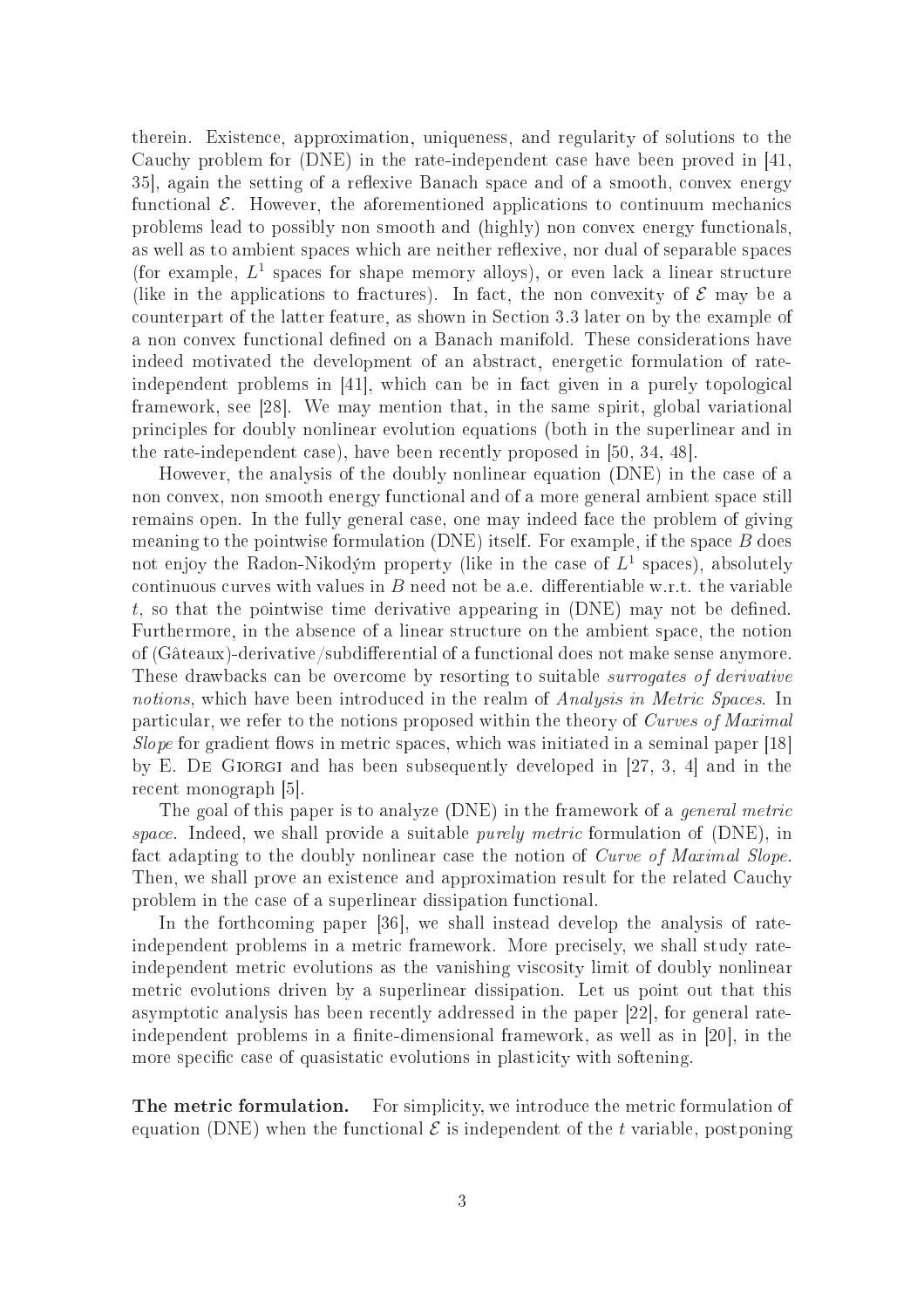the general discussion to Section 2.4. In order to give some insight into the metric approach, we first develop some heuristic calculations in a smooth case and with an ambient Bana
h spa
e.

Hence, we suppose that  $\Psi \in C^1(B)$ , that its Fenchel-Moreau conjugate  $\Psi^*$  is in  $C^1(B')$  too, and that  $\mathcal{E} \in C^1(B)$  (nevertheless, we do not require  $\mathcal E$  to be convex). Under these smoothness assumptions,

$$
\partial \Psi(u) = \{ D\Psi(u) \}, \ \partial \mathcal{E}(u) = \{ D\mathcal{E}(u) \} \text{ for } u \in B, \ \partial \Psi^*(v) = \{ D\Psi^*(v) \} \text{ for } v \in B'.
$$

Thus, the doubly nonlinear equation (DNE) turns out to be

$$
D\Psi(u'(t)) + D\mathcal{E}(u(t)) = 0 \quad \text{for a.e. } t \in (0, T). \tag{1.1}
$$

By a onvex analysis argument, (1.1) is equivalent to

$$
\Psi(u'(t)) + \Psi^*(-D\mathcal{E}(u(t))) \le \langle -D\mathcal{E}(u(t)), u'(t) \rangle \quad \text{for a.e. } t \in (0, T), \quad (1.2)
$$

(where  $\langle \cdot, \cdot \rangle$  denotes the duality pairing between B' and B). Let us point out that  $(1.2)$  in fact holds as an equality, as the converse inequality is true thanks to the definition of  $\Psi^*$ ; however, in view of the metric formulation we are going to introduce later on, we prefer to state  $(1.2)$  in this form. Now, taking into account the hain rule formula

$$
\langle \mathcal{D}\mathcal{E}(u(t)), u'(t) \rangle = \frac{d}{dt} \mathcal{E}(u(t)) \quad \text{for a.e. } t \in (0, T), \tag{1.3}
$$

we can equivalently rephrase  $(1.1)$  as

$$
\frac{d}{dt}\mathcal{E}(u(t)) \le -\Psi(u'(t)) - \Psi^*(-\mathcal{D}\mathcal{E}(u(t))) \quad \text{for a.e. } t \in (0, T), \qquad (1.4)
$$

which again in fact holds as an equality. To fix ideas, let us choose

$$
\Psi(u) := \frac{1}{p} \|u\|^p \quad \forall \, u \in B, \text{ so that } \Psi^*(v) := \frac{1}{q} \|v\|_*^q \quad \forall \, v \in B', \ 1 < p < \infty, \ \frac{1}{p} + \frac{1}{q} = 1.
$$

Then, (1.4) be
omes

$$
\frac{d}{dt}\mathcal{E}(u(t)) \le -\frac{1}{p}||u'(t)||^p - \frac{1}{q}|| - D\mathcal{E}(u(t))||_*^q \quad \text{for a.e. } t \in (0, T).
$$

Let us point out that the above formulation highlights the role of the *norms of* the derivatives  $u'(t)$  and  $-D\mathcal{E}(t, u(t))$ , rather than of the derivatives themselves. That is why, (1.4) appears to be a suitable formulation for going over to a purely metri framework, where one may (only) dispose of notions surrogating the norm of the pointwise derivative of a urves, and the norm of the Gâteaux derivative of a fun
tional.

We now briefly recall such notions (referring to  $[3, 4]$ ,  $[5, Chap. 1]$ , and to the next sections for further details), in the context of a (separable) metric space  $(X, d)$ . In this framework, it is possible to define the notion of *absolute continuity* of a curve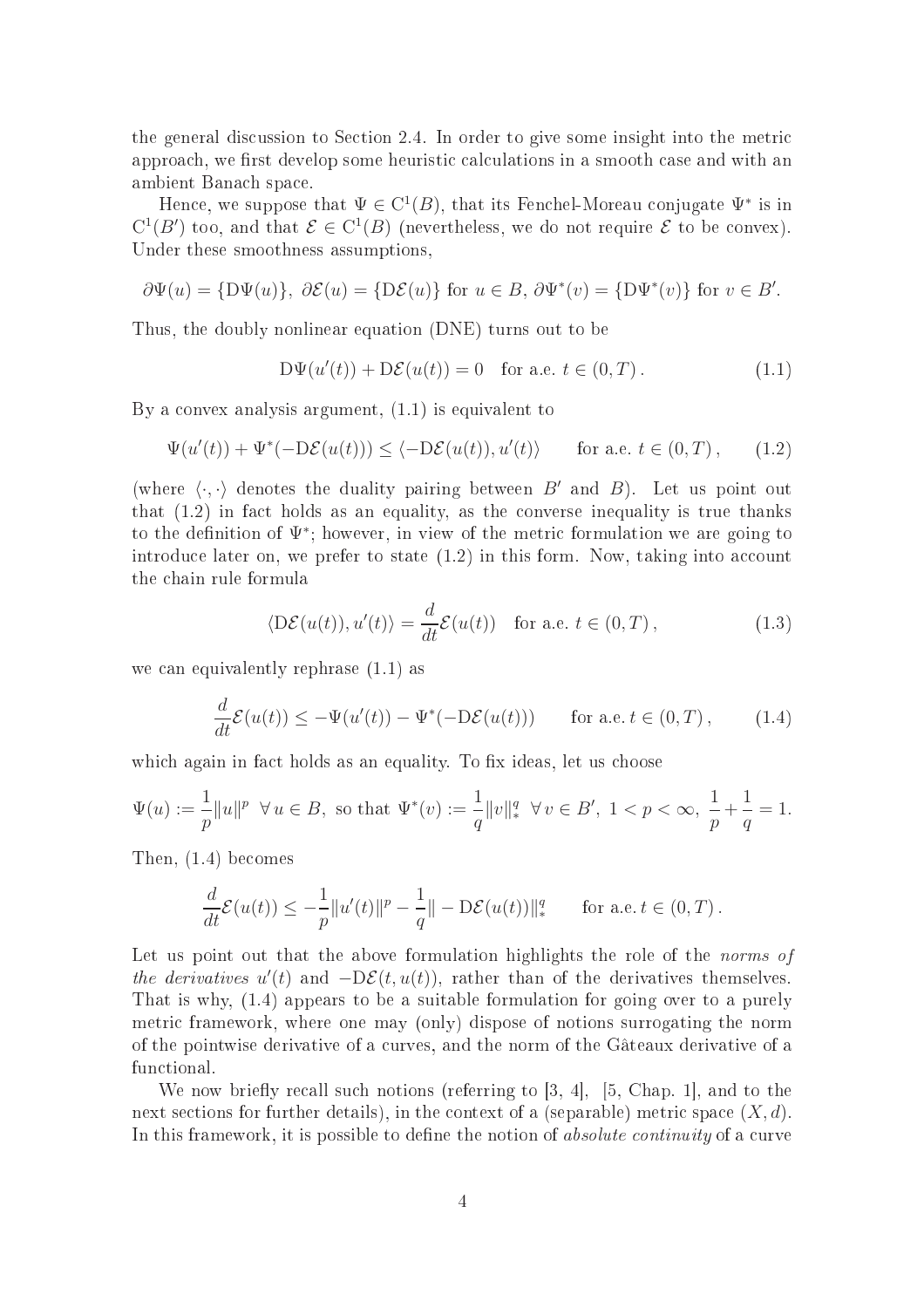with values in X, and to prove that, if  $u:(0,T) \to X$  is absolutely continuous, the limit

$$
|u'|(t) := \lim_{h \to 0} \frac{d(u(t), u(t+h))}{h} \text{ exists for a.e. } t \in (0, T), \tag{1.5}
$$

defining the *metric derivative* of the curve u. It can be readily checked that, if X is a Banach space B and if the absolutely continuous curve  $u:(0,T) \to B$  is a.e. differentiable on  $(0, T)$ , then

$$
|u'|(t) = ||u'(t)|| \qquad \text{for a.e. } t \in (0, T). \tag{1.6}
$$

Nevertheless, as we are going to see in Section 7, the notion of metric derivative is significant even in spaces like  $L^1$ , in which the link  $(1.6)$  between the metric and the pointwise derivatives is no longer available for general absolutely ontinuous urves.

In the same way, given a functional  $\mathcal{E}: X \to (-\infty, +\infty]$  and a point  $u \in \text{dom}(\mathcal{E}),$ following [18] we define the *(local)* slope of  $\mathcal E$  at u as

$$
|\partial \mathcal{E}|(u) := \limsup_{v \to u} \frac{(\mathcal{E}(u) - \mathcal{E}(v))^+}{d(u, v)}.
$$
 (1.7)

Again, it can be shown that, in the Banach space case,

if 
$$
\mathcal{E}: B \to (-\infty, +\infty]
$$
 is (Fréchet) differentiable at  $u \in \text{dom}(\mathcal{E})$ ,  
then  $|\partial \mathcal{E}|(u) = ||D\mathcal{E}(u)||_*$ . (1.8)

More in general, if  $\mathcal E$  is convex, then  $|\partial \mathcal E|$  is related to the (convex) subdifferential ∂*E* of *E* by

$$
|\partial \mathcal{E}|(u) = \min\left\{ \|\xi\|_{*} : \ \xi \in \partial \mathcal{E}(u) \right\} \qquad \forall u \in \text{dom}(\partial \mathcal{E}). \tag{1.9}
$$

The chain rule formula  $(1.3)$  now translates in the metric setting as

$$
\frac{d}{dt}\mathcal{E}(u(t)) \ge -|u'|(t) \cdot |\partial \mathcal{E}| (u(t)) \quad \text{for a.e. } t \in (0, T)
$$
\n
$$
\text{for any absolutely continuous curve } u : (0, T) \to X. \tag{1.10}
$$

We remark that, in the case of a smooth functional  $\mathcal{E}: B \to (-\infty, +\infty]$ , the above chain rule inequality results from  $(1.3)$ ,  $(1.8)$ , and the Cauchy-Schwarz inequality; we have the same interpretation in the ase of a onvex fun
tional as well, due to  $(1.9)$  and the well-known chain rule for the subdifferential in the sense of convex analysis. We refer to Section 2.4 for a detailed discussion of the chain rule  $(1.10)$  in the ase of a time-dependent fun
tional.

We are now in the position of stating the metric analog of  $(1.4)$ , of course replacing the derivatives of the curve and of the functional with the metric derivative  $(1.5)$ and the local slope  $(1.7)$ . Since we are now dealing with *scalar notions*, the role of the dissipation  $\Psi$  shall be played by a function

$$
\psi : [0, \infty) \to [0, \infty)
$$
, convex and l.s.c.,  $\psi(0) = 0$  and  $\lim_{x \to +\infty} \frac{\psi(x)}{x} = \infty$ . (1.11)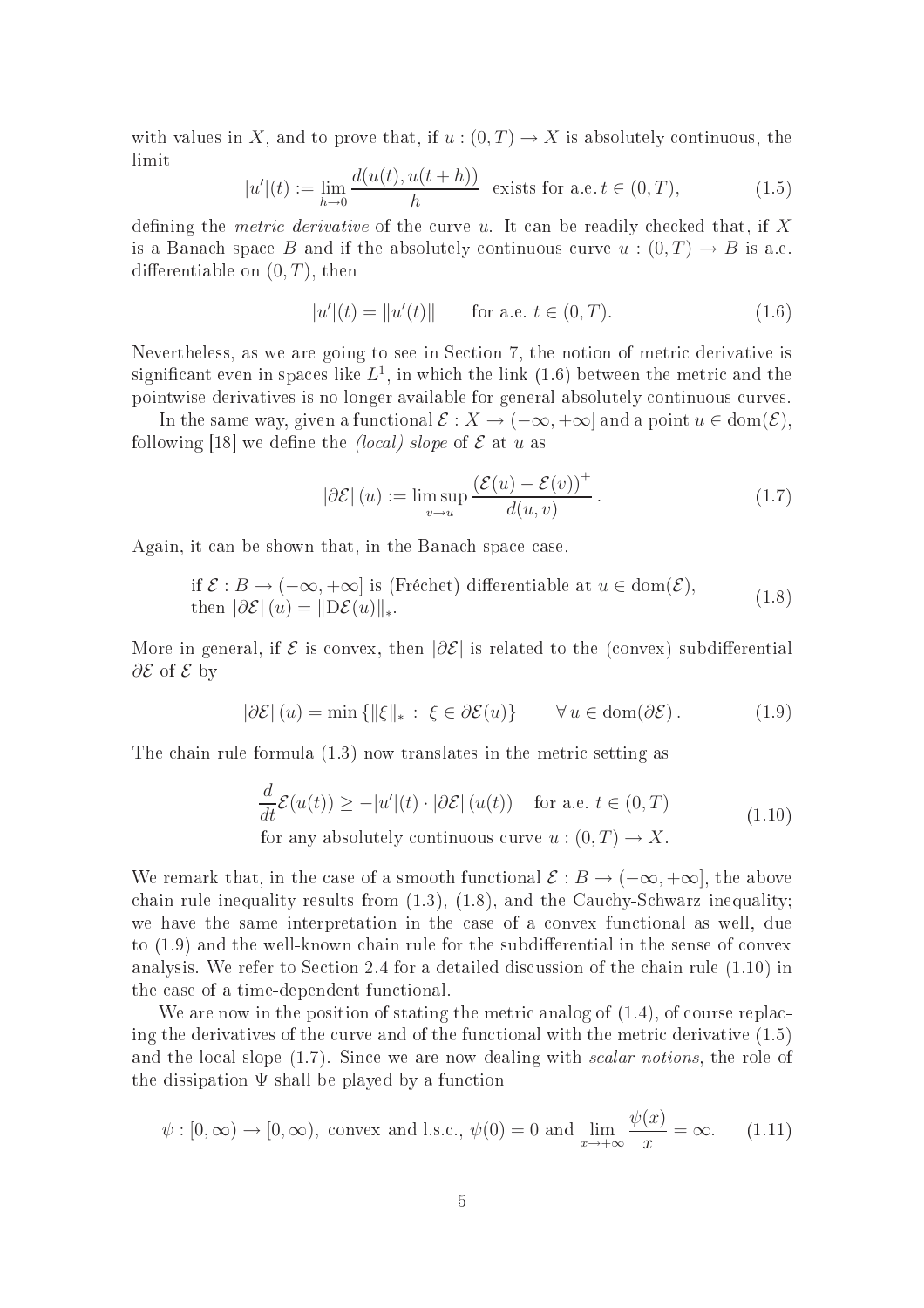Hence, supposing that the functional  $\mathcal{E}: X \to (-\infty, \infty]$  complies with the chain rule  $(1.10)$ , we say that an absolutely continuous curve

$$
u: (0, T) \to X \text{ satisfies the metric formulation of (DNE) if}
$$
  
the map  $t \in (0, T) \mapsto \mathcal{E}(u(t))$  is absolutely continuous and  

$$
\frac{d}{dt}\mathcal{E}(u(t)) \le -\psi(|u'|(t)) - \psi^*(|\partial \mathcal{E}|(u(t))) \text{ for a.e. } t \in (0, T).
$$
 (1.12)

It can be easily checked that, when 
$$
\psi(x) = \frac{1}{2}x^2
$$
 for all  $x \in [0, \infty)$ , the above

2 formulation coincides with the metric formulation of gradient flows, see [18, 4, 5]. The main result of this paper (Theorem 3.5 later on) states the existen
e abso-

lutely ontinuous urves omplying with the above metri formulation, supplemented by an initial ondition. The proof is performed by passing to the limit in an approximation scheme based on time discretization (see Section 3.1). The variational scheme vielding the approximate solutions is indeed the metric analog of the impli
it Euler s
heme used for doubly nonlinear evolution equations in Bana
h spa
es (see [15, 16, 41]). As a matter of fact, such a scheme has been proposed in [17, 4] as a possible way to approximate gradient flows in metric spaces, in the framework of the theory of *Minimizing Movements*. Exploiting some technical tools of this theory, we have been able to show that the approximate solutions converge a curve solving the Cauchy problem for  $(1.12)$ . Without going into many details, let us point out that the whole pro
edure works out under some lower semi
ontinuity and coercivity assumptions on  $\mathcal E$  (which substantially enable to carry on the approximation s
heme and to obtain ompa
tness of the approximate solutions), joint with the lower semicontinuity of the map  $u \mapsto |\partial \mathcal{E}|(u)$  and the chain rule (1.10).

Applications: the reflexive case. The main applications of our metric approa
h are to (a lass of ) doubly nonlinear evolution equations of the form

$$
\partial\Psi(u(t), u'(t)) + \partial \mathcal{E}(t, u(t)) \ni 0 \quad \text{in } B' \quad \text{for a.e. } t \in (0, T), \tag{1.13}
$$

in the setting of

a separable reflexive Banach space  $B$ ,

the functional  $\Psi$  having a superlinear growth w.r.t. the second variable. Existence results for a class of equations of the type  $(1.13)$  (which are often called *quasivaria*tional due to the dependence of the dissipation functional on the state variable  $u$ ). have been recently obtained in the papers [7, 8] for a superlinear dissipation, while the quasivariational rate-independent case has been analyzed in [35]. In fact, in this paper we are able to deal with dissipation fun
tionals in (1.13) of the form

$$
\Psi(u, v) := \psi(||v||_u) \qquad \forall u, v \in B,
$$

where  $\psi$  is as in (1.11) and

$$
\{\|\cdot\|_u\}_{u\in B} \text{ is a family of norms on } B, \text{ inducing the } \text{Finsler distance}
$$
\n
$$
d(v, w) := \inf \left\{ \int_0^1 \|u'(t)\|_{u(t)} dt \, : \, u : [0, 1] \to B, \, u(0) = v, \, u(1) = w \right\} \, \forall v, w \in B.
$$
\n
$$
(1.14)
$$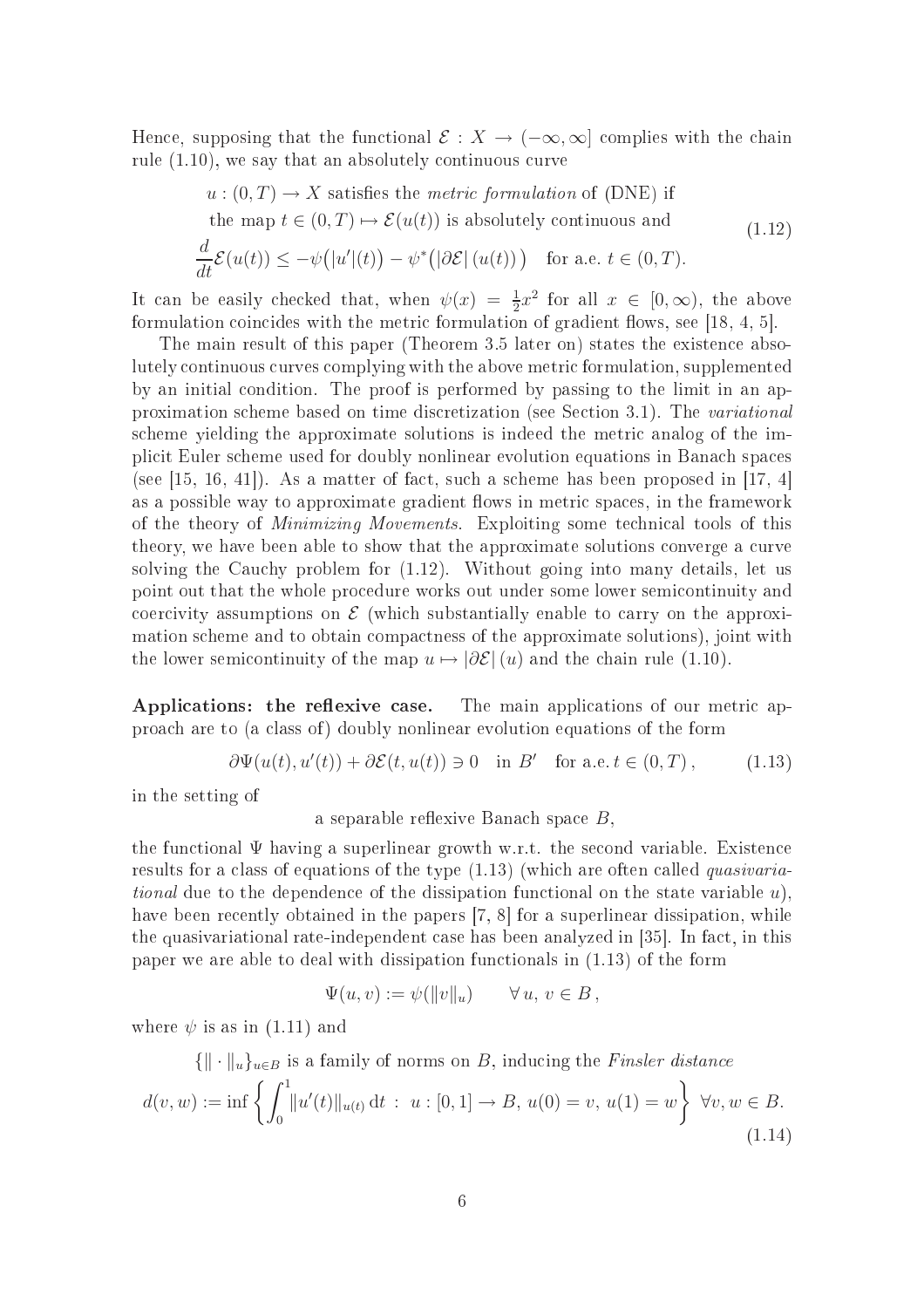In the setting of the *metric space*  $(B, d)$ , it is possible to prove that relation (1.6) between the metric and the pointwise derivative of an absolutely continuous curve still holds in a suitable form (see Section 6). Likewise, relations  $(1.8)-(1.9)$  between the slope and the (sub-)differential of  $\mathcal E$  carry over to this Finsler setting if  $\mathcal E$  is, for instance, a  $\lambda$ -convex or a C<sup>1</sup> perturbation of a convex functional. As a result, every absolutely continuous curve fulfilling the metric formulation  $(1.12)$  is in fact a solution of the pointwise differential inclusion  $(1.13)$ . Thus, our main metric result, Theorem 3.5, yields the existence of absolutely continuous curves solving the Cauchy problem related to  $(1.13)$ , cf. Theorem 8.3 later on. A typical parabolic evolution equation which can be rephrased in the abstract form (1.13), with  $B = L^p(\Omega)$ , is the following generalized Allen-Cahn equation

$$
\alpha(u, u_t) |u_t|^{p-2} u_t - \Delta u + u^3 - u = h \quad \text{a.e. in } \Omega \times (0, T), \tag{1.15}
$$

 $u_t$  denoting the partial time derivative of u. Here,  $p \geq 1$ ,  $\Omega$  is a bounded domain in  $\mathbb{R}^d$ ,  $d \geq 1$ ,  $\alpha : \mathbb{R}^2 \to (0, \infty)$  a continuous function, bounded from below and from above,  $\Delta$  is the Laplace operator, and  $h : \Omega \times (0,T) \to \mathbb{R}$  some source term. In fact,  $(1.15)$  is the prototype of the parabolic doubly nonlinear equations we shall address in Section 8.2. More precisely, we shall deduce from Theorem 8.3 the existen
e of solutions to a suitable initial-boundary value problem for (a generalization of)  $(1.15)$ .

Applications: the  $L^1$ We shall also apply our metric approach to the analysis of (doubly nonlinear) metric evolutions in the metric space  $L^1(\Omega)$ , with the distance induced by the  $L^1(\Omega)$ -norm. As already mentioned, absolutely continuous curves on a time interval  $(0, T)$  with values in  $L^1(\Omega)$  are not, in general, a.e. differentiable on  $(0, T)$ , so that the metric formulation  $(1.12)$  does not lead to a pointwise formulation any more. Hence, in Section 7 we shall focus on purely metric evolutions only, in the ase the dissipation fun
tional

$$
\psi(x) := \frac{1}{2}x^2 \quad \forall \, x \ge 0. \tag{1.16}
$$

In fact, in Section 7.2 we shall analyze the evolution driven in  $L^1(\Omega)$  (), by  $\psi$  (1.16) and an energy functional of Ginzburg-Landau type, and prove an existence result (Theorem 7.3). However, in Section 7.1 we shall preliminarily compare the metric and the pointwise formulations on some simpler examples. For instance, we shall consider, in the case  $\Omega = (0, 1)$ , the quadratic energy functional  $\mathcal{E}: L^1(0, 1) \to [0, \infty]$ 

$$
\mathcal{E}(u) := \begin{cases} \frac{1}{2} \int_0^1 u^2(x) dx & \text{if } u \in L^2(0,1) \\ \infty & \text{otherwise} \end{cases} \forall u \in L^1(0,1). \tag{1.17}
$$

It can be checked that the local slope of  $\mathcal E$  in the metric space  $L^1(0,1)$  is

$$
|\partial \mathcal{E}| (u) = \begin{cases} ||u||_{L^{\infty}(0,1)} & \text{if } u \in L^{\infty}(0,1), \\ +\infty & \text{otherwise} \end{cases} \forall u \in L^{2}(0,1).
$$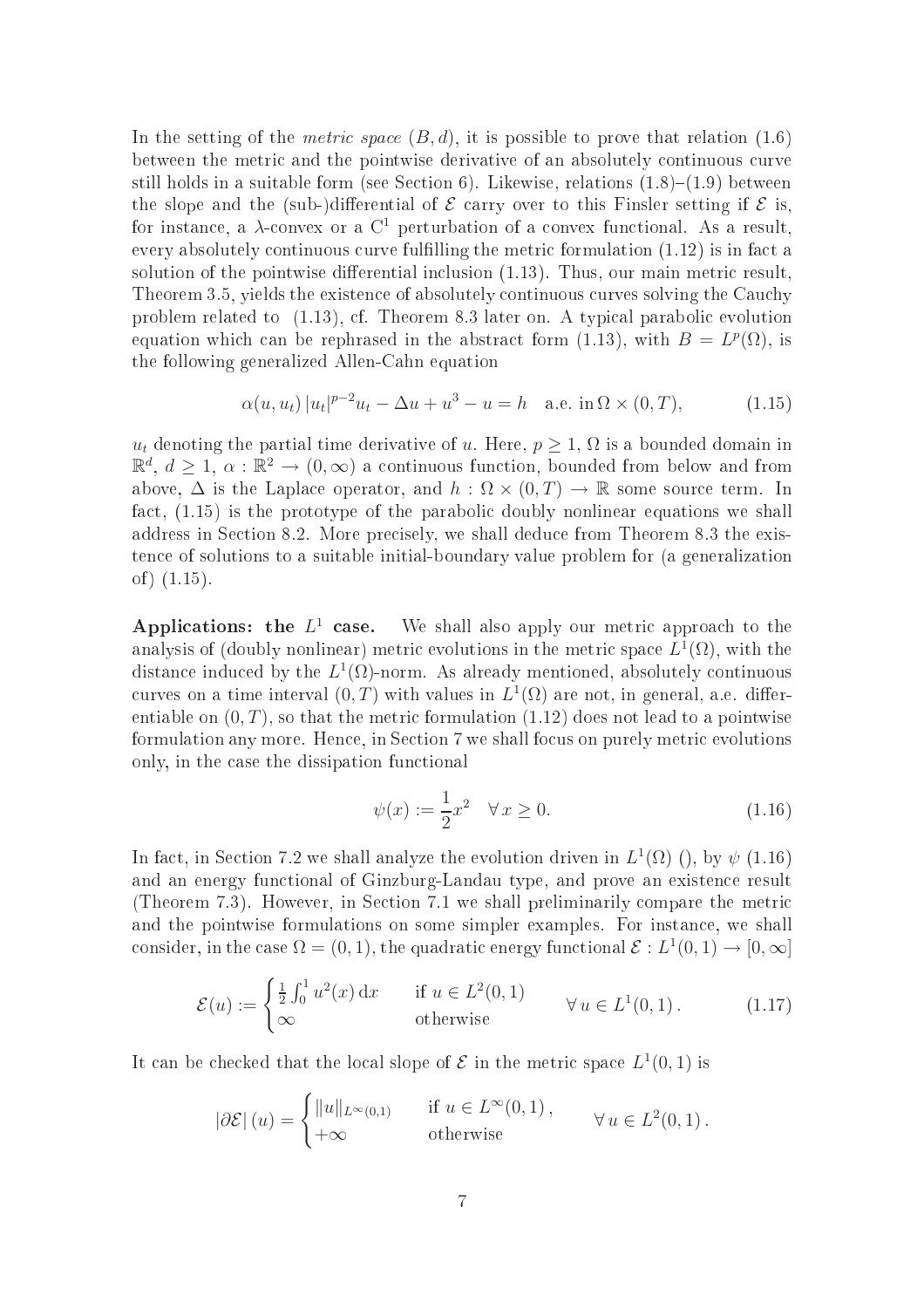Hence, an absolutely continuous curve  $u:(0,T) \to L^1(0,1)$  fulfills the metric formulation (1.12) in  $L^1(0,1)$ , with the choices (1.16)–(1.17), if

the map 
$$
t \in (0, T) \mapsto \frac{1}{2} \int_0^1 u^2(x, t) dx
$$
 is absolutely continuous and  
\n
$$
\frac{d}{dt} \left( \int_0^1 u^2(x, t) dx \right) \le -|u'| (t)^2 - \|u(t)\|_{L^\infty(0, 1)}^2 \quad \text{for a.e. } t \in (0, T).
$$
\n(1.18)

On the other hand, the evolution equation orresponding to (1.18) is (DNE) driven by the dissipation potential

$$
\Psi(u) := \frac{1}{2} ||u||_1^2 \qquad \forall \, u \in L^1(\Omega)
$$
\n(1.19)

and by the energy functional  $\mathcal{E}(1.17)$ , namely

$$
||u_t(t)||_1 \text{Sign}(u_t(x,t)) + u(x,t) \ni 0 \quad \text{for a.e. } (x,t) \in (0,1) \times (0,T), \quad (1.20)
$$

where we denote by Sign is the multivalued operator

$$
Sign(r) := \begin{cases} 1 & \text{if } r > 0, \\ [-1, 1] & \text{if } r = 0, \\ -1 & \text{if } r < 0. \end{cases}
$$

In fact, in Section 7.1, we shall calculate an explicit solution of (the Cauchy problem for)  $(1.20)$  and show that it also fulfills the metric formulation  $(1.18)$ .

Plan of the paper. In Section 2 we fix the metric setup in which we are going to develop our theory, and accordingly give the preliminary definitions of *metric* derivative, slope, chain rule condition. In fact, we extend these notions to the framework of a *non-symmetric* distance  $\Delta$  on the space X, and we also allow  $\Delta$  to take value  $\infty$ . Further, besides the topology induced by  $\Delta$ , we are also going to deal with another topology  $\sigma$  on X, possibly weaker, which mimics the role of the weak topology in the Banach space case. Section 3 is devoted to the construction of the approximation scheme for (the Cauchy problem related to) (1.12), and to the statement of our existen
e and approximation Theorem 3.5. Subsequently, we illustrate such result on the simple example of a time-independent functional defined on an infinite dimensional Banach manifold. The proof of Theorem 3.5 is carried out in several steps in Section 4. Starting from Section 5, we develop the main applications of our results to the Bana
h spa
e setting. Indeed, Se
tions 5 and 6 are devoted to preliminaries, the former in the setting of a separable Bana
h spa
e, and the latter for a separable *reflexive* Banach space, endowed with a Finsler (asymmetric) distance induced by a family of sublinear functionals (in fact, a generalization of the setup (1.14)). Throughout these se
tions, we investigate the link between slopes and subdifferentials, and prove (a version of) formula  $(1.9)$  for a broad class of functionals, encompassing  $\lambda$ -convex functionals and C<sup>1</sup>-perturbations of convex functionals.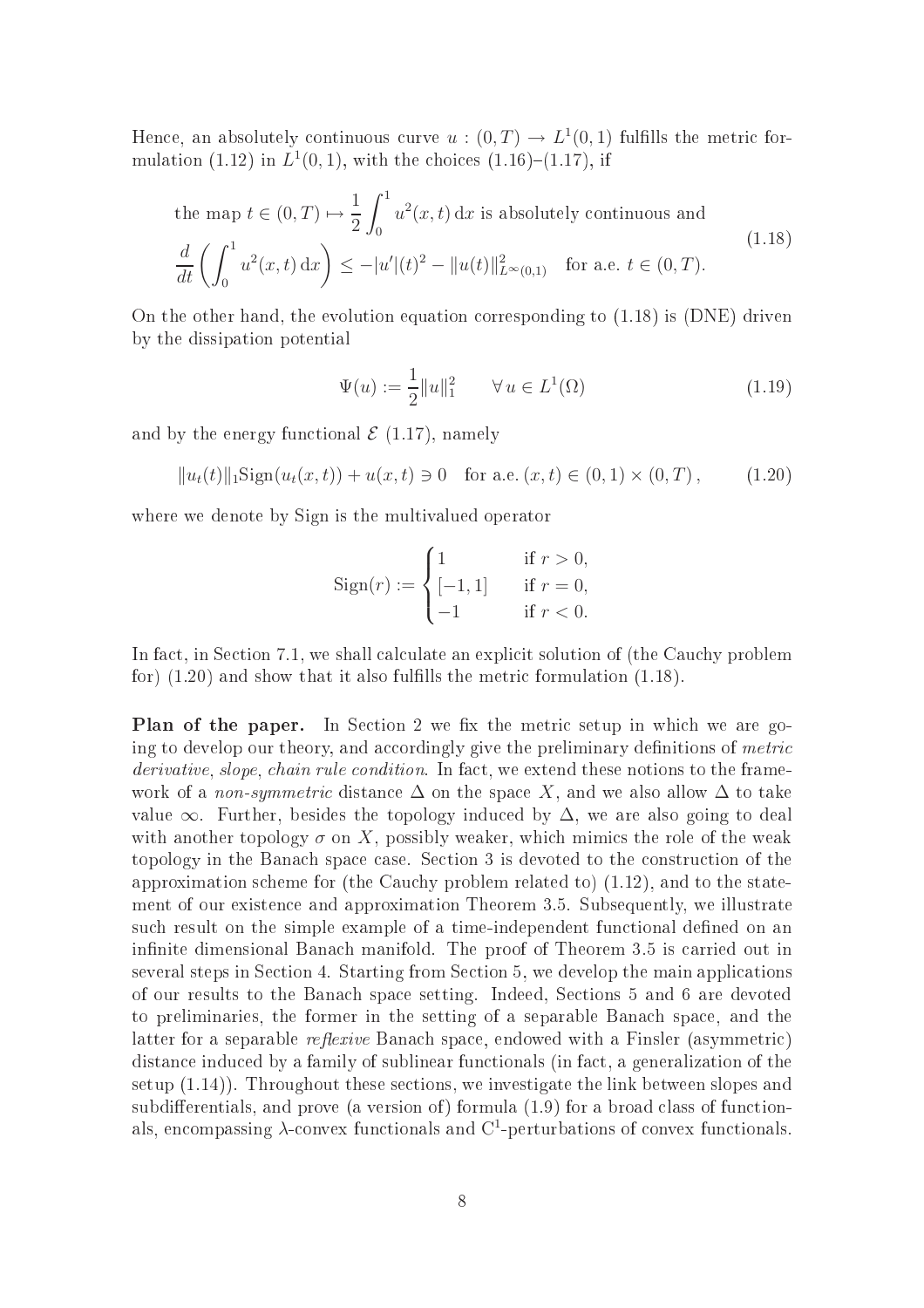We show that these functionals also comply with the chain rule  $(1.10)$  in the general Banach case. Moreover, we provide all the technical results enabling to switch from the metri formulation (1.12) ba
k to the pointwise formulation (1.13) in the Finsler, reflexive case. Building on the material developed in Section 5, in Section 7 we investigate metric evolutions in  $L^1$  spaces and also provide some examples with explicit computations of the *metric solution*. Finally, on the basis of Section 6, in Section 8 we develop the aforementioned applications first in the setting of a general reflexive Banach space, with a Finsler asymmetric distance, secondly in the space  $L^p(\Omega)$ ,  $1 < p < \infty$ .

# Part I: the metric theory

## 2 The metric setup

### 2.1 Asymmetri distan
es and metri derivatives

General assumptions. In the

Hausdorff topological space 
$$
(X, \sigma)
$$
,  $(2.1)$ 

we are given a *reference point*  $x_o \in X$  and

a possibly non symmetric (asymmetric) distance  $\Delta: X \times X \rightarrow [0, \infty]$  fulfilling

$$
\Delta(u, v) = 0 \Leftrightarrow u = v \quad \forall u, v \in X,
$$
  

$$
\Delta(u, v) \le \Delta(u, w) + \Delta(w, v) \quad \forall u, v, w \in X,
$$
  
(2.2)

We set

$$
\delta(u, v) := \min\left[\Delta(u, v), \Delta(v, u)\right], \ X_u := \left\{v \in X : \Delta(u, v) < \infty\right\}, \ X_0 := X_{x_0}.\tag{2.3}
$$

Observe that we could always assume that  $\Delta$  is finite, by restricting our discussion to the space  $X_0$ ; nevertheless, sometimes it could be useful to allow a more flexible choice of the reference point  $x_o$ .

**Remark 2.1** A typical non-symmetric distance  $\Delta$  allowed to take the value  $\infty$  is defined on the space  $X = L^1(\Omega)$ ,  $\Omega$  being a measurable subset of  $R^d$ , by

$$
\Delta(u, v) = \begin{cases} ||u - v||_{L^1} & \text{if } u \ge v \text{ a.e. in } \Omega, \\ \infty & \text{else} \end{cases} \forall u, v \in L^1(\Omega).
$$

Indeed, this example is relevant within applications to damage problems, see [38].

Metric  $\Delta$ -derivatives. It is easy to extend the notion of *metric derivative* (see  $[3]$  of an absolutely continuous curve in X to a possibly nonsymmetric setting.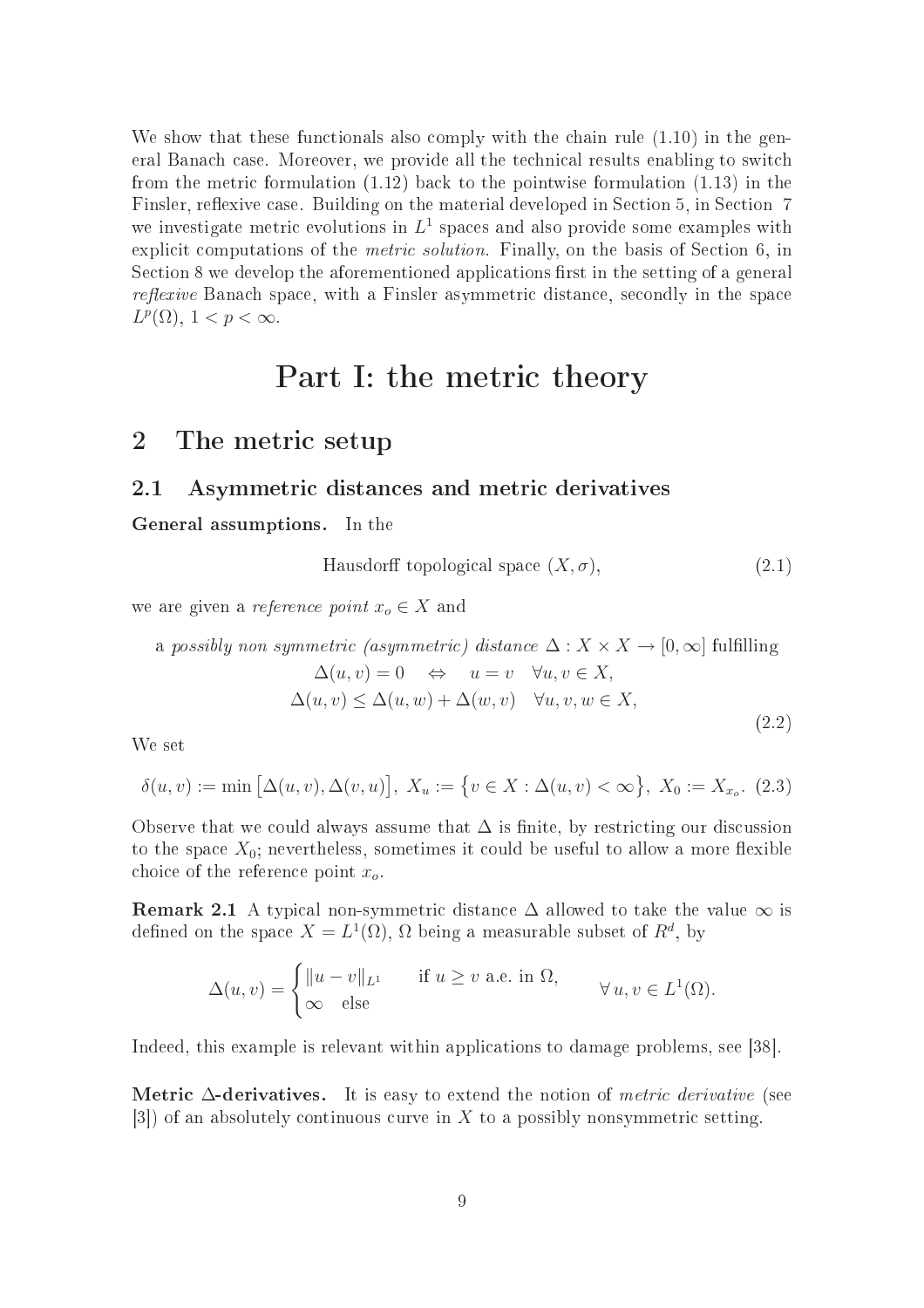First, for  $1 \leq p \leq \infty$  we define

$$
AC^{p}(a,b;X) := \left\{ v : (a,b) \to X : \exists m \in L^{p}(a,b) \text{ s.t. } \Delta(v(s),v(t)) \leq \int_{s}^{t} m(r) dr \right\},\tag{2.4}
$$

denoting by  $AC(a, b; X)$  the space  $AC<sup>1</sup>(a, b; X)$ . Note that, if disposes of a distance  $d$  on the ambient space  $X$  fulfilling

$$
\exists \kappa_1, \kappa_2 > 0: \qquad \kappa_1 d(u, v) \le \delta(u, v) \le \kappa_2 d(u, v) \quad \forall u, v, \in X.
$$

then  $\mathrm{AC}^p(a,b;X)$  is included in the usual space of absolutely continuous curves in the metric space  $(X, d)$  (see [3]). The following result is the natural extension of [5, Thm.  $1.1.2$ .

**Proposition 2.2** For any  $v \in \mathrm{AC}^p(a,b;X)$ ,  $1 \leq p \leq \infty$ , the limits

$$
|v'(t) := \lim_{h \downarrow 0} \frac{\Delta(v(t), v(t+h))}{h} = \lim_{h \downarrow 0} \frac{\Delta(v(t-h), v(t))}{h}
$$
 (2.5)

exist and are equal for a.e.  $t \in (a, b)$ ; the function  $|v'|$  is in  $L^p(a, b)$  and fulfills

$$
\Delta(v(s), v(t)) \le \int_s^t |v'| (r) dr \quad \forall a < s \le t < b.
$$
\n(2.6)

Furthermore,

$$
|v'|(t) \le m(t) \quad \text{for a.e. } t \in (a, b)
$$
\n
$$
(2.7)
$$

 $\cdot - \cdot$ 

for any function  $m \in L^p(a,b)$  fulfilling

$$
\Delta(v(s), v(t)) \le \int_{s}^{t} m(r) dr \quad \forall a < s \le t < b.
$$
 (2.8)

*Proof.* Let us fix  $v \in \mathrm{AC}^p(a, b; X)$  and let  $m \in L^p(a, b)$  fulfill (2.8). Let us introduce for any  $s \in (a, b)$  the function  $l_s : (a, b) \to [0, \infty)$  by

$$
l_s(t) := \Delta(v(s), v(t)) \quad \forall t \in (a, b).
$$

By the definition (2.4) of  $AC<sup>p</sup>(a, b; X)$ , we get the following inequality

$$
(l_s(t_2) - l_s(t_1))^{+} \le \Delta(v(t_1), v(t_2)) \le \int_{t_1}^{t_2} m(r) dr \quad \forall a < t_1 \le t_2 < b,
$$
 (2.9)

whence we deduce that the map  $t \mapsto g_s(t) := l_s(t) - \int_a^t m(r) dr$  is non increasing on  $(a, b)$ , in particular a.e. differentiable. Moreover, from  $(2.9)$  we get

$$
(l'_s(t))^+ \le \ell(t) := \liminf_{h \downarrow 0} \frac{\Delta(v(t), v(t+h))}{h} \quad \text{for a.e. } t \in (a, b). \tag{2.10}
$$

Note that  $\ell$  is a measurable positive function on  $(a, b)$ , fulfilling

$$
0 \le \ell(t) \le \liminf_{h \downarrow 0} \frac{1}{h} \int_{t}^{t+h} m(r) \, \mathrm{d}r = m(t) \quad \text{for a.e. } t \in (a, b). \tag{2.11}
$$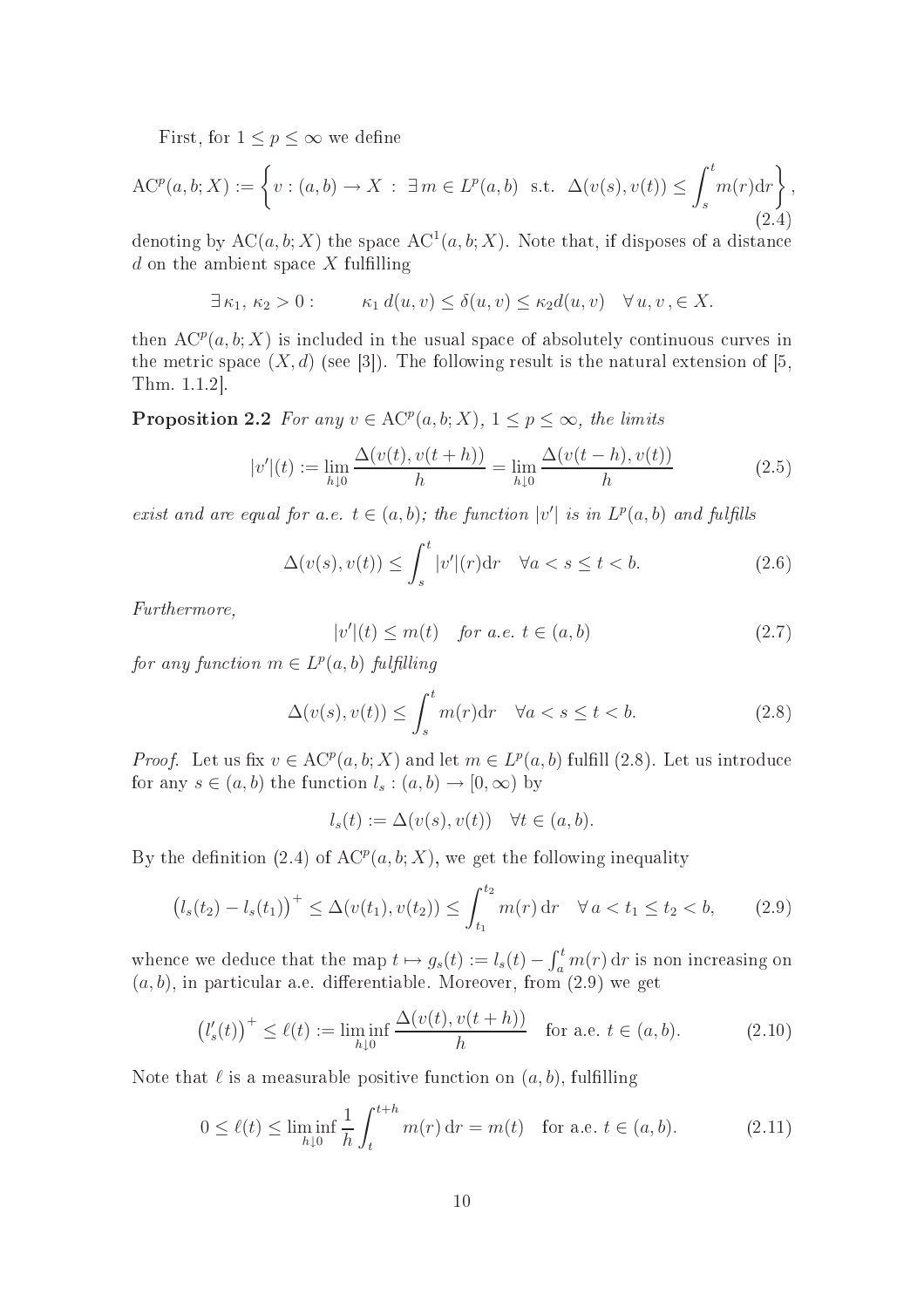Thus,  $\ell \in L^p(a, b)$ ; moreover, since  $l_s(t) = \int_a^t m(r) dr + g_s(t)$  and g is non increasing, the singular part of the distributional derivative of  $l_s$  is a non positive measure and therefore (2.10) yields

$$
\Delta(v(s), v(t)) = l_s(t) \le \int_s^t (l'_s(r))^+ dr \le \int_s^t \ell(r) dr \quad \forall a < s \le t < b. \tag{2.12}
$$

Further, let us consider the measurable function  $\tilde{\ell}: (a, b) \to [0, \infty)$  defined by

$$
\tilde{\ell}(t) := \limsup_{h \downarrow 0} \frac{\Delta(v(t), v(t+h))}{h}, \quad t \in (a, b).
$$

Arguing as in (2.10), we dedu
e from (2.8) that

$$
\tilde{\ell}(t) \le \tilde{m}(t) \quad \text{for a.e.} \ t \in (a, b)
$$
\n
$$
(2.13)
$$

for any  $\tilde{m} \in L^p(a, b)$  for which the inequality (2.8) holds. Thus, due to (2.12) we find

$$
\tilde{\ell}(t) \leq \ell(t)
$$
, hence  $\exists |v'|(t) := \lim_{h \downarrow 0} \frac{\Delta(v(t), v(t+h))}{h}$  for a.e.  $t \in (a, b)$ ,

and  $|v'(t) \in L^p(a, b)$  by (2.11). Moreover, (2.12) yields (2.6). We have thus proved the first part of the statement. The second one follows from  $(2.13)$ .

Finally, the existence of the second limit of  $(2.5)$  follows by the same argument, applied to the reversed curve  $\hat{v}(t) := v(a + b - t)$  and to the reversed distance  $\hat{\Delta}(u, v) := \Delta(v, u)$ . In particular

$$
\Delta(v(s), v(t)) = \hat{\Delta}(\hat{v}(a+b-t), \hat{v}(a+b-s)) \le \int_{a+b-t}^{a+b-s} |\hat{v}'|(r) dr = \int_{s}^{t} |\hat{v}'|(a+b-r) dr.
$$
\n(2.14)

By the minimality property (2.7) (applied to v and  $\hat{v}$ ) we get

$$
|v'|(t) = |\hat{v}'|(a+b-t) \text{ for a.e. } t \in (a,b), \tag{2.15}
$$

 $\Box$ 

which yields the identity between the two limits in  $(2.5)$ .

$$
2.2\quad\Delta\text{-slopes}
$$

In the setup specified by (2.1)-(2.2), let  $\mathcal{E}: X \to (-\infty, \infty]$  shall be a functional with proper domain  $E = \text{dom}(\mathcal{E}) = \{u \in X : \mathcal{E}(u) < \infty\}$ . Hereafter, we shall suppose that

 $\mathcal{E}$  is  $\sigma$ -sequentially lower semicontinuous. (2.16)

We now introduce the notion of local and relaxed slope in the framework of the asymmetric distance  $\Delta$ : the following definition mimics in an obvious way the usual definitions of slope given in the setting of a symmetric distance, for which we refer to  $[3, 5]$ .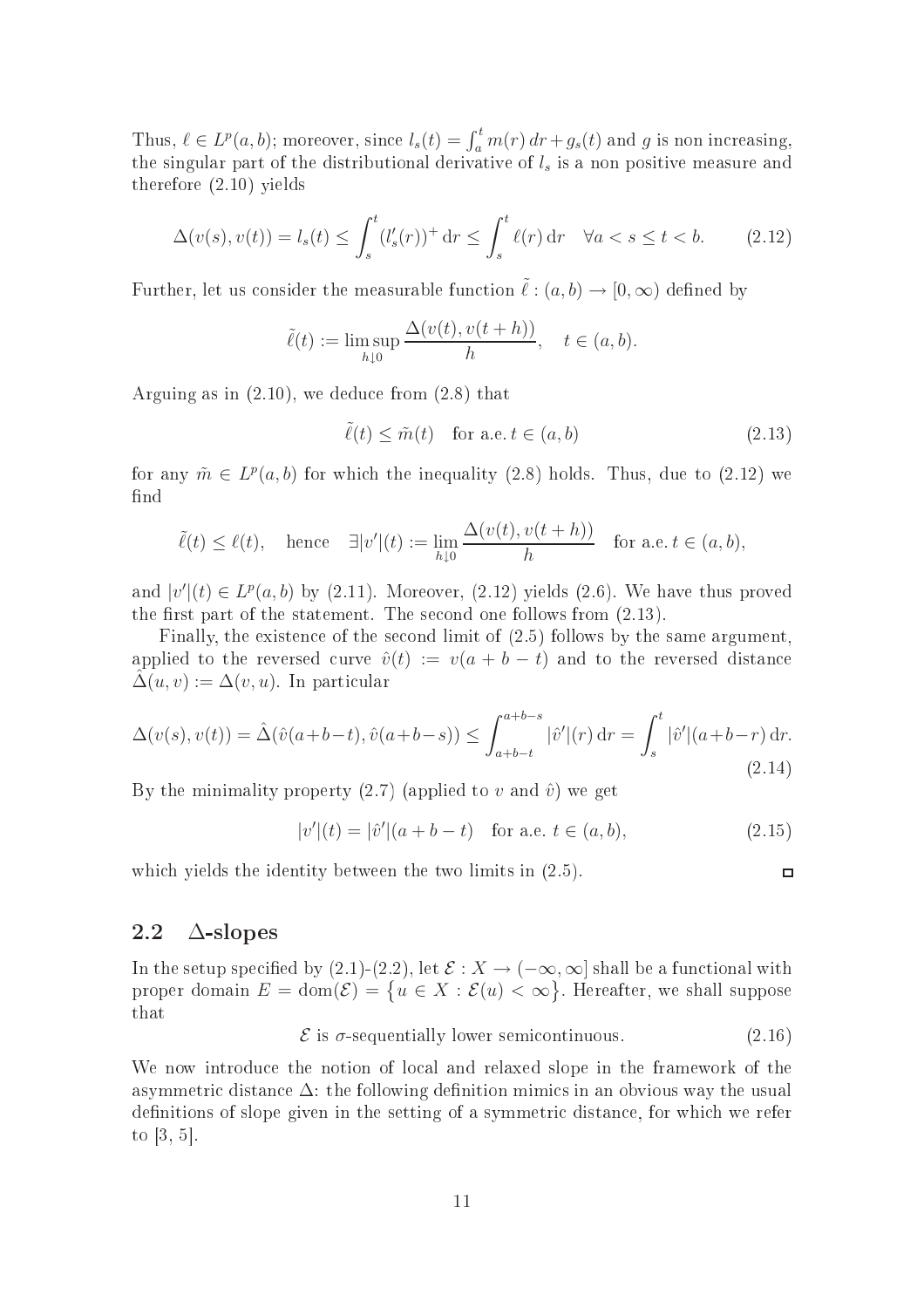**Definition 2.3** The  $\Delta$ -local slope of the functional  $\mathcal E$  at a point  $u \in \text{dom}(\mathcal E)$  is

$$
|\partial \mathcal{E}|(u) := \limsup_{\Delta(u,v)\to 0} \frac{(\mathcal{E}(u) - \mathcal{E}(v))^+}{\Delta(u,v)}.
$$
\n(2.17)

The  $\Delta$ -relaxed slope  $|\partial^-\mathcal{E}|$  of  $\mathcal E$  at a point  $u \in \text{dom}(\mathcal{E}) \cap X_0$  is defined by

$$
|\partial^{-} \mathcal{E}|(u) := \inf \left\{ \liminf_{n \uparrow \infty} |\partial \mathcal{E}|(u_n) : u_n \xrightarrow{\sigma} u, \sup \{ \Delta(x_o, u_n), \mathcal{E}(u_n) \} < \infty \right\}. \tag{2.18}
$$

Note that if  $D \cap X_u = \{u\}$  then  $|\partial \mathcal{E}|(u) = 0$ ;  $|\partial^-\mathcal{E}|$  is (a version of) the (sequential) lower semicontinuous envelope of  $|\partial \mathcal{E}|$  w.r.t. to the topology  $\sigma$ , along sequences in  $X_0$  of bounded energy and bounded distance w.r.t.  $x_o$ .

### 2.3 Time dependent families of energy functionals

In this paper we deal with families of time-dependent functionals  $\mathcal{E}_t: X \to (-\infty, \infty],$  $t \in [0, T]$ . In order to avoid further technical difficulties, we will only consider a quite "regular" dependence w.r.t. time: we thus assume that the proper domain of  $\mathcal{E}_t$  is xed, i.e.

$$
D := \text{dom}(\mathcal{E}_t) \quad \forall \, t \in [0, T], \quad \text{and we set} \quad D_0 := D \cap X_0. \tag{2.19a}
$$

We also suppose that the functionals are uniformly bounded from below, letting

$$
-C_0 := \inf_{t \in [0,T], v \in D} \mathcal{E}_t(v) > -\infty , \qquad (2.19b)
$$

and that

 $\forall v \in D$  the function  $t \mapsto \mathcal{E}_t(v)$  is diff. on [0, T] with derivative  $\partial_t \mathcal{E}_t(v)$  (2.19c) which satisfies

$$
|\partial_t \mathcal{E}_t(v)| \le C_1(\mathcal{E}_t(v) + \Delta(x_o, v) + 2C_0) \quad \forall \ t \in [0, T], \ v \in D_0 \tag{2.19d}
$$

for a suitable constant  $C_1 \geq 0$ 

**Remark 2.4** Let us point out that  $(2.19d)$  (which has been proposed in [33, §3]), and the Gronwall Lemma yield the following estimate

$$
\mathcal{E}_t(v) \le (\mathcal{E}_s(v) + 2C_0C_1|t - s| + C_1\Delta(x_o, v)|t - s|)e^{C_1|t - s|} \forall t, s \in [0, T], v \in D_0. \tag{2.20}
$$

We will often impose some lower semicontinuity-compactness conditions on sequences of equibounded energy  $\mathcal{E}_t$ ; thanks to the previous remark, the particular choice of the time  $t$  is not relevant, so that we can state our assumptions for an arbitrary xed time. We thus introdu
e the auxiliary quantity

$$
\mathcal{F}(v) := 2C_0 + \Delta(x_o, v) + \mathcal{E}_0(v) \tag{2.21}
$$

 $\sim$ 

and note that we have for a suitable constant  $C > 0$ 

$$
\frac{1}{C} \sup_{t \in [0,T]} \left( 2C_0 + \Delta(x_o, v) + \mathcal{E}_t(v) \right) \le \mathcal{F}(v) \le C \inf_{t \in [0,T]} \left( 2C_0 + \Delta(x_o, v) + \mathcal{E}_t(v) \right) \forall v \in D_0.
$$
\n(2.22)

Therefore, the t-energy  $\mathcal{E}_t(u_n)$  of a  $\Delta$ -bounded sequence  $\{u_n\} \subset D_0$  remains bounded if and only if  $\sup_n \mathcal{F}(u_n) < \infty$ : in this case  $\sup_{n \in \mathbb{N}} \mathcal{E}_s(u_n) < \infty$ .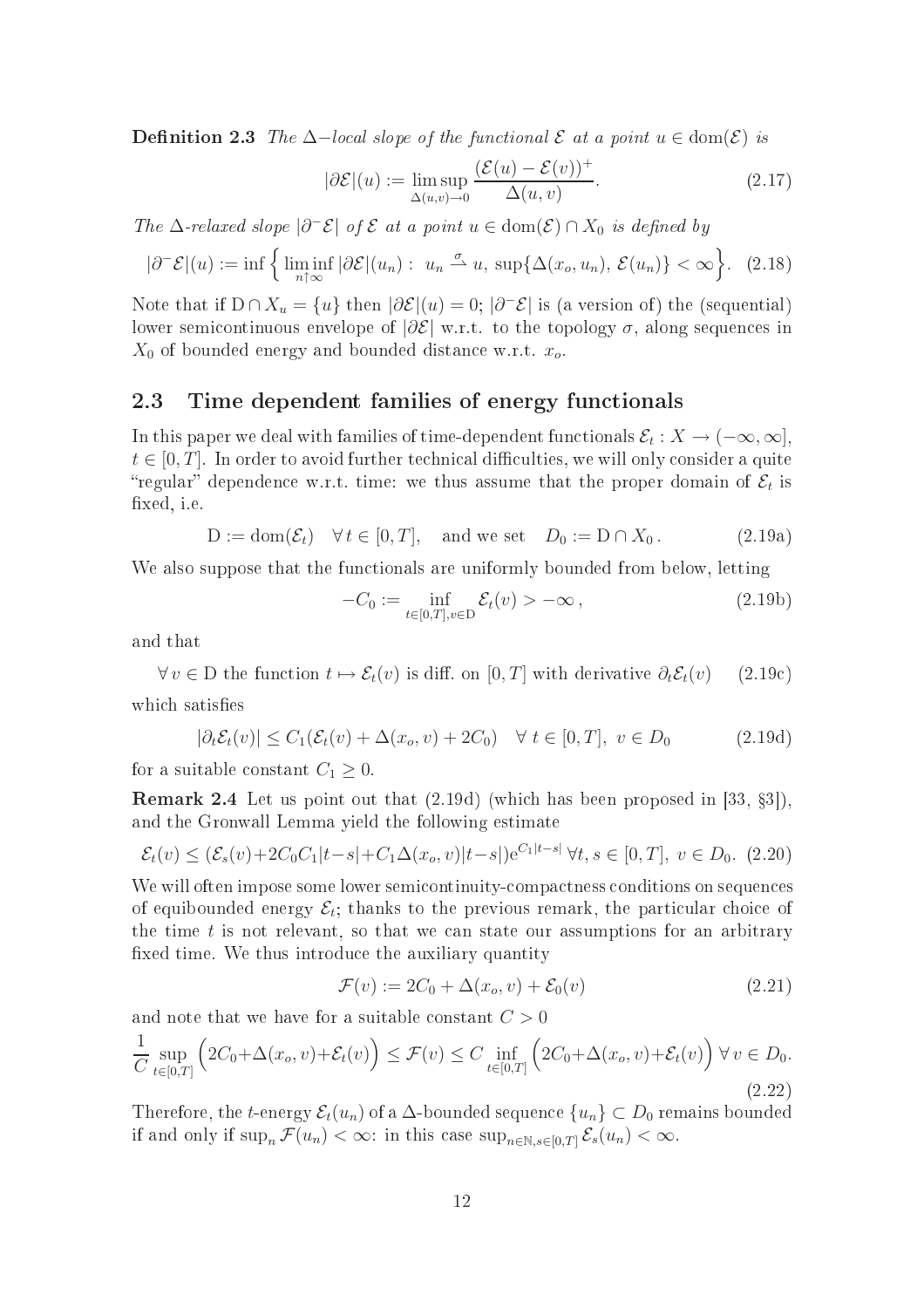## 2.4 The purely metric formulation of the Cauchy Problem (DNE).

Chain rule and curves of maximal slope. It is not difficult to check that if  $v: [0,T] \to D$  is a curve and  $\bar{t} \in (0,T)$  is a point such that there exists the metric  $\Delta$ -derivative  $|v'|\overline{t}$ , the map  $t \mapsto \mathcal{E}_t(v(t))$  is continuously differentiable at  $\overline{t}$ , and  $|\partial \mathcal{E}_{\bar{t}}|(v(\bar{t}))| < \infty$ , then

$$
\frac{d}{dt}\mathcal{E}_t(v(t))\Big|_{t=\bar{t}} \geq \partial_t \mathcal{E}_{\bar{t}}(v(\bar{t})) - |v'|(\bar{t}) \cdot |\partial \mathcal{E}_{\bar{t}}|(v(\bar{t})).\tag{2.23}
$$

In this paper we are interested to find curves of *maximal slope*, i.e. attaining the equality in (2.23):

$$
\frac{d}{dt}\mathcal{E}_t(v(t))\Big|_{t=\bar{t}} = \partial_t \mathcal{E}_{\bar{t}}(v(\bar{t})) - |v'|(\bar{t}) \cdot |\partial \mathcal{E}_{\bar{t}}|(v(\bar{t})).\tag{2.24}
$$

In a linear Eu
lidean framework, this would be equivalent to imposing that the velocity vector and the gradient of the functional  $\mathcal{E}_t$  have opposite directions at each time. Of course, we should complement this condition with a relation between their moduli of the type

$$
|\partial \mathcal{E}_{\bar{t}}|(v(\bar{t})) = h(|v'||(\bar{t})), \qquad (2.25)
$$

 $h: [0, \infty) \to [0, \infty)$  being a continuous, surjective, and increasing map. By introducing its convex primitive function and its Legendre-Fenchel-Moreau transform

$$
\psi(x) := \int_0^x h(r) \, dr, \quad \psi^*(y) = \sup_{x \ge 0} xy - \psi(x), \tag{2.26}
$$

and recalling that for arbitrary couples of nonnegative real numbers  $x, y \geq 0$ 

$$
xy \le \psi(x) + \psi^*(y), \qquad y = h(x) = \psi'(x) \quad \Leftrightarrow \quad xy = \psi(x) + \psi^*(y), \tag{2.27}
$$

we thus end up with the differential characterization

$$
\frac{d}{dt}\mathcal{E}_t(v(t)) = \partial_t \mathcal{E}_t(v(t)) - \psi(|v'|(t)) - \psi^*(|\partial \mathcal{E}_t|(v(t))) \quad t \in (0, T). \tag{2.28}
$$

We may further consider a relaxed version of  $(2.28)$ : first of all, we would like to replace the slope  $|\partial \mathcal{E}_t|$  with its lower semicontinuous envelope  $|\partial^-\mathcal{E}_t|$  (2.18), which enjoys better convergence properties. This is meaningful only if  $|\partial^-\mathcal{E}_t|$  is strong enough to control the time derivative of the energies  $\mathcal{E}_t$  along absolutely continuous curves. We fix this property in the following definition:

Definition 2.5 (Chain rule for the relaxed slope) Let  $\mathcal{E}_t$ ,  $t\in[0,T]$ , be a family of functionals fulfilling (2.19a,b,c,d). We say that  $|\partial^-\mathcal{E}_t|$  satisfies the chain rule condition if for any curve  $v \in \mathrm{AC}(0,T;X_0)$  with

$$
\int_0^T |v'|(t) \cdot |\partial^- \mathcal{E}_t|(v(t)) \mathrm{d}t < \infty, \quad \sup_{t \in (0,T)} \mathcal{E}_t(v(t)) < \infty,\tag{2.29}
$$

the map  $t \mapsto \mathcal{E}_t(v(t))$  is absolutely continuous, and

$$
\frac{d}{dt}\mathcal{E}_t(v(t)) \geq \partial_t \mathcal{E}(t, v(t)) - |v'|(t) \cdot |\partial^- \mathcal{E}_t|(v(t)) \quad \text{for a.e. } t \in (0, T). \tag{2.30}
$$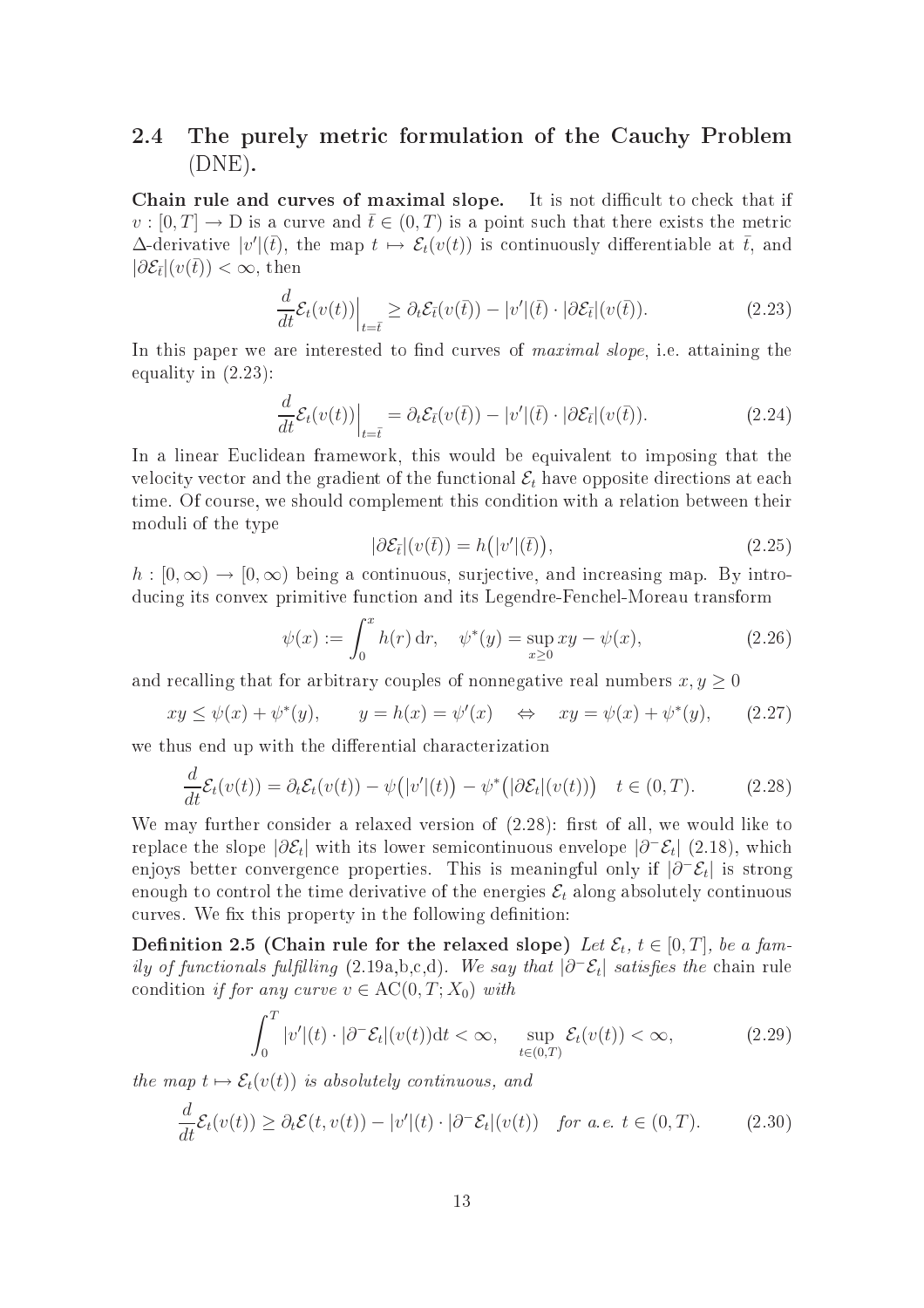We may also drop the continuity assumption on  $h$ , by considering monotone surjective graphs instead of maps: in this case we simply replace the relation  $h = \psi'$  with the subdifferential condition  $h = \partial \psi$  and (2.25) by

$$
|\partial \mathcal{E}_t|(v(t)) \in h(|v'|(t)).\tag{2.31}
$$

We can therefore consider an arbitrary real function

$$
\psi : [0, \infty) \to [0, \infty], \text{ convex and l.s.c.,}
$$
  
with  $\psi(0) = 0$ , superlinear growth  $\lim_{x \uparrow +\infty} \frac{\psi(x)}{x} = \infty$  (2.32)  
and non empty  $\text{int}(\text{dom}(\psi)) = (0, a) \quad a \in (0, \infty].$ 

Finally, once the chain rule holds, one checks by an elementary convex analysis argument that imposing an inequality  $\leq$  instead of the identity in (2.28) gives rise to an equivalent ondition.

Colle
ting all the above remarks, we an now state our metri formulation of (the Cau
hy Problem related to) (DNE).

**Problem 2.6 (Metric formulation of (DNE))** Suppose that the chain rule condition stated in Definition 2.5 holds. Given  $u_0 \in D_0$ , find a curve  $u \in AC(0, T; X_0)$ such that

$$
u(0) = u_0, \text{ the map } t \mapsto \mathcal{E}_t(u(t)) \text{ is absolutely continuous on } (0, T), \text{ and } (2.33)
$$
  

$$
\frac{d}{dt}\mathcal{E}_t(u(t)) \leq \partial_t \mathcal{E}_t(u(t)) - \psi(|u'|(t)) - \psi^*(|\partial^- \mathcal{E}_t|(u(t))) \text{ for a.e. } t \in (0, T). \tag{2.34}
$$

For instance, the choice  $\psi(x) := x^p/p, x \in [0, \infty), p \ge 1$ , with conjugate  $\psi^*(x) =$  $x^{p'}/p'$ ,  $1/p + 1/p' = 1$ , of course fits in this framework. In this case, (2.34) reduces

$$
\frac{d}{dt}\mathcal{E}_t(u(t)) \leq \partial_t \mathcal{E}_t(u(t)) - \frac{|u'|^p(t)}{p} - \frac{|\partial^- \mathcal{E}_t|^q(u(t))}{q}.
$$

In general, let us point out for later onvenien
e that, by an elementary onvex analysis argument, if the chain rule of Definition 2.5 is satisfied, then any absolutely continuous curve fulfilling (2.34) indeed fulfills for a.e.  $t \in (0, T)$ 

$$
\frac{d}{dt}\mathcal{E}_t(u(t)) - \partial_t \mathcal{E}_t(u(t)) = -|u'|(t)|\partial^- \mathcal{E}_t|(u(t)) = -\psi(|u'|(t)) - \psi^*(|\partial^- \mathcal{E}_t|(u(t))).
$$
\n(2.35)

Remark 2.7 (Link with the metric theory of gradient flows.) Let us point out that our metri approa
h to (DNE) is tightly linked to the general theory developed in  $[5]$  (see also the references therein) for gradient flow equations in metric spaces. More precisely, following the terminology of [5, Chap. 1], the chain rule property of Definition 2.5 is (with slight changes) equivalent to requiring  $|\partial^-\mathcal{E}|$  to be an *upper gradient*, whereas the metric analog of our definition of solution is the notion of *curve* of maximal slope.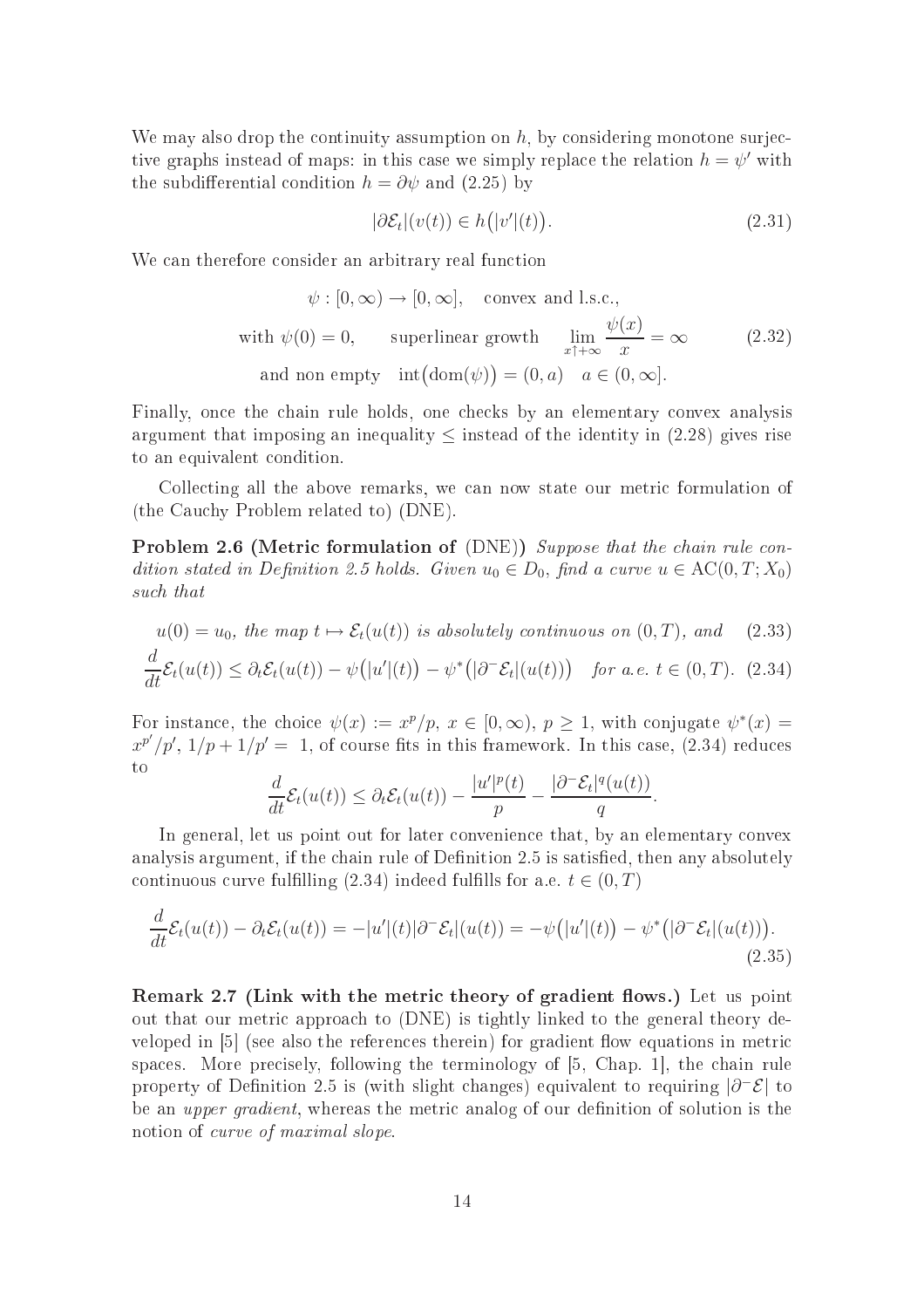### 2.5 Topologi
al assumptions

Let us collect here all the topological assumptions relating the asymmetric distance  $\Delta$  and the functionals  $\psi$  and  $\mathcal{E}_t$ ,  $t \in [0,T]$ , to the topology  $\sigma$  of X.

Sequential semicontinuity. If  $\{u_n\}$ ,  $\{v_n\}$ ,  $u, v \in X_0$  satisfy

$$
\sup_{n} \left( \mathcal{F}(u_n) + \mathcal{F}(v_n) \right) < \infty, \text{ and } (u_n, v_n) \stackrel{\sigma}{\rightharpoonup} (u, v)
$$

then

$$
\liminf_{n \uparrow \infty} \Delta(u_n, v_n) \ge \Delta(u, v), \quad \liminf_{n \uparrow \infty} \mathcal{E}_t(u_n) \ge \mathcal{E}_t(u) \quad \forall \, t \in [0, T], \tag{2.36}
$$

$$
\limsup_{n \uparrow \infty} \partial_t \mathcal{E}_t(u_n) \leq \partial_t \mathcal{E}_t(u) \quad \forall \, t \in [0, T]. \tag{2.37}
$$

Strengthened sequential semicontinuity. Further, in the case in which  $\partial \psi$  is not single valued (this means that  $\psi$  is not differentiable in the interior of its domain, or that (cf. (2.32))  $a < \infty$ ,  $\psi(a) < \infty$  and  $\psi'_{-}(a) < \infty$ ), we also assume that for every sequence  $t_n \in [0, T]$ ,  $u_n \in D_0$  such that

$$
\sup_n (\mathcal{F}(u_n) + |\partial \mathcal{E}_{t_n}|(u_n)) < \infty, \quad \Delta(u, u_n) \to 0, \quad t_n \downarrow t
$$

we have

$$
\limsup_{n \uparrow \infty} \frac{\mathcal{E}_{t_n}(u_n) - \mathcal{E}_t(u_n)}{t_n - t} \le \partial_t \mathcal{E}_t(u) \tag{2.38}
$$

Note that (2.38) surely holds if the following slightly stronger version of (2.37) is satisfied

$$
\sup_{n} \mathcal{F}(u_n) < \infty, \ \Delta(u, u_n) \to 0 \ \text{for} \ t_n \downarrow t \quad \Rightarrow \quad \limsup_{n \uparrow \infty} \partial_t \mathcal{E}_{t_n}(u_n) \leq \partial_t \mathcal{E}_t(u). \tag{2.39}
$$

Sequential compactness. If a sequence  $\{u_n\}\subset X_0$  satisfies sup  $n\bar{\in}\mathbb{\bar{N}}$  $\mathcal{F}(u_n)<\infty,$  then

$$
\exists u \in X \text{ and a subsequence } \{u_{n_k}\} \text{ } \sigma\text{-converging to } u. \tag{2.40}
$$

A few remarks on the above assumptions are in order.

**Remark 2.8 (Topology comparison.)** Due to  $(2.36)$  and  $(2.40)$ , we have

$$
\sup_{n} \mathcal{F}(u_n) < \infty, \quad \delta(u_n, u) \to 0 \qquad \Rightarrow \qquad u_n \stackrel{\sigma}{\rightharpoonup} u. \tag{2.41}
$$

In fact, any  $\sigma$ -sequential limit point v of  $u_n$  (whose existence follows from the compactness assumption) satisfies  $\delta(u, v) \leq \liminf_{n \uparrow \infty} \delta(u, u_n) = \lim_{n \uparrow \infty} \delta(u, u_n) = 0$ , by  $(2.36)$ . Thus, v coincides with u.

Remark 2.9 (*d*-completeness of the sublevels of  $\mathcal{E}$ .) It is not difficult to check that the sublevels of  $\mathcal E$  satisfies the following completeness property with respect to the asymmetric distance  $\Delta$ : any sequence  $u_n \in X_0$  satisfies

$$
\lim_{n \to \infty} \sup_{m>0} \Delta(u_n, u_{n+m}) = 0, \quad \sup_n \mathcal{E}(u_n) < \infty \quad \Rightarrow \quad \exists! \, u: \, u_n \xrightarrow{\sigma} u, \, \lim_{n \to \infty} \Delta(u_n, u) = 0. \tag{2.42}
$$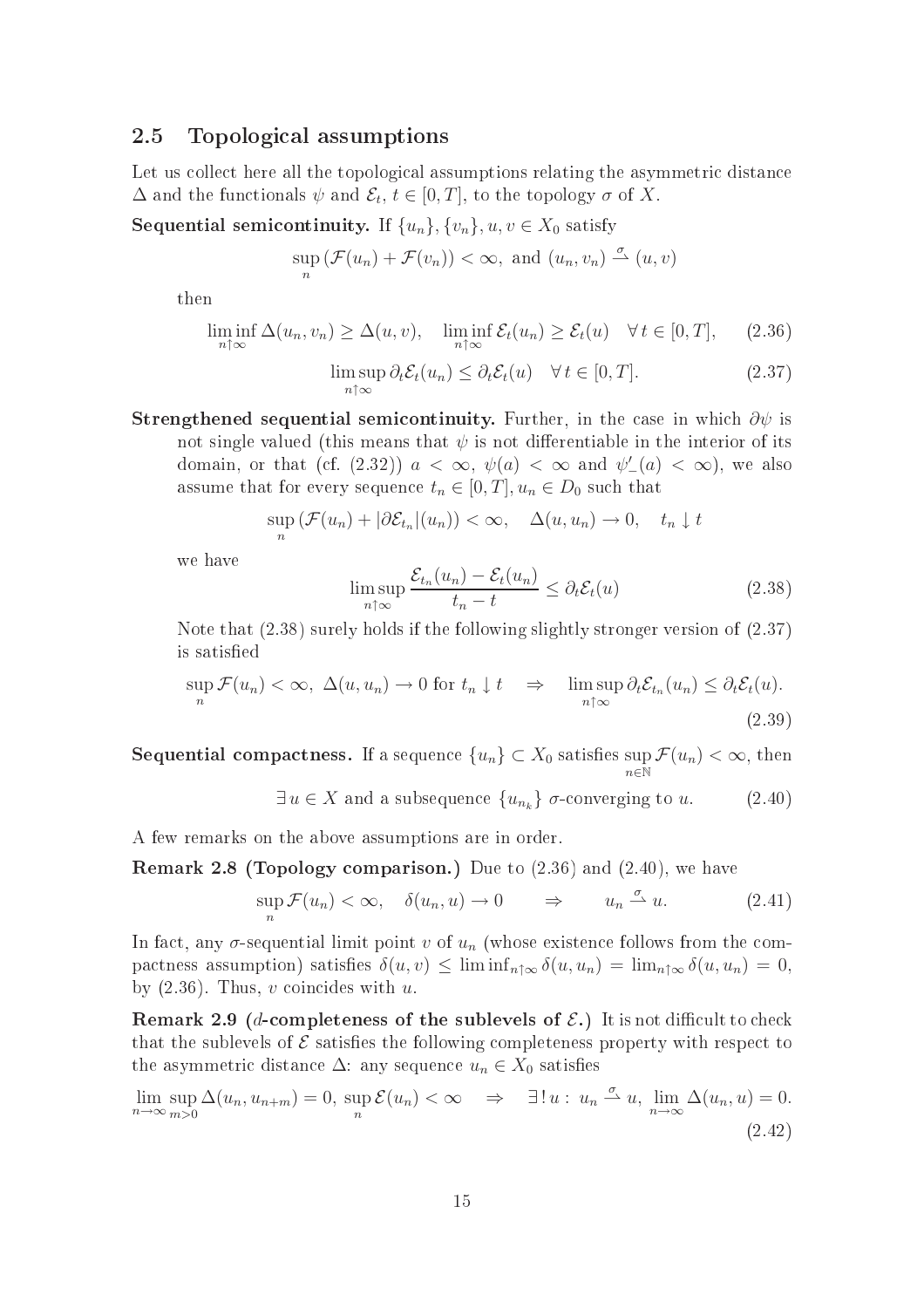## 3 The main result

We shall construct a solution  $u \in AC(0, T; X)$  to Problem 2.6 by passing to the limit in a suitable approximation scheme by time discretization.

In the sequel, we adopt the convention of denoting by the symbols  $C$  and  $C'$  all the accessory positive constants occurring in the estimates.

## 3.1 Approximation

We fix a time step  $\tau > 0$ , to which there corresponds a partition

$$
\mathscr{P}_{\tau} := \{ t_0 = 0 < t_1 < \ldots < t_n < \ldots < t_{N-1} < T \le t_N \}, \ t_n := n\tau, \ N \in \mathbb{N}, \tag{3.1}
$$

of the interval  $(0, T)$ . We consider the following recursive minimization scheme

 $\bf Problem\ 3.1\ (Variational approximation\ scheme)\ \ \mathit{Given}\ \ \mathit{U}_{\tau}^0\ \ :=\ \ u_0,\ \ \mathit{find}$  $U^1_\tau, \ldots, U^N_\tau \in X$  fulfilling

$$
U_{\tau}^{n} \in J_{\tau}(t_{n}, U_{\tau}^{n-1}) := \underset{u \in X}{\text{Argmin}} \left\{ \tau \psi \left( \frac{\Delta(U_{\tau}^{n-1}, u)}{\tau} \right) + \mathcal{E}_{t_{n}}(u) \right\},\tag{3.2}
$$

for  $n = 1, \ldots, N$ .

**Lemma 3.2** Under the lower semicontinuity-compactness assumptions  $(2.19a)-(2.19b)$ and  $(2.36)-(2.40)$  on  $\mathcal{E}$ , and the growth-convexity conditions  $(2.32)$  on  $\psi$ , for all  $\tau > 0$  and  $u_0 \in D$  Problem 3.1 admits at least one solution  $\{U_{\tau}^n\}_{n=1}^N$ . Further, if  $u_0 \in D_0$  then  $U_\tau^n \in D_0$  for all  $n = 1, \ldots, N$ .

The proof is a standard application of the well known *direct method* in the Calculus of Variations.

Approximate solutions. Let  $\overline{U}_{\tau}$  and  $\underline{U}_{\tau}$  be, respectively, the left-continuous and right-continuous piecewise constant interpolants of the values  $\{U^n_{\tau}\}_{n=1}^N$  fulfilling  $\overline{U}_{\tau}(t_n) = \underline{U}_{\tau}(t_n) = U_{\tau}^n$  for all  $n = 1, \ldots, N$ , i.e.,

$$
\overline{U}_{\tau}(t) = U_{\tau}^{n} \ \forall t \in (t_{n-1}, t_n], \quad \underline{U}_{\tau}(t) = U_{\tau}^{n-1} \ \forall t \in [t_{n-1}, t_n), \ n = 1, \dots, N. \tag{3.3}
$$

Finally, let  $\overline{\mathsf{t}}_r, \ \underline{\mathsf{t}}_r : [0, T] \to [0, T]$  be defined by

$$
\overline{\mathbf{t}}_r(0) = \underline{\mathbf{t}}_r(0) := 0, \ \overline{\mathbf{t}}_r(t) := t_k \text{ for } t \in (t_{k-1}, t_k], \ \underline{\mathbf{t}}_r(t) := t_{k-1} \text{ for } t \in [t_{k-1}, t_k). \tag{3.4}
$$

Of course, for every  $t \in [0, T]$  we have  $\overline{\mathsf{t}}_r(t) \downarrow t$  and  $\underline{\mathsf{t}}_r(t) \uparrow t$  as  $\tau \downarrow 0$ .

We introduce another family of interpolants, due to E. DE GIORGI, between the discrete values  $U_\tau^n$ .

Definition 3.3 (De Giorgi variational interpolants) We denote by  $\widetilde{U}_{\tau}$  any interpolant of the discrete values  $\{U_{\tau}^n\}_{n=0}^N$  obtained by solving the problem

$$
\begin{cases}\n\widetilde{U}_{\tau}(0) = u_0, \quad \text{and, for } t = t_{n-1} + r \in (t_{n-1}, t_n], \\
\widetilde{U}_{\tau}(t) \in J_r(t, U^{n-1}_{\tau}) := \operatorname{Argmin}_{u \in X} \left\{ r\psi\left(\frac{\Delta(U^{n-1}_{\tau}, u)}{r}\right) + \mathcal{E}_t(u) \right\},\n\end{cases} \tag{3.5}
$$

such that the map  $t \mapsto U_{\tau}(t)$  is Lebesgue measurable in  $(0, T)$ .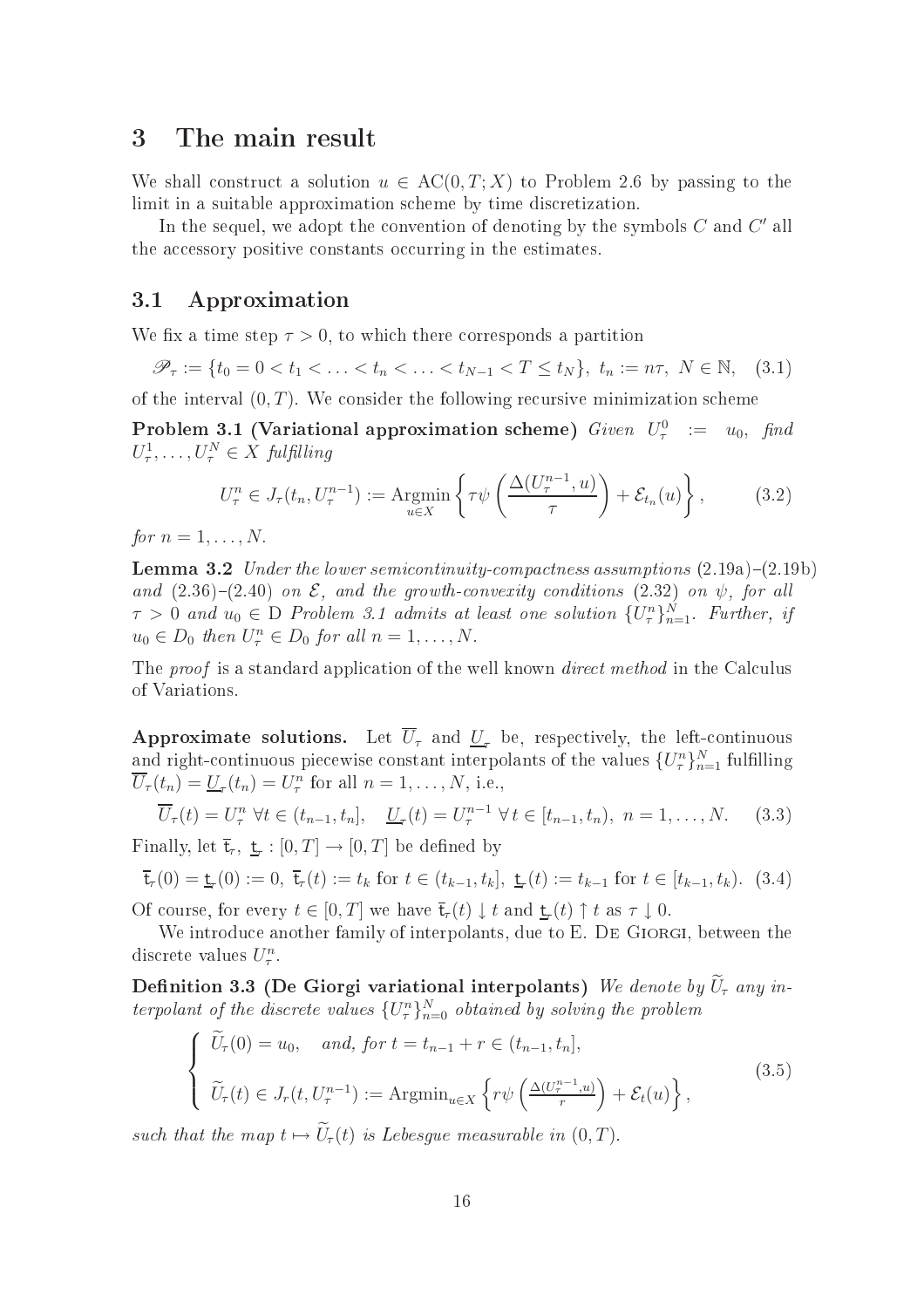**Remark 3.4 (Measurability of**  $\hat{U}_\tau$ ) Since the map  $s \mapsto J_s(t_{n-1}, U_\tau^{n-1})$  is  $\sigma$ -compa
tly valued and upper semi
ontinuous, the existen
e of a measurable sele
tion  $U_{\tau}(t_{n-1}+r) \in J_{r}(t_{n-1}+r, U_{\tau}^{n-1}), r \in (t_{n-1}, t_{n}],$  is ensured by [14, Cor. III.3, Thm.  $III.6$ .

Note that when  $t = t_n$ , the minimization scheme in (3.5) coincides with the one in  $(3.2)$ , so that we can always assume that

$$
\widetilde{U}_{\tau}(t_n) = \underline{U}_{\tau}(t_n) = \overline{U}_{\tau}(t_n) = U_{\tau}^n, \quad \text{for every } n = 1, \dots, N. \tag{3.6}
$$

## 3.2 Statement of the main result.

Theorem 3.5 (Main existence and approximation result) In the metric framework discussed in Sections 2.1 and 2.2, let us suppose that  $\psi$  complies with (2.32) and that the family of functionals  $\mathcal{E}_t$ ,  $t \in [0, T]$ , satisfies  $(2.19a)-(2.19d)$ , the topological assumptions  $(2.36)$ - $(2.40)$  of Section 2.5, and the chain rule condition of Definition 2.5.

Then, for any  $u_0 \in D_0$  and any sequence  $\tau_n \downarrow 0$  as  $n \uparrow \infty$ , there exists a subsequence (still labeled  $\tau_n$ ) and a curve  $u \in \mathrm{AC}(0,T;X_0)$  such that

$$
\overline{U}_{\tau_n}(t) \stackrel{\sigma}{\rightharpoonup} u(t), \quad \underline{U}_{\tau_n}(t) \stackrel{\sigma}{\rightharpoonup} u(t), \quad \widetilde{U}_{\tau_n}(t) \stackrel{\sigma}{\rightharpoonup} u(t) \qquad \forall t \in [0, T], \tag{3.7}
$$

where

$$
u \t{is a solution to Problem 2.6, thus satisfying also (2.35),} \t(3.8)
$$

and the energy identity

$$
\int_{s}^{t} \psi(|u'|(r)) dr + \int_{s}^{t} \psi^* \left( |\partial^{-} \mathcal{E}_r|(u(r)) \right) dr + \mathcal{E}_t(u(t)) = \mathcal{E}_s(u(s)) + \int_{s}^{t} \partial_t \mathcal{E}_r(u(r)) dr
$$
\n(3.9)

for every  $s, t \in [0, T]$ . In addition, the following convergences hold as  $n \uparrow \infty$ 

$$
\int_0^t \psi\left(\frac{\Delta(\underline{U}_{\tau_n}(r), \overline{U}_{\tau_n}(r))}{\tau_n}\right) dr \longrightarrow \int_0^t \psi(|u'|(r)) dr \quad \forall t \in [0, T],
$$
\n(3.10)

$$
\int_0^t \psi^* \left( |\partial \mathcal{E}_r|(\widetilde{U}_{\tau_n}(r)) \right) dr \longrightarrow \int_0^t \psi^* \left( |\partial^- \mathcal{E}_r| (u(r)) \right) dr \quad \forall t \in [0, T], \tag{3.11}
$$

$$
\mathcal{E}_{\bar{\mathbf{t}}_{\tau_n}(t)}(\overline{U}_{\tau_n}(t)) \to \mathcal{E}_t(u(t)), \quad \mathcal{E}_t(\widetilde{U}_{\tau_n}(t)) \to \mathcal{E}_t(u(t)) \quad \forall t \in [0, T]
$$
\n(3.12)

and for a.e.  $t \in (0, T)$ 

$$
\begin{cases}\n\liminf_{n \uparrow \infty} |\partial \mathcal{E}_t|(\widetilde{U}_{\tau_n}(t)) = |\partial^- \mathcal{E}_t|(u(t)) & \text{if } |u'|(t) \neq 0, \\
\liminf_{n \uparrow \infty} \psi^* \left( |\partial \mathcal{E}_t|(\widetilde{U}_{\tau_n}(t)) \right) = \psi^* \left( |\partial^- \mathcal{E}_t|(u(t)) \right) = 0 & \text{if } |u'|(t) = 0.\n\end{cases}
$$
\n(3.13)

Finally, let

$$
\mathcal{I} := \{ t \in (0, T) : |u'|(t) \neq 0 \}.
$$
\n(3.14)

Then,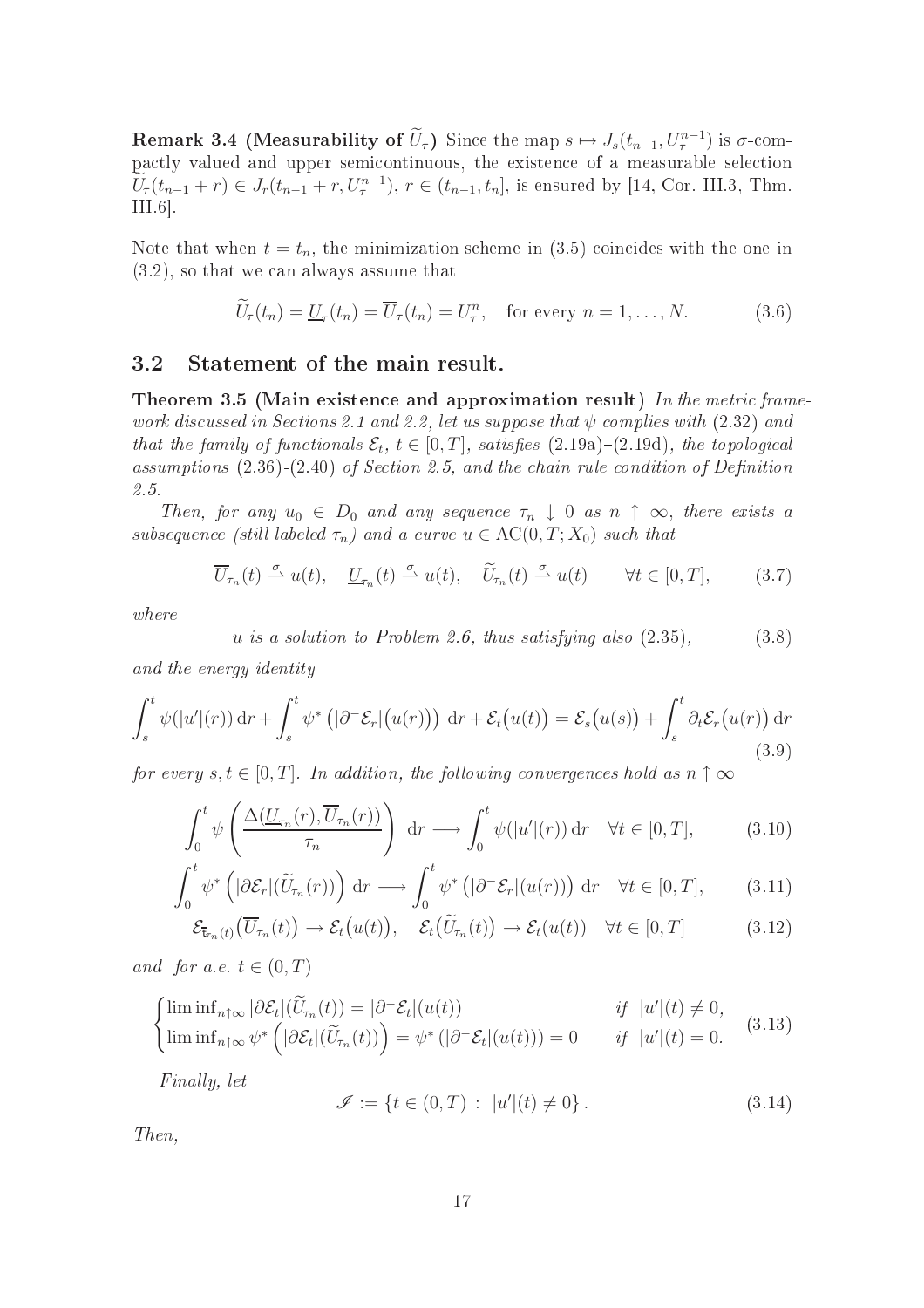i). if  $\psi^*$  as well has superlinear growth, i.e.  $\lim_{x \uparrow \infty} \frac{\psi^*(x)}{x} = \infty$ , we have the further onvergen
e

$$
|\partial \mathcal{E}_t|(\widetilde{U}_{\tau_n}) \to |\partial^- \mathcal{E}_t|(u) \quad in \ L^1(\mathcal{I}) \ as \ n \uparrow \infty; \tag{3.15}
$$

ii). in the general case, there exists a non increasing sequence  ${O_n}_n$  of Borel subsets of  $(0,T)$  such that  $\cap_n O_n = \emptyset$  and, denoting by  $I_n$  the indicator function of the set  $(0, T) \setminus O_n$ , there holds

$$
I_n \cdot |\partial \mathcal{E}_t|(\widetilde{U}_{\tau_n}) \to |\partial^- \mathcal{E}_t|(u) \quad in \ L^1(\mathcal{I}) \ \text{as} \ n \uparrow \infty. \tag{3.16}
$$

## 3.3 An example on an infinite Banach manifold

We consider two Hilbert spaces V and  $H$ , such that V is densely and compactly embedded in H (we identify  $H \equiv H' \subset V'$ ), and we denote by  $(\cdot, \cdot)$  and  $\|\cdot\|$  the scalar product and the norm in H and by  $\|\cdot\|_V$  the norm in V. We define the metric space  $(X, \Delta)$  via

$$
X = \{u \in H : ||u|| = 1\} \qquad \Delta(u_1, u_2) := ||u_1 - u_2|| \quad \forall u_1, u_2 \in X,
$$

and take as  $\sigma$  the topology induced by the distance  $\Delta$ . We consider a functional  $\mathcal{E} \in C^1(V)$  fulfilling

$$
\widehat{\mathcal{E}}
$$
 is convex and  $\exists \Lambda_1 \Lambda_2 > 0$  s.t.  $\widehat{\mathcal{E}}(v) \ge \Lambda_1 ||v||_V^2 - \Lambda_2 \quad \forall v \in V$ , (3.17)

and we define  $\mathcal{E}: X \to (-\infty, \infty]$  by

$$
\mathcal{E}(u) := \begin{cases} \widehat{\mathcal{E}}(u) & \text{for } u \in V \cap X, \\ +\infty & \text{otherwise,} \end{cases} \forall u \in X. \tag{3.18}
$$

The following results shed light on the local slope of  $\mathcal E$  and on its chain rule properties.

**Lemma 3.6** Under the above assumptions, we have for all  $u \in \text{dom}(\mathcal{E})$ 

$$
|\partial \mathcal{E}|(u) < +\infty \Leftrightarrow D\widehat{\mathcal{E}}(u) \in H, \text{ and in this case}
$$

$$
|\partial^{\top} \mathcal{E}|(u) = |\partial \mathcal{E}|(u) = ||D\widehat{\mathcal{E}}(u) - (D\widehat{\mathcal{E}}(u), u)u||.
$$
(3.19)

*Proof.* We fix  $u \in \text{dom}(\mathcal{E})$  and note that for all  $w \in V \setminus \{0\}$  such that  $(w, u) = 0$ there exists a curve  $\gamma: [-\rho, \rho] \to X$  with  $\gamma \in C^1([-\rho, \rho]; V)$  and  $\gamma'(0) = w$ . Then,

$$
\frac{\mathcal{E}(u) - \mathcal{E}(\gamma(r))}{\Delta(u, \gamma(r))} \to \frac{\mathrm{D}\widehat{\mathcal{E}}(u)[w]}{\|w\|} \quad \text{as } r \to 0.
$$

Being  $w$  arbitrary, we infer that

$$
|\partial \mathcal{E}|(u) \ge \sup_{w \in V \setminus \{0\}, (w,u) = 0} \frac{\mathrm{D}\widehat{\mathcal{E}}(u)[w]}{\|w\|} \ge \sup_{v \in V \setminus \{0\}} \frac{\mathrm{D}\widehat{\mathcal{E}}(u)[v] - (\mathrm{D}\widehat{\mathcal{E}}(u), u)(v, u)}{\|v\|} \tag{3.20}
$$

$$
= \|\mathrm{D}\widehat{\mathcal{E}}(u) - (\mathrm{D}\widehat{\mathcal{E}}(u), u)u\|.
$$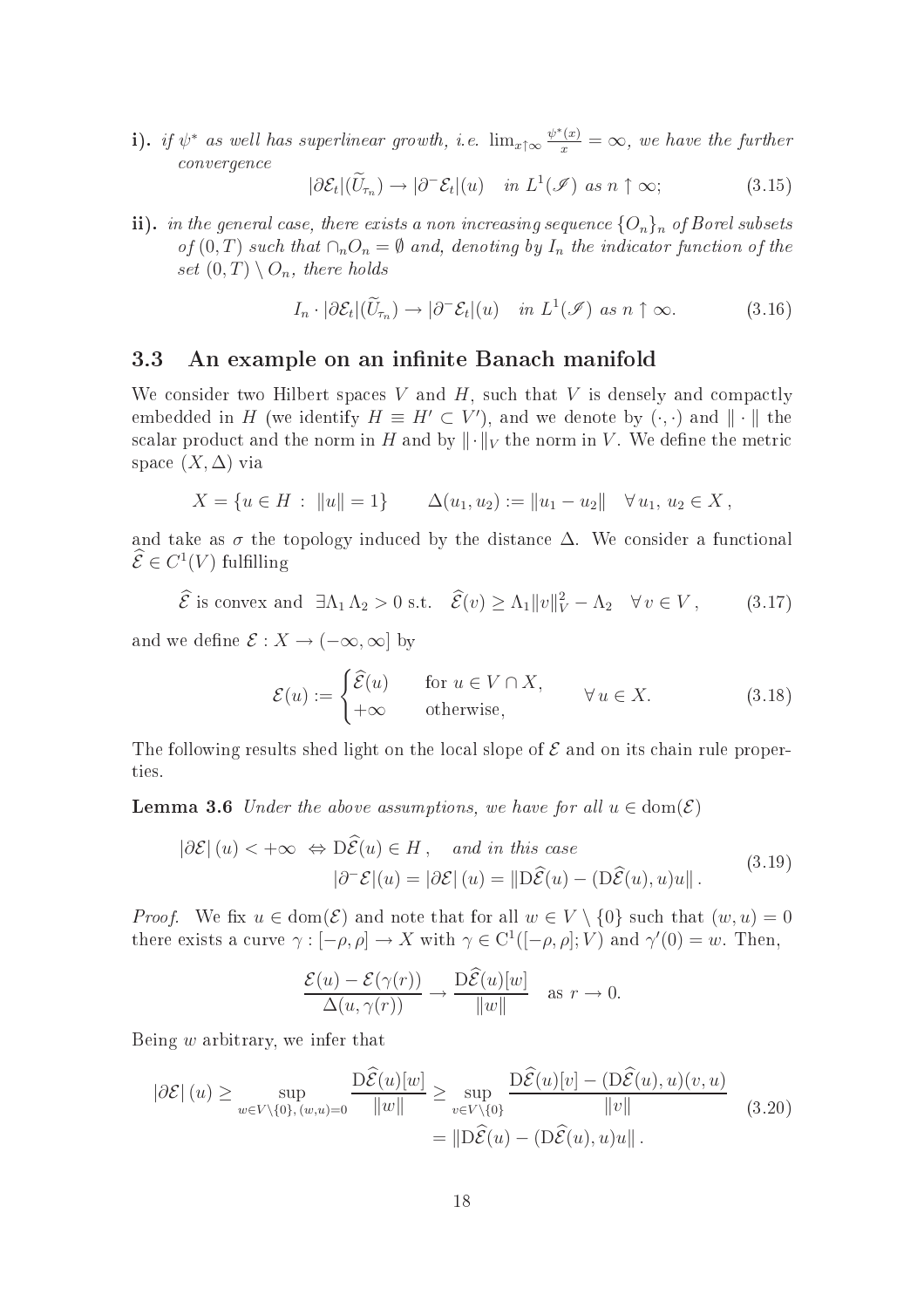On the other hand, we note that for  $u \in \text{dom}(\mathcal{E})$  and  $v \in X$   $(\mathcal{E}(u) - \mathcal{E}(v))^+ > 0$  if and only if  $v \in X \cap V$ , so that we estimate

$$
\frac{(\mathcal{E}(u) - \mathcal{E}(v))^+}{\|v - u\|} \le \frac{\left(D\widehat{\mathcal{E}}(u)[v - u]\right)^+}{\|v - u\|}
$$
\n
$$
\le \frac{\left(D\widehat{\mathcal{E}}(u)[v - u] - (D\widehat{\mathcal{E}}(u), u)(u, v - u)\right)^+}{\|v - u\|} + \frac{\left((D\widehat{\mathcal{E}}(u), u)(u, v - u)\right)^+}{\|v - u\|} \quad (3.21)
$$
\n
$$
\le \|\widehat{D}\widehat{\mathcal{E}}(u) - (D\widehat{\mathcal{E}}(u), u)u\| + (D\widehat{\mathcal{E}}(u), u)^+ \frac{1 - (u, v)}{\sqrt{2(1 - (u, v))}},
$$

the first inequality due to the convexity of  $\hat{\mathcal{E}}$  and the last one to the identity  $\|v |u\|^2 = 2(1-(u,v))$ , since  $||u|| = ||v|| = 1$ . We take the lim sup of (3.21) as  $||v-u|| \to 0$ and conclude the converse inequality of (3.20). Hence, the formula for  $|\partial \mathcal{E}|$  ensues. Using this it is easy to check that the map  $u \mapsto |\partial \mathcal{E}|(u)$  is lower semicontinuous, whence  $(3.19)$ .  $\Box$ 

**Lemma 3.7** Under the above assumptions, the functional  $\mathcal E$  defined by (3.18) complies with the chain rule of Definition 2.5.

*Proof.* Let us point out that any curve  $u \in AC(0,T;X)$  is a.e. differentiable with values in  $H$ , so that

$$
|u'(t) = ||u'(t)|| \quad \text{for a.e. } t \in (0, T). \tag{3.22}
$$

Now, if u fulfills (2.29), necessarily  $u(t) \in V$  (whence  $\mathcal{E}(u(t)) = \hat{\mathcal{E}}(u(t))$ ) for all  $t \in [0, T]$ . Besides,  $|\partial \mathcal{E}|(u(t)) < +\infty$  for a.e.  $t \in (0, T)$  yields by Lemma 3.6 that  $D\widehat{\mathcal{E}}(u(t)) \in H$  for a.e.  $t \in (0,T)$ . Since  $\widehat{\mathcal{E}}$  is smooth on H, it satisfies the chain rule

$$
\frac{d}{dt}\mathcal{E}(u(t)) = \frac{d}{dt}\widehat{\mathcal{E}}(u(t)) = (u'(t), \widehat{D}\widehat{\mathcal{E}}(u(t))) \text{ for a.e. } t \in (0, T). \tag{3.23}
$$

The constraint  $||u(t)|| = 1$  for all  $t \in [0, T]$  implies that

$$
(u'(t), u(t)) = 0 \quad \text{for a.e. } t \in (0, T). \tag{3.24}
$$

 $\Box$ 

Hence, recalling  $(3.19)$  and  $(3.22)$ , we deduce that

$$
\frac{d}{dt}\widehat{\mathcal{E}}(u(t)) = (u'(t), D\widehat{\mathcal{E}}(u(t)) - (D\widehat{\mathcal{E}}(u(t)), u(t))u(t)) \ge -||u'(t)|| |\partial \mathcal{E}| (u(t))
$$

for a.e.  $t \in (0, T)$ , namely the chain rule inequality (2.30).

Hence, the metric formulation  $(2.33)$ – $(2.34)$  associated with the energy functional  $\mathcal{E}(3.18)$  and with the quadratic dissipation  $\psi(r) := \frac{1}{2}r^2$  for all  $r \ge 0$  reads

find  $u \in \mathrm{AC}(0,T;X)$  s.t.  $t \in (0,T) \mapsto \mathcal{E}(u(t))$  is absolutely continuous, and

$$
\frac{d}{dt}\mathcal{E}(u(t)) \le -\frac{1}{2}||u'(t)||^2 - \frac{1}{2}||D\widehat{\mathcal{E}}(u(t)) - (D\widehat{\mathcal{E}}(u(t)), u(t))u(t)||^2 \quad \text{for a.e. } t \in (0, T). \tag{3.25}
$$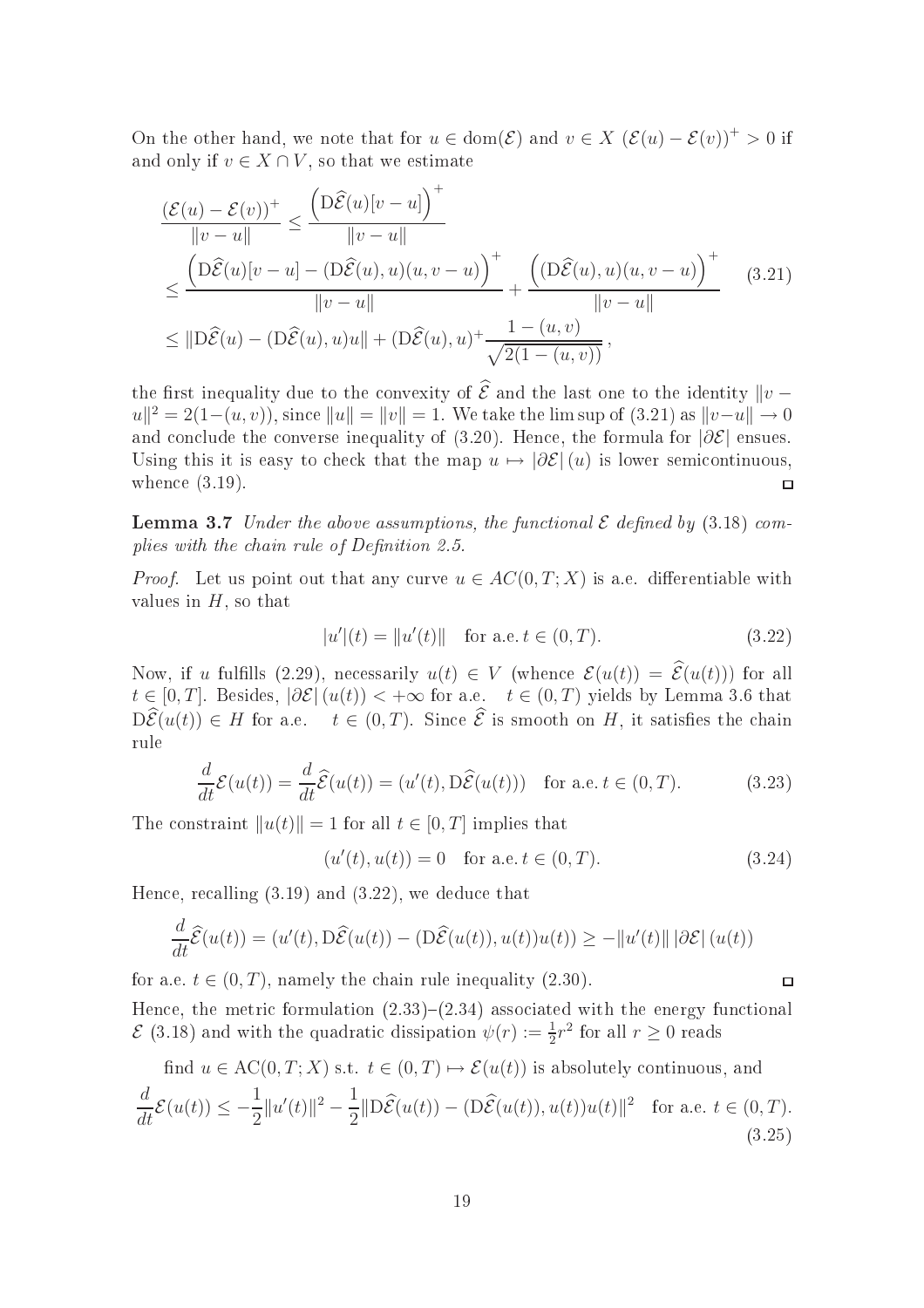In view of  $(3.17)$ ,  $\mathcal E$  complies with the assumptions of our main Theorem 3.5, providing existence and approximation of a solution  $u \in AC(0,T;X)$  to the Cauchy problem for (3.25) for any initial datum  $u_0 \in V \cap X$ . It follows from the related energy identity (3.9) that u has the further regularity  $u \in H^1(0,T;H) \cap L^\infty(0,T;V)$ . In fact, using the chain rule  $(3.23)$ ,  $(3.24)$ , the energy identity  $(3.9)$  and the Cauchy-Schwarz inequality we deduce that  $u$  solves the gradient flow equation

$$
\begin{cases}\nu'(t) = -\left(\mathbf{D}\widehat{\mathcal{E}}(u(t)) - \left(\mathbf{D}\widehat{\mathcal{E}}(u(t)), u(t)\right)u(t)\right) & \text{for a.e. } t \in (0, T), \\
||u(t)|| = 1 & \forall t \in [0, T].\n\end{cases}
$$

## 4 Proof of the main result

## 4.1 Estimates for the  $(\psi)$ -Moreau-Yosida approximation

In this section we collect some general properties of the *time-incremental* problem (3.2). Namely, given  $r > 0$ ,  $t \in (0, T)$ , and  $u \in X$ , we study the minimization problem

$$
\inf_{v \in X} \left\{ r\psi\left(\frac{\Delta(u,v)}{r}\right) + \mathcal{E}_{t+r}(v) \right\}.
$$
\n(4.1)

Note that, in the case  $\Delta$  is a distance on X,  $\psi(x) := x^2/2$ , and the functional  $\mathcal E$ does not depend on  $t$ ,  $(4.1)$  actually reduces to

$$
\inf_{v \in X} \left\{ \frac{d^2(v, u)}{r} + \mathcal{E}(v) \right\},\tag{4.2}
$$

which is related to the Moreau-Yosida approximation of  $\mathcal{E}$ . The properties of the minimization problem  $(4.2)$  have been thoroughly studied in [5] (see also [44]). In fa
t Lemmas 4.4 and 4.5 below are an extension to our framework of analogous results contained in  $[5, Chap. 3]$ . Besides the time dependence of the energy functionals, one of the main difficulties here is given by the general choice of the function  $\psi$ : indeed, we neither assume that  $\psi$  is strictly convex, nor that it is everywhere differentiable or even everywhere finite on  $[0, \infty)$ .

**Definition 4.1** ( $\psi$ -Moreau-Yosida approximation) For  $r > 0$ , we consider

$$
\mathsf{E}_{\mathsf{t},r}(u;v) := r\psi\left(\frac{\Delta(u,v)}{r}\right) + \mathcal{E}_{\mathsf{t}+r}(v),
$$

and define the  $\psi$ -Moreau-Yosida approximation  $\mathscr{E}_r$  of the functionals  $\mathscr{E}$  by

$$
\mathcal{E}_{\mathsf{t},r}(u) := \inf_{v \in X} \mathsf{E}_{\mathsf{t},r}(u;v). \tag{4.3}
$$

We also denote by  $J_r(t, u)$  the set where the infimum in (4.3) is attained, i.e.

$$
J_{\mathsf{t},r}(u) := \underset{v \in X}{\text{Argmin}} \, \mathsf{E}_{\mathsf{t},r}(u;v). \tag{4.4}
$$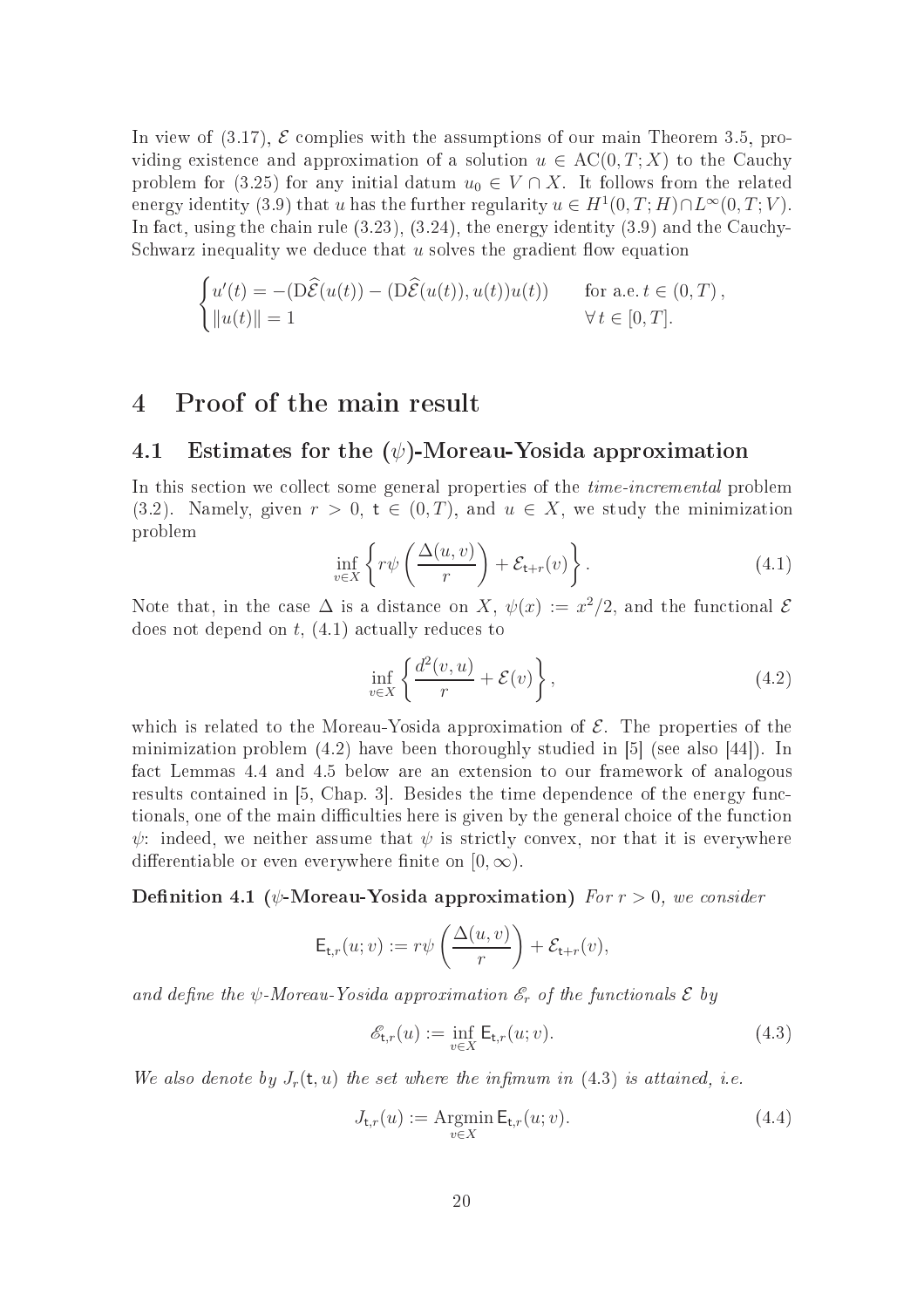Remark 4.2 (Simplifying assumptions.) By adding a positive constant to  $\mathcal{E}_t$ , we can always assume that  $C_0 = -1$  in (2.19b), i.e.

$$
\inf_{t \in [0,T], v \in D} \mathcal{E}_t(v) \ge 1; \tag{4.5}
$$

we an therefore set

$$
\mathcal{F}(v) := \Delta(x_o, v) + \mathcal{E}_0(v) \tag{4.6}
$$

with

$$
\frac{1}{A} \sup_{t \in [0,T]} \left( \Delta(x_o, v) + \mathcal{E}_t(v) \right) \le \mathcal{F}(v) \le A \inf_{t \in [0,T]} \left( \Delta(x_o, v) + \mathcal{E}_t(v) \right) \forall v \in D, \quad (4.7)
$$

$$
|\partial_t \mathcal{E}_t(v)| \le A \mathcal{F}(v) \qquad \forall v \in \mathcal{D}, \tag{4.8}
$$

$$
\mathcal{E}_t(v) \leq (\mathcal{E}_s(v) + C_1 \Delta(x_o, v) |t - s|) \exp(C_1 |t - s|) \quad \forall t, s \in [0, T], \ v \in D.
$$
 (4.9)

for a suitable constant  $A > 0$  (all inequalities being trivial if  $v \in D \setminus D_0$ ).

**Remark 4.3 (Elementary properties of**  $\psi$ ) Being 0 a minimum point for  $\psi$ , it is immediate to check that  $\psi$  is non decreasing on dom( $\psi$ ). We denote by  $\psi'_{-}$  and  $\psi_+^\prime$  respectively the (non decreasing) left and right derivatives of  $\psi$  on  $D(\psi)$  (we set  $\psi'_{+}(a) = \infty$ , which satisfy

$$
\psi'_{-}(x) \le \psi'_{+}(x), \quad \partial \psi(x) = [\psi'_{-}(x), \psi'_{+}(x)] \qquad \forall x \in \text{dom}(\psi). \tag{4.10}
$$

Since  $\psi$  has a superlinear growth, the conjugate function  $\psi^*$  is finite at each  $y \in$  $[0, \infty)$ , non decreasing, and satisfies  $\psi^*(0) = 0$ .

The following result collects some properties of  $\mathscr{E}_r$ .

**Lemma 4.4** Under the same assumptions of Theorem 3.5 and Remark 4.2, there exists a constant  $C > 0$  such that for every  $t \in [0, T]$ ,  $u \in D_0$ , there holds

$$
\mathcal{F}(u_r) \le C \mathcal{F}(u) \qquad \forall \, 0 < r \le \min\left(1, T - \mathsf{t}\right), \ u_r \in J_{\mathsf{t},r}(u),\tag{4.11}
$$

and

$$
\mathcal{E}_{t,r_2}(u) - C\mathcal{F}(u)r_2 \le \mathcal{E}_{t,r_1}(u) - C\mathcal{F}(u)r_1 \le \mathcal{E}_t(u) \,\forall\, 0 < r_1 < r_2 \le \min\left(1, T - t\right); \tag{4.12}
$$

in particular, the map  $r \mapsto \mathscr{E}_{t,r}(u)$  is a linear perturbation of a non increasing function and has bounded variation. Moreover,

$$
\lim_{r \downarrow 0} \sup_{u_r \in J_{\mathsf{t},r}(u)} \Delta(u, u_r) = 0, \quad \lim_{r \downarrow 0} \mathcal{E}_{\mathsf{t},r}(u) = \mathcal{E}_{\mathsf{t}}(u) \tag{4.13}
$$

and

$$
|\partial \mathcal{E}_{t+r}|(u_r) \le \psi'_+ \left(\frac{\Delta(u, u_r)}{r}\right) \qquad \text{if } u_r \in J_{t,r}(u) \text{ and } 0 \le \frac{\Delta(u, u_r)}{r} < a. \tag{4.14}
$$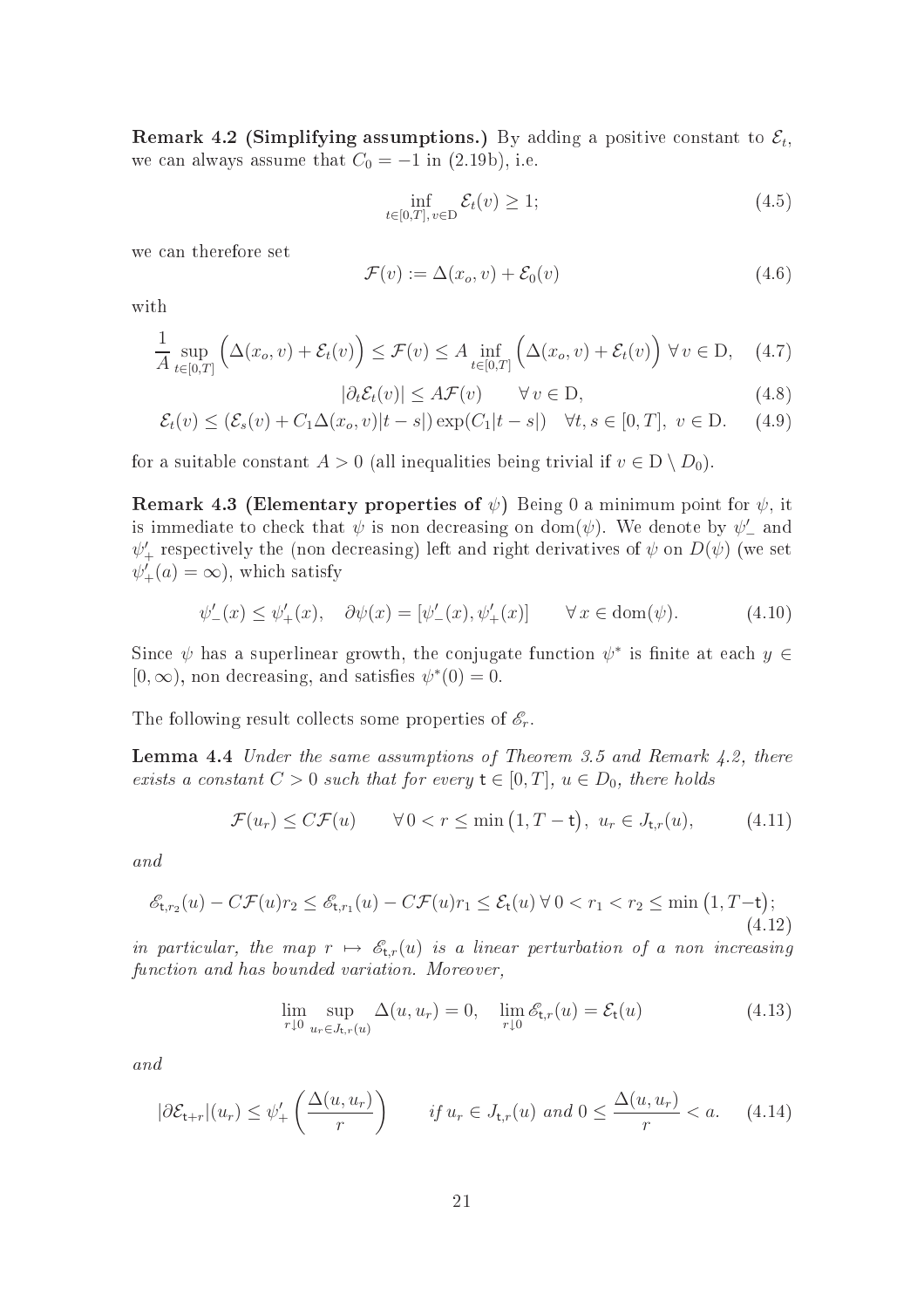*Proof.* Step 1: proof of  $(4.11)$ . First of all, let us point out that the minimality of  $u_r$  and  $(4.7)$  yield

$$
r\psi\left(\frac{\Delta(u,u_r)}{r}\right) \leq \mathcal{E}_{t+r}(u) \leq A\mathcal{F}(u) \quad \forall u_r \in J_{t,r}(u). \tag{4.15}
$$

Let us now fix  $\rho > 0$  so that  $\psi^*(\rho) < 1/2$  and therefore, being  $r \leq 1$ ,

$$
r\psi\left(\frac{\Delta(u, u_r)}{r}\right) \ge \rho \Delta(u, u_r) - r\psi^*(\rho) \ge \rho \Delta(u, u_r) - 1/2;
$$

by the minimality  $u_r$  we thus get for  $C := 2A(1 + \rho^{-1})$ 

$$
\mathcal{F}(u_r) \le C\left(\rho\Delta(u, u_r) - 1/2 + \mathcal{E}_{t+r}(u_r)\right) \le C\left(r\psi\left(\frac{\Delta(u, u_r)}{r}\right) + \mathcal{E}_{t+r}(u_r)\right)
$$
  

$$
\le C\mathcal{E}_{t+r}(u) \le C A \mathcal{F}(u),
$$

the two latter passages following from (4.15). **Step 2: proof of** (4.12). We first observe that, for every  $0 < r_1 < r_2$ 

$$
\mathsf{E}_{\mathsf{t},r_2}(u;v) - \mathsf{E}_{\mathsf{t},r_1}(u;v) \le r_2 \psi \left(\frac{\Delta(u,v)}{r_2}\right) - r_1 \psi \left(\frac{\Delta(u,v)}{r_1}\right) + \int_{r_1}^{r_2} \partial_t \mathcal{E}_{\mathsf{t}+\theta}(v) \,d\theta \qquad (4.16)
$$

$$
\le A(r_2 - r_1)\mathcal{F}(v) \quad \forall \, v \in \mathcal{D}, \tag{4.17}
$$

the last passage following from (4.8) and the fact that the map  $r \mapsto r\psi(x/r)$  is non increasing. Choosing  $v = u_{r_1}$  and recalling  $\mathscr{E}_{t,r_2}(u) \leq \mathsf{E}_{t,r_2}(u; u_{r_1})$  we get by (4.11)

$$
\mathscr{E}_{\mathsf{t},r_2}(u) - \mathscr{E}_{\mathsf{t},r_1}(u) \leq A(r_2 - r_1)\mathcal{F}(u_{r_1}) \leq CA(r_2 - r_1)\mathcal{F}(u).
$$

Step 3: proof of (4.13). From (4.15) and the definition of  $\psi^*$  we get

$$
M\Delta(u, u_r) \leq A\mathcal{F}(u) + r\psi^*(M) \quad \forall M > 0, \ \forall r \leq T - t, \ \forall u_r \in J_{t,r}(u).
$$

Taking the supremum with respect to  $u_r$  and the lim sup as  $r \downarrow 0$  we get

$$
M \limsup_{r \downarrow 0} \sup_{u_r \in J_{t,r}(u)} \Delta(u, u_r) \leq A \mathcal{F}(u) \quad \forall M > 0,
$$

yielding the first limit in  $(4.13)$ .

To check the second one, we note that, by  $(4.12)$ ,  $(4.13)$ ,  $(2.20)$  the lower semicontinuity of the functional  $u \mapsto \mathcal{E}_{t}(u)$ ,

$$
\mathcal{E}_{\mathsf{t}}(u) \geq \limsup_{r \downarrow 0} \mathscr{E}_{\mathsf{t},r}(u) \geq \liminf_{r \downarrow 0} \mathcal{E}_{\mathsf{t}+r}(u_r) \geq \mathcal{E}_{\mathsf{t}}(u).
$$

**Step 4: proof of** (4.14). We may assume  $a < \infty$ , the case  $a = \infty$  being easier to handle. Hence, we fix  $r > 0$ ,  $u_r \in J_r(\mathsf{t}, u)$  such that  $\Delta(u, u_r) < a$ , and for simplicity we set  $\mathcal{E}(u) := \mathcal{E}_{t+r}(u)$ . We also suppose that  $|\partial \mathcal{E}|(u_r) > 0$ : otherwise, the inequality would be trivial. Note that,

$$
|\partial \mathcal{E}|(u_r) = \limsup_{\Delta(u_r,v)\to 0} \frac{(\mathcal{E}(u_r) - \mathcal{E}(v))^+}{\Delta(u_r,v)} = \limsup_{\Delta(u_r,v)\to 0, \Delta(u,v) > \Delta(u,u_r)} \frac{(\mathcal{E}(u_r) - \mathcal{E}(v))^+}{\Delta(u_r,v)}.
$$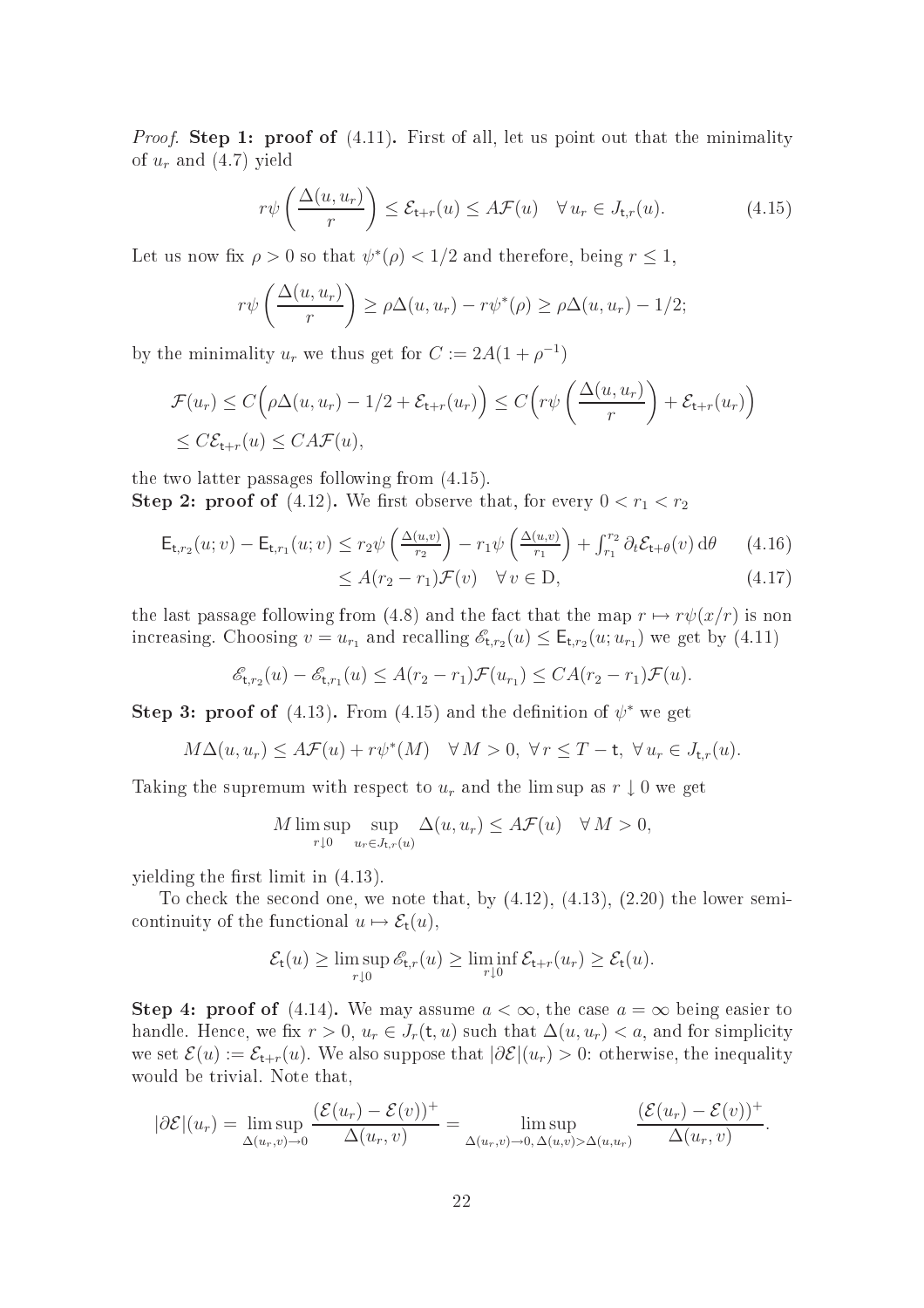Indeed, since  $|\partial \mathcal{E}|(u_r) > 0$ , there exists a sequence  $\{v_k\}$  with  $\Delta(u_r, v_k) \to 0$  as  $k \uparrow \infty$ and  $k \in \mathbb{N}$  such that

$$
|\partial \mathcal{E}|(u_r) = \lim_{k \uparrow \infty} \frac{(\mathcal{E}(u_r) - \mathcal{E}(v_k))^+}{\Delta(u_r, v_k)}, \quad \text{with} \quad \mathcal{E}(v_k) < \mathcal{E}(u_r), \quad \frac{\Delta(u, v_k)}{r} < a, \quad (4.18)
$$

for  $k \geq \bar{k}$ , the latter inequality following from the fact that  $\Delta(u, u_r) < a$  and  $\Delta(u_r, v_k) \to 0$ . Hence,  $\Delta(u, v_k) > \Delta(u, u_r)$  for all  $k \geq \overline{k}$ : otherwise, if  $\Delta(u, v_k) \leq$  $\Delta(u, u_r)$ , the minimization (4.1) would yield, by the monotonicity of  $\psi$ :

$$
\mathcal{E}(u_r) + r\psi\left(\frac{\Delta(u, u_r)}{r}\right) \le \mathcal{E}(v_k) + r\psi\left(\frac{\Delta(u, v_k)}{r}\right) \le \mathcal{E}(v_k) + r\psi\left(\frac{\Delta(u, u_r)}{r}\right),
$$

contrary to (4.18). Furthermore, for every  $k \geq \overline{k}$ 

$$
\frac{\mathcal{E}(u_r) - \mathcal{E}(v_k)}{\Delta(u_r, v_k)} \leq r \frac{\psi\left(\frac{\Delta(u, v_k)}{r}\right) - \psi\left(\frac{\Delta(u, u_r)}{r}\right)}{\Delta(u_r, v_k)} \leq \frac{\psi\left(\frac{\Delta(u, v_k)}{r}\right) - \psi\left(\frac{\Delta(u, u_r)}{r}\right)}{\frac{\Delta(u, v_k)}{r} - \frac{\Delta(u, u_r)}{r}},
$$

the first inequality following from  $(4.1)$ , and the second one by the triangle inequality. Therefore, noting that  $0 < \Delta(u, v_k) - \Delta(u, u_r) \leq \Delta(u_r, v_k) \to 0$ , we have

$$
|\partial \mathcal{E}|(u_r) = \limsup_{\Delta(u_r, v_k) \to 0} \frac{(\mathcal{E}(u_r) - \mathcal{E}(v_k))^+}{\Delta(u_r, v_k)} \le \liminf_{\Delta(u_r, v_k) \to 0} \frac{\psi\left(\frac{\Delta(u, v_k)}{r}\right) - \psi\left(\frac{\Delta(u, u_r)}{r}\right)}{\frac{\Delta(u, v_k)}{r} - \frac{\Delta(u, u_r)}{r}}
$$
  

$$
\le \limsup_{h \downarrow 0} \frac{\psi\left(\frac{\Delta(u, u_r)}{r} + h\right) - \psi\left(\frac{\Delta(u, u_r)}{r}\right)}{h} = \psi'_+ \left(\frac{\Delta(u, u_r)}{r}\right).
$$

Before proving the following lemma, which will play a crucial role later on, we recall for the reader's convenience the well-known duality formula relating  $\psi$  and  $\psi^*$ 

$$
\psi^*(y) = yx - \psi(x) \quad \forall y \in [\psi'_{-}(x), \psi'_{+}(x)]. \tag{4.19}
$$

 $\Box$ 

Moreover, in the case in which  $D(\psi) = [0, a]$ , with  $a < \infty$ , and  $\ell := \psi'_{-}(a) < \infty$ , there holds

$$
\psi^*(y) \le \psi^*(\ell) = \ell a - \psi(a) \quad \forall y \le \ell, \quad \psi^*(y) = ya - \psi(a) = \psi^*(\ell) + (y - \ell)a \quad \forall y > \ell.
$$
\n(4.20)

Indeed, the first inequality follows from the monotonicity of  $\psi^*$ ; on the other hand, recalling that  $\partial \psi(a) = [\ell, \infty)$  and that  $\partial \psi^* = (\partial \psi)^{-1}$ , we conclude that  $\partial \psi^*(y) =$  ${a}$  for  $y > l$ , whence the second of (4.20).

**Lemma 4.5** Under the same assumptions of Theorem 3.5, for every  $t \in [0, T)$ ,  $u \in D_0$ , and for a.e.  $r > 0$ 

the map 
$$
r \mapsto \mathscr{E}_{t,r}(u)
$$
 is differentiable,  $\psi'_{-}(\Delta(u, u_r)/r) < \infty$  at  $u_r \in J_{t,r}(u)$ , (4.21)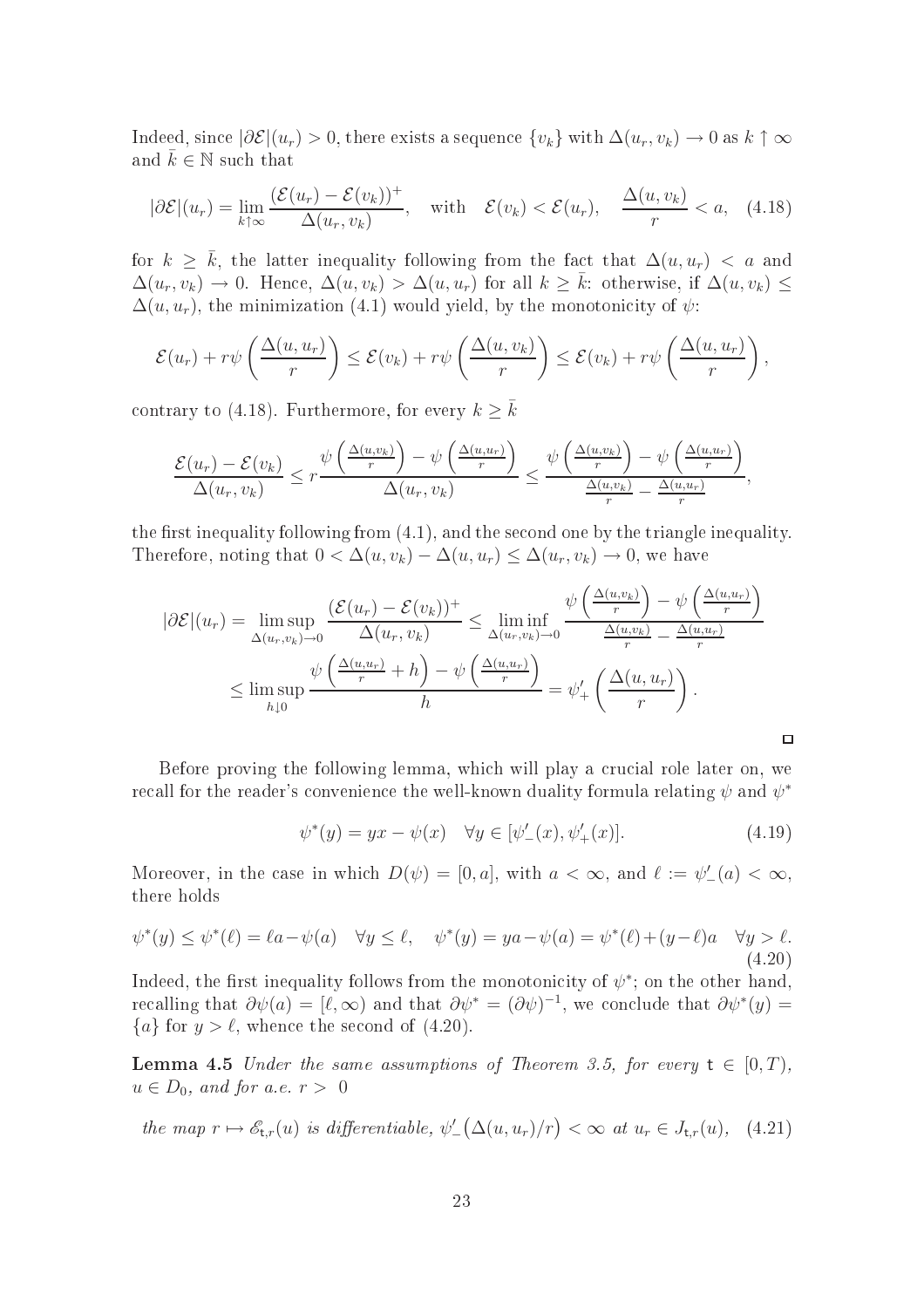and

$$
\frac{d}{dr}\mathcal{E}_r(\mathsf{t},u) \leq \partial_t \mathcal{E}_{\mathsf{t}+r}(u_r) - \psi^* \left(\psi_-' \left(\frac{\Delta(u,u_r)}{r}\right)\right),\tag{4.22}
$$

$$
\frac{d}{dr}\mathcal{E}_r(\mathsf{t},u) \leq \partial_t \mathcal{E}_{\mathsf{t}+r}(u_r) - \psi^* \left( |\partial \mathcal{E}_{\mathsf{t}+r}|(u_r) \right) \tag{4.23}
$$

where we adopt the convention of writing  $\psi'_{-}(0) = 0$ . In particular, we have

$$
r_0\psi\left(\frac{\Delta(u, u_{r_0})}{r_0}\right) + \int_0^{r_0} \psi^*\left(|\partial \mathcal{E}_{t+r}|(u_r)\right) dr + \mathcal{E}_{t+r_0}(u_{r_0}) \leq \mathcal{E}_t(u) + \int_0^{r_0} \partial_t \mathcal{E}_{t+r}(u_r) dr,
$$
\n(4.24)

for every  $0 < r_0 \leq T - t$  and  $u_{r_0} \in J_{t,r_0}(u)$ .

*Proof.* Preliminarily, let us point out that (4.16) yields for any  $r_1, r_2 > 0$ 

$$
\mathcal{E}_{t,r_2}(u) - \mathcal{E}_{t,r_1}(u) \le r_2 \psi \left( \frac{\Delta(u, u_{r_1})}{r_2} \right) - r_1 \psi \left( \frac{\Delta(u, u_{r_1})}{r_1} \right) + \left( \mathcal{E}_{t+r_2}(u_{r_1}) - \mathcal{E}_{t+r_1}(u_{r_1}) \right), (4.25)
$$

**Step 1: proof of** (4.22). Since by (4.12) the map  $r \mapsto \mathscr{E}_{tr}(u)$  is a linear perturbation of a monotone map, it is also almost everywhere differentiable on  $(0, \infty)$ ; let r be a point of differentiability and let us choose  $r_1 := r$  and  $r_2 := r + h$ ,  $h > 0$ , (so that  $\Delta(u, u_r)/(r + h) \in D(\psi)$  as well) in (4.25); we also set

$$
G(h) := \mathcal{E}_{\mathsf{t},r+h}(u) - \mathcal{E}_{\mathsf{t}+r+h}(u_r) \quad \text{so that} \quad \frac{d}{ds} \mathcal{E}_{\mathsf{t},s}(u) \Big|_{s=r} = \frac{d}{dh} G(h) \Big|_{h=0} - \partial_t \mathcal{E}_{\mathsf{t}+r}(u_r).
$$

When  $\Delta(u, u_r) > 0$  (4.25) yields, with easy calculations,

$$
\frac{G(h) - G(0)}{h} \le \frac{1}{h} \left( (r+h)\psi\left(\frac{\Delta(u, u_r)}{r+h}\right) - r\psi\left(\frac{\Delta(u, u_r)}{r}\right) \right)
$$
  

$$
\le \psi\left(\frac{\Delta(u, u_r)}{r+h}\right) - \frac{\Delta(u, u_r)}{r+h} \left(\frac{\psi\left(\frac{\Delta(u, u_r)}{r+h}\right) - \psi\left(\frac{\Delta(u, u_r)}{r}\right)}{\frac{\Delta(u, u_r)}{r+h} - \frac{\Delta(u, u_r)}{r}}\right). \quad (4.26)
$$

Letting  $h \downarrow 0$ , also taking into account that  $\psi$  is continuous on  $\text{int}(\text{dom}(\psi))$  we have

$$
\frac{\psi\left(\frac{\Delta(u,u_r)}{r+h}\right) - \psi\left(\frac{\Delta(u,u_r)}{r}\right)}{\frac{\Delta(u,u_r)}{r+h} - \frac{\Delta(u,u_r)}{r}} \uparrow \psi'_-\left(\frac{\Delta(u,u_r)}{r}\right) \text{ as } h \downarrow 0.
$$

Therefore, we infer that

$$
G'(0) \le \psi\left(\frac{\Delta(u, u_r)}{r}\right) - \frac{\Delta(u, u_r)}{r} \psi'_-\left(\frac{\Delta(u, u_r)}{r}\right) = -\psi^* \left(\psi_-' \left(\frac{\Delta(u, u_r)}{r}\right)\right)
$$

and the same relation holds even when  $\Delta(u, u_r) = 0$ , by the convention  $\psi'_{-}(0) = 0$ . Step 2: proof of (4.23). If  $\Delta(u, u_r) = 0$ , then we may note that  $\psi^*(\psi'_+(\Delta(u, u_r)/r)) =$  $\psi^*(\psi'_+(0)) = -\psi(0) = 0$ , so that (4.23) follows from (4.14) and (4.22).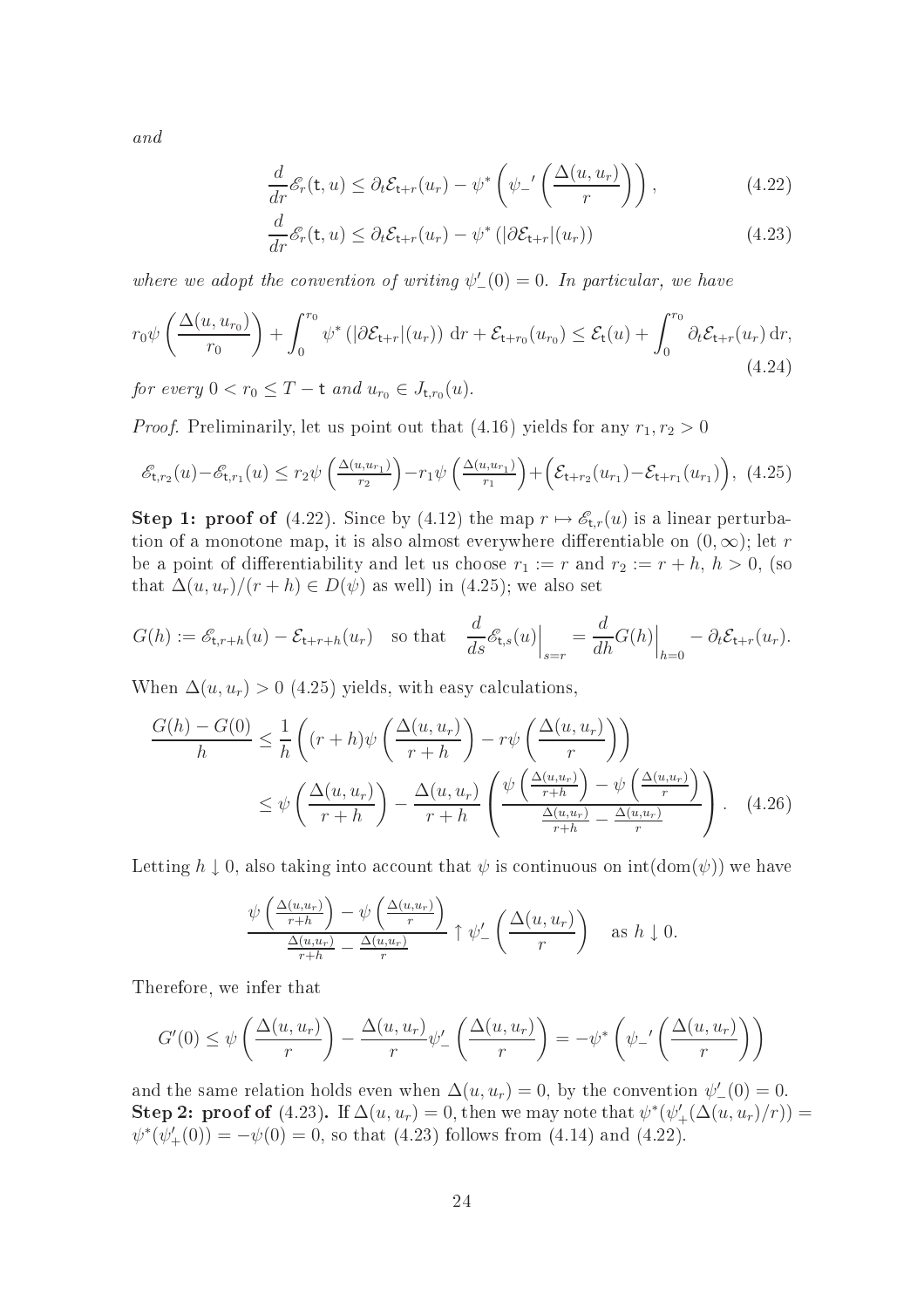The same argument shows that  $(4.23)$  is an immediate consequence of  $(4.14)$  and (4.22) when  $\partial \psi$  is single valued, since in that case  $\psi' = \psi'_{+}$ .

In order to prove  $(4.23)$  in the general case, we can assume without loss of generality that  $|\partial \mathcal{E}_{t+r}|(u_r) > 0$ , and that

$$
|\partial \mathcal{E}_{t+r}|(u_r) \geq \psi'_{-}\left(\frac{\Delta(u, u_r)}{r}\right).
$$

If not, we would trivially conclude  $(4.23)$  in view of  $(4.22)$  and the monotonicity of  $\psi^*$ . On the other hand, by  $(4.14)$ 

$$
|\partial \mathcal{E}_{t+r}|(u_r) \le \psi'_+ \left(\frac{\Delta(u, u_r)}{r}\right), \text{ thus } |\partial \mathcal{E}_{t+r}|(u_r) \in \partial \psi \left(\frac{\Delta(u, u_r)}{r}\right). \tag{4.27}
$$

Let us denote by x the number  $\frac{\Delta(u, u_r)}{r}$ : arguing as in the proof of Lemma 4.4, we can select a sequence  $\{v_k\}$  fulfilling

$$
\Delta(u_r, v_k) \to 0 \text{ as } k \uparrow \infty, \ \Delta(u, u_r) < \Delta(u, v_k), \ |\partial \mathcal{E}_{t+r}|(u_r) = \lim_{k \uparrow \infty} \frac{\mathcal{E}_{t+r}(u_r) - \mathcal{E}_{t+r}(v_k)}{\Delta(u_r, v_k)}.
$$
\n
$$
(4.28)
$$

We also set

$$
r_k := \frac{\Delta(u, v_k)}{x} > \frac{\Delta(u, u_r)}{x} = r,
$$

noting that

$$
r_k \downarrow r \text{ as } k \uparrow \infty \text{ and } \limsup_{k \uparrow \infty} \frac{\mathcal{E}_{\mathsf{t}+r}(u_r) - \mathcal{E}_{\mathsf{t}+r}(v_k)}{\Delta(u_r, v_k)} \le \limsup_{\Delta(u_r, v_k) \to 0} \frac{\mathcal{E}_{\mathsf{t}+r}(u_r) - \mathcal{E}_{\mathsf{t}+r}(v_k)}{x(r_k - r)} \tag{4.29}
$$

by the triangle inequality. Therefore,

$$
\frac{d}{ds}\mathcal{E}_{t,s}(u)\Big|_{s=r} = \lim_{k\uparrow\infty}\frac{\mathcal{E}_{t,r_k}(u) - \mathcal{E}_{t,r}(u)}{r_k - r}
$$
\n
$$
\leq \liminf_{k\uparrow\infty}\frac{1}{r_k - r}\left(\mathcal{E}_{t+r_k}(v_k) + r_k\psi\left(\frac{\Delta(u,v_k)}{r_k}\right) - \mathcal{E}_{t+r}(u_r) - r\psi\left(\frac{\Delta(u,u_r)}{r}\right)\right)
$$
\n
$$
= \liminf_{k\uparrow\infty}\frac{1}{r_k - r}\left(\psi(x)(r_k - r) + \left(\mathcal{E}_{t+r_k}(v_k) - \mathcal{E}_{t+r}(v_k)\right) + \left(\mathcal{E}_{t+r}(v_k) - \mathcal{E}_{t+r}(u_r)\right)\right)
$$
\n
$$
\leq \psi(x) + \limsup_{k\uparrow\infty}\frac{\mathcal{E}_{t+r_k}(v_k) - \mathcal{E}_{t+r}(v_k)}{r_k - r} - \lim_{k\uparrow\infty}\frac{\mathcal{E}_{t+r}(u_r) - \mathcal{E}_{t+r}(v_k)}{r_k - r}
$$
\n
$$
\leq \partial_t\mathcal{E}_{t+r}(u_r) + \psi(x) - x|\partial\mathcal{E}_{t+r}(u_r) = \partial_t\mathcal{E}_{t+r}(u_r) - \psi^*(|\partial\mathcal{E}_{t+r}(u_r))\,,\tag{4.30}
$$

where the fifth passage follows from  $(2.38)$ ,  $(4.28)$ , and  $(4.29)$ , whereas the last identity is due to (4.19) and (4.27).

We argue analogously in the case  $\Delta(u, u_r)/r = a$ , i.e. repeating (4.28)-(4.30): the only difference being that the final identity in  $(4.30)$  follows now from  $(4.20)$ . **Step 3: proof of** (4.24). We note that for every  $r_0 > 0$  and every (measurable)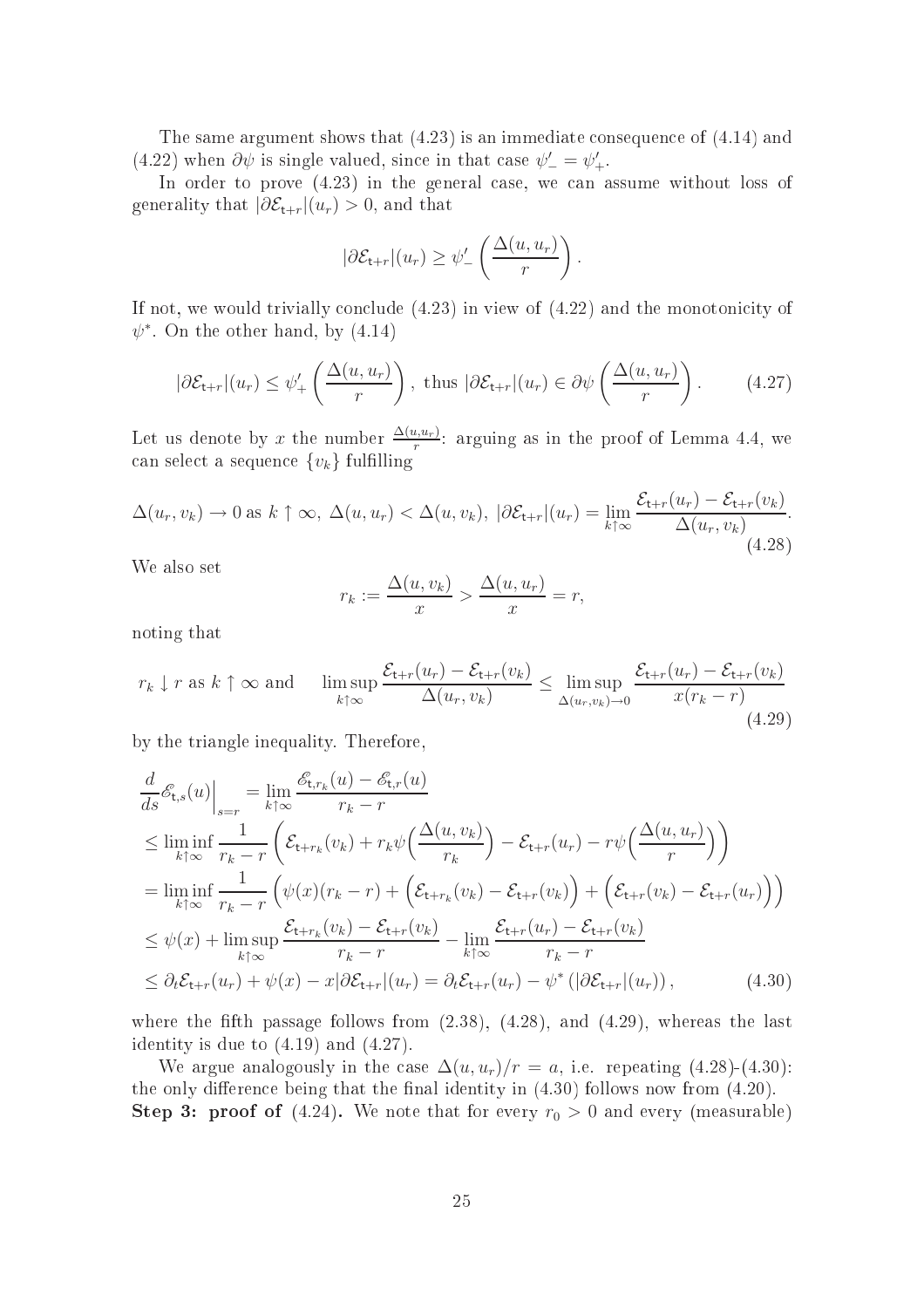selection  $u_r \in J_r(\mathsf{t}, u)$ ,  $r \in (0, r_0]$ ,

$$
\psi\left(\frac{\Delta(u, u_{r_0})}{r_0}\right) + \mathcal{E}_{\mathsf{t}+r_0}(u_{r_0}) - \mathcal{E}_{\mathsf{t}}(u) = \mathscr{E}_{\mathsf{t},r_0}(u) - \lim_{r \downarrow 0} \mathscr{E}_{\mathsf{t},r}(u) \le \int_0^{r_0} \frac{d}{dr} \mathscr{E}_{\mathsf{t},r}(u) dr
$$

$$
\le \int_0^{r_0} \left(\partial_t \mathcal{E}_{\mathsf{t}+r}(u_r) - \psi^* \left(|\partial \mathcal{E}_{\mathsf{t}+r}|(u_r)\right)\right) dr,
$$

where we have used  $(4.13)$  in the first passage, the monotonicity (up to a linear perturbation) of  $r \mapsto \mathscr{E}_{t,r}(u)$  in the second passage and, finally, (4.23).  $\Box$ 

## 4.2 Estimates for the approximate solutions

A priori estimates. Preliminarily, we recall the following well-known *Discrete* Gronwall Lemma:

**Lemma 4.6** Let B, b, and  $\kappa$  be positive constants with  $1-b \geq \frac{1}{\kappa} > 0$  and let  ${a_n} \subset [0, \infty)$  be a sequence satisfying

$$
a_n \le B + b \sum_{k=1}^n a_k \quad \forall n \in \mathbb{N}.
$$

Then,  $\{a_n\}$  can be bounded by

$$
a_n \le \kappa B e^{\kappa b n} \quad \forall n \in \mathbb{N}.\tag{4.31}
$$

Proposition 4.7 (A priori estimates) Under the assumptions of Theorem 3.5, for  $\tau > 0$  let  $\{U_{\tau}^n\}_{n=1}^N$  be a family of solutions to (3.2), and let  $\overline{U}_{\tau},\,\underline{U}_{\tau},$  and  $\overline{U}_{\tau}$  be the interpolants defined by  $(3.3)$  and  $(3.5)$ . Then, the discrete energy inequality

$$
\int_{\mathsf{s}_{\tau}}^{\mathsf{t}_{\tau}} \psi \left( \frac{\Delta(\underline{U}_{\tau}(r), \overline{U}_{\tau}(r))}{\tau} \right) dr + \int_{\mathsf{s}_{\tau}}^{\mathsf{t}_{\tau}} \psi^* \left( |\partial \mathcal{E}_r| (\widetilde{U}_{\tau}(r)) \right) dr + \mathcal{E}_{\mathsf{t}_{\tau}}(\overline{U}_{\tau}(\mathsf{t}_{\tau}))
$$
\n
$$
\leq \mathcal{E}_{\mathsf{s}_{\tau}}(\overline{U}_{\tau}(\mathsf{s}_{\tau})) + \int_{\mathsf{s}_{\tau}}^{\mathsf{t}_{\tau}} \partial_t \mathcal{E}_r(\widetilde{U}_{\tau}(r)) dr \tag{4.32}
$$

holds for every pair of nodes  $s_{\tau} < t_{\tau} \in \mathscr{P}_{\tau}$ . Moreover, there exists a positive constant C such that the following estimates hold for every  $\tau > 0$ :

$$
\int_0^T \psi\left(\frac{\Delta(\underline{U}_\tau(r), \overline{U}_\tau(r))}{\tau}\right) \, \mathrm{d}r \le C, \quad \int_0^T \psi^*\left(|\partial \mathcal{E}_r|(\widetilde{U}_\tau(r))\right) \, \mathrm{d}r \le C, \quad (4.33)
$$

$$
\mathcal{F}(\overline{U}_{\tau}(t)) \leq C, \quad \mathcal{F}(\widetilde{U}_{\tau}(t)) \leq C \quad \forall t \in (0, T), \quad (4.34)
$$

$$
\sup_{t \in (0,T)} \Delta(\underline{U}_{\tau}(t), \widetilde{U}_{\tau}(t)) = o(1), \sup_{t \in (0,T)} \Delta(\underline{U}_{\tau}(t), \overline{U}_{\tau}(t)) = o(1) \text{ as } \tau \downarrow 0. \tag{4.35}
$$

*Proof.* Let  $t_{i-1}$ ,  $t_i$  be two consecutive nodes of the partition  $\mathscr{P}_{\tau}$  (cf. (3.1)), and let  $t \in (t_{j-1}, t_j]$  : referring to the definition (4.3) of the Moreau-Yosida approximation  $\mathscr{E}_r$ , let us apply inequality (4.24) with the choices  $t = t_{j-1}$ ,  $u = U^{j-1}_\tau$ ,  $r_0 = t - t_{j-1}$ ,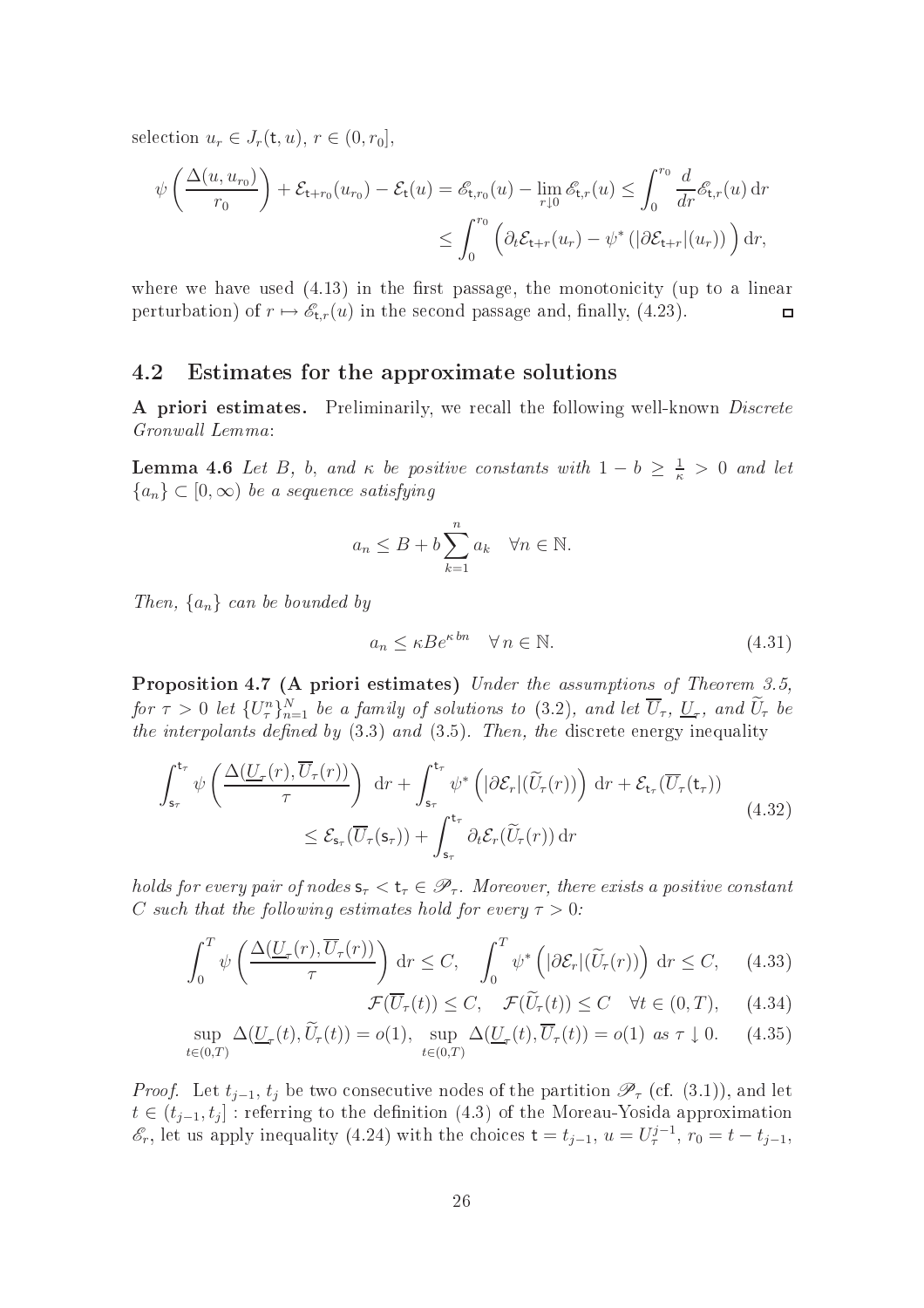$u_{r_0} = \widetilde{U}_r(t)$ ,  $u_r = \widetilde{U}_r(r)$  for  $r \in (t_{j-1}, t)$ . Thus, after changing variable in the two integrals we obtain

$$
(t - t_{j-1})\psi\left(\frac{\Delta(U_{\tau}^{j-1}, \widetilde{U}_{\tau}(t))}{t - t_{j-1}}\right) + \int_{t_{j-1}}^{t} \psi^*\left(|\partial \mathcal{E}_r|(\widetilde{U}_{\tau}(r))\right) dr + \mathcal{E}_t(\widetilde{U}_{\tau}(t))
$$
  

$$
\leq \mathcal{E}_{t_{j-1}}(U_{\tau}^{j-1}) + \int_{t_{j-1}}^{t} \partial_t \mathcal{E}_r(\widetilde{U}_{\tau}(r)) dr \quad \forall t \in (t_{j-1}, t_j].
$$
\n(4.36)

Writing (4.36) for  $t = t_j$ , we obtain

$$
\int_{t_{j-1}}^{t_j} \psi\left(\frac{\Delta(\underline{U}_{\tau}(r), \overline{U}_{\tau}(r))}{\tau}\right) dr + \int_{t_{j-1}}^{t_j} \psi^*\left(|\partial \mathcal{E}_r|(\widetilde{U}_{\tau}(r))\right) dr + \mathcal{E}_{t_j}(U_{\tau}^j)
$$
\n
$$
\leq \mathcal{E}_{t_{j-1}}(U_{\tau}^{j-1}) + \int_{t_{j-1}}^{t_j} \partial_t \mathcal{E}_r(\widetilde{U}_{\tau}(r)) dr.
$$
\n(4.37)

Hen
e, (4.32) follows by adding up the ontributions (4.37) on the subintervals of the partition. It follows from the superlinear growth of  $\psi$  that there exists a positive constant C such that

$$
\int_{t_{j-1}}^{t_j} \psi\left(\frac{\Delta(\underline{U}_{\tau}(r), \overline{U}_{\tau}(r))}{\tau}\right) dr \geq \Delta(U_{\tau}^{j-1}, U_{\tau}^j) - C\tau
$$
\n
$$
\geq \Delta(x_o, U_{\tau}^j) - \Delta(x_o, U_{\tau}^{j-1}) - C\tau,
$$
\n(4.38)

the last passage following from the triangle inequality. Combining (4.37) and (4.38), recalling that  $\psi^*$  is positive (cf. Remark 4.3), summing over the index j, and using (4.7), we obtain

$$
\frac{1}{A}\mathcal{F}(U_{\tau}^{j}) \leq \Delta(x_{o}, U_{\tau}^{j}) + \mathcal{E}_{t_{j}}(U_{\tau}^{j}) \leq CT + \Delta(x_{o}, u_{0}) + \mathcal{E}_{0}(u_{0}) + \int_{0}^{t_{j}} \partial_{t} \mathcal{E}_{r}(\widetilde{U}_{\tau}(r)) dr
$$
\n
$$
\leq CT + \Delta(x_{o}, u_{0}) + \mathcal{E}_{0}(u_{0}) + A \int_{0}^{t_{j}} \mathcal{F}(\widetilde{U}_{\tau}(r)) dr
$$
\n
$$
\leq CT + \Delta(x_{o}, u_{0}) + \mathcal{E}_{0}(u_{0}) + AC \int_{0}^{t_{j}} \mathcal{F}(\underline{U}_{\tau}(r)) dr,
$$
\n(4.39)

the third inequality following from (4.8) and the fourth one from (4.11). Therefore, we dedu
e that

$$
\mathcal{F}(U_{\tau}^j) \le c_0 + C \sum_{k=1}^j \tau \mathcal{F}(U_{\tau}^k) \quad \forall j = 1, \ldots, N,
$$

where the constant  $c_0$  only depends on the initial data and the data of the problem. Then, the discrete Gronwall Lemma 4.6 yields the first estimate in  $(4.34)$ , and the second one readily follows thanks to  $(4.11)$ . Recalling  $(4.8)$ , we also infer that

$$
\int_0^{t_j} \left| \partial_t \mathcal{E}_r(\widetilde{U}_r(r)) \right| \, \mathrm{d}r \le C \quad \text{for all } \tau > 0. \tag{4.40}
$$

 $\sqrt{1}$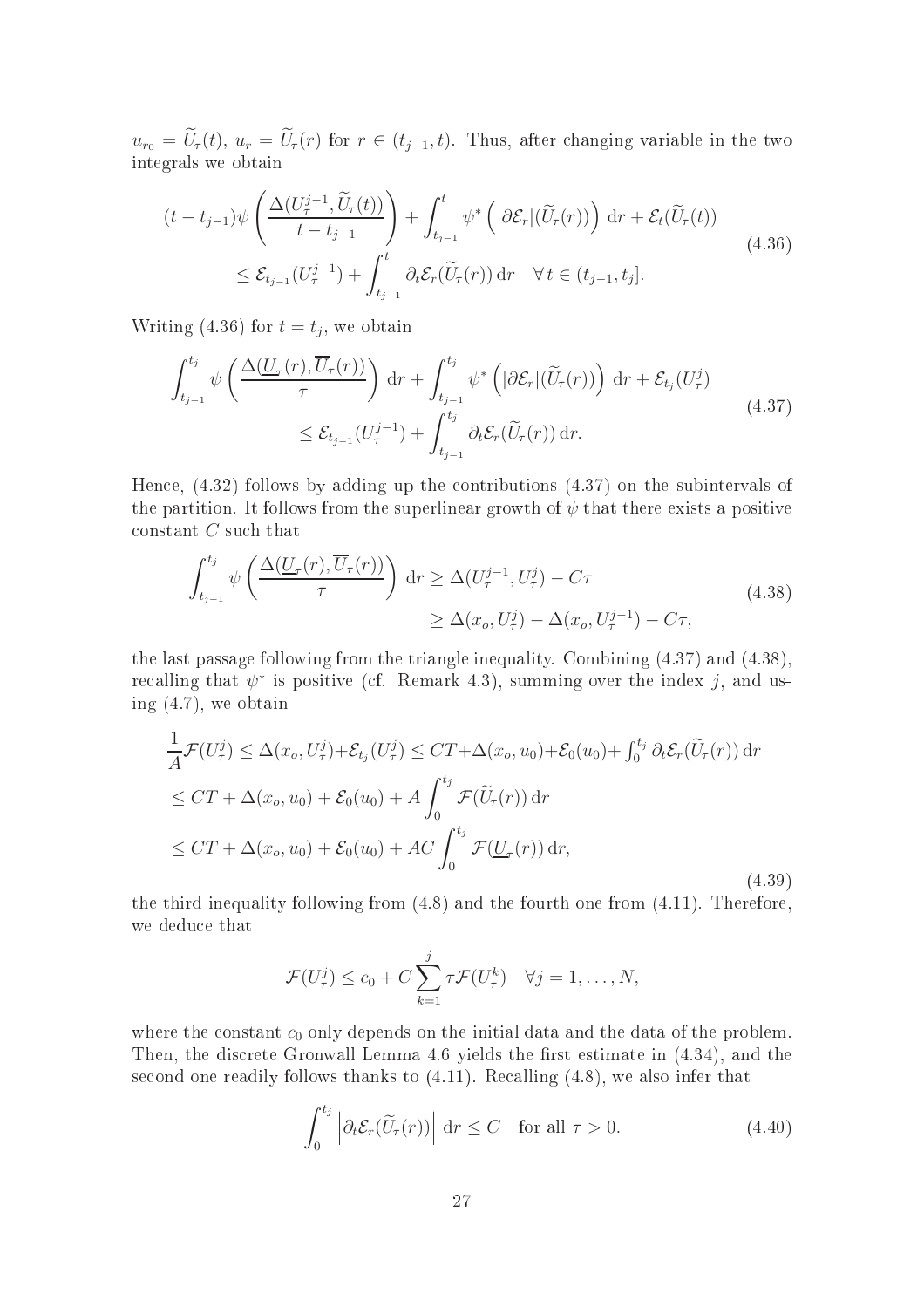Therefore, summing up over the index  $j$  and arguing by comparison in (4.37) we on
lude the estimates of (4.33).

Finally, in order to check the first limit in  $(4.35)$  (in fact, the second estimate in  $(4.35)$  can be proved in the same way), we start by noting that, from  $(4.36)$ , the positivity of  $\psi^*$  and the previous estimates

$$
(t-t_{j-1})\psi\left(\frac{\Delta(U_{\tau}^{j-1},\widetilde{U}_{\tau}(t))}{t-t_{j-1}}\right)\leq C \quad \forall t\in(t_{j-1},t_j],\ j=1,\ldots N.
$$

Combining this with the superlinear growth of  $\psi$  we obtain that for any  $M \geq 0$ there exists  $S \geq 0$  fulfilling

$$
\Delta(\underline{U}_{\tau}(t),\widetilde{U}_{\tau}(t))\leq \frac{C}{M}+(t-t_{j-1})\frac{S}{M}\leq \frac{C}{M}+\tau\frac{S}{M}\quad \forall t\in(t_{j-1},t_j],\ \forall j=1,\ldots,N.
$$

Thus, we easily deduce that for any  $\varepsilon > 0$  there exist  $\tau_0 > 0$  such that for  $0 < \tau < \tau_0$ 

$$
\Delta(\underline{U}_{\tau}(t), U_{\tau}(t)) \leq \varepsilon \quad \forall t \in (0, T),
$$

whence the desired conclusion.

#### 4.3 Passage to the limit and proof of existence

The proof of the ensuing Proposition 4.9 is an adaptation of the argument developed for  $[5, Cor. 3.3.4]$ , and is based on the following version of the Ascoli-Arzelà compactness theorem, proved in  $[5, Prop. 3.3.1]$ , which we recall here (in a slightly simplified form) for convenience.

**Proposition 4.8** Under assumptions  $(2.1)-(2.2)$  on the space X, let K be a  $\sigma$ sequentially compact subset of X with the following property: for all  $\{u_n\}, \{v_n\}, u, v \in$  ${\cal K}$  ,

$$
(u_n, v_n) \stackrel{\sigma}{\rightharpoonup} (u, v) \Rightarrow \liminf_{n \uparrow \infty} \Delta(u_n, v_n) \ge \Delta(u, v). \tag{4.41}
$$

Let  $\{u_n\}$  be a sequence of curves  $u_n : [0, T] \to X$  fulfilling

$$
u_n(t) \in \mathcal{K} \quad \forall n \in N, \quad \forall t \in [0, T], \tag{4.42}
$$

$$
\limsup_{n \uparrow \infty} \Delta(u_n(s), u_n(t)) \le \omega(s, t) \quad \forall s, t \in [0, T], \ s < t,\tag{4.43}
$$

where  $\omega : [0, T] \times [0, T] \rightarrow [0, \infty)$  is a function such that

$$
\lim_{s \uparrow r, t \uparrow r s < t} \omega(s, t) = 0 \quad \forall r \in [0, T].
$$

Then, there exist an increasing subsequence  $k \mapsto n_k$  and a  $\sigma$ -continuous curve  $u$ :  $[0, T] \rightarrow X$  such that

$$
u_{n_k}(t) \stackrel{\sigma}{\rightharpoonup} u(t) \quad \forall t \in [0, T],
$$

and the limit curve u satisfies

$$
\lim_{r \uparrow s} \Delta(u(r), u(s)) = \lim_{t \downarrow s} \Delta(u(s), u(t)) = 0 \quad \forall s \in (0, T). \tag{4.44}
$$

 $\Box$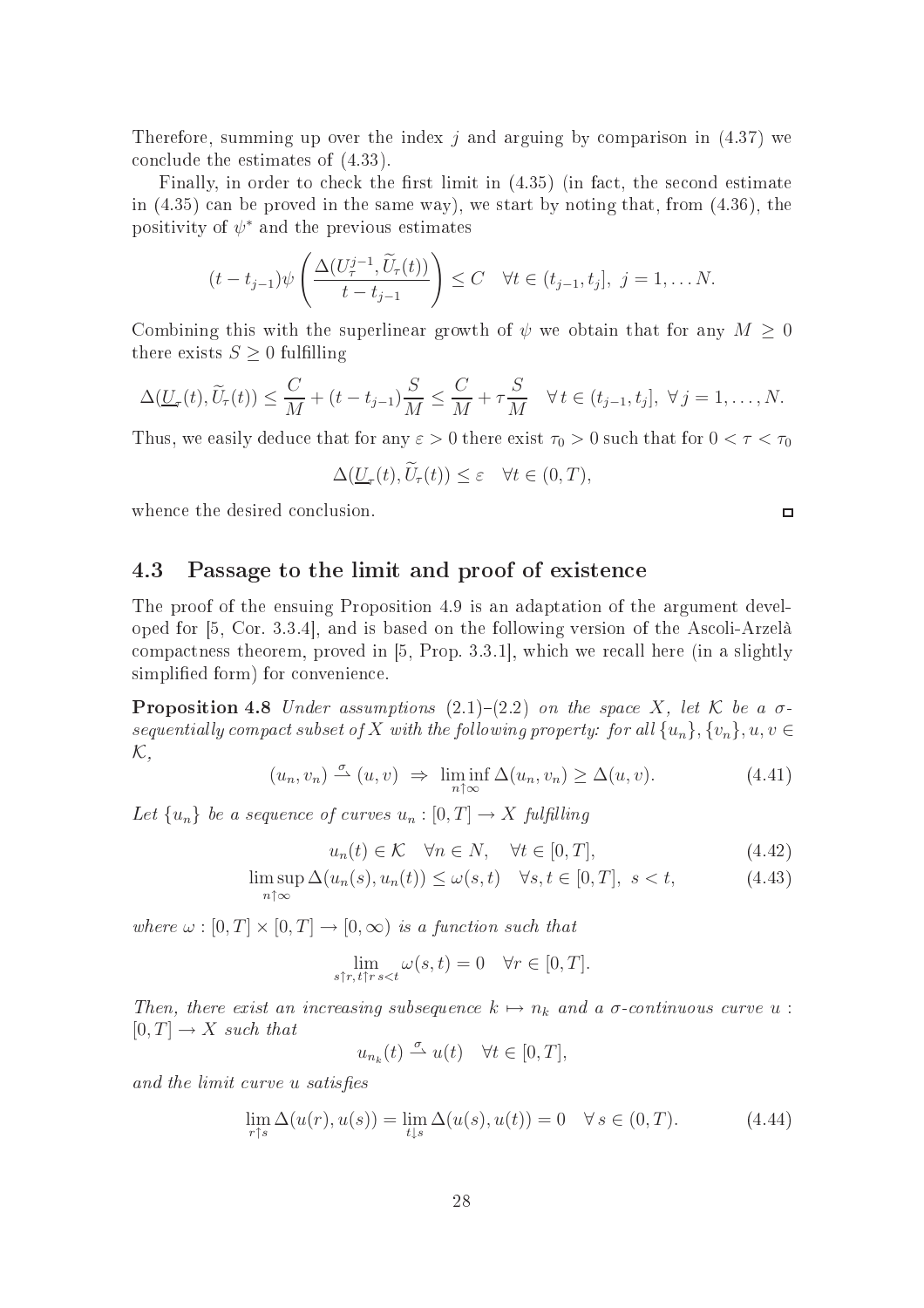Proposition 4.9 (Compactness of the approximate solutions) Under the assumptions of Theorem 3.5, given any vanishing sequence  $\tau_n \downarrow 0$  of time steps, there exist a subsequence (still labeled  $\tau_n$ ), a limit curve  $u \in \mathrm{AC}(0,T;X_0)$ , and a function  $L \in L^1(0,T)$  such that the following convergences hold as  $n \uparrow \infty$ 

$$
\overline{U}_{\tau_n}(t) \stackrel{\sigma}{\rightharpoonup} u(t), \quad \underline{U}_{\tau_n}(t) \stackrel{\sigma}{\rightharpoonup} u(t), \quad \widetilde{U}_{\tau_n}(t) \stackrel{\sigma}{\rightharpoonup} u(t) \quad \forall t \in [0, T], \tag{4.45}
$$

$$
\liminf_{n \uparrow \infty} \mathcal{E}_t(\bar{U}_{\tau_n}(t)) \ge \mathcal{E}_t(u(t)), \quad \liminf_{n \uparrow \infty} \mathcal{E}_{\bar{\tau}_{\tau_n}(t)}(\overline{U}_{\tau_n}(t)) \ge \mathcal{E}_t(u(t)) \quad \forall t \in [0, T], \tag{4.46}
$$

$$
\frac{\Delta(\underline{U}_{\tau_n}, U_{\tau_n})}{\tau_n} \rightharpoonup L \quad \text{in } L^1(0, T), \quad L(t) \ge |u'|(t) \quad \text{for a.e. } t \in (0, T), \tag{4.47}
$$

$$
\liminf_{n \uparrow \infty} |\partial \mathcal{E}_t|(\widetilde{U}_{\tau_n}(t)) \ge |\partial^- \mathcal{E}_t|(u(t)) \quad \forall t \in [0, T]. \tag{4.48}
$$

*Proof.* It is easy to see that estimate (4.33) and the superlinear growth of  $\psi$  entail that the sequen
e

$$
\left\{\frac{\Delta(\underline{U}_{\tau}(r),\overline{U}_{\tau}(r))}{\tau}\right\}
$$
 is bounded and uniformly integrable in  $L^1(0,T)$ .

Therefore, the Dunford-Pettis criterion ensures that  $\frac{\Delta(U_{\tau}(r),U_{\tau}(r))}{\tau}$  $\left\{\frac{\partial}{\partial \tau} \left( \frac{r}{r} \right) \right\}$  is weakly relatively compact in  $L^1(0,T)$ , whence the first of (4.47).

Exploiting (4.34) and assumption (2.40) on the sublevels of  $\mathcal F$ , we can apply Proposition 4.8 to the sequence  $\{\overline{U}_{\tau_n}\}\,$  of course with K as a suitable sublevel of  $\mathcal F$  (note that (4.41) is then a consequence of (2.36)). Moreover, in order to check (4.43), let us note that, by the triangle inequality,

$$
\Delta(\overline{U}_{\tau_n}(s),\overline{U}_{\tau_n}(t))\leq \int_{\overline{\mathbf{t}}_{\tau_n}(s)}^{\overline{\mathbf{t}}_{\tau_n}(t)}\frac{\Delta(\underline{U}_{\tau_n}(r),\overline{U}_{\tau_n}(r))}{\tau_n}\,\mathrm{d} r\quad\forall\;0\leq s\leq t\leq T.
$$

Therefore, passing to the limit as  $n \uparrow \infty$  and recalling (2.36), (3.4) and (4.47), we infer

$$
\Delta(u(s), u(t)) \le \limsup_{n \uparrow \infty} \Delta(\overline{U}_{\tau_n}(s), \overline{U}_{\tau_n}(t)) \le \int_s^t L(r) \, \mathrm{d}r \quad \forall \ 0 \le s \le t \le T, \quad (4.49)
$$

whence (4.43). Thus, thanks to Proposition 4.8 we find a limit curve  $u \in C^0([0,T];X)$ and a subsequen
e along whi
h

$$
\overline{U}_{\tau_n}(t) \stackrel{\sigma}{\rightharpoonup} u(t) \quad \forall t \in [0, T].
$$

The convergences (4.45) for  $\underline{U}_{\tau_n}$  and  $U_{\tau_n}$  then follow from (4.35) and (2.41); further,  $u \in AC(0, T; X_0)$  by (4.49). The second inequality in (4.47) also follows from (4.49) and Proposition 2.2.

As far as  $(4.46)$  is concerned, the first liminf inequality ensues from  $(4.45)$ , estimate  $(4.34)$  and the lower semicontinuity assumption  $(2.36)$ ; in the same way, from (2.37) we dedu
e that

$$
\limsup_{n \uparrow \infty} \partial_t \mathcal{E}_t(\widetilde{U}_{\tau_n}(t)) \leq \partial_t \mathcal{E}_t(u(t)) \quad \forall \, t \in [0, T]. \tag{4.50}
$$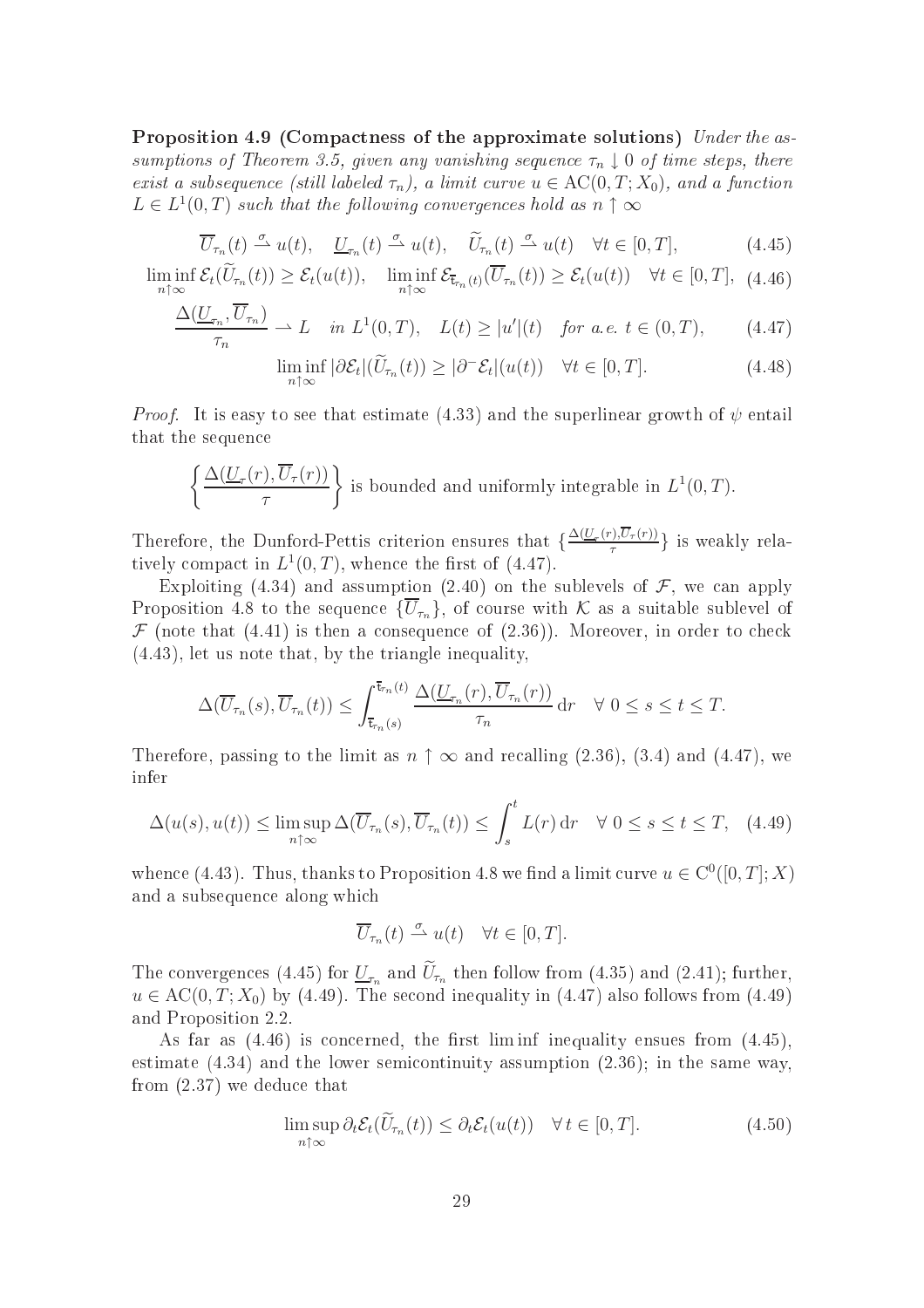Finally, in order to prove the second of  $(4.46)$ , we combine the estimate

$$
\left| \mathcal{E}_{\overline{\mathbf{t}}_{\tau_n}(t)}(\overline{U}_{\tau_n}(t)) - \mathcal{E}_t(\overline{U}_{\tau_n}(t)) \right| \leq \int_t^{\overline{\mathbf{t}}_{\tau_n}(t)} \partial_t \mathcal{E}_r(\overline{U}_{\tau_n}(t)) dr
$$
  

$$
\leq A \int_t^{\overline{\mathbf{t}}_{\tau_n}(t)} \mathcal{F}(\overline{U}_{\tau_n}(t)) dr
$$
  

$$
\leq C(\overline{\mathbf{t}}_{\tau_n}(t) - t) \quad \forall t \in [0, T]
$$

with the lower semicontinuity inequality (again due to  $(2.36)$ )

$$
\limsup_{n \uparrow \infty} \mathcal{E}_t(\overline{U}_{\tau_n}(t)) \leq \mathcal{E}_t(u(t)) \quad \forall \, t \in [0, T].
$$

In the end, (4.48) follows from (4.45) and the definition (2.18) of  $|\partial^-\mathcal{E}|$ .  $\Box$ 

We may now omplete the proof of Theorem 3.5.

**Proof of Theorem 3.5.** By (4.45),  $u(0) = u_0$ . Let us fix  $t \in (0, T]$  and consider the inequality (4.32) for the nodes  $\bar{\mathbf{t}}_{\tau_n}(t)$  and  $\mathbf{s} = 0$ :

$$
\int_0^{\overline{t}_r_n(t)} \psi\left(\frac{\Delta(\underline{U}_{\tau_n}(r), \overline{U}_{\tau_n}(r))}{\tau_n}\right) dr + \int_0^{\overline{t}_r_n(t)} \psi^*\left(|\partial \mathcal{E}_r|(\widetilde{U}_{\tau_n}(r))\right) dr + \mathcal{E}_{\overline{t}_r_n(t)}(\overline{U}_{\tau_n}(t))
$$
\n
$$
\leq \mathcal{E}_0(u_0) + \int_0^{\overline{t}_{\tau_n}(t)} \partial_t \mathcal{E}_r(\widetilde{U}_{\tau_n}(r)) dr. \tag{4.51}
$$

We have

$$
\liminf_{n \uparrow \infty} \left( \int_0^{\overline{\mathbf{t}}_{r_n}(t)} \psi\left( \frac{\Delta(U_{r_n}(r), \overline{U}_{r_n}(r))}{\tau_n} \right) \, \mathrm{d}r \right) \ge \int_0^t \psi(L(r)) \, \mathrm{d}r \ge \int_0^t \psi(|u'|(r)) \, \mathrm{d}r, \tag{4.52}
$$

the first inequality due to the first of  $(4.47)$  and the convexity of  $\psi$ , while the second inequality follows from the second of  $(4.47)$  and the monotonicity of  $\psi$ . Now, for later convenience let us set  $A(t) := \liminf_{n \uparrow \infty} |\partial \mathcal{E}_t| (U_{\tau_n}(t))$  for a.e.  $t \in (0, T)$ . By Fatou's lemma and the monotonicity of  $\psi^*$  we have

$$
\liminf_{n \uparrow \infty} \left( \int_0^{\overline{\mathbf{t}}_{\tau_n}(t)} \psi^* \left( |\partial \mathcal{E}_r|(\widetilde{U}_{\tau_n}(r)) \right) dr \right) \ge \int_0^{\overline{\mathbf{t}}_{\tau_n}(t)} \liminf_{n \uparrow \infty} \psi^* \left( |\partial \mathcal{E}_r|(\widetilde{U}_{\tau_n}(r)) \right) dr
$$
\n
$$
\ge \int_0^t \psi^* \left( A(r) \right) dr \ge \int_0^t \psi^* \left( |\partial^{\mathcal{E}} \mathcal{E}_r| (u(r)) \right) dr.
$$
\n(4.53)

Furthermore, (4.52), (4.53), and the a priori estimates (4.33) also entail

$$
\int_0^T |u'|(r)|\partial^-\mathcal{E}_r|(u(r))\,\mathrm{d}r \le \int_0^T \psi(|u'|(r))\,\mathrm{d}r + \int_0^T \psi^* \left(|\partial^-\mathcal{E}_r|(u(r))\right)\,\mathrm{d}r \le C. \tag{4.54}
$$

In the same way, we find that

$$
\mathcal{E}_t(u(t)) + \int_0^T |\partial_t \mathcal{E}_t(u(t))| \, \mathrm{d}t \le C \quad \forall \, t \in [0, T]. \tag{4.55}
$$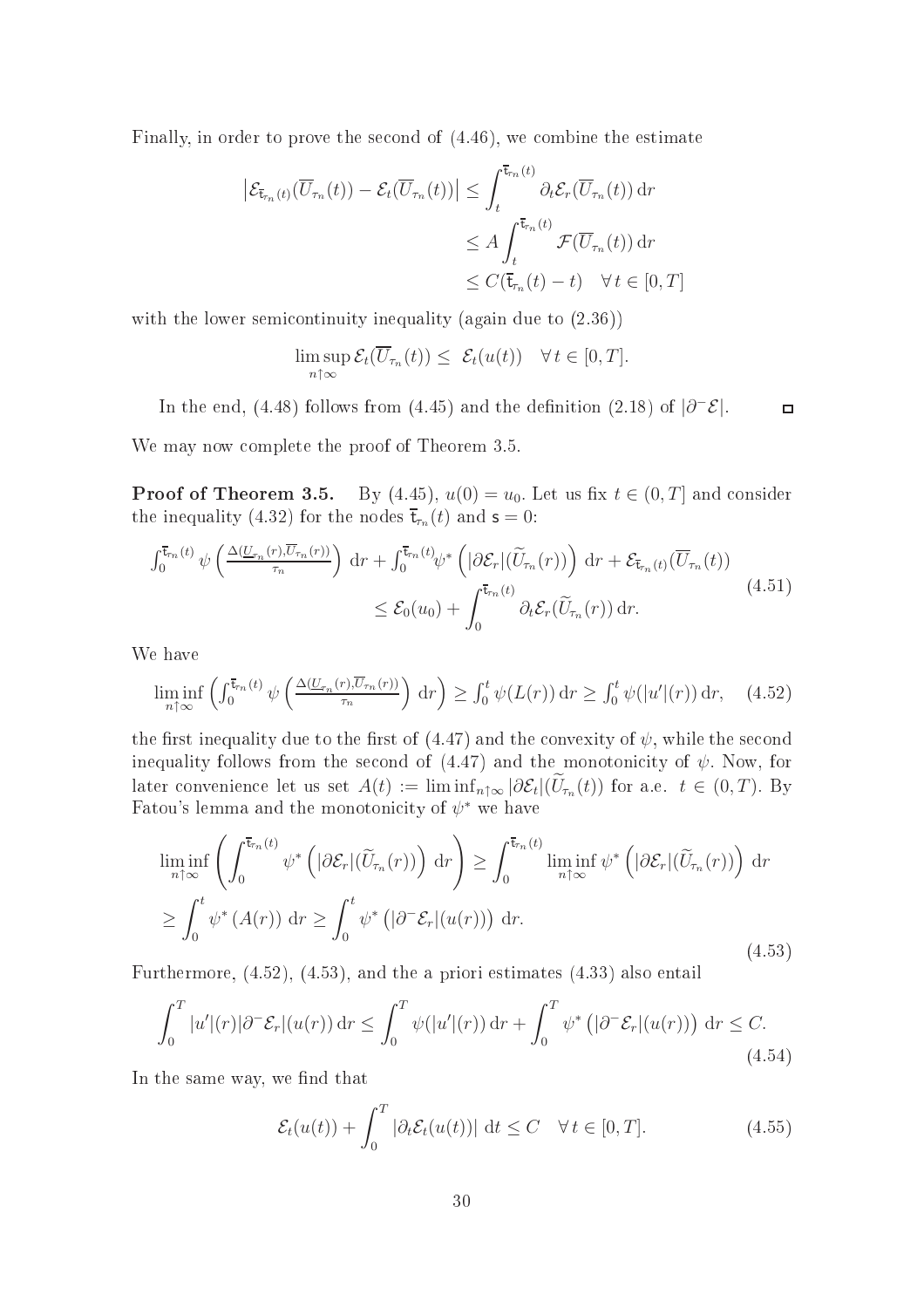Now, ombining (4.45), (4.46), (4.52)-(4.53), and (4.50) with the Fatou Lemma, we manage to pass to the limit in (4.51) and obtain

$$
\int_0^t \psi(|u'|(r)) dr + \int_0^t \psi^* \left( |\partial^- \mathcal{E}_r|(u(r)) \right) dr + \mathcal{E}_t(u(t)) \leq \mathcal{E}_0(u_0) + \int_0^t \partial_t \mathcal{E}_r(u(r)) dr.
$$
\n(4.56)

On the other hand, note that, thanks to  $(4.54)$  and  $(4.55)$ , we may apply the chain rule of Definition 2.5 to the limit curve  $u \in AC(0, T; X_0)$ . Upon integration, we get

$$
\mathcal{E}_0(u_0) - \mathcal{E}_t(u(t)) + \int_0^t \partial_t \mathcal{E}_r(u(r)) dr \le \int_0^t |u'(r)| \partial^-\mathcal{E}_r|(u(r)) dr
$$
  

$$
\le \int_0^t \psi(|u'(r)| dr + \int_0^t \psi^* (|\partial^-\mathcal{E}_r|(u(r))) dr.
$$

Thus, (4.56) yields

$$
\int_0^t \left( \psi\left(|u'(r)| + \psi^*\left(|\partial^-\mathcal{E}_r|(u(r))\right) + \frac{d}{dr}\mathcal{E}_r(u(r)) - \partial_t \mathcal{E}_r(u(r)) \right) dr = 0.
$$

Since the integrand is non negative by inequality (2.30) and  $t \in (0, T)$  is arbitrary, we dedu
e

$$
\psi\left(|u'|(t)\right) + \psi^*\left(|\partial^-\mathcal{E}_t|(u(t))\right) + \frac{d}{dt}\mathcal{E}_t(u(t)) - \partial_t\mathcal{E}_t(u(t)) = 0 \text{ for a.e. } t \in (0, T), \tag{4.57}
$$

i.e., (3.8), when
e (2.35) as well. The above relation yields the energy identity (3.9) upon integration.

Finally, taking the lim sup as  $n \uparrow \infty$  of (4.51) and again using the identity just proved, we dedu
e

$$
\limsup_{n\uparrow\infty}\left(\int_{0}^{\overline{\mathsf{t}}_{r_n}(t)}\psi\left(\frac{\Delta(\underline{U}_{r_n}(r),\overline{U}_{r_n}(r))}{\tau_n}\right)\,\mathrm{d}r+\int_{0}^{\overline{\mathsf{t}}_{r_n}(t)}\psi^*\left(|\partial\mathcal{E}_r|(\widetilde{U}_{r_n}(r))\right)\,\mathrm{d}r+\mathcal{E}_{\overline{\mathsf{t}}_{r_n}(t)}(\overline{U}_{r_n}(t))\right)\\ \leq \mathcal{E}_0(u_0)+\int_0^t\partial_t\mathcal{E}_r(u(r))\,\mathrm{d}r=\int_0^t\psi\left(|u'|(r)\right)\,\mathrm{d}r+\int_0^t\psi^*\left(|\partial^-\mathcal{E}_r|(u(r))\right)\,\mathrm{d}r+\mathcal{E}_t(u(t)).
$$

So, taking into account  $(4.46)$ ,  $(4.52)$ , and  $(4.53)$  and arguing by comparison, we deduce the convergences  $(3.10)$ – $(3.11)$  and the first of  $(3.12)$ . We also conclude the second of (3.12) by taking the lim sup as  $n \uparrow \infty$  of the following inequality

$$
\int_0^{\underbar{\mathsf{L}}_n(t)} \psi\left(\frac{\Delta(\underline{U}_{\tau_n}(r), \overline{U}_{\tau_n}(r))}{\tau_n}\right) dr + \int_0^t \psi^* \left(|\partial \mathcal{E}_r|(\widetilde{U}_{\tau_n}(r))\right) dr + \mathcal{E}_t(\widetilde{U}_{\tau_n}(t))
$$
  

$$
\leq \mathcal{E}_0(u_0) + \int_0^{\overline{\mathsf{L}}_{\tau_n}(t)} \partial_t \mathcal{E}_r(\widetilde{U}_{\tau_n}(r)) dr
$$

(whi
h is obtained by summing up (4.32) and (4.36)), and arguing as in the above lines.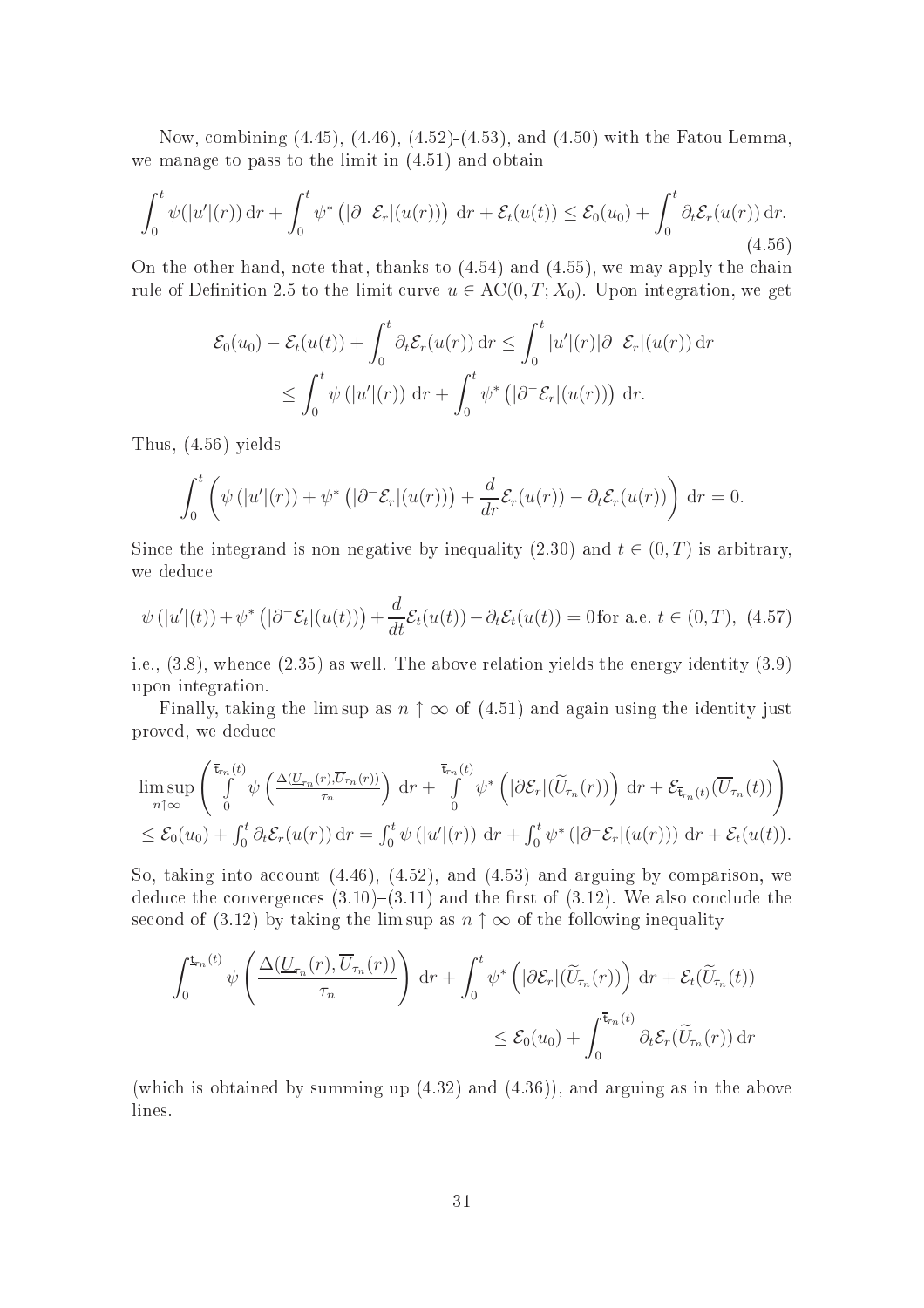In order to prove  $(3.13)$ , we note that, combining  $(4.53)$  with  $(3.11)$  leads to

$$
\lim_{n \uparrow \infty} \int_0^t \psi^* \left( |\partial \mathcal{E}_r| (\widetilde{U}_{\tau_n}(r)) \right) dr = \int_0^t \liminf_{n \uparrow \infty} \psi^* \left( |\partial \mathcal{E}_r| (\widetilde{U}_{\tau_n}(r)) \right) dr
$$
\n
$$
= \int_0^t \psi^* \left( A(r) \right) dr = \int_0^t \psi^* \left( |\partial^- \mathcal{E}_r| (u(r)) \right) dr \quad \forall t \in [0, T],
$$
\n(4.58)

when
e

$$
\liminf_{n \uparrow \infty} \psi^* \left( |\partial \mathcal{E}_t|(\widetilde{U}_{\tau_n}(t)) \right) = \psi^*(A(t)) = \psi^*(|\partial^- \mathcal{E}_t|(u(t))) \text{ for a.e. } t \in (0, T).
$$

Recalling (2.35), we conclude that for a.e.  $t \in (0, T)$ 

$$
|u'|(t) \cdot A(t) \le \psi(|u'|(t)) + \psi^*(A(t)) = |u'|(t) \cdot |\partial^- \mathcal{E}_t|(u(t)) \le |u'|(t) \cdot A(t) \tag{4.59}
$$

so that all the above inequalities hold as equalities and, if  $|u'(t) \neq 0$ , we conclude  $A(t) = |\partial^-\mathcal{E}_t|(u(t))$ , while  $|u'|(t) = 0$  leads to the second of (3.13).

Finally, suppose first that  $\psi^*$  has superlinear growth at infinity: it follows from the a priori estimate (4.33) that the sequence  $\{|\partial \mathcal{E}_t|(U_{\tau_n})\}$  is uniformly integrable in  $L^1(0,T)$ . Hence, the fundamental compactness theorem of Young measures theory (see [10, Thm. 1] and also [12]) ensures that  $\{\vert \partial \mathcal{E}_t \vert (U_{\tau_n})\}$  admits a subsequence (which we do not relabel) and a limit Young measure  $\mathbf{v} = \{v_t\}_{t \in (0,T)}$  ( $v_t$  being a probability measure on  $\mathbb R$  for a.e.  $t \in (0,T)$  such that

$$
\nu_t \text{ is concentrated on the set } \mathcal{L}(t) \text{ of the limit points}
$$
  
of  $\{|\partial \mathcal{E}_t|(\widetilde{U}_{\tau_n})(t)\}\text{ for a.e. } t \in (0, T),$  (4.60)

$$
|\partial \mathcal{E}_t|(\widetilde{U}_{\tau_n}) \rightharpoonup \Sigma(t) := \int_{\mathbb{R}} \xi \, d\nu_t(\xi) \quad \text{in } L^1((0,T)), \tag{4.61}
$$

$$
\liminf_{n \uparrow \infty} \int_0^T \psi^*(|\partial \mathcal{E}_r|(\widetilde{U}_{\tau_n})(r)) dr \ge \int_0^T \left( \int_{\mathbb{R}} \psi^*(\xi) d\nu_r(\xi) \right) dr. \tag{4.62}
$$

Now, the definition of  $|\partial^-\mathcal{E}|$  gives for a.e.  $t \in (0,T)$ 

$$
|\partial^{-} \mathcal{E}_t|(u(t)) \leq \xi, \quad \text{whence} \quad \psi^*(|\partial^{-} \mathcal{E}_t|(u(t))) \leq \psi^*(\xi) \quad \forall \xi \in \mathcal{L}(t). \tag{4.63}
$$

Combining the above inequality,  $(4.58)$ ,  $(4.60)$ , and  $(4.62)$ , we deduce that

$$
\int_0^T \left( \int_{\mathbb{R}} \psi^*(\xi) d\nu_r(\xi) \right) dr = \int_0^T \psi^*(|\partial^- \mathcal{E}_r|(u(r))) dr,
$$

when
e, again by (4.63),

$$
\psi^*(\xi) = \psi^*(|\partial^-\mathcal{E}_t|(u(t))) \quad \text{for a.e. } \xi \in \mathcal{L}(t) \quad \text{for a.e. } t \in (0, T). \tag{4.64}
$$

Taking into account the above identity,  $(2.35)$  and the first of  $(4.63)$  we thus conclude the following hain of inequalities

$$
|u'|(t)\xi \leq \psi(|u'|(t)) + \psi^*(\xi) = \psi(|u'|(t)) + \psi^*(|\partial^-\mathcal{E}_t|(u(t)))
$$
  
= |u'|(t) |\partial^-\mathcal{E}\_t|(u(t)) \leq |u'|(t) \xi \quad \forall \xi \in \mathcal{L}(t) \quad \text{for a.e. } t \in (0, T). \tag{4.65}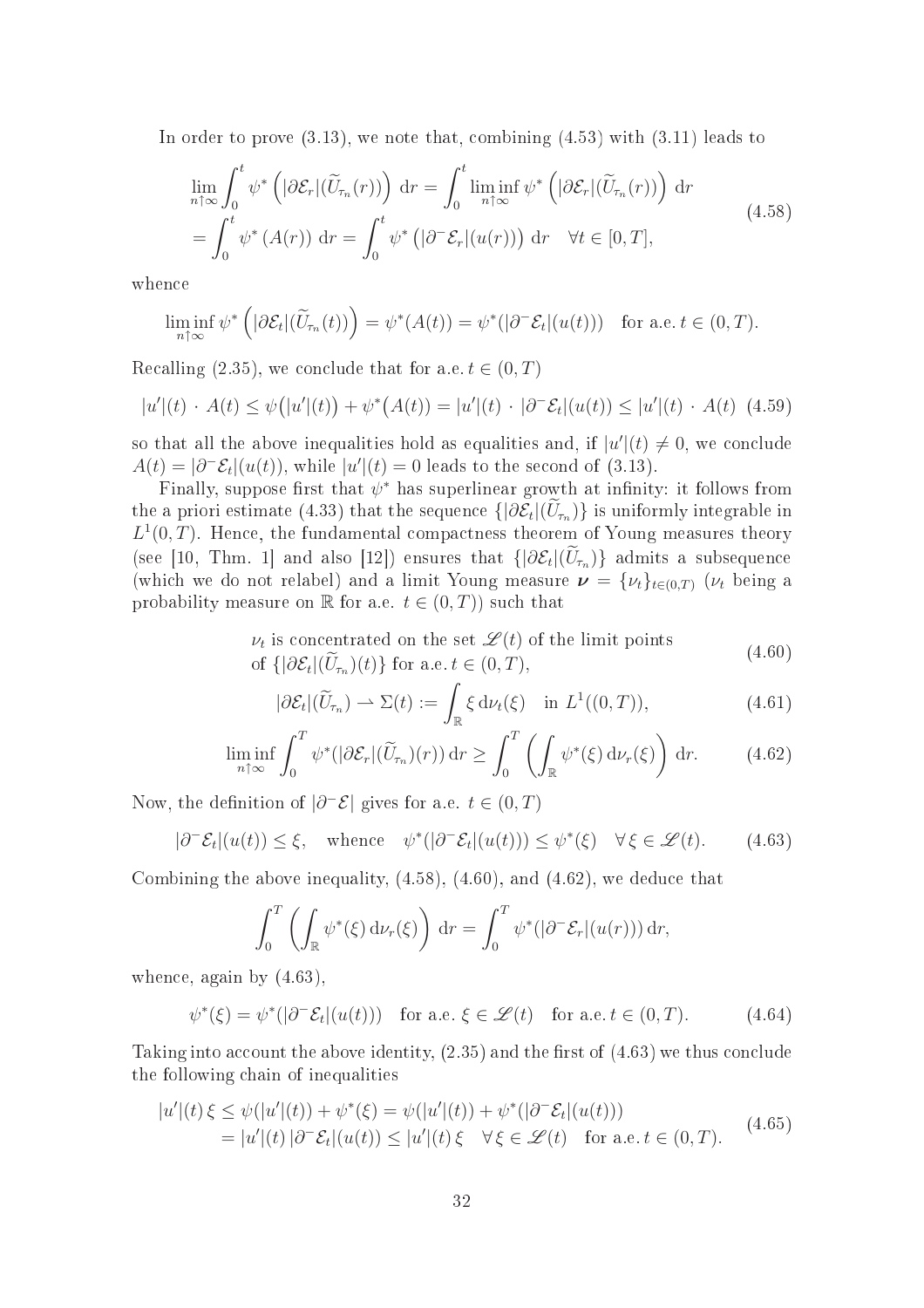Then, recalling the definition (3.14) of the set  $\mathscr{I}$ , we conclude that

$$
\xi = |\partial^- \mathcal{E}_t|(u(t)) \quad \forall \xi \in \mathcal{L}(t) \quad \text{for a.e. } t \in \mathcal{I}. \tag{4.66}
$$

Therefore, the limit Young measure  $\nu$  fulfills  $\nu_t = \delta_{|\partial^- \mathcal{E}_t|(u(t))}$  for a.e.  $t \in \mathcal{I}$ . Since the sequence  $\{|\partial \mathcal{E}_t|(U_{\tau_n})\}$  is uniformly integrable, we conclude (3.15).

Without the superlinear growth assumption on  $\psi^*$ , using a version of the Biting Lemma (see e.g. [49, Thm. 13]) we deduce that there is a sequence of Borel subsets  $O_n \subset (0,T)$ , decreasing to  $\emptyset$ , such that, denoting by  $I_n$  the indicator function of the set  $(0,T) \setminus O_n$  the sequence  $\omega_n := I_n |\partial \mathcal{E}_t|(\overline{U}_{\tau_n})$  is uniformly integrable in  $L^1(0,T)$ . Thus, we apply [10, Thm. 1] to the sequence  $\{\omega_n\}$ , find an associated limit Young measure  $\boldsymbol{\mu} = {\{\mu_t\}_{t \in (0,T)}},$  and conclude relations  $(4.60)$ – $(4.62)$  for a (not relabeled) subsequence  $\{\omega_n\}$ . Since the sequence  $O_n \downarrow \emptyset$ , we may check that for a.e.  $t \in (0, T)$ the set of the limit points of  $\{\omega_n(t)\}$  coincides with the set of the limit points of  $\{|\partial \mathcal{E}_t|(U_{\tau_n})(t)\},\$ hence relations (4.63) hold as well. On the other hand,

$$
\liminf_{n \uparrow \infty} \int_0^T \psi^*(\omega_n(r)) dr \le \liminf_{n \uparrow \infty} \int_0^T \psi^*(|\partial \mathcal{E}_r|(\widetilde{U}_{\tau_n})(r)) dr = \int_0^T \psi^*(|\partial^-\mathcal{E}_r|(u(r))) dr
$$

so that we similarly conclude that  $(4.64)$  for the Young measure  $\mu$ . Arguing exactly in the same way as above, we infer (3.16).

Hen
e, the proof is done.

 $\Box$ 

# Part II: applications in Banach spaces

## 5 Preliminaries in Bana
h spa
es

In this part we focus our attention on the case in which the ambient space  $X$  (cf.  $(2.1)$ ) is a separable Banach space: to stress this assumption, we shall indicate it with the letter B. We shall denote by  $\|\cdot\|$  the norm of B, by  $\|\cdot\|_*$  the norm on the dual space B' and by  $\langle \cdot, \cdot \rangle$  the duality pairing between B' and B.

For simplicity, in the sequel we shall work with non symmetric distances  $\Delta$  on B taking values in  $[0, \infty)$ . Furthermore, to fix ideas we shall suppose that

 $\sigma$  is the *strong topology* of B.

#### $5.1$ Sublinear functionals

Let us recall that a *sublinear functional* is a *convex and positively homogeneous* map  $\eta: B \to [0, \infty)$ , thus satisfying the following conditions:

$$
\eta(\lambda v) = \lambda \eta(v) \quad \forall \lambda \ge 0 \,\forall v \in B \tag{5.1a}
$$

$$
\eta(v+w) \le \eta(v) + \eta(w) \quad \forall v, w \in B.
$$
\n(5.1b)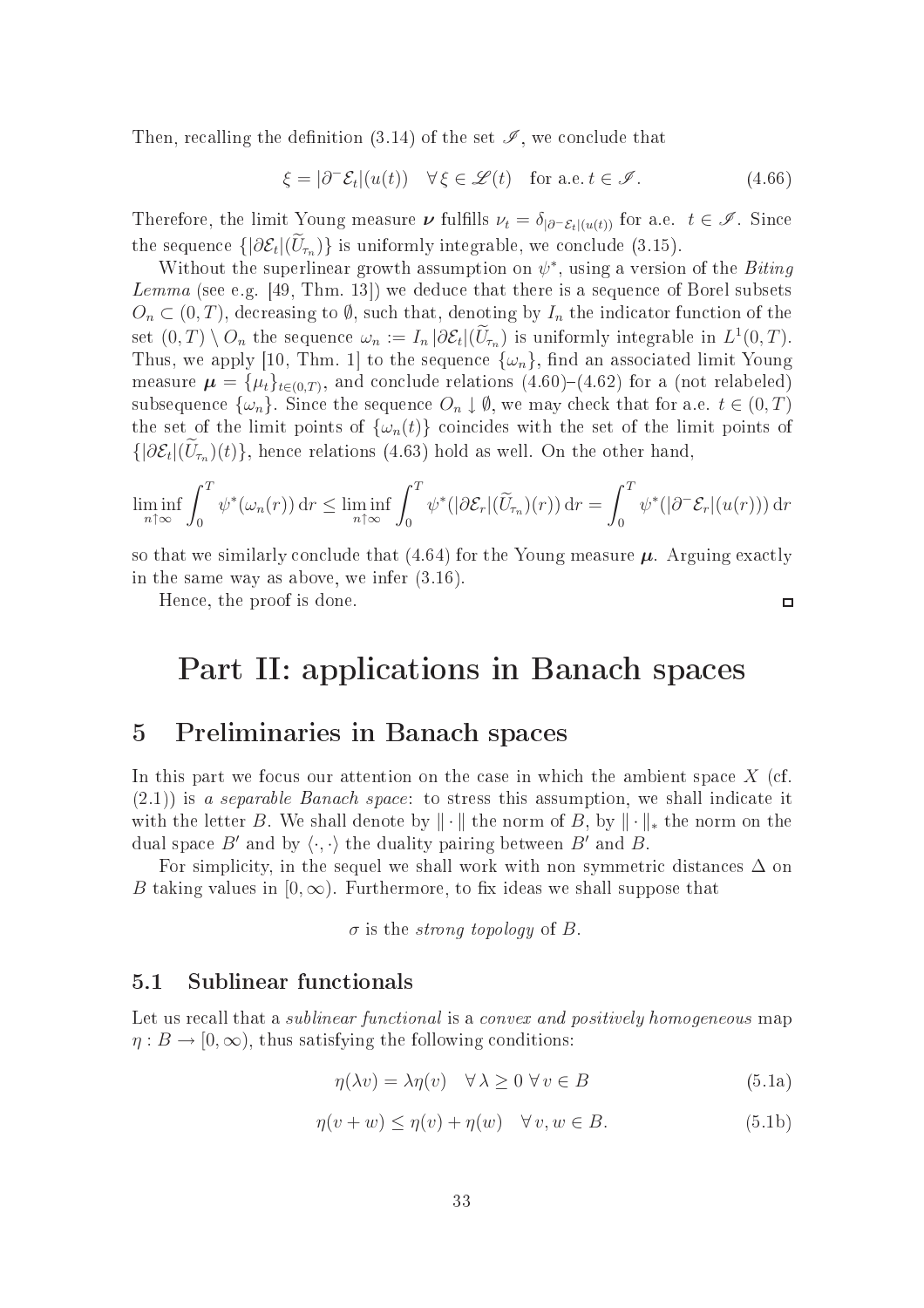It is easy to check that  $\eta(0) = 0$  and it is well-known that, among all the positively homogenous maps satisfying  $(5.1a)$ , condition  $(5.1b)$  is equivalent to the convexity of  $\eta$ . We also assume that there exists a positive constant K such that

$$
K^{-1}||v|| \le \eta(v) \le K||v|| \quad \forall v \in B. \tag{5.1c}
$$

The choice

$$
\Delta(u, v) := \eta(v - u) \quad \forall u, v \in B \tag{5.2}
$$

induces an asymmetric distance on  $B$  which satisfies the properties of Section 2.1 and is metrically equivalent to the distance induced by the norm of  $B$ . Therefore given a proper functional  $\mathcal{E}: B \to (-\infty, \infty]$  and a point  $u \in \text{dom}(\mathcal{E})$ , we shall use the notation

$$
|\partial \mathcal{E}|(u) = \limsup_{v \to u} \frac{(\mathcal{E}(u) - \mathcal{E}(v))^+}{\Delta(u, v)}.
$$
\n(5.3)

**Duality.** For any  $u \in B$  we also introduce the *dual* functional  $\eta_* := B' \to [0, \infty)$ defined by

$$
\eta_*(\sigma) := \sup_{v \in B \setminus \{0\}} \frac{\langle \sigma, v \rangle}{\eta(v)} = \sup \left\{ \langle \sigma, v \rangle : \eta(v) = 1 \right\} \quad \forall \sigma \in B' \quad \forall u \in B. \tag{5.4}
$$

Note that if  $\eta$  is a norm, then the related functional  $\eta_*$  coincides with the corresponding dual norm of  $B'$ . Further,  $(5.1c)$  implies, respectively,

$$
K^{-1}||y||_* \le \eta_*(y) \le K||y||_* \quad \forall \, y \in B'. \tag{5.5}
$$

Let  $\psi : [0, \infty) \to [0, \infty)$  be a positive, convex, and lower semicontinuous function. We define the functional  $\Psi : B \to [0, \infty)$  by

$$
\Psi(v) := \psi(\eta(v)) \quad \forall \, v \in B,\tag{5.6}
$$

and denote by  $\partial \Psi$  its subdifferential and by  $\Psi^*$  its Fenchel-Moreau conjugate

$$
\Psi^*(\sigma) := \sup_{v \in B} \langle \sigma, v \rangle - \Psi(v).
$$

In the sequel, we shall need the following duality result.

**Lemma 5.1** The conjugate of  $\Psi$  is given by

$$
\Psi^*(\sigma) := \psi^*(\eta_*(\sigma)) \quad \forall \,\sigma \in B'. \tag{5.7}
$$

Moreover, we have the following characterization of the subdifferential  $\partial \Psi$ : for all  $v \in B$ 

$$
\sigma \in \partial \Psi(v) \quad \Longleftrightarrow \quad \left(\eta_*(\sigma) \in \partial \psi(\eta(v)) \quad \text{and} \quad \eta_*(\sigma) \cdot \eta(v) = \langle \sigma, v \rangle\right). \tag{5.8}
$$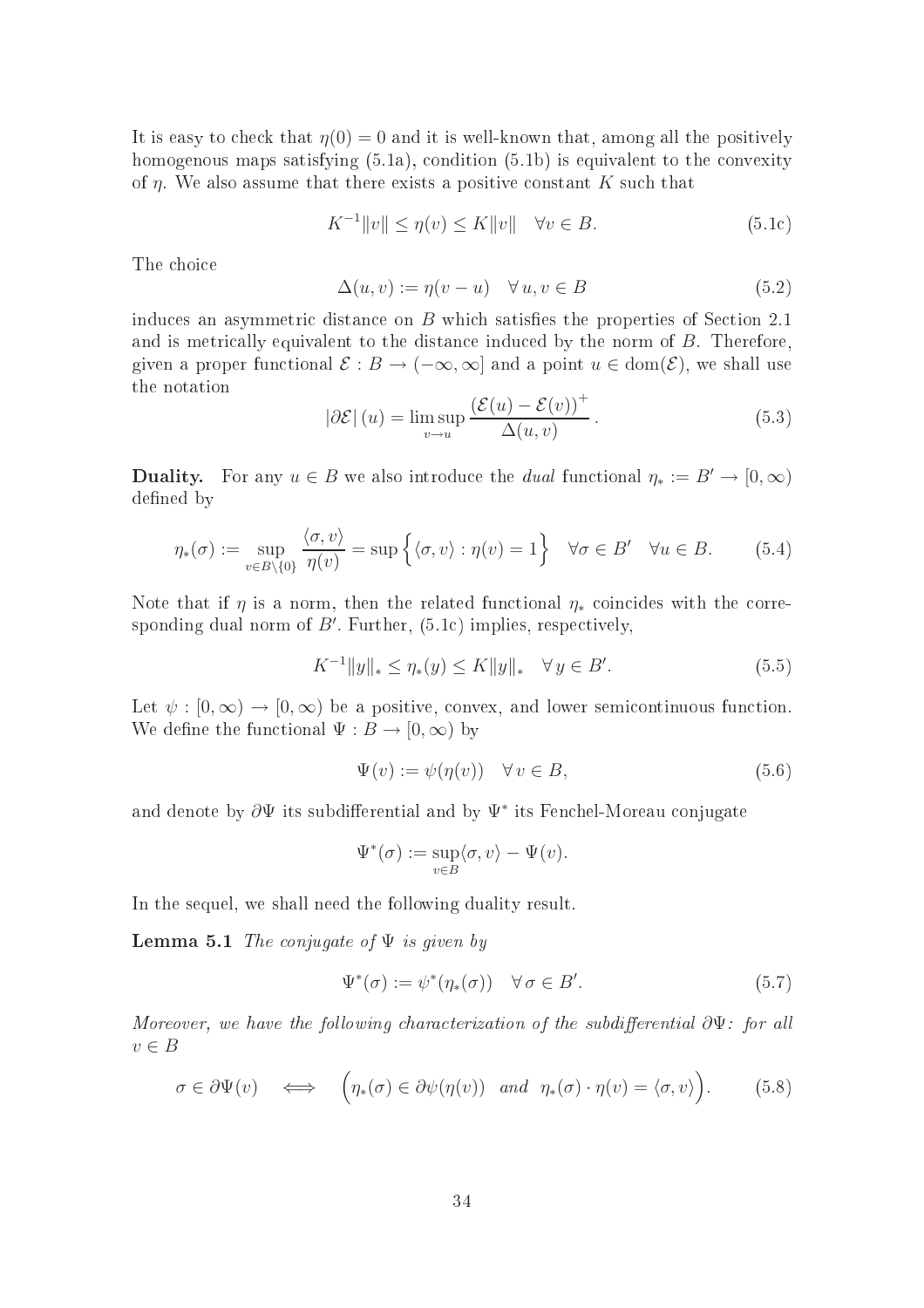*Proof.* It follows from the definition of  $\eta_*$  that  $\langle \sigma, v \rangle \leq \eta(v) \eta_*(\sigma)$  for all  $v \in B$  and  $\sigma \in B'$ . Hence, by the definition of  $\Psi^*$  we have

$$
\Psi^*(\sigma) \le \sup_{v \in B} \left( \eta(v) \cdot \eta_*(\sigma) - \psi(\eta(v)) \right) = \sup_{r \ge 0} \left( r \eta_*(\sigma) - \psi(r) \right) = \psi^*(\eta_*(\sigma)).
$$

On the other hand, for any  $\sigma \in B'$  we can find a sequence  $\{v_n\}$  fulfilling  $\eta(v_n)$ 1,  $\eta_*(\sigma) = \lim_{n \uparrow \infty} \langle \sigma, v_n \rangle$ . Then, for any  $r \geq 0$ 

$$
r\eta_*(\sigma) - \psi(r) = \lim_{n \uparrow \infty} (\langle \sigma, r v_n \rangle - \psi(r \eta(v_n))) = \lim_{n \uparrow \infty} (\langle \sigma, r v_n \rangle - \psi(\eta(r v_n)))
$$
  

$$
\leq \sup_{v \in B} (\langle \sigma, v \rangle - \psi(\eta(v))) = \Psi^*(\sigma),
$$

and (5.7) ensues.

Thanks to  $(5.7)$ , it is straightforward to check that

$$
(\Psi(v) + \Psi^*(\sigma) = \langle \sigma, v \rangle) \quad \Leftrightarrow \quad (\psi(\eta(v)) + \psi^*(\eta_*(\sigma)) = \eta(v) \cdot \eta_*(\sigma) = \langle \sigma, v \rangle).
$$

On the other hand, the standard convex analysis characterization of the subdifferential in terms of the Legendre-Fen
hel-Moreau transform yields

$$
\sigma \in \partial_v \Psi(v) \iff \Psi(v) + \Psi^*(\sigma) = \langle \sigma, v \rangle,
$$
  

$$
\eta_*(\sigma) \in \partial \psi(\eta(v)) \iff \psi(\eta(v)) + \psi^*(\eta_*(\sigma)) = \eta(v) \cdot \eta_*(\sigma).
$$

Combining the above relations, we readily deduce  $(5.8)$ .

### 5.2 Subdifferential and slopes for admissible functionals

Definition 5.2 (Fréchet subdifferential) Let  $\mathcal{E}: B \to (-\infty, \infty]$  be a proper functional; the Fréchet subdifferential  $\partial \mathcal{E}(u) \subset B'$  of  $\mathcal E$  at a point  $u \in \text{dom}(\mathcal{E})$  is  $defined\ by$ 

$$
\xi \in \partial \mathcal{E}(u) \quad \Leftrightarrow \quad \liminf_{w \to u} \frac{\mathcal{E}(w) - \mathcal{E}(u) - \langle \xi, w - u \rangle}{\|w - u\|} \ge 0. \tag{5.9}
$$

 $\Box$ 

It is well-known that the subdifferential is single-valued and coincides with the usual differential DE when it exists, e.g. if  $\mathcal E$  is a functional of class C<sup>1</sup>. If  $\mathcal E$  is convex, then  $\partial \mathcal{E}$  can be equivalently characterized by

$$
\xi \in \partial \mathcal{E}(u) \quad \Leftrightarrow \quad \mathcal{E}(w) - \mathcal{E}(u) \ge \langle \xi, w - u \rangle \quad \forall w \in B,
$$

i.e. the Fréchet subdifferential coincides with the subdifferential in the sense of onvex analysis. In fa
t, in the sequel we shall onsider a more general onvexity property.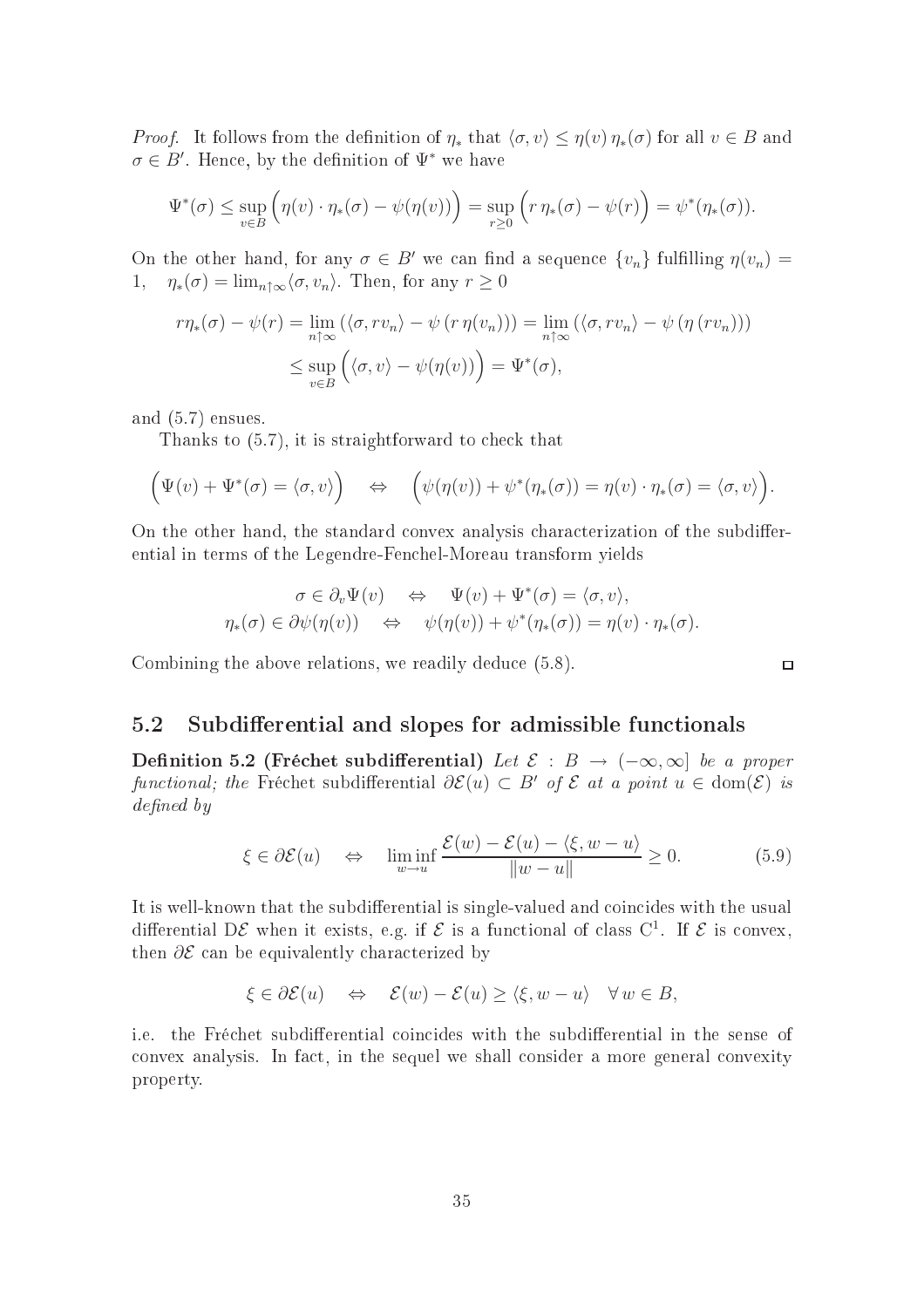λ**-convexity.** We recall that a proper functional  $\mathcal{E}: B → (-∞, ∞]$  is  $\lambda$ -convex for some  $\lambda \in \mathbb{R}$  if

$$
\mathcal{E}(u_{\theta}) \le (1-\theta)\mathcal{E}(u_0) + \theta \mathcal{E}(u_1) - \frac{1}{2}\lambda\theta(1-\theta)\|u_0 - u_1\|^2 \quad \forall \theta \in [0,1] \quad \forall u_0, u_1 \in B,
$$
\n(5.10)

where we have set  $u_{\theta} = (1 - \theta)u_0 + \theta u_1$ . The following result extends [5, Prop. 1.4.4, Thm. 2.4.9 to the asymmetric setting and to  $\lambda$ -convex functionals.

**Lemma 5.3** Let  $\mathcal{E}: B \to (-\infty, \infty]$  be proper, lower semicontinuous, and  $\lambda$ -convex for some  $\lambda \in \mathbb{R}$ . Then,

1. for all  $u \in \text{dom}(\mathcal{E})$  the Fréchet subdifferential  $\partial \mathcal{E}(u)$  is a convex weakly<sup>\*</sup>-closed set, it can be characterized by

$$
\xi \in \partial \mathcal{E}(u) \quad \Leftrightarrow \quad \mathcal{E}(w) - \mathcal{E}(u) \ge \langle \xi, w - u \rangle + \frac{\lambda}{2} ||w - u||^2 \qquad \forall w \in B, \tag{5.11}
$$

and the graph of the operator  $\partial \mathcal{E}$  is strongly-weakly<sup>\*</sup> closed, namely

$$
u_n \to u, \quad \xi_n \rightharpoonup^* \xi, \quad \xi_n \in \partial \mathcal{E}(u_n) \quad \Rightarrow \quad \xi \in \partial \mathcal{E}(u). \tag{5.12}
$$

2. Let  $\eta$  be a positively homogenous functional fulfilling  $(5.1a,b,c)$  and inducing the asymmetric distance  $\Delta$  (5.2); let  $|\partial \mathcal{E}|$  be the  $\Delta$ -local slope of  $\mathcal{E}$ . Then,

$$
|\partial \mathcal{E}|(u) = \sup_{v \neq u} \left( \frac{\mathcal{E}(u) - \mathcal{E}(v)}{\eta(v - u)} - \frac{1}{2} |\lambda| K^2 \eta(v - u) \right)^+ \ \forall u \in \text{dom}(\mathcal{E}), \quad (5.13)
$$

$$
|\partial \mathcal{E}|(u) = \min_{\xi \in \partial \mathcal{E}(u)} \eta_*(-\xi) \qquad \forall u \in \text{dom}(\mathcal{E}), \qquad (5.14)
$$

the map  $u \mapsto |\partial \mathcal{E}|(u)$  is lower semicontinuous. (5.15)

Proof. Easy computations lead to  $(5.11)$ , which in turn yields  $(5.12)$ . Further, we note that (5.1
) and (5.10) yield that

$$
\mathcal{E}(u_{\theta}) \le (1-\theta)\mathcal{E}(u_0) + \theta \mathcal{E}(u_1) + \frac{|\lambda|}{2} K^2 \theta (1-\theta) \eta^2 (u_1 - u_0) \quad \forall \, \theta \in [0,1] \quad \forall \, u_0, \, u_1 \in B.
$$

Moving from the above inequality and repeating the very same omputations as in the proof of  $[5, Thm. 2.4.9]$ , one checks  $(5.13)$ . Finally,  $(5.11)$  and  $(5.1c)$  again yield that for all  $u \in \text{dom}(\mathcal{E})$ 

$$
\mathcal{E}(u) - \mathcal{E}(u+w) - \frac{1}{2}|\lambda|K^2\eta^2(w) \le \langle -\xi, w \rangle \qquad \forall w \in B \quad \forall \xi \in \partial \mathcal{E}(u).
$$

Taking into account  $(5.13)$ , we deduce that

$$
\left|\partial \mathcal{E}\right|(u) \leq \min_{\xi \in \partial \mathcal{E}(u)} \eta_*(-\xi).
$$

To prove the onverse inequality, we introdu
e the quantity

$$
\delta \mathcal{E}(u; w) := \limsup_{\varepsilon \downarrow 0} \frac{\mathcal{E}(u + \varepsilon w) - \mathcal{E}(u)}{\varepsilon} \quad \text{for } u \in \text{dom}(\mathcal{E}), \ w \in B.
$$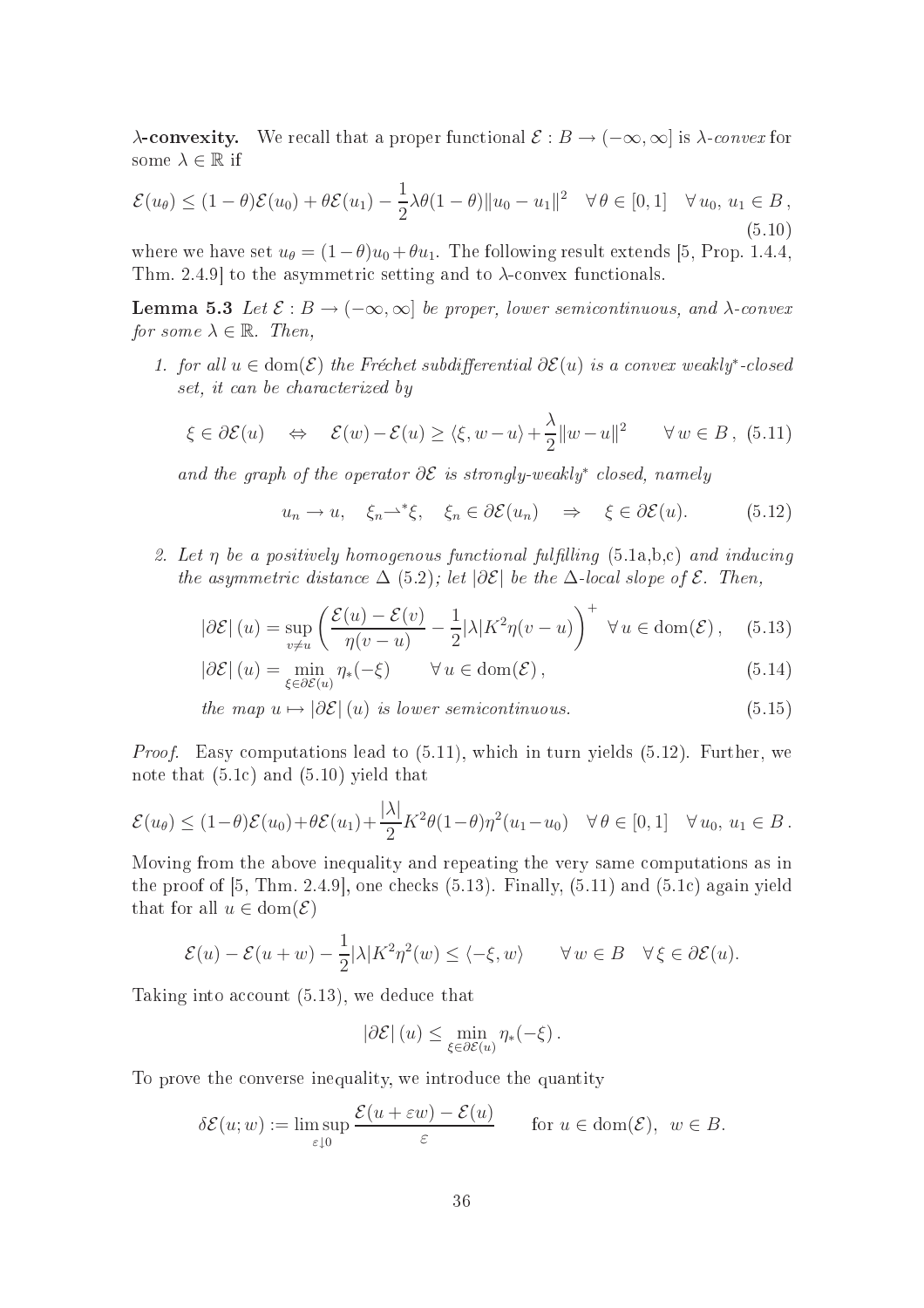Using the  $\lambda$ -convexity inequality (5.10) and the definition of  $|\partial^-\mathcal{E}|$  it is not difficult to check that

the map 
$$
w \mapsto \delta \mathcal{E}(u; w)
$$
 is convex for all  $u \in \text{dom}(\mathcal{E})$ ,  
\n
$$
\begin{cases}\n\mathcal{E}(u+w) - \mathcal{E}(u) \ge \delta \mathcal{E}(u; w) + \frac{\lambda}{2} ||w||^2 \\
\delta \mathcal{E}(u; w) \ge -|\partial \mathcal{E}| (u) \eta(w)\n\end{cases} \forall u \in \text{dom}(\mathcal{E}), w \in B.
$$
\n(5.16)

Now, mimicking the proof of  $[5, Prop. 1.4.4]$ , we consider the epigraph

$$
\mathcal{K}_+ = \{(w, r) \in B \times \mathbb{R} : r \ge \delta \mathcal{E}(u; w)\}
$$

of the function  $w \mapsto \delta \mathcal{E}(u; w)$  and the open hypograph

$$
\mathcal{K}_{-} = \{(w, r) \in B \times \mathbb{R} : r < -|\partial \mathcal{E}| (u) \eta(w)\}
$$

of  $w \mapsto -|\partial \mathcal{E}|(u)\eta(w)$ . Since  $\mathcal{K}_+$  and  $\mathcal{K}_-$  are disjoint by (5.16), a version of the Hahn-Banach theorem yields that there exists  $\xi \in B'$  and  $\alpha \in \mathbb{R}$  such that

$$
-|\partial \mathcal{E}|(u)\eta(w) \le \langle \xi, w \rangle + \alpha \le \delta \mathcal{E}(u; w) \qquad \forall w \in B. \tag{5.17}
$$

A standard argument shows that  $\alpha = 0$ . Hence, from the first inequality in (5.17) and the arbitrariness of w we deduce that  $\eta_*(-\xi) \leq |\partial \mathcal{E}|(u)$ . The second of (5.17), combined with (5.16), gives that  $\xi$  fulfills (5.11). Thus,  $\xi \in \partial \mathcal{E}(u)$ , and (5.14) ensues. Finally, in order to check (5.15) we fix a sequence  $u_n \to u$  with  $\Lambda :=$  $\liminf_{n\uparrow\infty} |\partial \mathcal{E}|(u_n) < \infty$ . For any  $\varepsilon > 0$  there exists a subsequence  $\{u_{n'}\}$  and accordingly a sequence  $\{\xi_{n'}\} \subset B'$ , with  $\xi_{n'} \in \partial \mathcal{E}(u_{n'})$  for all n', fulfilling

$$
\lim_{n'\uparrow\infty}\eta_*(-\xi_{n'})=\lim_{n'\uparrow\infty}\min_{\xi\in\partial\mathcal{E}(u_{n'})}\eta_*(-\xi)=\lim_{n'\uparrow\infty}|\partial\mathcal{E}|\left(u_{n'}\right)\leq\Lambda+\varepsilon.
$$

Due to  $(5.1c)$ ,  $\{\xi_{n'}\}$  is bounded in B', hence, up to a subsequence, we deduce that  $\xi_{n'} \rightarrow^* \xi$ , with  $\xi \in \partial \mathcal{E}(u)$  by (5.12). Thus, thanks to (5.14) and the weak<sup>\*</sup>-lower semicontinuity of  $\eta_*$  we deduce

$$
|\partial \mathcal{E}| (u) \leq \eta_*(-\xi) \leq \lim_{n' \uparrow \infty} |\partial \mathcal{E}| (u_{n'}) \leq \liminf_{n \uparrow \infty} |\partial \mathcal{E}| (u_n) + \varepsilon.
$$

 $\Box$ 

Being  $\varepsilon$  arbitrary, (5.15) follows.

Admissible functionals. We are now in the position of introducing the broadest class of (energy) functionals which we are going to tackle in the framework of our metri approa
h to doubly nonlinear evolution equations.

**Definition 5.4 (Admissible functionals)** We say that a proper and lower semicontinuous functional  $\mathcal{E}: B \to (-\infty, \infty]$  is admissible if it can be decomposed into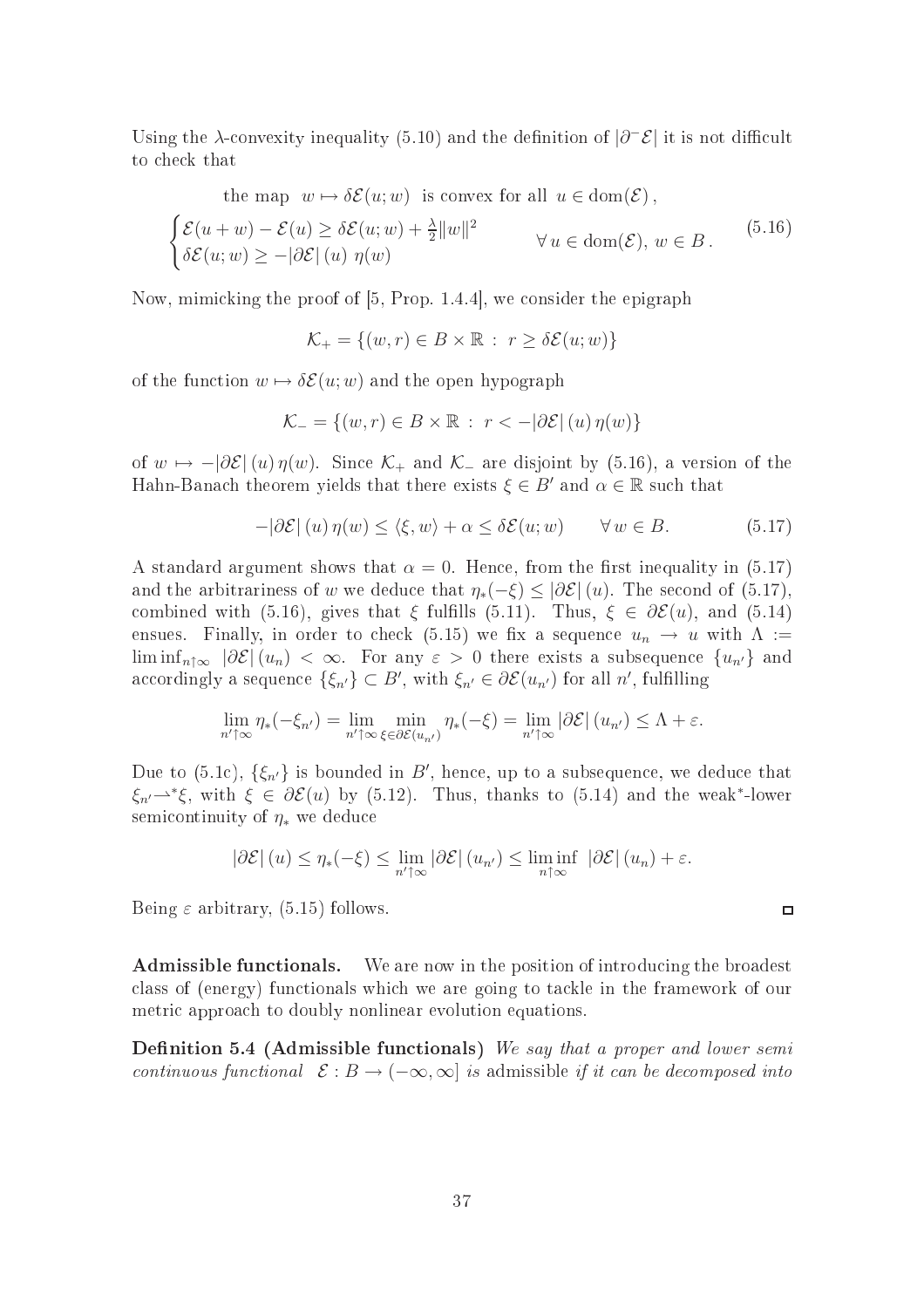the sum  $\mathcal{E} = \mathcal{E}_1 + \mathcal{E}_2$ , the functionals  $\mathcal{E}_1$  and  $\mathcal{E}_2$  satisfying the following conditions

 $\mathcal{E}_1$  is proper,  $\lambda$ -convex for some  $\lambda \in \mathbb{R}$ , *l.s.c.*, and bounded from below,

 $\mathcal{E}_2$  is proper, and  $\forall \{u_n\} \subset B, \ (u_n \to u, \ \sup_n \mathcal{E}_1(u_n) < \infty) \Rightarrow \liminf_{n \uparrow \infty} \mathcal{E}_2(u_n) \geq \mathcal{E}_2(u)$ ; (5.18)

$$
\forall M > 0 \ \exists 0 < K_1 < 1, \ K_2 > 0 \ s.t. \mathcal{E}_2(u) \ge -K_1 \mathcal{E}_1(u) - K_2 \ \forall u \in B \ with \ \|u\| \le M,\tag{5.19}
$$

$$
\forall u \in \text{dom}(\mathcal{E}) \; \exists! \; \xi =: \widetilde{D}\mathcal{E}_2(u) \in B' \; s.t. \quad \forall \{u_n\} \subset B, \; with \; u_n \to u, \; \sup_n \mathcal{E}_1(u_n) < \infty
$$
\n
$$
\mathcal{E}_2(u) = \mathcal{E}_2(u) = \mathcal{E}_2(u) = \langle \xi, u \rangle = \langle u, u \rangle
$$

$$
\lim_{n \uparrow \infty} \frac{\mathcal{E}_2(u_n) - \mathcal{E}_2(u) - \langle \xi, u_n - u \rangle}{\|u_n - u\|} = 0,
$$
\n(5.20)

$$
\forall M > 0 \ \exists K_3 > 0 \ s.t. \ \|\widetilde{\mathbf{D}} \mathcal{E}_2(u)\|_* \le K_3 \ \forall u \in B \ with \ \max\left(\|u\|, \mathcal{E}_1(u)\right) \le M. \tag{5.21}
$$

$$
\forall \{u_n\} \subset B, \ u_n \to u, \ \sup_n \mathcal{E}_1(u_n) < \infty \ \Rightarrow \ \widetilde{\mathcal{D}}\mathcal{E}_2(u_n) \to \widetilde{\mathcal{D}}\mathcal{E}_2(u). \tag{5.22}
$$

**Remark 5.5** Let us point out that with (5.18) and (5.20) we require  $\mathcal{E}_2$  to be lower semicontinuous and (Fréchet) differentiable along sequences with bounded  $\mathcal{E}_1$ -energy and ; further, (5.21) states that  $D\mathcal{E}_2$  is estimated by the functional  $\mathcal{E}_1$  and (5.22) that  $\tilde{D}\mathcal{E}_2$  is continuous again along sequences with bounded  $\mathcal{E}_1$ -energy. In other words, the functional  $\mathcal{E}_2$  is a *dominated perturbation* of the  $(\lambda)$ -convex functional  $\mathcal{E}_1$ . In [44] a similar class of dominated *concave* perturbations of convex functionals was onsidered.

The following result collects some properties of the Fréchet subdifferential and of the slopes of admissible fun
tionals, extending Lemma 5.3.

**Proposition 5.6** Let  $\mathcal{E}: B \to (-\infty, \infty]$  be an admissible functional (with  $\mathcal{E} =$  $\mathcal{E}_1+\mathcal{E}_2$  in the sense of Definition 5.4), and let  $\eta$  be a positively homogenous functional  $fulfilling (5.1a,b,c)$  and inducing the asymmetric distance  $\Delta$  (5.2). Then,

1. for all  $u \in \text{dom}(\mathcal{E})$  the Fréchet subdifferential  $\partial \mathcal{E}(u)$  is a convex and weakly<sup>\*</sup> losed set,

$$
\partial \mathcal{E}(u) = \partial \mathcal{E}_1(u) + \widetilde{\mathcal{D}} \mathcal{E}_2(u) \quad \forall u \in \text{dom}(\partial \mathcal{E}), \tag{5.23}
$$

and  $\partial \mathcal{E}$  satisfies the strong-weak<sup>\*</sup> closedness property along sequences with bounded energy

$$
u_n \to u, \quad \xi_n \rightharpoonup^* \xi, \quad \xi_n \in \partial \mathcal{E}(u_n) \quad \sup_n |\mathcal{E}(u_n)| < \infty \quad \Rightarrow \quad \xi \in \partial \mathcal{E}(u) \tag{5.24}
$$

2. for all  $u \in \text{dom}(\mathcal{E})$ 

$$
\partial \mathcal{E}(u) \neq \emptyset \Leftrightarrow |\partial \mathcal{E}| (u) < \infty \quad and \quad |\partial \mathcal{E}| (u) = \min_{\xi \in \partial \mathcal{E}(u)} \eta_*(-\xi),
$$
  

$$
|\partial^- \mathcal{E}| (u) = |\partial \mathcal{E}| (u) \qquad \forall u \in \text{dom}(\partial \mathcal{E}). \tag{5.25}
$$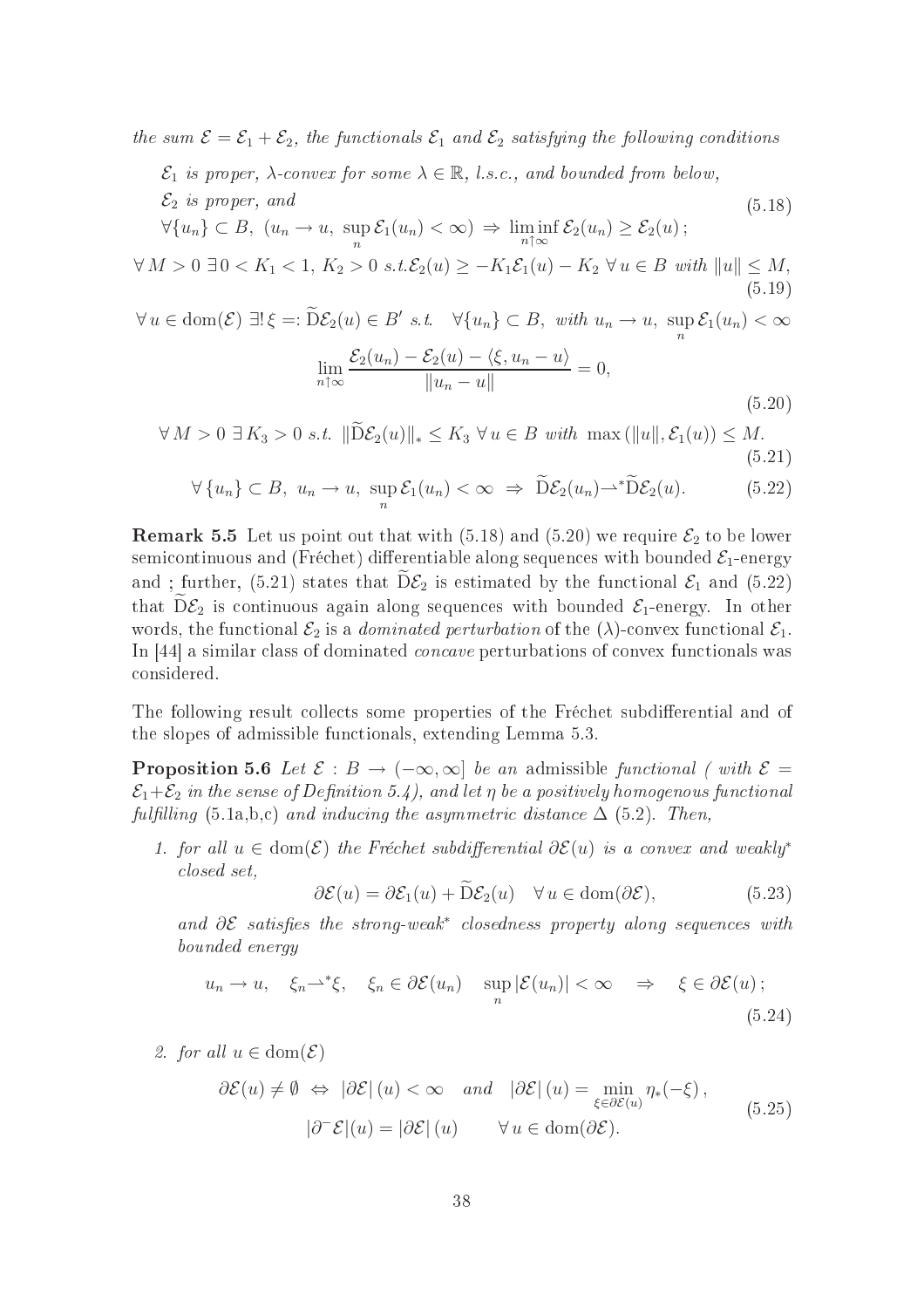Proof. First of all, we show that

$$
\partial \mathcal{E}(u) - \widetilde{D} \mathcal{E}_2(u) \subset \partial \mathcal{E}_1(u) \quad \forall u \in \text{dom}(\partial \mathcal{E}).
$$

Indeed, let us fix any  $\zeta \in \partial \mathcal{E}(u)$ : since  $\mathcal{E}_1$  is convex, in order to show that  $\zeta - \overline{D}\mathcal{E}_2(u) \in$  $\partial \mathcal{E}_1(u)$  it is sufficient to check that for all sequence  $\{w_n\}$  with  $w_n \to u$  we have

$$
\liminf_{n \uparrow \infty} \frac{\mathcal{E}_1(w_n) - \mathcal{E}_1(u) - \langle \xi - \widetilde{D} \mathcal{E}_2(u), w_n - u \rangle}{\|w_n - u\|} \n= \liminf_{n \uparrow \infty} \left( \frac{\mathcal{E}(w_n) - \mathcal{E}(u) - \langle \xi, w_n - u \rangle}{\|w_n - u\|} - \frac{\mathcal{E}_2(w_n) - \mathcal{E}_2(u) - \langle \widetilde{D} \mathcal{E}_2(u), w_n - u \rangle}{\|w_n - u\|} \right) \ge 0.
$$
\n(5.26)

 $\sim$   $\sim$   $\sim$   $\sim$ 

Now, we may suppose that  $\sup_n \mathcal{E}_1(w_n) < \infty$ , hence (5.26) trivially ensues from the fact that  $\zeta \in \partial \mathcal{E}(u)$  and from the definition of  $D\mathcal{E}_2(u)$ . The proof of the converse inclusion  $\partial \mathcal{E}_1(u) + \overline{\mathrm{D}} \mathcal{E}_2(u) \subset \partial \mathcal{E}(u)$  for all  $u \in \mathrm{dom}(\partial \mathcal{E})$  follows the same lines. Thanks to (5.23) and to Lemma 5.3, we immediately have that  $\partial \mathcal{E}(u)$  is a convex and weakly<sup>\*</sup> closed subset of  $B'$ . Further,  $(5.24)$  is a consequence of  $(5.12)$  and of (5.22).

In order to show the first of (5.25) at a point  $u \in \text{dom}(\mathcal{E})$ , we may suppose without loss of generality that  $\widetilde{D}\mathcal{E}_2(u) = 0$  and that  $|\partial \mathcal{E}|(u) > 0$ . Then, using (5.19) one easily checks that there exists some constant  $C > 0$  such that

$$
|\partial \mathcal{E}|(u) = \limsup_{v \to u, \mathcal{E}_1(v) \le C} \frac{(\mathcal{E}_1(u) - \mathcal{E}_1(v) + \mathcal{E}_2(u) - \mathcal{E}_2(v))^+}{\eta(v - u)}.
$$

Using that

$$
\lim_{v \to u, \mathcal{E}_1(v) \le C} \frac{(\mathcal{E}_2(u) - \mathcal{E}_2(v))^+}{\eta(v - u)} = 0,
$$

we conclude

$$
\left|\partial \mathcal{E}\right|(u) = \limsup_{v \to u, \, \mathcal{E}_1(v) \le C} \frac{\left(\mathcal{E}_1(u) - \mathcal{E}_1(v)\right)^+}{\eta(v - u)} = \min_{\xi \in \partial \mathcal{E}_1(u)} \eta_*(-\xi) = \min_{\xi \in \partial \mathcal{E}(u)} \eta_*(-\xi),
$$

the second identity due to (5.14) for the  $\lambda$ -convex functional  $\mathcal{E}_1$  and the third one to (5.23). As for the second of (5.25), one clearly has  $|\partial^-\mathcal{E}|(u) \leq |\partial \mathcal{E}|(u)$ ; in order to prove the converse inequality, we argue in the same way as for proving  $(5.15)$ .  $\Box$ 

Remark 5.7 Combining (5.23) with the representation (5.25) of the slope of the functionals  $\mathcal E$  and  $\mathcal E_1$ , one deduces that

$$
|\partial \mathcal{E}_1| (u) = \min_{\xi \in \partial \mathcal{E}(u) - \widetilde{D}\mathcal{E}_2(u)} \eta_*(-\xi) \le \min_{\xi \in \partial \mathcal{E}(u)} \eta_*(-\xi) + \eta_*(\widetilde{D}\mathcal{E}_2(u))
$$
  
 
$$
\le |\partial \mathcal{E}| (u) + K \|\widetilde{D}\mathcal{E}_2(u)\|_* \quad \forall u \in B,
$$
 (5.27)

where the first inequality follows from the sublinearity of  $\eta_*$  and the second one from  $(5.5).$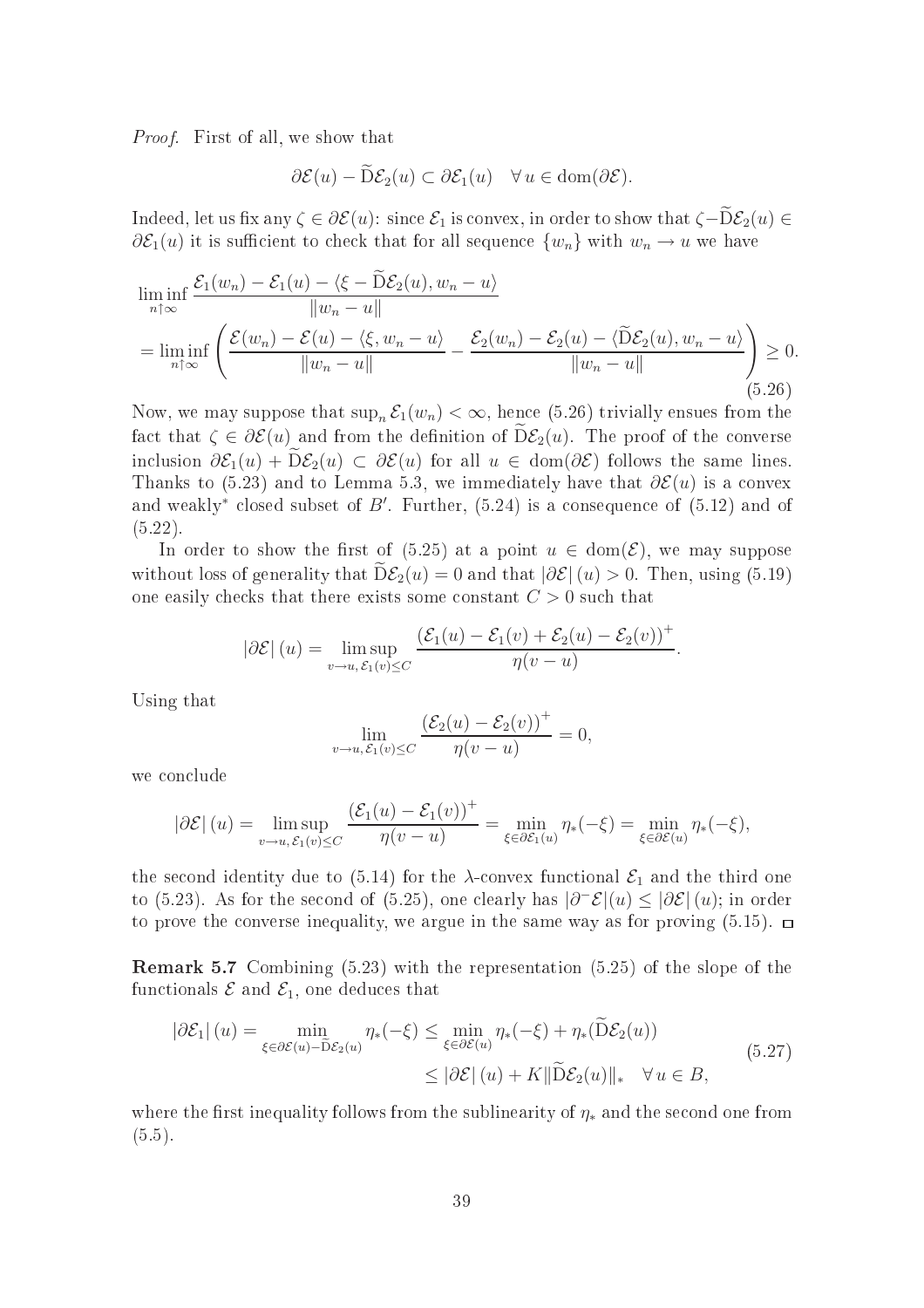For later onvenien
e, we also state a version of the mean-value theorem for the functional  $\mathcal{E}_2$  which can be proved exactly in the same way as [2, Chap. 1, Thm. 1.8], to whi
h we refer the reader.

**Lemma 5.8** Let  $\mathcal{E}: B \to (-\infty, +\infty]$  be an admissible functional. Then, for all  $u, v \in \text{dom}(\mathcal{E})$  such that the segment  $[u, v] \subset \text{dom}(\mathcal{E})$  one has

$$
|\mathcal{E}_2(u) - \mathcal{E}_2(v)| \le \sup_{z \in [u,v]} \|\widetilde{\mathcal{D}}\mathcal{E}_2(z)\|_* \|u - v\|.
$$
 (5.28)

We conclude the section with a technical result, which will turn out to be useful in the sequel.

### Lemma 5.9 (Selection of optimal directions) Let us suppose that

$$
B \t is \t reflexive, \t(5.29)
$$

let  $\mathcal E$  be an admissible functional and let  $\xi \in \partial \mathcal E(u)$  with  $0 < \eta_*(-\xi) = |\partial \mathcal E|(u) < \infty$ . Then, there exist a sequence of directions  $\{v_n\}$ ,  $v \in B$  and a positive vanishing sequence  $h_n \in (0,\infty)$  such that

$$
\eta(v_n) = \eta(v) = 1, \quad \langle -\xi, v \rangle = \eta_*(-\xi), \quad v_n \rightharpoonup v,
$$
\n(5.30)

and the sequence  $u_n := u + h_n v_n$  satisfies

$$
\lim_{n \uparrow \infty} \frac{\mathcal{E}(u) - \mathcal{E}(u_n)}{\eta(u_n - u)} = \lim_{n \uparrow \infty} \frac{\mathcal{E}(u) - \mathcal{E}(u + h_n v_n)}{h_n} = |\partial \mathcal{E}|(u) = \eta_*(-\xi). \tag{5.31}
$$

*Proof.* By the definition of slope and by (5.25), we can find a sequence  $u_n \neq u$ strongly converging to u such that

$$
\lim_{n \uparrow \infty} \frac{\mathcal{E}(u) - \mathcal{E}(u_n)}{\eta(u_n - u)} = |\partial \mathcal{E}|(u) = \eta_*(-\xi) > 0.
$$

We thus set

$$
h_n := \eta(u_n - u), \quad v_n := \frac{u_n - u}{h_n},
$$

and, owing to the reflexivity of B, we can extract a subsequence (still labeled  $v_n$ ) weakly converging to  $v \in B$  with  $\eta(v) \leq 1$ . By the subdifferentiability assumption, we have

$$
\mathcal{E}(u_n) - \mathcal{E}(u) \ge \langle \xi, u_n - u \rangle + o(h_n) \quad \text{as } n \uparrow \infty;
$$

dividing by  $h_n$  and inverting the direction of the inequality, we can pass to the limit as  $n \uparrow \infty$  obtaining

$$
\eta_*(-\xi) \le \langle -\xi, v \rangle \le \eta_*(-\xi) \cdot \eta(v),
$$

thus proving  $\eta(v) = 1$  and the second identity of (5.30).

 $\Box$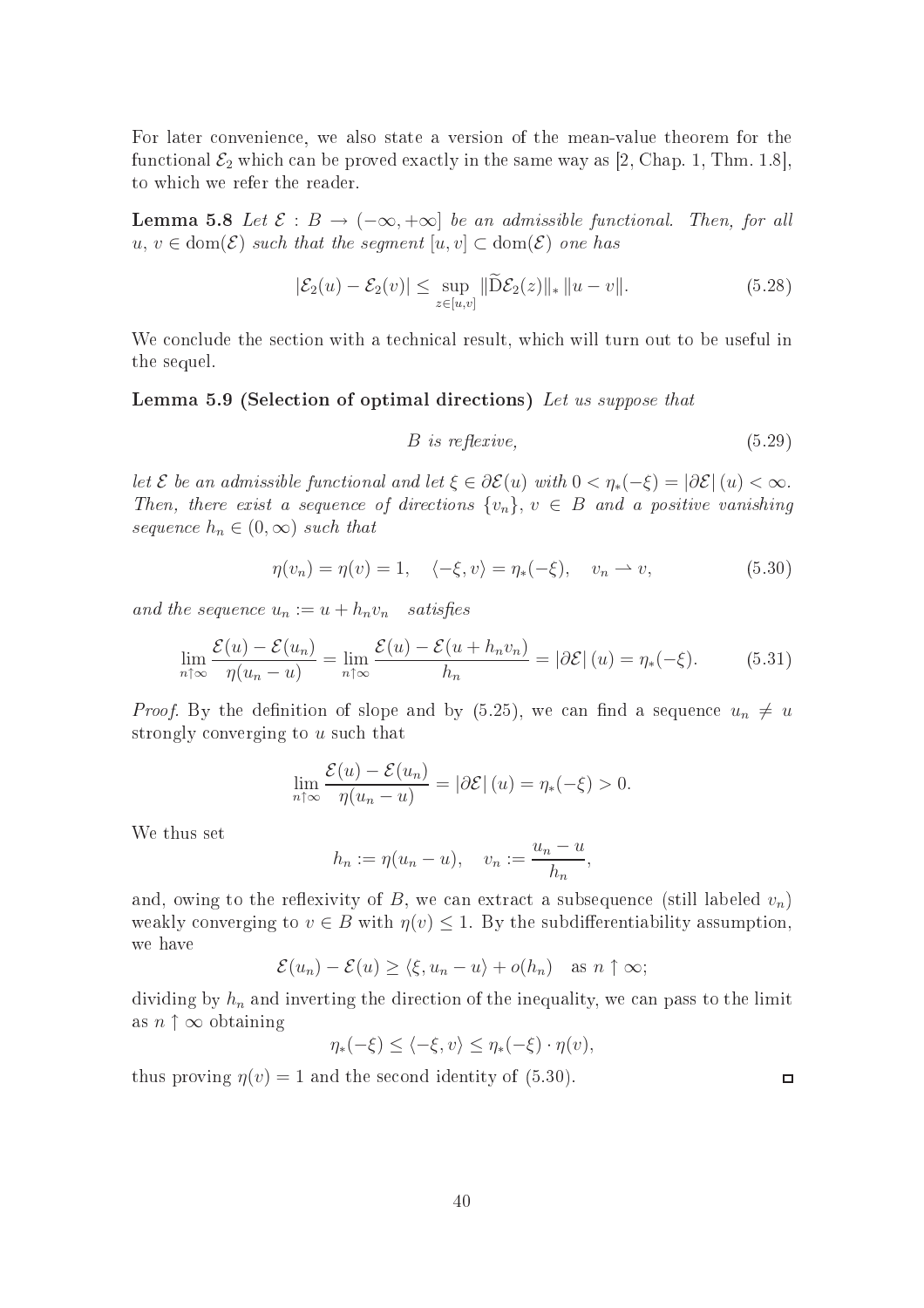## 5.3 Chain rule for admissible families of time-dependent fun
 tionals

In this section we shall establish a general chain-rule formula for a family of timedependent functionals  $\mathcal{E}_t(\cdot)$ ,  $t \in [0,T]$ . The natural assumptions combine the admissibility conditions given in Definition 5.4, the conditions on the time-dependence discussed in Section 2.3, and some of the topological assumptions of Section 2.5. We recall them in a unique definition.

Definition 5.10 (Admissible family of time-dependent functionals) We say that a family of (proper, l.s.c.) functionals  $\mathcal{E}_t : B \to (-\infty, \infty]$ ,  $t \in [0, T]$ , is admissible if each functional  $\mathcal{E}_t$  is admissible according to Definition 5.4, with the decomposition  $\mathcal{E}_t = \mathcal{E}_t^1 + \mathcal{E}_t^2$  for all  $t \in [0, T]$ , and

- 1. dom $(\mathcal{E}_t) \equiv D$  does not depend on time,
- 2. the functionals  $\mathcal{E}_t^1$  are uniformly bounded from below w.r.t. t and  $\lambda$ -uniformly onvex, namely

$$
\exists \lambda \in \mathbb{R} \,\forall t \in [0, T] \,\forall u_0, u_1 \in B \,\forall \theta \in [0, 1]:
$$
  

$$
\mathcal{E}_t^1((1 - \theta)u_0 + \theta u_0) \le (1 - \theta)\mathcal{E}_t^1(u_0) + \theta \mathcal{E}_t^1(u_1) - \frac{1}{2}\lambda\theta(1 - \theta) \|u_0 - u_1\|^2
$$
(5.32)

- 3. conditions (5.19) and (5.21) hold with constants  $K_1$ ,  $K_2$ , and  $K_3$  independent  $of t$ ,
- 4. for every sequences  $v_n, v \in D$ ,  $t_n, t \in [0, T]$

$$
v_n \to v, \ t_n \to t, \ \sup_n \mathcal{E}_{t_n}(v) < \infty \quad \Rightarrow \quad \exists \lim_{n \to \infty} \frac{\mathcal{E}_{t_n}(v_n) - \mathcal{E}_t(v_n)}{t_n - t} =: \partial_t \mathcal{E}_t(v), \tag{5.33}
$$

which satisfies

$$
|\partial_t \mathcal{E}_t(v)| \le K_4(\mathcal{E}_t(v) + ||v|| + 2K_0) \quad \forall \ t \in [0, T], \ v \in D \tag{5.34}
$$

for a suitable constant  $K_4 \geq 0$ .

Note that these conditions yield that the functionals  $\mathcal{E}_t$  are uniformly bounded from below  $(w.r.t. t)$ ; we set

$$
-K_0 := \inf_{t \in [0,T], v \in D} \mathcal{E}_t(v) > -\infty.
$$
\n
$$
(5.35)
$$

In the following formula we choose a positively homogeneous and convex functional  $\eta$  satisfying (5.1a,b,c) and, given an absolutely continuous curve v, we denote by  $|v'(t)|$  the metric derivative with respect to the asymmetric distance  $\Delta$  (5.2) induced by  $\eta$ .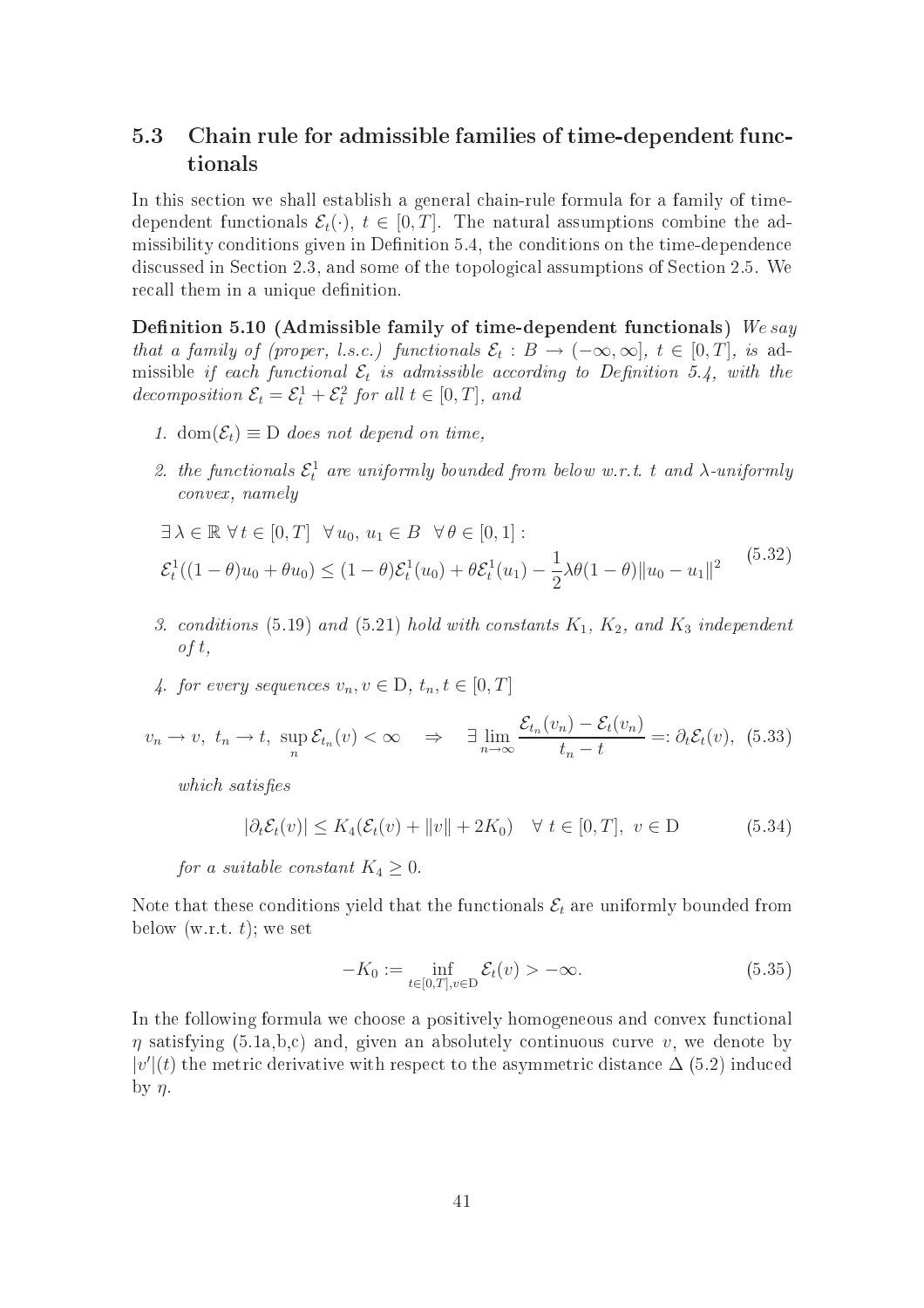**Proposition 5.11 (Chain rule)** Let  $\mathcal{E} : [0, T] \times B \to (-\infty, \infty]$  be an admissible family of functionals according to Definition 5.10, let  $\eta$  be a positively homogeneous functional fulfilling (5.1a,b,c) inducing the asymmetric distance  $\Delta$  (5.2), and let  $v \in \mathrm{AC}(0,T;B)$  be an absolutely continuous curve satisfying

$$
\sup_{t\in[0,T]}\mathcal{E}_t(v(t)) < \infty, \quad \int_0^T |v'|(t) \cdot |\partial \mathcal{E}_t| \left(v(t)\right) \, \mathrm{d}t < \infty. \tag{5.36}
$$

Then, the map  $t \mapsto \mathcal{E}_t(v(t))$  is absolutely continuous and

$$
\frac{d}{dt}\mathcal{E}_t(v(t)) \geq \partial_t \mathcal{E}_t(v(t)) - |\partial \mathcal{E}_t|(v(t)) \cdot |v'|(t) \quad \text{for a.e. } t \in (0, T). \tag{5.37}
$$

Moreover, if v is (weakly) differentiable a.e., we have

$$
\frac{d}{dt}\mathcal{E}_t(v(t)) = \partial_t \mathcal{E}_t(v(t)) + \langle \xi, v'(t) \rangle \quad \forall \xi \in \partial \mathcal{E}_t(v(t)), \quad \text{for a.e. } t \in (0, T). \tag{5.38}
$$

*Proof.* Up to a suitable reparametrization (see [5, Lemma 1.1.4]), it is possible to assume that the curve is 1-Lipschitz (with respect to the norm of  $B$ ) and

$$
|v'|(t) \le K \qquad \text{for a.e. } t \in (0, T). \tag{5.39}
$$

Since v is uniformly bounded and the energies  $\mathcal{E}_t(v(t))$  are uniformly bounded, using (5.19) we get

$$
\sup_{t \in [0,T]} \mathcal{E}_t^1(v(t)) < +\infty,\tag{5.40}
$$

as well as

$$
\mathcal{F}(v(s)) + |\partial_t \mathcal{F}_t(v(s))| \le S < \infty \quad \forall s, t \in [0, T],
$$
\n(5.41)

where  $\mathcal F$  is defined as in (2.21). In order to show the absolute continuity of the energy map  $t \mapsto \mathcal{E}_t(v(t))$ , we need to estimate

$$
\mathcal{E}_t(v(t)) - \mathcal{E}_s(v(s)) = (\mathcal{E}_t(v(t)) - \mathcal{E}_t(v(s))) + (\mathcal{E}_t(v(s)) - \mathcal{E}_s(v(s)))
$$
\n(5.42)

for  $0 \leq s < t \leq T$ . Thanks to (5.41), we have

$$
\mathcal{E}_t(v(s)) - \mathcal{E}_s(v(s)) \le S|t - s|.
$$
\n(5.43)

In order to estimate the first summand on the right-hand side of  $(5.42)$ , we notice that, thanks to (5.40), the convexity of  $\mathcal{E}_t^1$ , and (5.21),

$$
\sup_{z \in [v(s), v(t)]} \mathcal{E}_t^1(z) < \infty, \quad \text{whence} \quad \sup_{z \in [v(s), v(t)]} \|\widetilde{\mathcal{D}}\mathcal{E}_t^2(z)\|_{*} \le S_1 < \infty,\tag{5.44}
$$

for a positive constant  $S_1$ . Hence, Lemma 5.8 and Lipschitz continuity of v yield

$$
\mathcal{E}_t^2(v(t)) - \mathcal{E}_t^2(v(s)) \le \sup_{z \in [v(s), v(t)]} \|\widetilde{\mathbf{D}} \mathcal{E}_t^2(z)\|_* \|v(t) - v(s)\| \le S_1 |t - s| \tag{5.45}
$$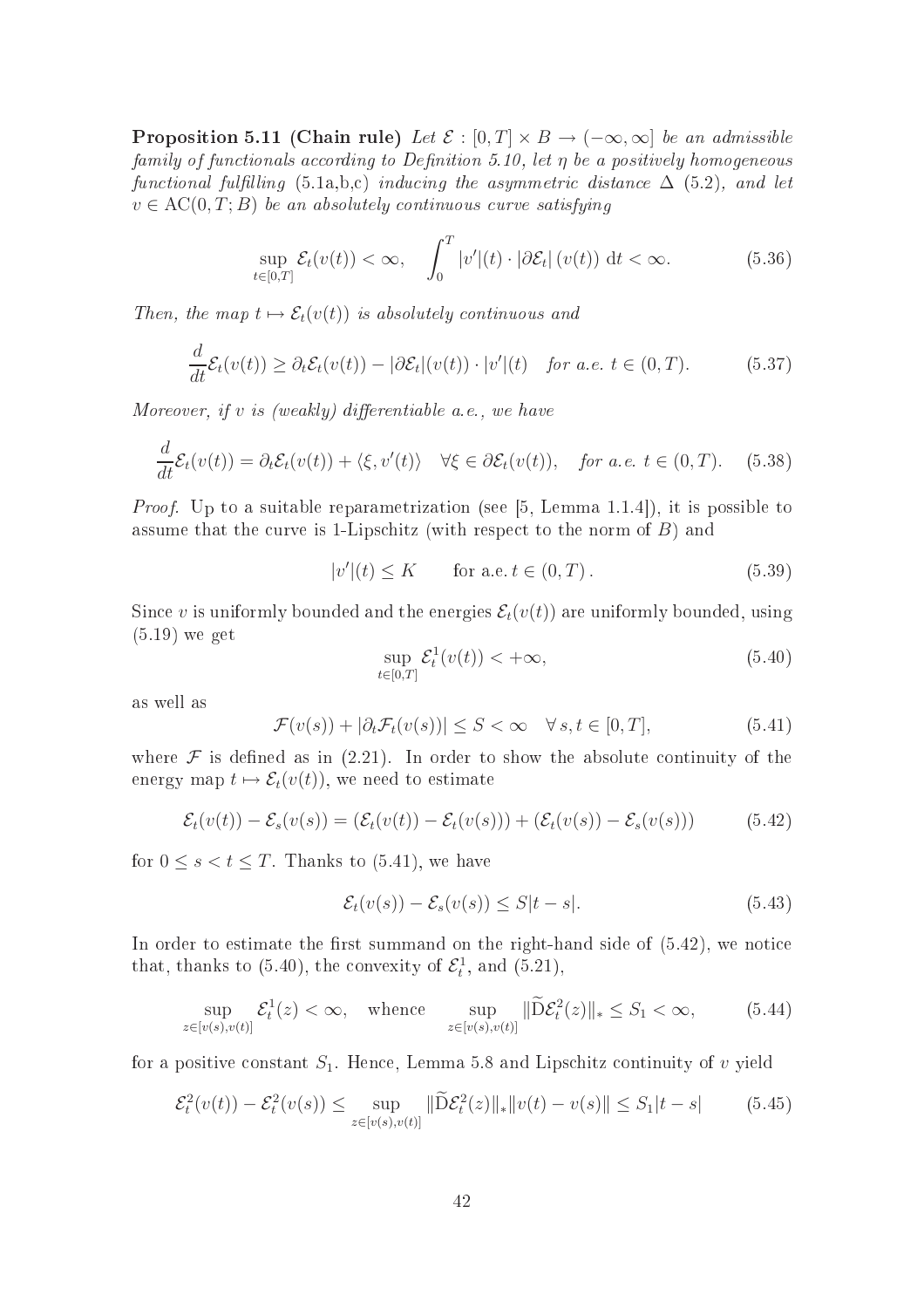for  $0 \leq s < t \leq T$ . On the other hand, thanks to (5.13)

$$
\mathcal{E}_t^1(v(t)) - \mathcal{E}_t^1(v(s)) \le |\partial \mathcal{E}_t^1|(v(t))\eta(v(s) - v(t)) + \frac{1}{2}\lambda^{-1}K^2\eta^2(v(s) - v(t))
$$
\n
$$
\le \left(K|\partial \mathcal{E}_t|(v(t)) + K^2S_1 + \frac{1}{2}\lambda^{-1}K^4\right)|t - s|
$$
\n(5.46)

the latter inequality due to  $(5.27)$ ,  $(5.39)$  and again  $(5.44)$ . Combining  $(5.42)$ ,  $(5.43)$ ,  $(5.45)$ , and  $(5.46)$ , and inverting the role of s and t we easily get the following estimate

$$
|\mathcal{E}_t(v(t)) - \mathcal{E}_s(v(s))| \le (K|\partial \mathcal{E}_t|(v(t)) + K|\partial \mathcal{E}_s|(v(s)) + C)|t - s|
$$
 (5.47)

for some suitable constant C. Arguing as in Theorem  $[5, Thm. 1.2.5]$ , we get the absolute ontinuity of the energy.

Let us now fix a point  $s \in (0,T)$  such that  $|v'(s)|$  and  $\frac{d}{dt} \mathcal{E}_s(v(s))$  exist, and  $|\partial \mathcal{E}_s|(v(s)) < \infty$ . Equality (5.42) and the definition of slope yield when  $t \to s$ 

$$
\mathcal{E}_t(v(t)) - \mathcal{E}_s(v(s)) \ge -|\partial \mathcal{E}_s|(v(s))\eta(v(t) - v(s)) + \partial_t \mathcal{E}_s(v_s) + o(|t - s|)
$$

so that, dividing the inequality by  $t - s > 0$ , we get (5.37). When v is also weakly differentiable at  $s$ , we can use the definition of Fréchet subdifferential to obtain

$$
\mathcal{E}_t(v(t)) - \mathcal{E}_s(v(s)) \ge \langle \xi, v(t) - v(s) \rangle + \partial_t \mathcal{E}_s(v_s) + o(|t - s|) \quad \forall \, \xi \in \partial \mathcal{E}_s(v(s)).
$$

Dividing by  $t-s$  and passing to the limit first as  $t \downarrow s$  and then as  $t \uparrow s$  we conclude.  $\Box$ 

## 6 Finsler metri
s

In this section we want to extend some of the previous results to the case in which  $\Delta$ is an *nondegenerate asymmetric Finsler distance* induced by a family of convex and positively homogeneous (sublinear) functionals  $\eta_u$  depending on  $u \in B$  (and again we take as  $\sigma$  the norm topology of B).

We consider the case in which

$$
B \t is a separable and reflexive Banach space,
$$
\n
$$
(6.1)
$$

endowed with a family of fun
tionals

$$
\eta_u : B \to [0, \infty), \ u \in B, \quad \text{satisfying conditions (5.1a,b,c) with } K \text{ independent of } u. \tag{6.2}
$$

We are assuming the dependence of  $\eta$  with respect to u is continuous in the sense of Mosco (see, e.g., [9, § 3.3, p. 295]), i.e. whenever a sequence  $u_n$  is strongly convergent to u in B as  $n \uparrow \infty$ , the corresponding sequence of functionals  $\eta_{u_n}$ Mosco-converges to  $\eta_u$ . This means two conditions:

$$
u_n \to u, \quad v_n \to v \quad \text{in } B \quad \Rightarrow \quad \liminf_{n \to \infty} \eta_{u_n}(v_n) \ge \eta_u(v), \tag{6.3}
$$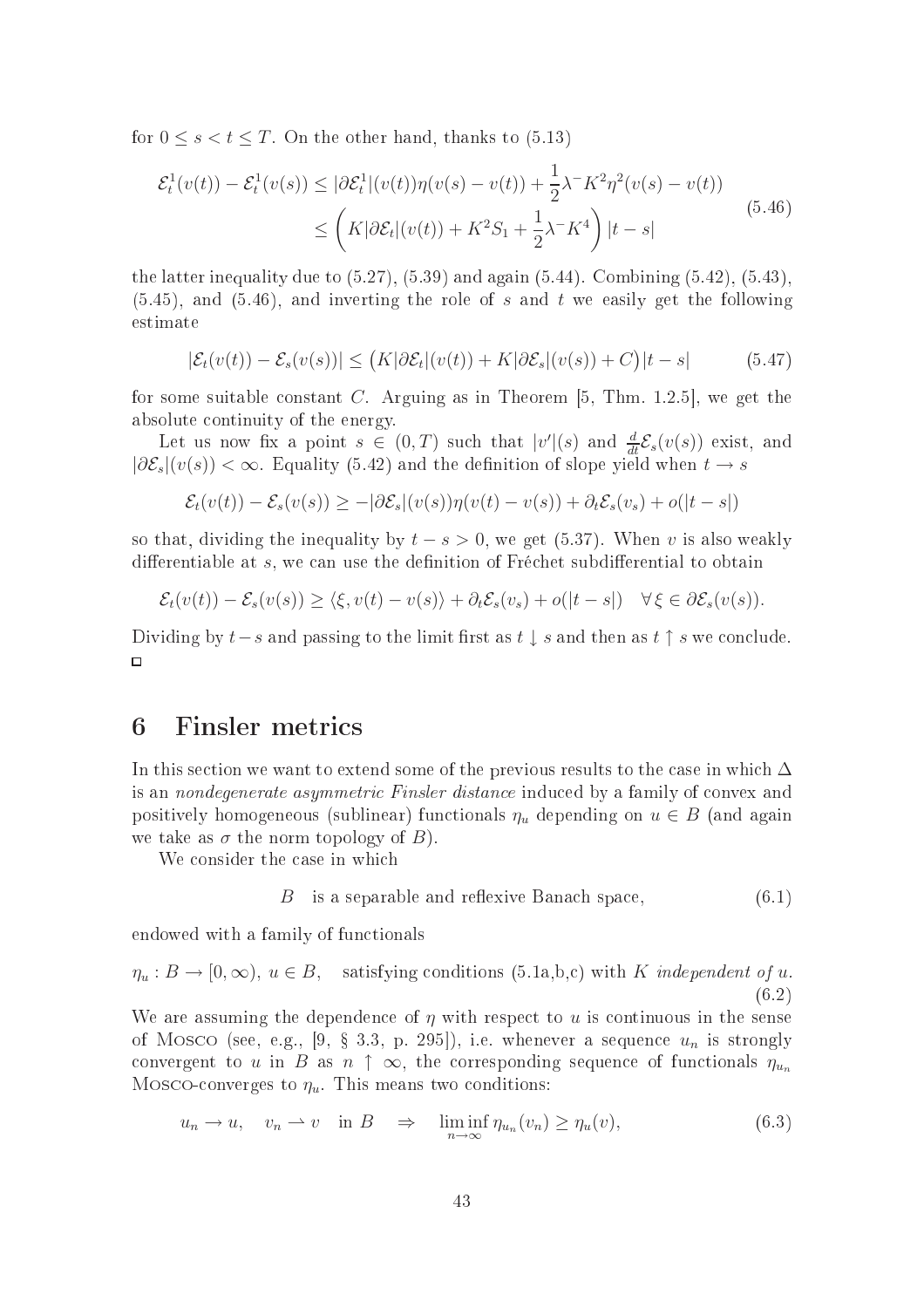and

$$
u_n \to u, \quad v \in B \quad \Rightarrow \quad \exists v_n \to v: \quad \lim_{n \to \infty} \eta_{u_n}(v_n) = \eta_u(v). \tag{6.4}
$$

Let us recall a well-known consequence of this assumption:

Theorem 6.1 (Duality for Mosco-convergence) If  $u_n \to u$  in B and  $\xi_n \to^* \xi$  in B′ , then

$$
\liminf_{n \to \infty} \eta_{u_n*}(\xi_n) \ge \eta_{u*}(\xi).
$$
\n(6.5)

*Proof.* We fix  $v \in B$  with  $\eta_u(v) = 1$  and we take a sequence  $v_n$  satisfying (6.4). We have

$$
\liminf_{n \uparrow \infty} \eta_{u_n * }(\xi_n) \ge \liminf_{n \uparrow \infty} \frac{\langle \xi_n, v_n \rangle}{\eta_{u_n}(v_n)} = \langle \xi, v \rangle.
$$

Since v can be arbitrarily chosen with  $\eta_u(v) = 1$ , taking the supremum of the last duality with respect to  $v$  we conclude.  $\Box$ 

The induced asymmetric Finsler distance. For  $u, v \in B$  we introduce  $\Delta$ through the formula

$$
\Delta(v, w) := \inf \left\{ \int_0^1 \eta_{u(t)}(u'(t)) dt : u \in \text{AC}(0, 1; B), \ u(0) = v, \ u(1) = w \right\}. \tag{6.6}
$$

Note that (6.6) makes sense (the map  $t \mapsto \eta_{u(t)}(u'(t))$  is integrable for all  $u \in$  $AC(0,1;B)$  and defines a (possibly *non-symmetric*) distance (in the sense of  $(2.2)$ ) on B associated with the family  $\{\eta_u\}_{u \in B}$ . Since (5.1c) holds uniformly w.r.t.  $u \in B$ , we have

$$
K^{-1} \|v - w\| \le \Delta(v, w) \le K \|v - w\| \quad \forall v, w \in B.
$$
\n(6.7)

and therefore the class of absolutely continuous curves with respect to  $\Delta$  coincides with the usual one (i.e. with respect to the norm of  $B$ ). Again, we shall use the notation (5.3) for slopes w.r.t.  $\Delta$ .

The main problem is to characterize the metric velocity associated with  $\Delta$ ; here is the main result:

**Theorem 6.2 (Metric velocity)** Assume (6.1)–(6.4), and let  $\Delta$  be as in (6.6); let  $u \in AC(a, b; B)$  and let |u'| be its (a.e. defined) metric velocity induced by the asymmetric distance  $\Delta$  (6.6). We have

$$
|u'|(t) = \eta_{u(t)}(u'(t)) \quad \text{for a.e. } t \in (a, b). \tag{6.8}
$$

More precisely, the identity of  $(6.8)$  holds at each point  $\bar{t}$  fulfilling the following three onditions:

i) u is differentiable at  $\bar{t}$ . ii)  $\bar{t}$  is a Lebesgue point for the map  $t \mapsto \eta_{u(t)}(u'(t))$ iii) ∃ lim h↓0  $\Delta(u(\bar{t}), u(\bar{t}+h))$ h  $=:\vert u' \vert (\bar{t}).$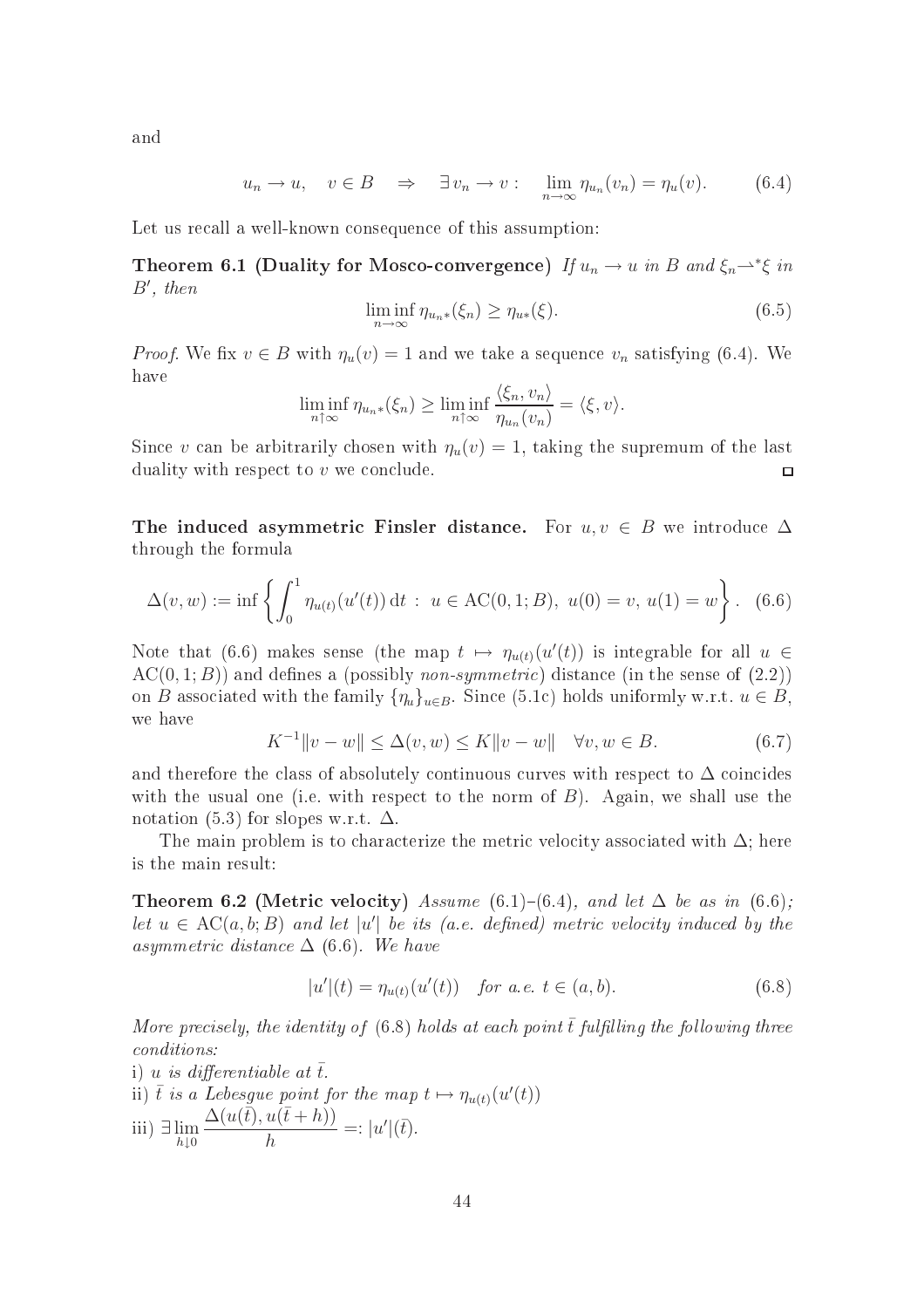We split the *proof* in various steps.

**Lemma 6.3** Under the same assumption of Theorem 6.2, let  $\bar{t}$  be satisfying conditions i) $\cdots$ iii). We have

$$
|u'|\left(\bar{t}\right) \leq \eta_{u(\bar{t})}(u'(\bar{t})).\tag{6.9}
$$

*Proof.* For  $h > 0$  let us consider the curve  $r \in [0, 1] \mapsto \gamma(r) := u(\bar{t} + rh)$  connecting  $u(\bar{t})$  and  $u(\bar{t}+h)$ . By definition of  $\Delta$  and a trivial change of variables, we obtain

$$
\Delta(u(\bar{t}), u(\bar{t}+h)) \leq \int_{\bar{t}}^{\bar{t}+h} \eta_{u(r)}(u'(r)) dr.
$$

Dividing by  $h > 0$  we obtain (6.9), being  $\bar{t}$  a Lebesgue point of the map  $r \mapsto$  $\eta_{u(r)}(u'(r)).$  $\Box$ 

The next lemma provides the crucial technical result, which will also be useful later on.

**Lemma 6.4** Let  $u, u_n \in B$  and  $h_n > 0$  such that as  $n \uparrow \infty$ 

$$
u_n \to u, \quad \frac{u_n - u}{h_n} \to v \neq 0, \quad \frac{\eta_u(u_n - u)}{h_n} \to \eta_u(v). \tag{6.10}
$$

Then,

$$
\liminf_{n \uparrow \infty} \frac{\Delta(u, u_n)}{h_n} \ge \eta_u(v), \qquad \liminf_{n \uparrow \infty} \frac{\Delta(u, u_n)}{\eta_u(u_n - u)} \ge 1. \tag{6.11}
$$

*Proof.* By the definition (6.5) of  $\Delta$  and a standard reparametrization argument, we find Lipschitz continuous curves  $\gamma_n : [0,1] \to B$  connecting u to  $u_n$  and a vanishing positive sequence  $\varepsilon_n \in (0,1/2)$  such that

$$
\Delta(u, u_n) \ge (1 - \varepsilon_n) \int_0^1 \eta_{\gamma_n(t)}(\gamma_n'(t)) dt, \quad \|\gamma_n'(t)\| \le 4K\Delta(u, u_n) \quad \text{for a.e. } t \in (0, T). \tag{6.12}
$$

Dividing by  $h_n$ , we can assume that  $h_n^{-1}\Delta(u, u_n) \leq A < \infty$ ; by introducing the urve

$$
\hat{\gamma}_n(t) := u + \frac{\gamma_n(t) - u}{h_n}, \quad \text{with} \quad \hat{\gamma}'_n(t) = h_n^{-1} \gamma'_n(t),
$$

we get

$$
\frac{\Delta(u, u_n)}{h_n} \ge (1 - \varepsilon_n) \int_0^1 \eta_{\gamma_n(t)}(\hat{\gamma}_n'(t)) dt, \quad \|\hat{\gamma}_n'(t)\| \le 4K \frac{\Delta(u, u_n)}{h_n} \le 4KA
$$

for a.e.  $t \in (0, T)$ , so that

$$
\liminf_{n \uparrow \infty} \frac{\Delta(u, u_n)}{h_n} \ge \liminf_{n \uparrow \infty} \int_0^1 \eta_{\gamma_n(t)}(\hat{\gamma}'_n(t)) dt.
$$
\n(6.13)

After the extraction of a suitable subsequence (not relabeled), we can assume that the last liminf is in fact a limit and, since  $\hat{\gamma}'_n$  is uniformly bounded, that  $\hat{\gamma}'_n \to z$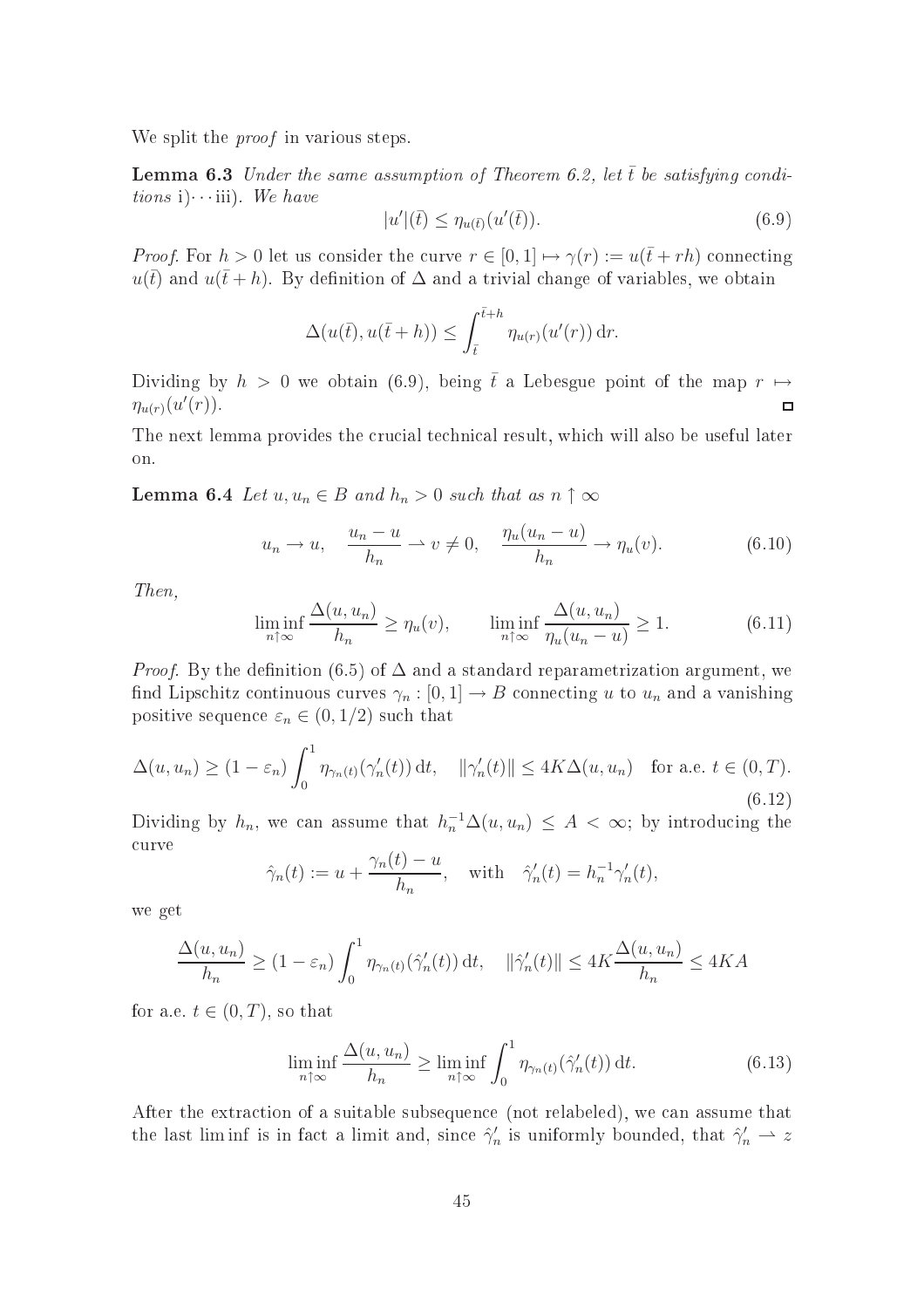weakly in  $L^2(0,1;B)$ , which is still a reflexive and separable Banach space. Since  $\gamma_n(t) \to u$  uniformly as  $n \to \infty$ , general lower semicontinuity results for normal integrands applied to the strongly-weakly lower semicontinuous functional  $(u, v) \mapsto$  $\eta_u(v)$  (see [11, Thm. 3.2], as well as [44, Thm. 3.2] and [35, Thm. B.1]) yield

$$
\liminf_{n \uparrow \infty} \int_0^1 \eta_{\gamma_n(t)}(\hat{\gamma}_n'(t)) dt \ge \int_0^1 \eta_u(z(t)) dt \ge \eta_u(Z), \quad Z := \int_0^1 z(t) dt, \quad (6.14)
$$

where the last inequality follows by the convexity of  $\eta_u$  and Jensen inequality.

On the other hand, we have

$$
\int_0^1 \hat{\gamma}'_n(t) dt = \hat{\gamma}_n(1) - \hat{\gamma}_n(0) = \frac{u_n - u}{h_n}
$$
 (6.15)

and therefore for every  $y \in B'$ 

$$
\langle y, Z \rangle = \int_0^1 \langle y, z(t) \rangle dt = \lim_{n \to \infty} \int_0^1 \langle y, \hat{\gamma}'_n(t) \rangle dt = \lim_{n \to \infty} \langle y, h_n^{-1}(u_n - u) \rangle = \langle y, v \rangle
$$
\n(6.16)

which yields  $Z = v$  and by (6.13)

$$
\liminf_{n \uparrow \infty} \frac{\Delta(u, u_n)}{h_n} \ge \eta_u(v). \tag{6.17}
$$

We conclude that

$$
\liminf_{n \uparrow \infty} \frac{\Delta(u, u_n)}{\eta_u(u_n - u)} = \liminf_{n \uparrow \infty} \frac{\Delta(u, u_n)}{h_n} \cdot \frac{h_n}{\eta_u(u_n - u)} \ge \eta_u(v) \frac{1}{\eta_u(v)} = 1.
$$

**Proof of Theorem 6.2.** We can conclude now the *proof* of Theorem 6.2, by proving the opposite inequality

$$
|u'|\left(\bar{t}\right) \ge \eta_{u(\bar{t})}(u'(\bar{t}))\tag{6.18}
$$

at each point  $\bar{t}$  satisfying conditions i) $\cdots$ iii).

It is obviously not restrictive to assume  $u'(\bar{t}) \neq 0$ : we can thus apply the previous lemma, choosing a positive vanishing sequence  $h_n \downarrow 0$  and  $u := u(\bar{t}), u_n := u(\bar{t} + h_n)$ ,  $v = u'(\bar{t}).$  $\Box$ 

We apply now Lemma 6.4 to prove a useful property of the ∆-slope of an admissible functional.

**Theorem 6.5** Let  $\mathcal E$  be an admissible functional in the sense of Definition 5.4, let  $|\partial \mathcal{E}|$  be the slope associated with the asymmetric distance (6.6), and let  $\partial \mathcal{E}$  be its Fréchet subdifferential. Then for every  $u \in \text{dom}(\mathcal{E})$ 

$$
|\partial \mathcal{E}|(u) < \infty \quad \Leftrightarrow \quad \partial \mathcal{E}(u) \neq \emptyset, |\partial \mathcal{E}|(u) \le K \|\xi\| \quad \forall \xi \in \partial \mathcal{E}(u),
$$
\n
$$
(6.19)
$$

and in this ase

$$
|\partial \mathcal{E}| (u) \ge \min_{\xi \in \partial \mathcal{E}(u)} \eta_{u*}(-\xi). \tag{6.20}
$$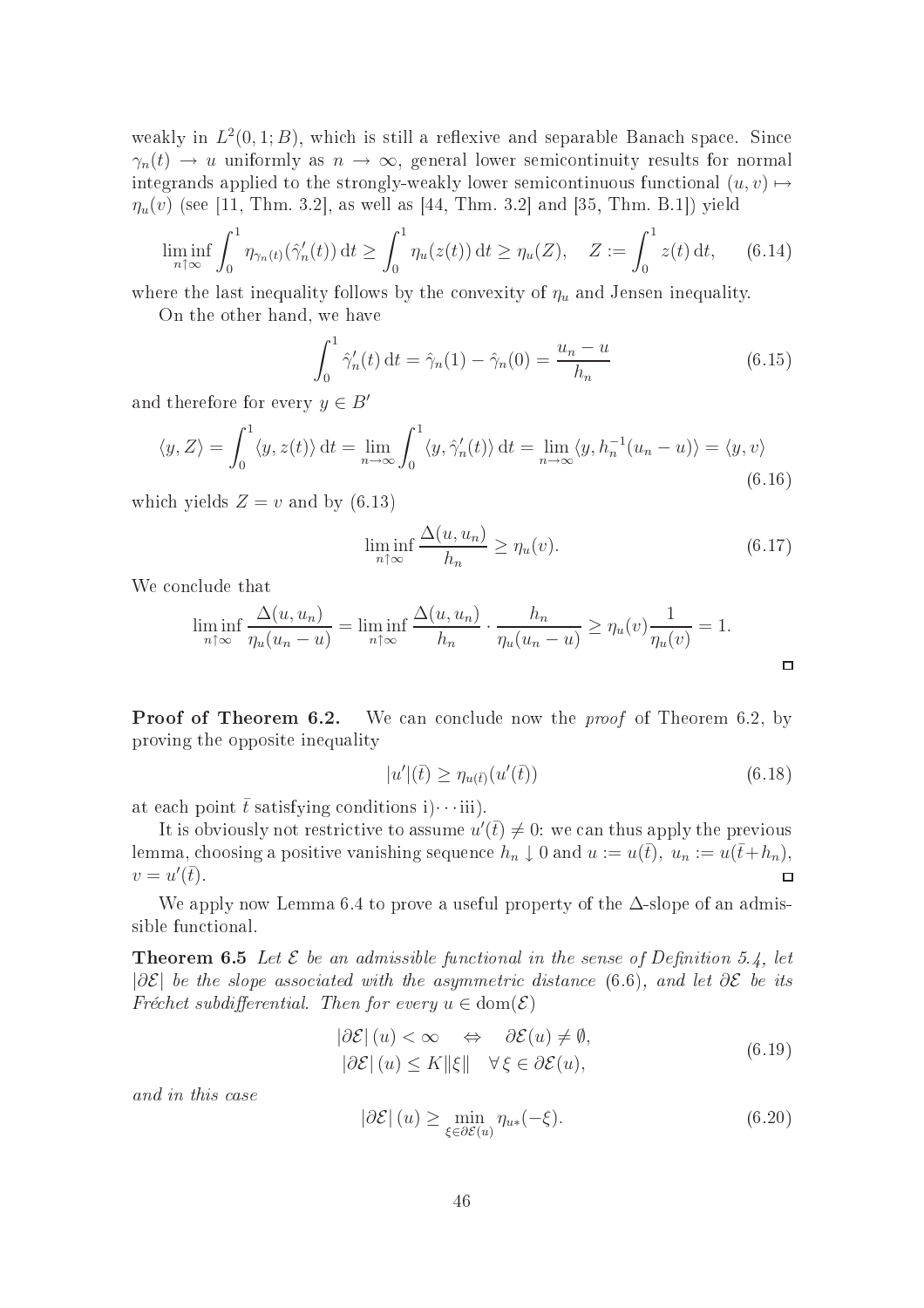*Proof.* Since the asymmetric distance  $\Delta$  satisfies the uniform bound (6.7), it is immediate to check that the  $\Delta$ -slope of a functional  $\mathcal E$  is finite if and only if the slope of  $\mathcal E$  w.r.t. the norm of B is finite: (5.25) thus yields (6.19), the second estimate following from (6.2).

In order to check (6.20) we fix  $u \in \text{dom}(\partial \mathcal{E})$ , we choose an element  $\xi_0 \in \partial \mathcal{E}(u)$ which attains the minimum in (6.20) (it is not restrictive to assume  $\xi_0 \neq 0$ ) and we apply Lemma 5.9: we then find a sequence  $u_n \in \text{dom}(\mathcal{E})$  such that

$$
h_n := \eta_u(u_n - u) \to 0, \quad \frac{u_n - u}{h_n} \to v, \quad \eta_u(v) = 1, \quad \lim_{n \uparrow \infty} \frac{\mathcal{E}(u) - \mathcal{E}(u_n)}{h_n} = \eta_{u*}(-\xi_0) > 0.
$$

On the other hand Lemma 6.4 yields

$$
|\partial \mathcal{E}| (u) \ge \limsup_{n \to \infty} \frac{\mathcal{E}(u) - \mathcal{E}(u_n)}{\Delta(u, u_n)} = \lim_{n \uparrow \infty} \frac{\mathcal{E}(u) - \mathcal{E}(u_n)}{h_n} \cdot \limsup_{n \uparrow \infty} \frac{h_n}{\Delta(u, u_n)}
$$
  
 
$$
\ge \eta_{u*}(-\xi_0) \cdot \eta_u(v) = \eta_{u*}(-\xi_0).
$$

Taking into account Theorem 6.1 and the strong-weak closedness of  $\partial \mathcal{E}$  (cf. (5.24)), we easily get

Corollary 6.6 Let  $\mathcal E$  be an admissible functional and let  $|\partial^-\mathcal E|$  be the relaxed slope asso
iated with the asymmetri distan
e (6.6), i.e.

$$
|\partial^{-} \mathcal{E}|(u) := \inf \left\{ \liminf_{n \uparrow \infty} |\partial \mathcal{E}|(u_n) : u_n \to u, \sup_{n} \mathcal{E}(u_n) < \infty \right\}. \tag{6.21}
$$

Then for every  $u \in \text{dom}(\mathcal{E})$ 

$$
|\partial^-\mathcal{E}|(u) < \infty \quad \Leftrightarrow \quad \partial \mathcal{E}(u) \neq \emptyset,\tag{6.22}
$$

 $\Box$ 

and in this ase

$$
|\partial^-\mathcal{E}|(u) \ge \min_{\xi \in \partial \mathcal{E}(u)} \eta_{u*}(-\xi). \tag{6.23}
$$

Theorem 6.7 (Relaxed slope and chain rule for admissible functionals) Let  $\mathcal{E}_t : B \to (-\infty, \infty], t \in [0,T],$  be an admissible family of functionals according to Definition 5.10, and let  $\Delta$  be the asymmetric Finsler distance induced by (6.6) under the assumption of Section 6. Then, the relaxed slope  $|\partial^-\mathcal{E}_t|$  satisfies the chain rule condition of Definition 2.5: for any curve  $v \in \mathrm{AC}(0,T;B)$  with

$$
\int_0^T |v'(t) \cdot |\partial^- \mathcal{E}_t|(v(t)) dt < \infty, \quad \sup_{t \in (0,T)} \mathcal{E}_t(v(t)) < \infty,
$$
 (6.24)

the map  $t \mapsto \mathcal{E}_t(v(t))$  is absolutely continuous, and

$$
\frac{d}{dt}\mathcal{E}_t(v(t)) \geq \partial_t \mathcal{E}(t, v(t)) - |v'|(t) \cdot |\partial^- \mathcal{E}_t|(v(t)) \quad \text{for a.e. } t \in (0, T). \tag{6.25}
$$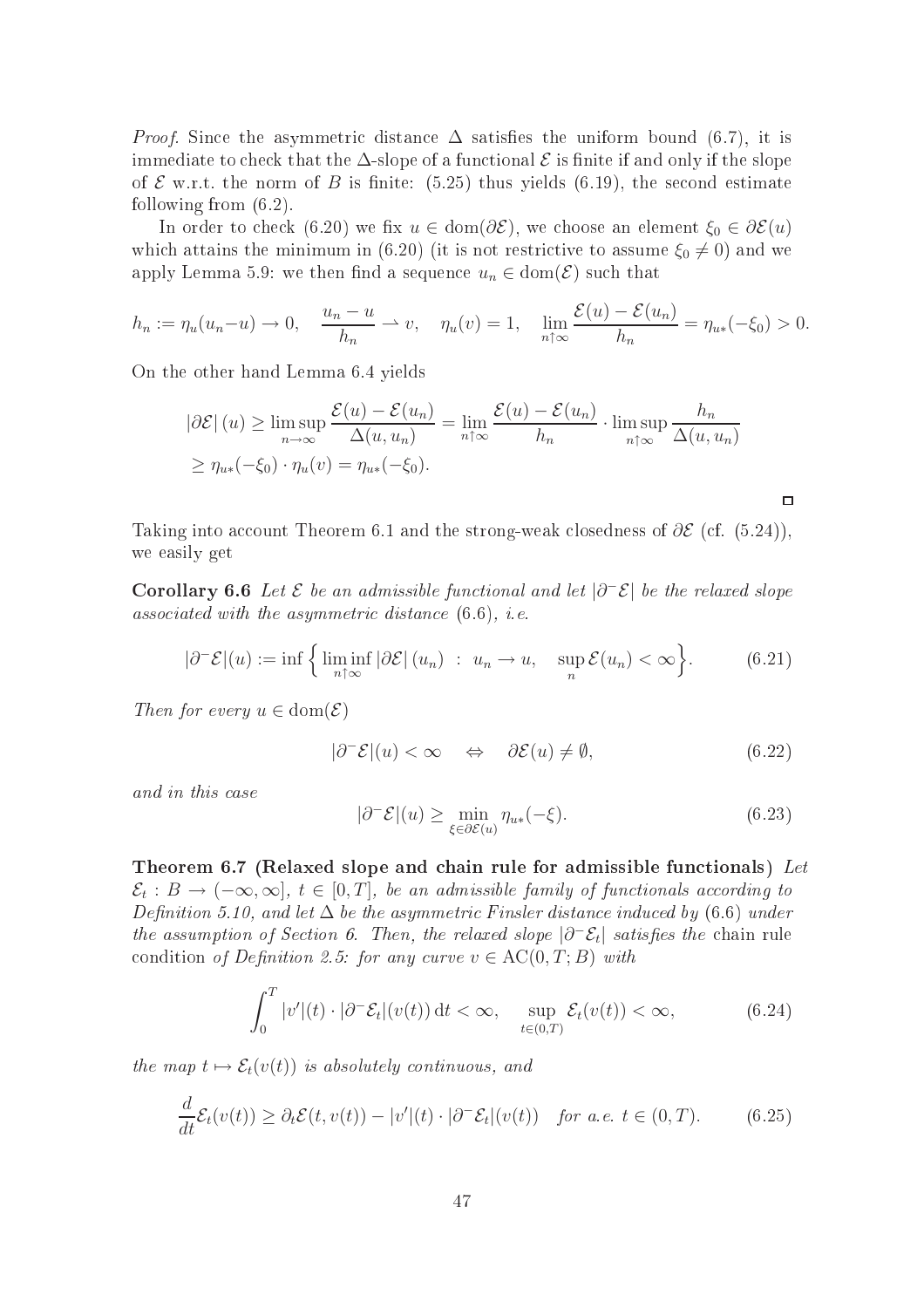*Proof.* Since the asymmetric distance  $\Delta$  is metrically equivalent to the distance indu
ed by the norm, (6.24) yields (5.36) and we may apply Proposition 5.11. Being B reflexive, v is differentiable a.e., and therefore (5.38) yields for a.e.  $t \in (0, T)$  and every  $\xi \in \partial \mathcal{E}_t(v(t))$ 

$$
\frac{d}{dt}\mathcal{E}_t(v(t)) = \partial_t \mathcal{E}_t(v(t)) + \langle \xi, v'(t) \rangle
$$
\n
$$
\geq \partial_t \mathcal{E}_t(v(t)) - \eta_{v(t)}(v'(t)) \cdot \min_{\xi \in \partial \mathcal{E}_t(v(t))} \eta_{v(t)*}(-\xi)
$$
\n
$$
\geq \partial_t \mathcal{E}_t(v(t)) - |v'(t) \cdot |\partial^- \mathcal{E}_t|(v(t)),
$$
\n(6.26)

the last inequality being a onsequen
e of (6.8) and (6.23).

# $7$  Metric evolutions in  $L^1(\Omega)$

**Notation.** In this section and in the next one, we shall denote by  $\Omega$  a bounded domain of  $\mathbb{R}^d$ ,  $d \geq 1$ , by  $\|\cdot\|_r$  the norm of the space  $L^r(\Omega)$ ,  $1 \leq r \leq \infty$ , and by  $\langle \cdot, \cdot \rangle$ the duality pairing between  $H^{-1}(\Omega)$  and  $H_0^1(\Omega)$ .

**Setup.** Throughout this section we shall drop the reflexivity assumption 6.1 and we shall focus on the prototypical case in which

the ambient Banach space B is  $L^1(\Omega)$ , and  $\eta$  is the norm functional  $\|\cdot\|_1$ . (7.1)

As we already mentioned in the Introduction,  $L^1(\Omega)$  does not enjoy the Radon-Nikodým property. A simple example of an absolutely continuous curve  $u:[0,T] \to$  $L^1(\Omega)$  which is not a.e. differentiable can be constructed, in the case  $\Omega = (0,1)$ , in the following way: we take an absolutely continuous map  $s : [0, T] \to [0, 1]$  and a function  $a \in L^1(0,1)$ , and we let

$$
u(x,t) := \begin{cases} 0 & \text{if } x \in [0, s(t)] \\ a(x) & \text{if } x \in (s(t), 1] \end{cases} \quad \forall (x, t) \in [0, 1] \times [0, T].
$$

However, we may ompute the metri derivative

$$
|u'|_1(t) := \lim_{h \to 0} \frac{\|u(t+h) - u(t)\|_1}{h} \quad \text{for a.e. } t \in (0, T), \tag{7.2}
$$

of the above curve, obtaining  $|u'|_1(t) = |a(s(t))s'(t)|$  for a.e.  $t \in (0, T)$ .

Throughout this section, we shall analyze the metric Problem 2.6 for a given lower semicontinuous functional  $\mathcal{E} : [0,T] \times L^1(\Omega) \to (-\infty,\infty]$  in the gradient flow ase, namely with the quadrati dissipation fun
tional (1.16).

We shall start with some simple examples of (time-independent) energy functionals  $\mathcal E$  in which it is possible to calculate explicitly a solution of the (Cauchy problem for the) associated differential inclusion (DNE) (driven by the energy  $\mathcal E$ and the dissipation  $\Psi$  (1.19)). Indeed, we shall show that the constructed solution also omplies with the metri formulation 2.6.

 $\Box$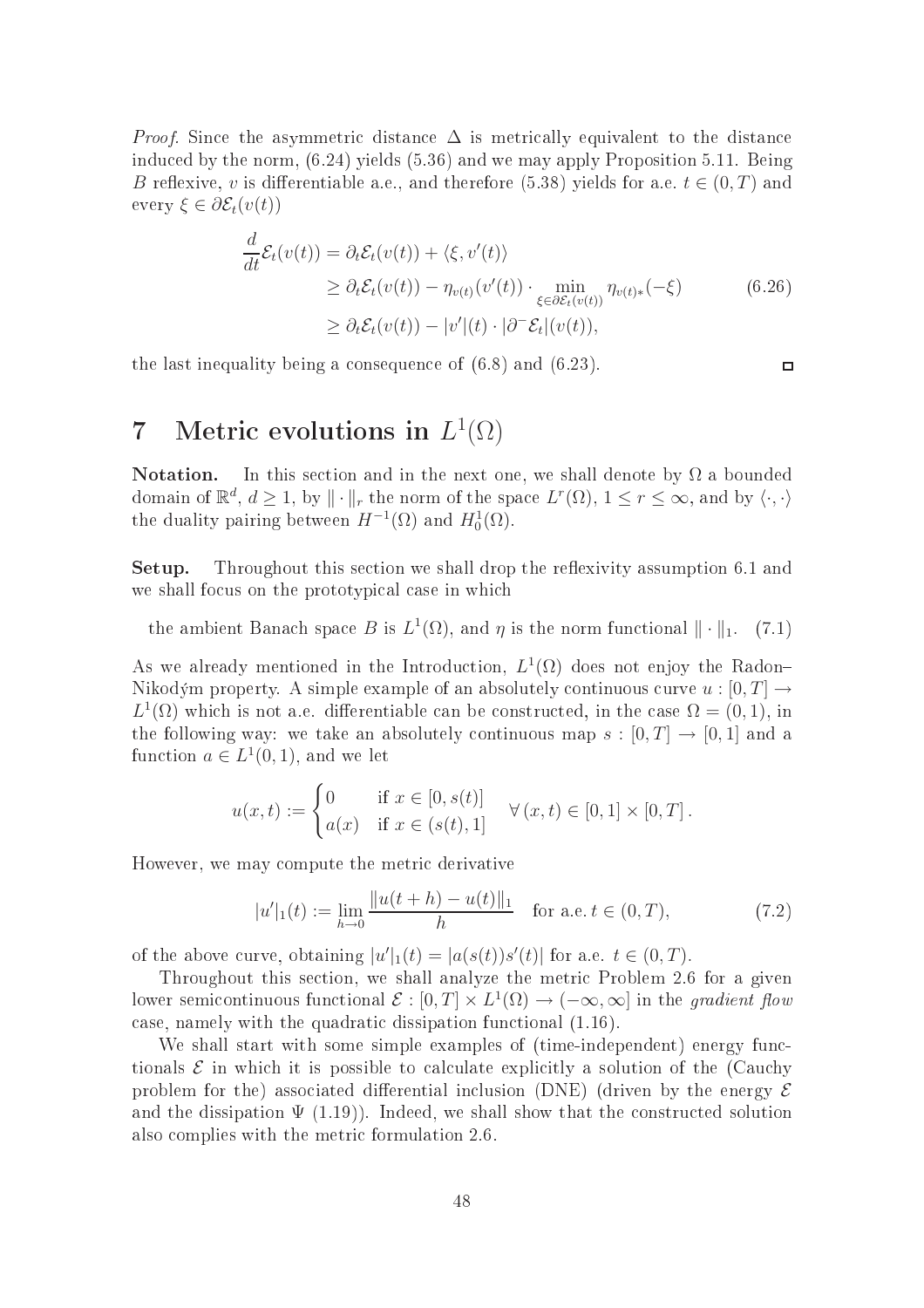Next, in Section 7.2 we shall focus on the sole metric evolution of a more general class of energy functionals (cf. (7.19)). Exploiting the preliminary results obtained in Sections 5.2-5.3, we shall deduce from Theorem 3.5 the existence of a solution of the asso
iated metri formulation, see Theorem 7.3 later on.

## 7.1 Examples

**Example 1** We consider  $\Omega = (0, 1)$  and the quadratic energy functional  $\mathcal{E}$  (1.17). We recall that the associated differential inclusion is  $(1.20)$ , which we supplement with the initial datum

$$
u_0(x) := 1 - x \quad \forall \, x \in [0, 1]. \tag{7.3}
$$

We look for a solution of the Cauchy problem  $(1.20, 7.3)$  of the form

$$
u(x,t) := \begin{cases} u_0(\zeta(t)) & \text{if } x \in [0,\zeta(t)], \\ u_0(x) & \text{if } x \in (\zeta(t),1], \end{cases} \forall (x,t) \in [0,1] \times [0,T], \tag{7.4}
$$

where we require of the "free boundary"  $\zeta : [0, T] \to [0, 1]$  that

 $\zeta \in C^1(0,T)$  and is strictly increasing, with  $\zeta(0) = 0$ . (7.5)

In fact, we have  $u \in W^{1,1}(0,T; L^1(0,1))$ , with

$$
u_t(x,t) := \begin{cases} -\zeta'(t) & \text{if } x \in (0,\zeta(t)), \\ 0 & \text{if } x \in (\zeta(t),1), \end{cases} \quad \text{for a.e. } (x,t) \in (0,1) \times (0,T),
$$

so that  $||u_t(\cdot, t)||_1 = \zeta(t)\zeta'(t)$  for a.e.  $t \in (0, T)$ . Now,  $(1.20)$  is trivially fulfilled for  $x \in (\zeta(t), 1), t \in (0, T)$ , hence it reduces to

$$
-\zeta(t)\zeta'(t) + 1 - \zeta(t) = 0 \quad t \in (0, T).
$$

Namely, the function u (7.4) solves the Cauchy problem  $(1.20, 7.3)$  if and only if  $\zeta$ fulfills

$$
\zeta'(t) = \frac{1}{\zeta(t)} - 1 \quad t \in (0, T), \qquad \zeta(0) = 0. \tag{7.6}
$$

On the other hand, we may interpret the function u as a curve  $u:(0,T) \to$  $L^1(0,1)$ : in this setting, its metric derivative is computed via (7.2). Taking into account that

$$
|u(x,t+h) - u(x,t)| = \begin{cases} \zeta(t+h) - \zeta(t) & \text{for } x \in [0,\zeta(t)], \\ \zeta(t+h) - x & \text{for } x \in (\zeta(t),\zeta(t+h)], \\ 0 & \text{for } x \in (\zeta(t+h),1], \end{cases}
$$

for all  $(x, t) \in [0, 1] \times [0, T]$ , (7.2) yields

$$
|u'|_1(t) = \zeta(t)\zeta'(t) \quad \text{for a.e. } t \in (0, T). \tag{7.7}
$$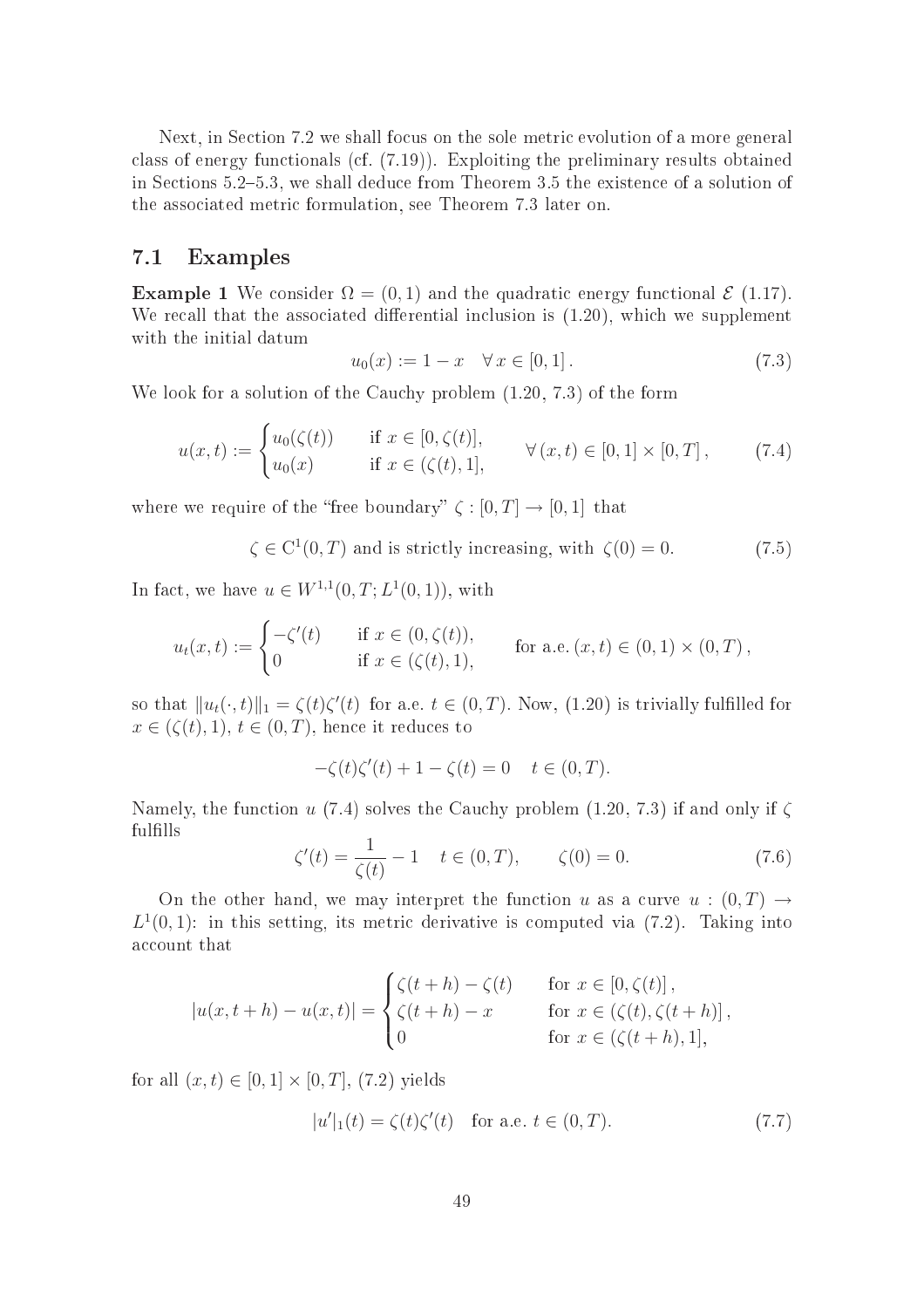(indeed, in this case  $|u'|_1(t)$  coincides with the L<sup>1</sup>-norm of the function  $u_t(\cdot,t)$  for a. e.  $t \in (0, T)$ ). Now, we calculate the energy  $\mathcal{E}(1.17)$  along the curve u and find

$$
\mathcal{E}(u(t)) = \frac{(1 - \zeta(t))^2}{6} (2\zeta(t) - 1) \quad \forall \, t \in [0, T], \tag{7.8}
$$

 $\cdots$ 

while, also thanks to the representation formula  $(5.13)$  in Lemma 5.3.

$$
|\partial^{-} \mathcal{E}|(u(t)) = |\partial \mathcal{E}|(u(t)) = \frac{1}{2} \sup_{w \in L^{1}(0,1), w \neq 0} \frac{\left(\int_{\Omega} (u^{2}(x,t) - (u(x,t) + w(x))^{2} dx\right)^{+}}{\|w\|_{1}}
$$

$$
= \|u(\cdot,t)\|_{\infty} = 1 - \zeta(t) \quad \forall \, t \in [0,T].
$$
\n(7.9)

In view of  $(7.7)-(7.9)$ , with elementary calculations it is possible to see that, if  $(7.6)$ holds, the curve u fulfills the metric formulation  $(2.33)-(2.34)$ , the latter in fact with an equality sign.

**Example 2** We let  $\Omega = (-1, 1)$  and choose as energy functional  $\mathcal{E}: L^1(-1, 1) \rightarrow$  $[0, \infty]$  the *Dirichlet integral* 

$$
\mathcal{E}(u) := \begin{cases} \frac{1}{2} \int_0^1 |u'(x)|^2 \, \mathrm{d}x & \text{if } u \in H_0^1(-1, 1) \\ \infty & \text{otherwise} \end{cases} \qquad \forall u \in L^1(-1, 1). \tag{7.10}
$$

In fact, the above functional is a particular case of functional  $(7.19)$  below. The orresponding evolution equation is

$$
||u_t(t)||_1 \text{Sign}(u_t(x,t)) - u_{xx}(x,t) \ni 0 \quad \text{for a.e. } (x,t) \in (-1,1) \times (0,T), \quad (7.11)
$$

(where we denote by  $u_x$ ,  $u_{xx}$  the partial derivatives of u w.r.t. the variable x), which we supplement with the initial datum

$$
u_0(x) := 1 - |x| \quad \forall \, x \in [-1, 1]. \tag{7.12}
$$

We now look for a solution of the Cauchy problem  $(7.11)-(7.12)$  of the form

$$
u(x,t) := \begin{cases} \alpha(t) + c(t)^{\frac{x^2}{2}} & \text{if } |x| \le \zeta(t), \\ u_0(x) & \text{if } \zeta(t) < |x| \le 1, \end{cases} \forall (x,t) \in [-1,1] \times [0,T], (7.13)
$$

under the requirements that  $\zeta : [0, T] \to [0, 1]$  complies with (7.5), the functions  $\alpha, c \in C^1(0,T)$ , c takes strictly negative values and is strictly increasing, and for all  $t\in(0,T)$ 

the maps 
$$
x \mapsto u(x, t)
$$
,  $x \mapsto u_t(x, t)$ ,  $x \mapsto u_x(x, t)$  are continuous on [-1, 1].  
(7.14)

Since for a.e.  $(x, t) \in (-1, 1) \times (0, T)$  we have

$$
u_t(x,t) = \begin{cases} \alpha'(t) + c'(t)\frac{x^2}{2} & \text{if } |x| < \zeta(t), \\ 0 & \text{if } \zeta(t) < |x| < 1, \end{cases} \quad u_x(x,t) = \begin{cases} c(t)x & \text{if } |x| < \zeta(t), \\ -\text{Sign}(x) & \text{else,} \end{cases}
$$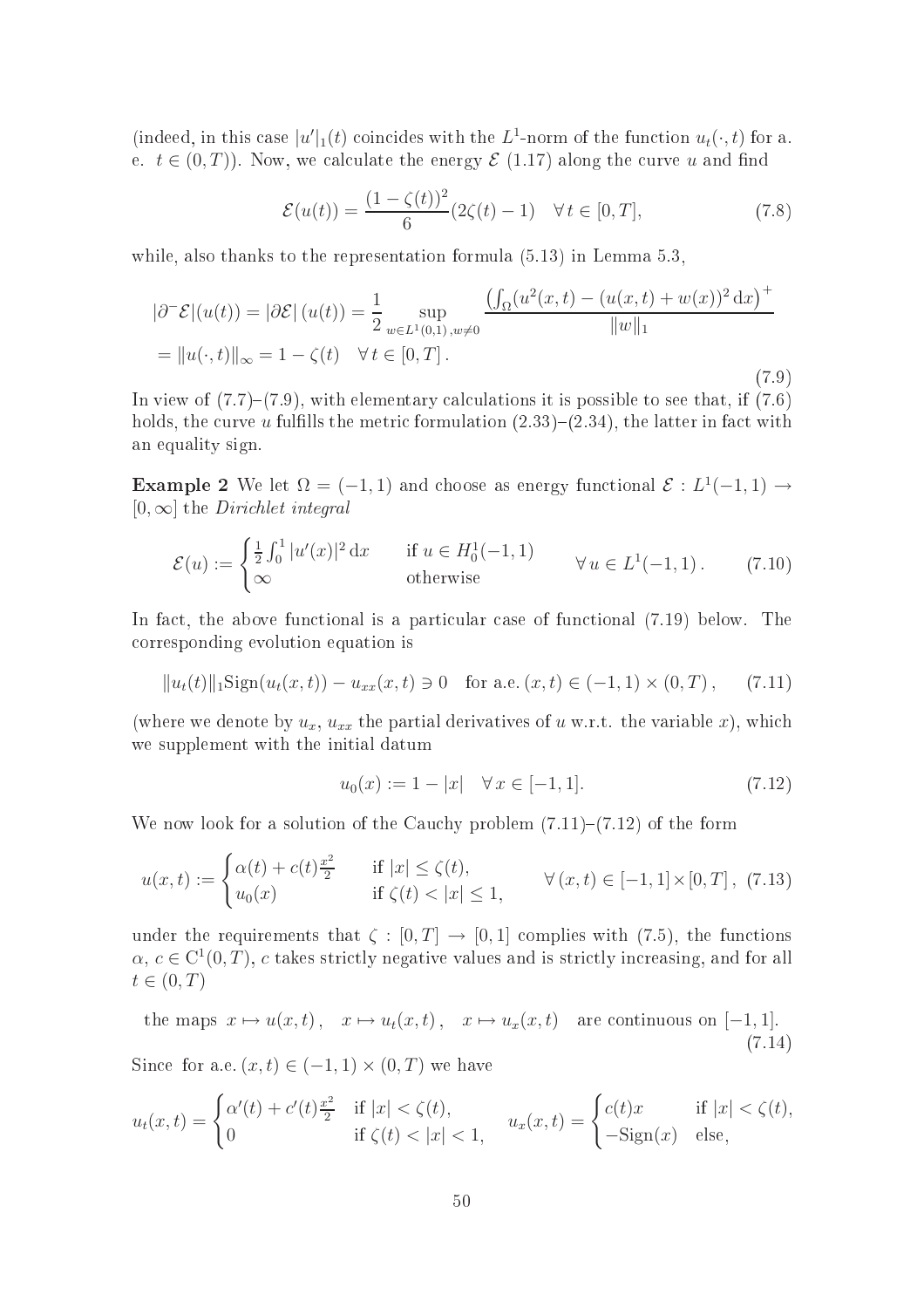(7.14) leads to the onditions

$$
\alpha(t) + c(t)\frac{\zeta^2(t)}{2} = 1 - \zeta(t), \qquad c(t) = -\frac{1}{\zeta(t)} \quad \forall \, t \in (0, T). \tag{7.15}
$$

Hen
e, we ompute

$$
||u_t(\cdot, t)||_1 = \frac{c'(t)}{2} \int_{-\zeta(t)}^{\zeta(t)} (\zeta^2(t) - x^2) dx = \frac{2c'(t)}{3} \zeta^3(t) \text{ for a.e. } t \in (0, T). \tag{7.16}
$$

Being

$$
u_{xx}(x,t) := \begin{cases} c(t) & \text{if } |x| < \zeta(t), \\ 0 & \text{if } \zeta(t) < |x| < 1, \end{cases} \text{ for a.e. } (x,t) \in (-1,1) \times (0,T),
$$

and taking into account the second of  $(7.15)$ , we conclude that u solves  $(7.11)$  if and only if c solves the Cau
hy problem

$$
c(t) = \frac{3}{2}c^4(t) \quad \forall \, t \in (0, T), \qquad \text{with } \lim_{t \searrow 0} c(t) = -\infty \,, \tag{7.17}
$$

so that

$$
c(t) = -\frac{9}{2}t^{-1/3}
$$
,  $\zeta(t) = \frac{2}{9}t^{1/3}$ ,  $\alpha(t) = 1 - \frac{1}{9}t^{1/3}$   $\forall t \in (0, T)$ .

From the metric viewpoint, the existence of a solution to the (Cauchy problem for) the metric formulation follows from Theorem 7.3 later on. Nonetheless, we may directly check that the function  $u(7.13)$  (seen as a curve on  $(0, T)$  with values in  $L^1(-1,1)$  complies with  $(2.33)-(2.34)$ . Indeed, using  $(7.15)$  one easily checks that the metric derivative of u again coincides with the  $L^1(-1, 1)$ -norm of  $u_t(\cdot, t)$  for a.e.  $t \in (0, T)$ , and it is thus given by (7.16). On the other hand, thanks to Lemma 7.1 below we have that

$$
|\partial^{-} \mathcal{E}|(u(t)) = |\partial \mathcal{E}|(u(t)) = ||u_{xx}(\cdot, t)||_{\infty} \quad \text{for a.e. } t \in (0, T). \tag{7.18}
$$

Then, we calculate the energy  $(7.10)$  along the curve u and, using  $(7.15)$  and  $(7.17)$ as well, we easily on
lude that (2.34) holds, again as an equality.

### 7.2 An existen
e result

We consider the following energy functional  $\mathcal{E} : [0,T] \times L^1(\Omega) \to (-\infty,\infty]$  defined for all  $(t, u) \in [0, T] \times L^1(\Omega)$  by

$$
\mathcal{E}_t(u) := \begin{cases} \int_{\Omega} \frac{1}{2} |\nabla u(x)|^2 + W(u(x)) \mathrm{d}x - \langle \ell(t), u \rangle & \text{if } u \in H_0^1(\Omega), \ W(u) \in L^1(\Omega), \\ \infty & \text{else,} \end{cases}
$$
(7.19)

Here, we suppose that

$$
\ell \in C^1([0, T]; H^{-1}(\Omega)).
$$
\n(7.20)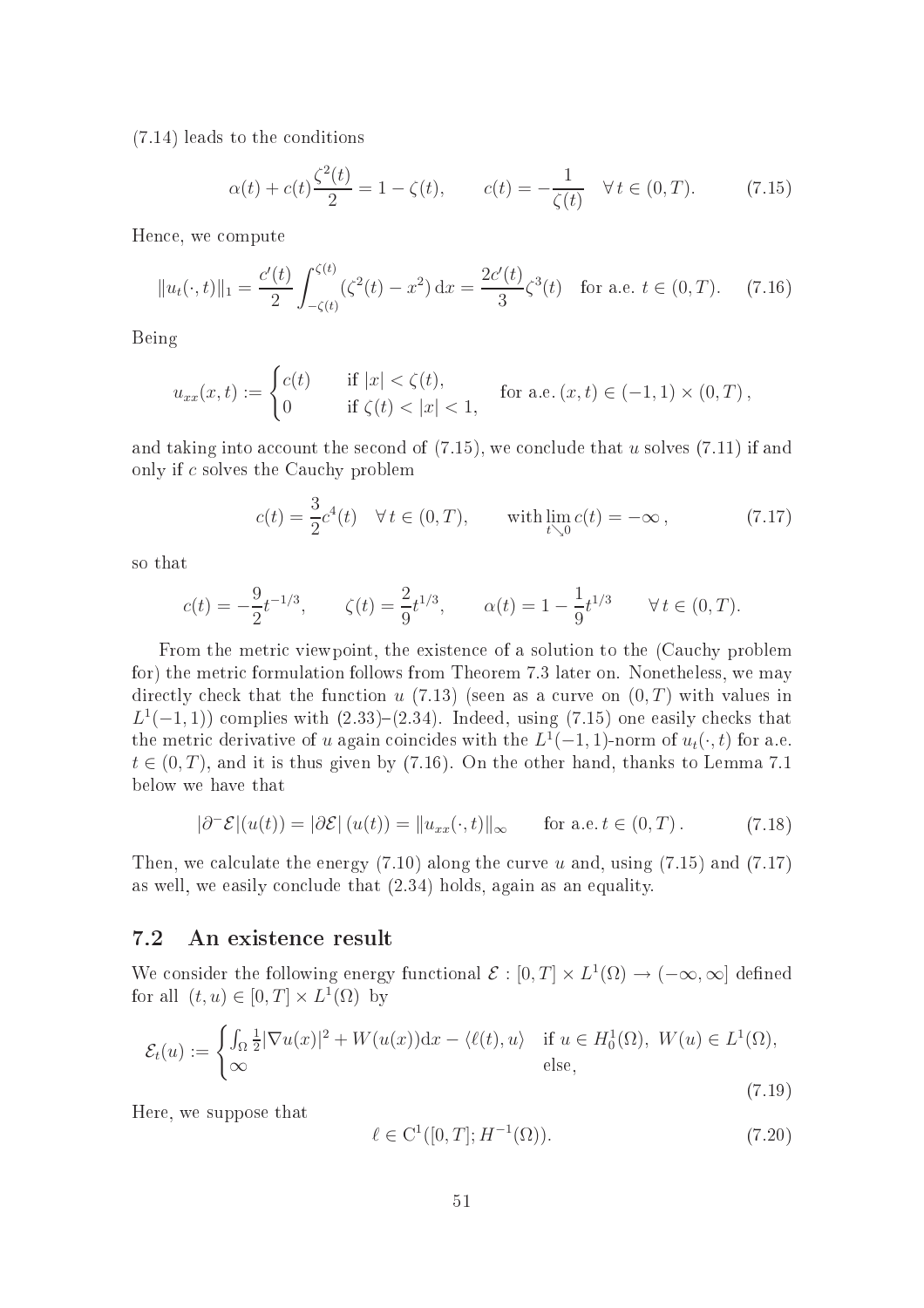and that the function  $W$  fulfills

 $W \in C^2(\mathbb{R})$  and  $\exists C_W > 0$  s.t.  $\forall r \in \mathbb{R}$   $W''(r) \geq -C_W;$  (7.21)

for instan
e, one may think of the double-well potential

$$
W(u) := \frac{1}{4}(u^2 - 1)^2 \quad \forall u \in \mathbb{R}.
$$
 (7.22)

Note that functional  $\mathcal{E}$  (7.19) is in fact a particular case of the class of functionals  $(8.22)$  which shall be tackled in Section 8.2 later on. The following result is ru
ial for understanding to whi
h equation the metri formulation of Problem 2.6 (with the quadratic dissipation  $(1.16)$  and the energy  $(7.19)$ ) leads.

**Lemma 7.1** 1. The functional  $\mathcal E$  is  $\lambda$ -uniformly convex on  $L^1(\Omega)$  for some  $\lambda < 0$ .

2. For every 
$$
(t, u) \in \text{dom}(\mathcal{E})
$$
  
\n
$$
|\partial \mathcal{E}_t|(u), |\partial^-\mathcal{E}_t|(u) < \infty \quad \text{if and only if} \quad -\Delta u + W'(u) - \ell(t) \in L^{\infty}(\Omega).
$$
\nIn this case,  $|\partial \mathcal{E}_t|(u) = |\partial^-\mathcal{E}_t|(u) = || -\Delta u + W'(u) - \ell(t)||_{\infty}.$ \n(7.23)

*Proof.* Proof of Claim 1. In order to check the convexity inequality  $(5.32)$ , we fix  $u_0, u_1 \in \text{dom}(\mathcal{E}), \theta \in [0,1]$ , and calculate

$$
\mathcal{E}_{t}(u_{\theta}) = \int_{\Omega} \left( \frac{1}{2} |\nabla u_{\theta}|^{2} + W(u_{\theta}) \right) - \langle \ell(t), u_{\theta} \rangle
$$
  
\n
$$
\leq \frac{1-\theta}{2} \int_{\Omega} |\nabla u_{0}|^{2} + \frac{\theta}{2} \int_{\Omega} |\nabla u_{1}|^{2} - \frac{\theta(1-\theta)}{2} \int_{\Omega} |\nabla(u_{0} - u_{1})|^{2} + (1-\theta) \int_{\Omega} W(u_{0})
$$
  
\n
$$
+ \theta \int_{\Omega} W(u_{0}) + \frac{C_{W}\theta(1-\theta)}{2} \int_{\Omega} |u_{0} - u_{1}|^{2} - (1-\theta) \langle \ell(t), u_{0} \rangle - \theta \langle \ell(t), u_{1} \rangle
$$
  
\n
$$
= (1-\theta) \mathcal{E}_{t}(u_{0}) + \theta \mathcal{E}_{t}(u_{1}) + \frac{\theta(1-\theta)}{2} \int_{\Omega} (-|\nabla(u_{0} - u_{1})|^{2} + C_{W}|u_{0} - u_{1}|^{2}), \tag{7.24}
$$

the first inequality following from the fact that W itself is  $(-C_W)$ -convex (cf. (7.21)). In order to estimate the remainder term on the right-hand side of (7.24), we apply the Gagliardo-Nirenberg inequality (see  $[43]$ )

$$
||v||_2 \le C_{GN} ||v||_1^{2/(d+2)} ||\nabla v||_2^{d/(d+2)} \quad \forall \, v \in H_0^1(\Omega), \tag{7.25}
$$

where  $C_{GN}$  is a positive constant only depending on  $\Omega$ . Hence,

$$
C_W ||u_0 - u_1||_2^2 - ||\nabla(u_0 - u_1)||_2^2
$$
  
\n
$$
\leq C_W C_{GN}^2 ||u_0 - u_1||_1^{4/(d+2)} ||\nabla(u_0 - u_1)||_2^{2d/(d+2)} - ||\nabla(u_0 - u_1)||_2^2
$$
  
\n
$$
\leq C_d \left( C_W C_{GN}^2 \right)^{(d+2)/2} ||u_0 - u_1||_1^2,
$$

for a positive constant  $C_d$  only depending on d, the latter passage following from the Young inequality. Combining this estimate with  $(7.24)$ , we deduce that the convexity inequality (5.32) holds with  $\lambda = -C_d \left( C_W C_{GN}^2 \right)^{(d+2)/2}$ .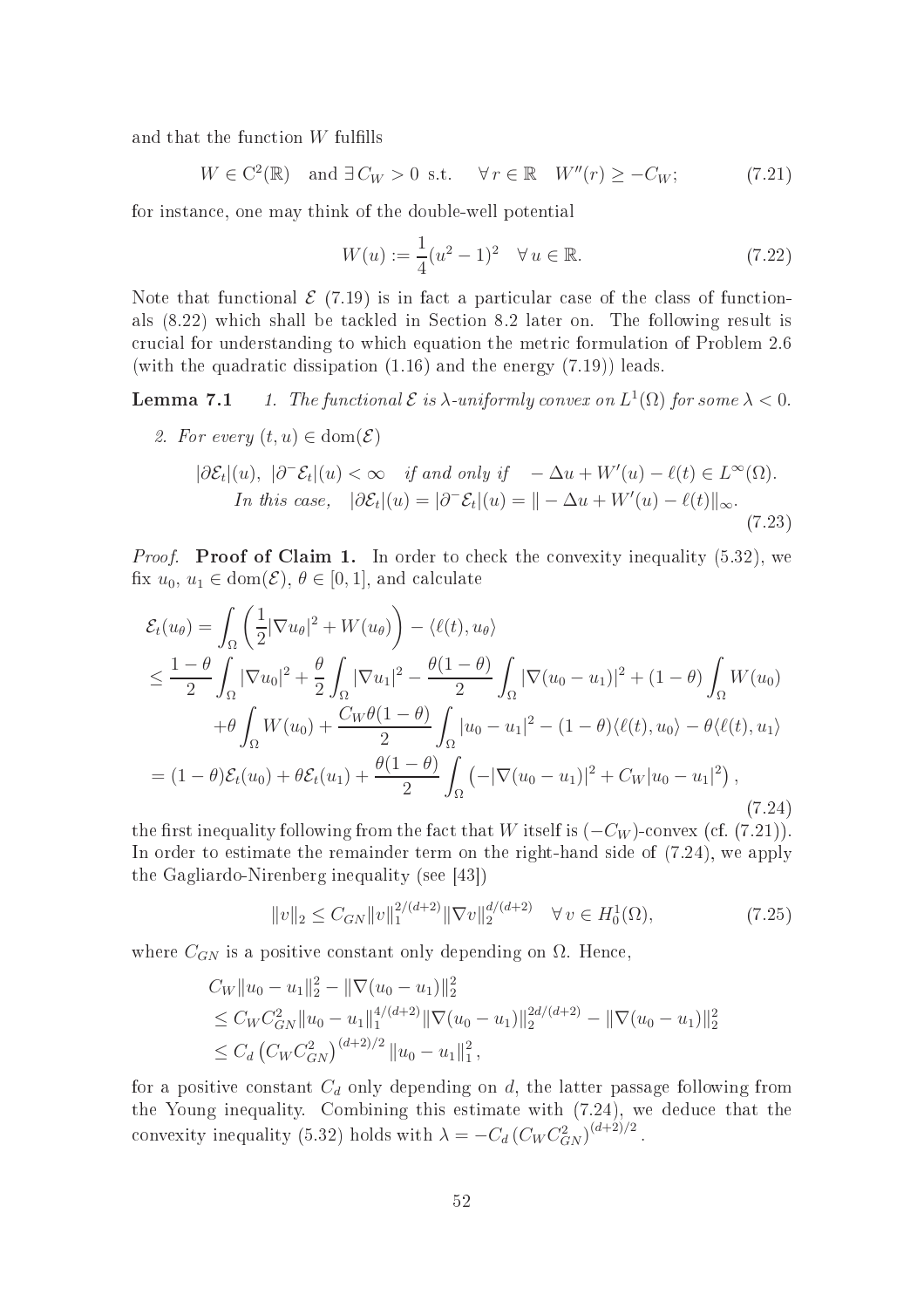**Proof of Claim 2.** Thanks to Claim 1. and to  $(5.14)$ , it is sufficient to prove that for every  $(t, u) \in \text{dom}(\mathcal{E})$ 

$$
|\partial \mathcal{E}_t|(u) < \infty \quad \Leftrightarrow \quad -\Delta u + W'(u) - \ell(t) \in L^\infty(\Omega), \text{ and}
$$
\n
$$
|\partial \mathcal{E}_t|(u) = || -\Delta u + W'(u) - \ell(t)||_{\infty} \tag{7.26}
$$

Indeed, we set

$$
\mathcal{D}(u, w) := \frac{(\mathcal{E}_t(u) - \mathcal{E}_t(u + w))^+}{\|w\|_1} \quad \text{for } u, w \in H_0^1(\Omega)
$$

and note that for all  $w \in H_0^1(\Omega)$ 

$$
\mathcal{D}(u, rw) \to \mathcal{H}(u,w) := \frac{\left(\int_{\Omega} \left(-\nabla u \cdot \nabla w - W'(u)w\right) + \langle \ell(t), w \rangle\right)^{+}}{\|w\|_{1}} \quad \text{as } r \searrow 0.
$$

Then, integrating by parts we find

$$
|\partial \mathcal{E}_t|(u) \ge \limsup_{r \searrow 0} \mathcal{D}(u, rw) \ge \frac{\langle \Delta u - W'(u) + \ell(t), w \rangle}{\|w\|_1},
$$

so that, being  $w$  arbitrary,

$$
|\partial \mathcal{E}_t|(u) \ge \sup_{w \in H_0^1(\Omega)} \frac{\langle \Delta u - W'(u) + \ell(t), w \rangle}{\|w\|_1} = \|\Delta u - W'(u) + \ell(t)\|_{\infty}, \qquad (7.27)
$$

the latter identity by the density of  $H_0^1(\Omega)$  in  $L^1(\Omega)$ . On the other hand, we set

$$
\mathcal{G}(x, y) := W(x + y) - W(x) - W'(x)y \quad \text{for } x, y \in \mathbb{R}
$$

and note that, by (7.21),

$$
-\mathcal{G}(x,y) \le \frac{C_W}{2} y^2 \quad \forall x, y \in \mathbb{R}.\tag{7.28}
$$

 $\cdots$ 

Now, trivial omputations yield that

$$
|\partial \mathcal{E}_t|(u) = \limsup_{\|w\|_1 \to 0} \mathcal{D}(u, w) \le \limsup_{\|w\|_1 \to 0} \mathcal{H}(u, w) + \limsup_{\|w\|_1 \to 0} \frac{\left(-\frac{1}{2} \int_{\Omega} |\nabla w|^2 - \int_{\Omega} \mathcal{G}(u, w)\right)^+}{\|w\|_1}.
$$
\n(7.29)

We have

$$
\limsup_{\|w\|_1\to 0} \frac{\left(-\frac{1}{2}\int_{\Omega} |\nabla w|^2 - \int_{\Omega} \mathcal{G}(u, w)\right)^{+}}{\|w\|_1} \leq \frac{1}{2} \limsup_{\|w\|_1\to 0} \frac{\left(-\|\nabla w\|_2^2 + C_W\|w\|_2^2\right)^{+}}{\|w\|_1}
$$
\n
$$
\leq \frac{1}{2} \limsup_{\|w\|_1\to 0} \frac{\left(-\|\nabla w\|_2^2 + C_W C_{GN}\|w\|_1^{4/(d+2)} \|\nabla w\|_2^{2d/(d+2)}\right)^{+}}{\|w\|_1} \leq \tilde{C} \limsup_{\|w\|_1\to 0} \frac{\|w\|_1^2}{\|w\|_1} = 0,
$$

the first passage following from  $(7.28)$ , the second one from the Gagliardo-Nirenberg inequality  $(7.25)$  and the last one by trivial calculations. Combining  $(7.29)$  and the above inequality, and again integrating by parts, we readily dedu
e the reverse inequality of (7.27), so that (7.26) follows.  $\Box$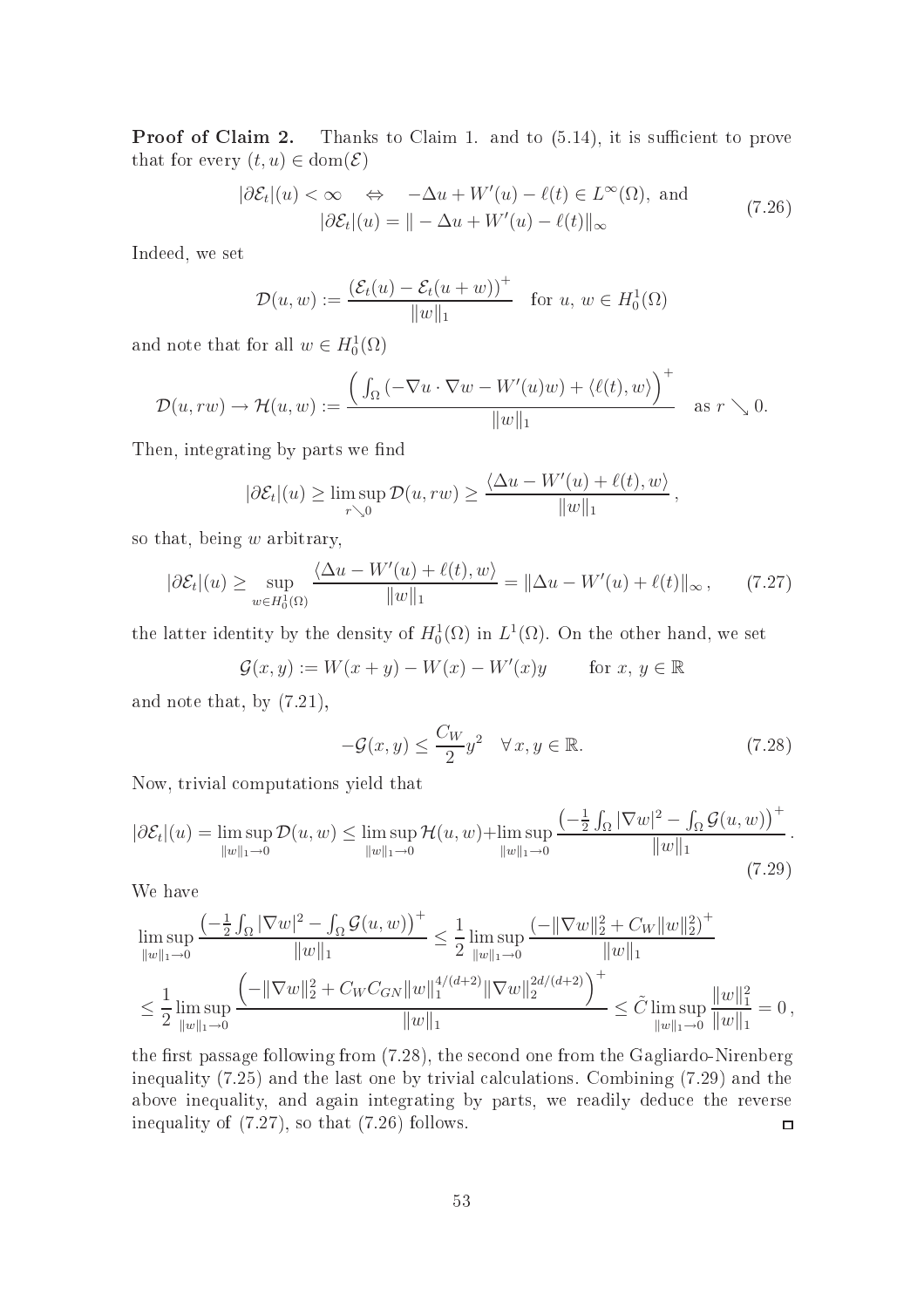**Remark 7.2** In fact, the same argument as in the proof of Lemma 7.1 allows to prove that the Fréchet subdifferential of  $\mathcal E$  has the following structure

$$
u \in \text{dom}(\partial \mathcal{E}_t) \iff -\Delta u + W'(u) - \ell(t) \in L^{\infty}(\Omega)
$$
  
and in this case  $\partial \mathcal{E}_t(u) = \{-\Delta u + W'(u) - \ell(t)\}.$  (7.30)

We are now in the position of proving the following existence result.

**Theorem 7.3** Assume  $(7.21)$ ,  $(7.20)$ , and that

$$
W \text{ is bounded from below on } \mathbb{R}. \tag{7.31}
$$

Then, for every  $u_0 \in H_0^1(\Omega)$  with  $W(u_0) \in L^1(\Omega)$  there exists a solution  $u \in$  $\mathrm{AC}(0,T;L^1(\Omega))$  of Problem 2.6 fulfilling  $u(0) = u_0$ , whence we have the energy identity

$$
\frac{1}{2} \int_{s}^{t} |u'|_{1}^{2}(r) dr + \frac{1}{2} \int_{s}^{t} \left\| -\Delta u(r) + W'(u(r)) - \ell(r) \right\|_{\infty}^{2} dr + \mathcal{E}_{t}(u(t))
$$
\n
$$
= \mathcal{E}_{s}(u(s)) + \int_{s}^{t} \langle \ell'(r), u(r) \rangle dr \quad \forall 0 \le s \le t \le T.
$$
\n(7.32)

*Proof.* It follows from Lemma 7.1 that the functional  $\mathcal{E}(7.19)$  is admissible in the sense of Definition 5.10. Hence, thanks to Proposition 5.11  $\mathcal E$  complies with the chain rule  $(5.37)$ . Using  $(7.31)$  and arguing as in the proof of Lemma 8.10 later on, it is possible to check that the other assumptions on  $\mathcal{E}(2.19a)$ – $(2.19b)$ , and  $(2.36)$ –  $(2.40)$  of Theorem 3.5 are satisfied. Then, the statement is a direct consequence of Theorem 3.5.  $\Box$ 

**Remark 7.4** In fact, condition  $(7.31)$  on W could be weakened, but here we prefer to keep the presentation as simple as possible, leaving to Section 8.2 the discussion of a more general example. In the particular case of the double well potential  $(7.22)$ , we can infer some further regularity of the curve u from  $(7.32)$ . For instance, if  $\ell \in$  $L^2(0,T;L^p(\Omega))$  for some  $1 \leq p < \infty$ , we deduce that  $-\Delta u + u^3 - u \in L^2(0,T;L^p(\Omega)),$ hence by elliptic regularity  $u \in L^2(0,T;W_0^{2,p})$  $\binom{2}{0}$   $\binom{2}{0}$ .

# 8 Quasivariational doubly nonlinear evolution equations in reflexive Banach spaces

In this se
tion, we dedu
e from our main Theorem 3.5 an existen
e result (Theorem 8.3 below) for a family of abstra
t quasivariational doubly nonlinear equations in the Banach space setup of Section 6. In particular, hereafter we shall assume that

$$
B \t{is a reflexive and separable Banach space.} \t(8.1)
$$

As an application, in Section 8.2 we prove the existence of solutions to initialboundary value problems for a lass of doubly nonlinear paraboli evolution equations.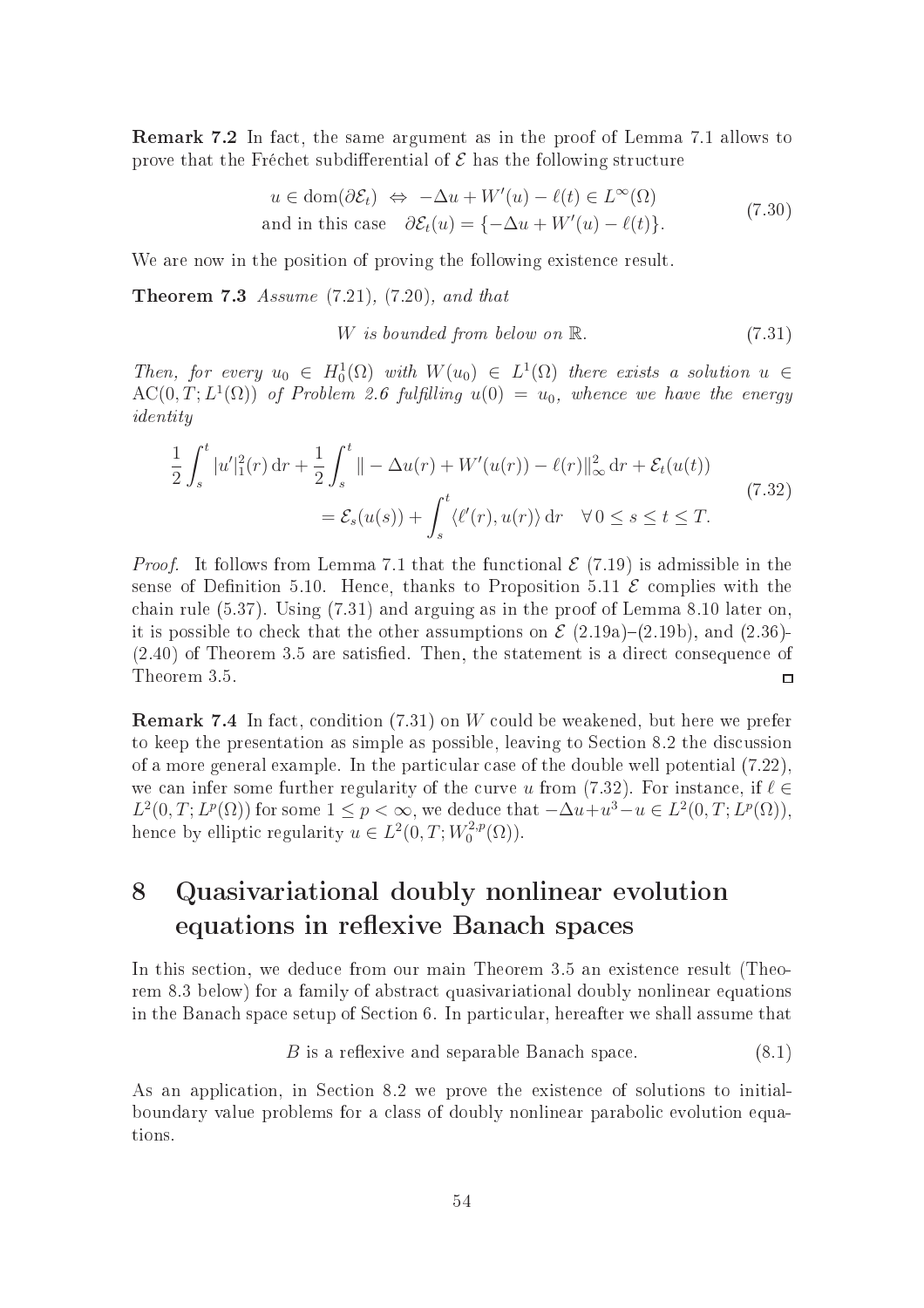### 8.1 A general existen
e result

Throughout this se
tion, besides (8.1) we assume that

 $\eta_u : B \to [0, \infty)$  is a family of convex, positively homogenous functionals, complying with  $(6.2)$ ,  $(6.3)$ ,  $(6.4)$ , and inducing the Finsler asymmetric distance  $\Delta$  (6.6) (N)

 $\mathcal{E}_t : B \to (-\infty, \infty]$  is an *admissible family* of functionals according to Definition 5.10 with sublevels locally compact w.r.t. the strong topology of  $B$  (cf.  $(2.40)$ ) and the time derivative  $\partial_t \mathcal{E}_t$  fulfils (2.39) w.r.t.  $\Delta$ ; (E)  $\psi : [0, \infty) \to [0, \infty]$  is convex, lower semicontinuous, fulfills  $(2.32)$ ,

and induces the family of functionals  $\Psi_u(v) := \psi(\eta_u(v)) \in [0, \infty]$ .  $(\Psi)$ 

**Statement of the problem.** We focus on the Cauchy problem

$$
\partial \Psi_{u(t)}(u'(t)) + \partial \mathcal{E}_t(u(t)) \ni 0 \quad \text{for a.e. } t \in (0, T), \quad u(0) = u_0,\tag{8.2}
$$

where  $u_0 \in D$  is some initial datum and  $u \in AC(0, T; B)$ .

This problem admits the following *metric formulation*, where  $|u'|$  and  $|\partial^-\mathcal{E}_t|(u)$ respectively denote the metric velocity and the (relaxed) metric slope induced by the asymmetric distance  $\Delta$ :

**Problem 8.1** Find a curve  $u \in AC(0, T; B)$  such that

$$
u(0) = u_0, \text{ the map } t \mapsto \mathcal{E}_t(u(t)) \text{ is absolutely continuous on } (0, T), \text{ and}
$$
  

$$
\frac{d}{dt}\mathcal{E}_t(u(t)) - \partial_t \mathcal{E}_t(u(t)) \le -\psi(|u'|(t)) - \psi^*(|\partial^- \mathcal{E}_t|(u(t))) \text{ for a.e. } t \in (0, T). \tag{8.3}
$$

In the sequel, we shall first of all investigate to which extent a solution  $u$  to Problem 8.1 turns out to be a solution of the Cauchy problem  $(8.2)$ . Secondly, we shall deduce from the "metric existence Theorem 3.5 an existence result for  $(8.2)$ .

Links between the metric and the Banach space formulation. We have the following result, which extends  $[5, Prop. 1.4.1]$  to the doubly nonlinear setting.

**Proposition 8.2** Let  $u_0 \in D$  and  $u \in AC(0, T; B)$  fulfill (8.3). Then, u solves the Cauchy problem  $(8.2)$ . In particular, we have

$$
\partial \Psi_{u(t)}(u'(t)) \supset \text{Argmin}\left\{\eta_{u(t)*}(-\xi) : \xi \in \partial \mathcal{E}_t(u(t))\right\} \text{ for a.e. } t \in (0, T). \tag{8.4}
$$

Conversely, if u solves (8.2) and if the map  $t \mapsto \mathcal{E}_t(u(t))$  is absolutely continuous on  $(0, T)$ , then u also fulfills  $(8.3)$ .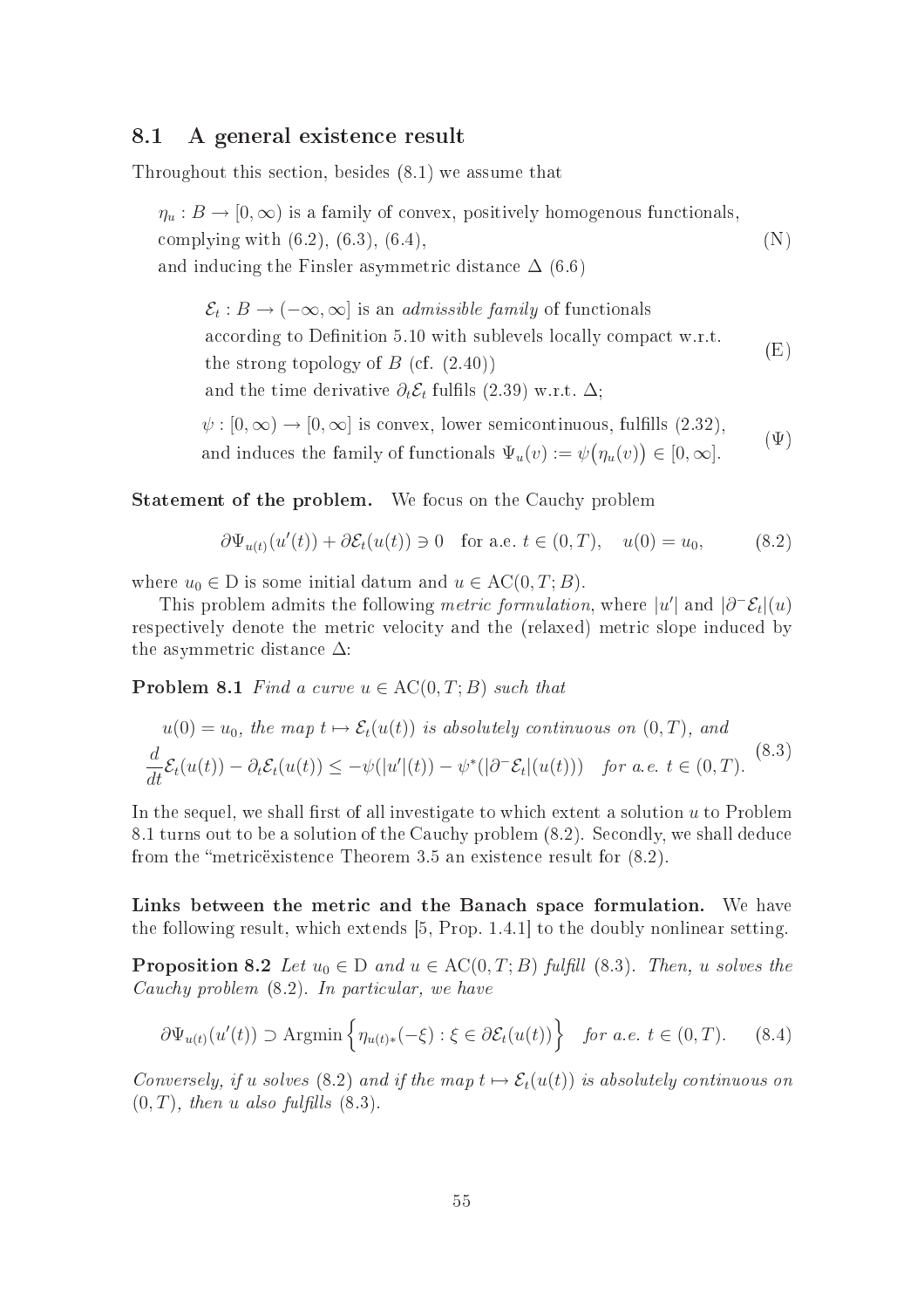*Proof.* Suppose that  $u \in AC(0, T; B)$  fulfills (8.3): then, there exists a negligible set  $\mathcal{N} \subset (0,T)$  such that for all  $t \in (0,T) \setminus \mathcal{N}$  the derivatives  $\frac{d}{dt} \mathcal{E}_t(u(t))$  and  $|u'(t) = \eta_{u(t)}(u'(t))$  (see Theorem 6.2) exist,  $|\partial^-\mathcal{E}_t|(u(t)) \ge \min_{\xi \in \partial \mathcal{E}_t(u(t))} \eta_{u(t)*}(-\xi)$ by Corollary 6.6. Hen
e, (8.3) yields

$$
\frac{d}{dt}\mathcal{E}_t(u(t)) - \partial_t \mathcal{E}_t(u(t)) \leq -\psi(\eta_{u(t)}(u'(t))) - \psi^*(\eta_{u(t)*}(-\xi))
$$
  

$$
\forall \xi \in \text{Argmin}\left\{\eta_{u(t)*}(-\xi) : \xi \in \partial \mathcal{E}_t(u(t))\right\} \forall t \in (0, T) \setminus \mathcal{N}.
$$

Combining this inequality with (6.26), we deduce that for a.e.  $t \in (0, T)$ 

$$
\eta_{u(t)}(u'(t)) \cdot \eta_{u(t)*}(-\xi) = \psi(\eta_{u(t)}(u'(t)) + \psi^*(\eta_{u(t)*}(-\xi)), \text{ whence}
$$
  

$$
\eta_{u(t)*}(-\xi) \in \partial \psi(\eta_{u(t)}(u'(t))) \quad \forall \xi \in \text{Argmin}\left\{\eta_{u(t)*}(-\xi) : \xi \in \partial \mathcal{E}_t(u(t))\right\}.
$$

Thanks to Lemma 5.1, we conclude  $(8.4)$ .

The se
ond part of the statement follows by the same argument.

 $\Box$ 

An existence result. The following Theorem 8.3 extends  $[5, Thm. 2.3.7]$ , of which we losely follow the proof.

**Theorem 8.3** Under assumptions (8.1), (N), (E), and ( $\Psi$ ), for every  $u_0 \in D$  there exists a curve  $u \in AC(0, T; B)$ , with  $u(0) = u_0$ , satisfying the differential inclusion  $(8.4)$ . Moreover, u fulfils the energy identity

$$
\int_{s}^{t} \Psi_{u(r)}(u'(r)) dr + \int_{s}^{t} \psi^* \left( |\partial^{-} \mathcal{E}_r|(u(r)) \right) dr + \mathcal{E}_t(u(t))
$$
\n
$$
= \mathcal{E}_s(u(s)) + \int_{s}^{t} \partial_t \mathcal{E}_r(u(r)) dr \quad \forall 0 \le s \le t \le T.
$$
\n(8.5)

*Proof.* It is straightforward to check that the functionals  $\mathcal E$  and  $\psi$  comply with all the assumptions of Theorem 3.5 (in particular, the chain rule of Definition 2.5 holds thanks to Theorem 6.7). Then, there exists a solution  $u \in AC(0, T; B)$  to (8.3), fulfilling the energy identity  $(3.9)$ . By Proposition 8.2, u solves  $(8.4)$ , while, in view of (6.8), (3.9) yields (8.5).  $\Box$ 

## 8.2 Appli
ations to doubly nonlinear paraboli evolutions

Setup of the problem. In the sequel, we shall examine the following evolution equation (
f. with (1.15))

$$
\rho_{\text{sign}(u_t)}(u) |u_t|^{p-2}u_t - \text{div}(\beta(\nabla u)) + W'(u) = h \quad \text{in } \Omega \times (0, T), \tag{8.6}
$$

Here,  $1 \leq p \leq \infty$ ,  $\Omega \subset \mathbb{R}^d$ ,  $d \geq 1$ , is a bounded domain with sufficiently smooth boundary and exterior unit normal **n**. Further, we are given two functions  $\rho_+$ ,  $\rho_-$ :  $\mathbb{R} \to (0,\infty)$ , and we adopt the following notation

$$
\rho_{\text{sign}(v)}(u) = \begin{cases} \rho_+(u) & \text{if } v \ge 0, \\ \rho_-(u) & \text{if } v < 0, \end{cases} \quad \forall u, v \in \mathbb{R}.\tag{8.7}
$$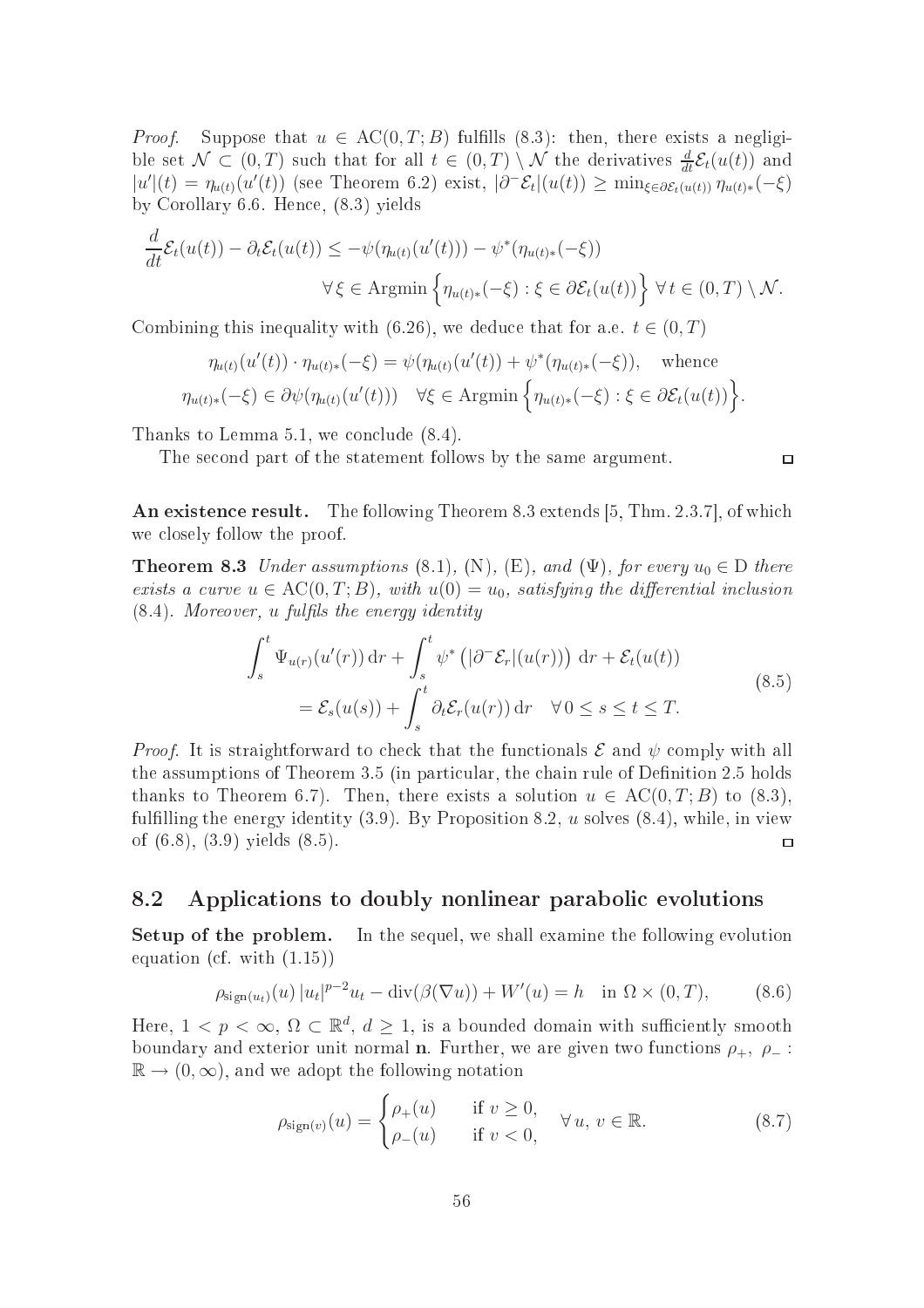Moreover,  $\beta: \mathbb{R}^d \to \mathbb{R}^d$  is the gradient of some smooth function j on  $\mathbb{R}^d$ ,  $W: \mathbb{R} \to \mathbb{R}$ a differentiable function and  $h : \Omega \times (0,T) \to \mathbb{R}$  some source term. In particular, when  $\beta(\zeta) = |\zeta|^{q-2}\zeta$  for some  $q > 1$ , the elliptic operator in (8.6) is indeed the  $q$ -Laplacian and we recover (1.15). We consider the following initial-boundary value problem for (8.6).

**Problem 8.4** Given  $u_0 \in L^p(\Omega)$ , find a function  $u \in W^{1,p}(0,T;L^p(\Omega))$  satisfying  $(8.6)$  a.e. on  $\Omega \times (0,T)$ , the homogeneous Dirichlet boundary condition

$$
u = 0 \quad a.e. \in \partial\Omega \times (0, T), \tag{8.8}
$$

and the initial ondition

$$
u(x,0) = u_0(x) \quad \text{for a.e. } x \in \Omega. \tag{8.9}
$$

**Further notation.** Before stating our existence result for Problem 8.4, let us fix some notation. For a fixed  $q \in (1,\infty)$  we set

$$
q^* := \begin{cases} \frac{dq}{d-q} & \text{if } q \in (1,d), \\ \infty & \text{if } q \ge d. \end{cases}
$$

Henceforth, we shall consider on the space  $W_0^{1,q}$  $\mathbb{C}^{1,q}_0(\Omega)$  the norm  $\|u\|_{1,q} := \|\nabla u\|_q$  for all  $u \in W_0^{1,q}$  $\int_0^{1,q}(\Omega)$  (equivalent to the usual Sobolev norm by the Poincaré inequality); we shall denote by  $\|\cdot\|_{-1,q'}$  the norm of the dual space  $W^{-1,q'}(\Omega)$  (q' being the conjugate exponent of q), and by  $\langle \cdot, \cdot \rangle$  the duality pairing between  $W^{-1,q'}(\Omega)$  and  $W_0^{1,q'}$  $_{0}^{\prime 1,q}(\Omega)$ . It is well-known (see, e.g.,  $[1]$ ) that

$$
W_0^{1,q}(\Omega) \subset L^{q^*}(\Omega) \quad \text{and} \quad \begin{cases} W_0^{1,q}(\Omega) \subset L^{q^*-\varepsilon}(\Omega) & \forall \varepsilon > 0 & \text{if } d > q, \\ W_0^{1,q}(\Omega) \subset \subset L^r(\Omega) & \forall 1 \le r < \infty & \text{if } d = q, \\ W_0^{1,q}(\Omega) \subset \subset L^{\infty}(\Omega) & \text{if } d < q. \end{cases}
$$
(8.10)

Finally, we shall denote by  $C_w^0([0,T];W_0^{1,q}(\Omega))$  the space of weakly continuous func- $\mathcal{O}_0^{1,q}(\Omega)$  the space of weakly continuous functions with values in  $W_0^{1,q}$  $\mathcal{O}^{1,q}(\Omega).$ 

An existen
e result. Let us enlist our main assumptions on the data of Problem 8.4:

the functions 
$$
\rho_+, \ \rho_- : \mathbb{R} \to (0, \infty)
$$
 are continuous, and  
\n $\exists R_0, R_1 > 0 : R_0 \le \rho_-(x), \ \rho_+(x) \le R_1 \quad \forall x \in \mathbb{R};$  (8.11)

there exists a function  $j \in C^1(\mathbb{R}^d)$  such that  $\beta = \nabla j : \mathbb{R}^d \to \mathbb{R}^d$  and

$$
\exists q > 1 \text{ with } p < q^* \exists M_1, M_2, M_3 > 0 \,\forall \zeta \in \mathbb{R}^d: \begin{cases} j(\zeta) \ge M_1 |\zeta|^q - M_2, \\ |\beta(\zeta)| \le M_3(1 + |\zeta|^{q-1}). \end{cases} (8.12)
$$

Further, we have

$$
W = W_c + g, \quad \text{where}
$$
  

$$
W_c \text{ is a convex and differentiable function, and}
$$

 $g \in C^1(\mathbb{R})$  satisfies the growth conditions: (8.13)

 $\exists \alpha > 0 \text{ with } \alpha p' < q^*$ ,  $\exists M_4 > 0 : |g'(u)| \leq M_4(|u|^{\alpha} + 1) \quad \forall u \in \mathbb{R}$ .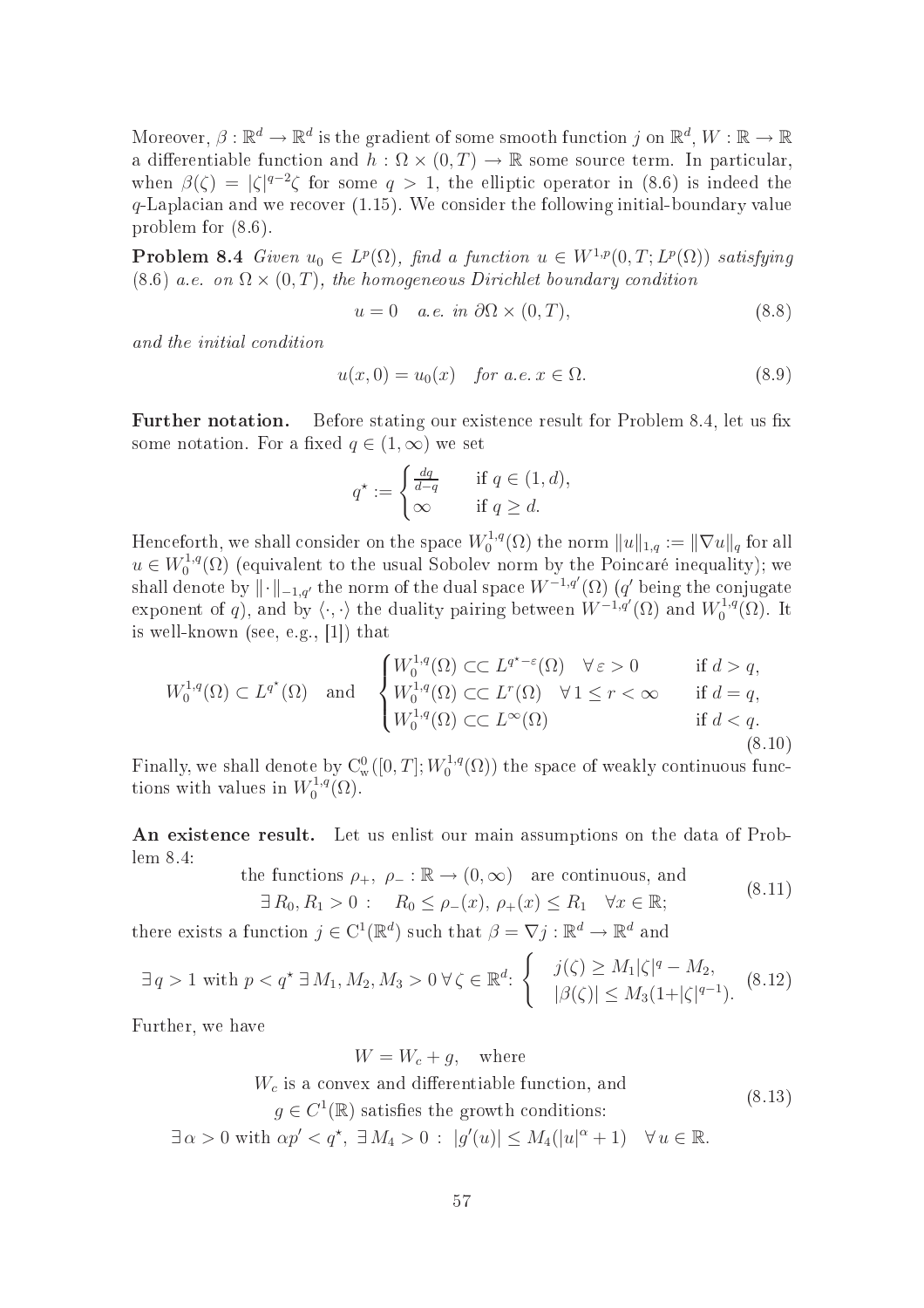Finally, we require that

$$
h \in C^1([0, T]; W^{-1,q'}(\Omega)), \quad u_0 \in W_0^{1,q}(\Omega), \quad \text{and} \quad W_c(u_0) \in L^1(\Omega).
$$
 (8.14)

**Theorem 8.5** Assume  $(8.11)-(8.13)$ . Then, Problem 8.4 admits a solution

$$
u \in W^{1,p}(0,T; L^p(\Omega)) \cap L^{\infty}(0,T; W_0^{1,q}(\Omega)) \subset C^0_w([0,T]; W_0^{1,q}(\Omega)),
$$
  
with  $g'(u) \in L^{\infty}(0,T; L^{p'}(\Omega)).$  (8.15)

Furthermore, if  $h \in L^{p'}(0,T; L^{p'}(\Omega))$  as well, then u has the further regularity

$$
-\operatorname{div}(\beta(\nabla u)) + W_c'(u) \in L^{p'}(0, T; L^{p'}(\Omega)).
$$
\n(8.16)

**Remark 8.6** Let us point out that, if  $q \geq d$ , condition (8.13) allows the non convex part of the potential  $g$  to have any polynomial growth at infinity. Furthermore, note that, in the case  $d = 3$  and  $p = q = 2$ , the double well potential  $W(u) := (u^2 - 1)^2/4$ fits in this framework. In fact, in that case the non convex function  $g$  is allowed to have a polynomial growth of order  $4 - \varepsilon$  for all  $\varepsilon > 0$ .

**Remark 8.7** Slight modifications in the assumptions, which we are not going to detail, would also allow us to prove an existen
e result for Problem 8.4 with homogeneous Neumann boundary conditions on  $u$ .

We shall prove Theorem 8.5 by going over to the formulation of Problem (8.4) as a doubly nonlinear evolution inclusion of the type (8.2) in the (reflexive) Banach spa
e

$$
B = L^p(\Omega), \quad 1 < p < \infty,
$$

endowed with a suitable Finsler metri
.

The Banach space formulation. In order to introduce the formulation of Problem 8.4 as a doubly nonlinear equation in  $L^p(\Omega)$ , we consider the function  $\mathcal{R}: \mathbb{R}^2 \to$  $[0, \infty)$  given by

$$
\mathcal{R}(w, z) := \begin{cases} \rho_+(w) z^p & \text{if } z \ge 0 \\ \rho_-(w) |z|^p & \text{if } z < 0 \end{cases} = \rho_{\text{sign}(z)}(w) |z|^p \quad \forall (w, z) \in \mathbb{R}^2. \tag{8.17}
$$

We associate with  $\mathcal R$  the following family of positive functionals on  $L^p(\Omega)$ :

$$
\eta_u(v) := \left(\int_{\Omega} \mathcal{R}(u(x), v(x)) dx\right)^{1/p} \quad \forall u, v \in L^p(\Omega). \tag{8.18}
$$

Further, let us consider the function  $\psi(x) := \frac{x^p}{n}$  $\frac{p}{p}$ ,  $x \geq 0$ , inducing (see  $(\Psi)$ ) the fun
tionals

$$
\Psi_u(v) := \frac{1}{p} \left( \eta_u(v) \right)^p = \frac{1}{p} \int_{\Omega} \mathcal{R}(u(x), v(x)) \, \mathrm{d}x \quad \forall u, v \in L^p(\Omega). \tag{8.19}
$$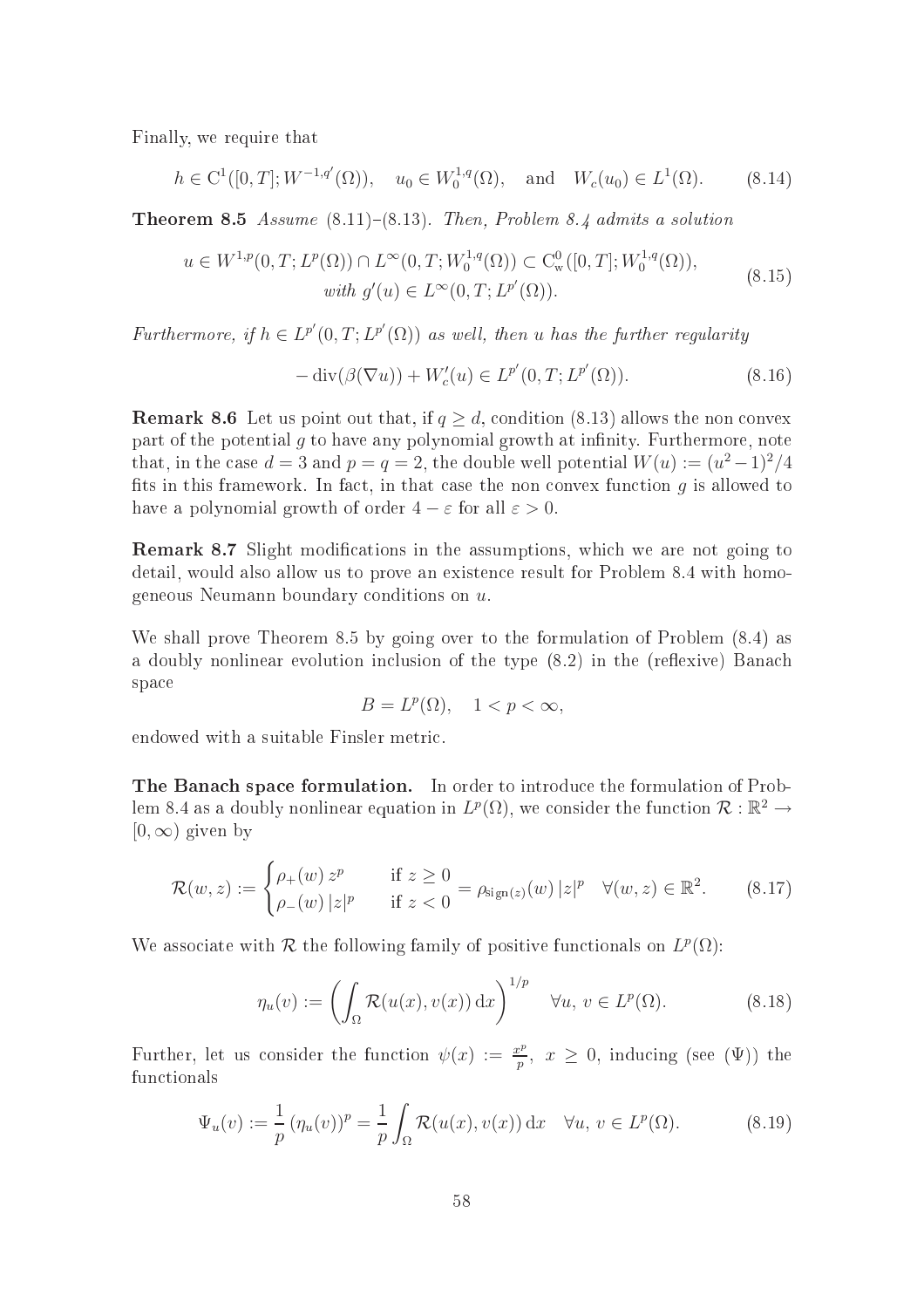Finally, let us define  $\mathcal{E}^1 : [0,T] \times L^p(\Omega) \to (-\infty,\infty]$  by

$$
\mathcal{E}_t^1(u) := \begin{cases} \int_{\Omega} \left( j(\nabla u(x)) + W_c(u(x)) \right) dx - \langle h(t), u \rangle & \text{if } u \in W_0^{1,q}(\Omega), W_c(u) \in L^1(\Omega), \\ \infty & \text{else,} \end{cases}
$$
\n(8.20)

for all  $(t, u) \in [0, T] \times L^p(\Omega)$ , and  $\mathcal{E}^2 : [0, T] \times L^p(\Omega) \to (-\infty, \infty]$  by

$$
\mathcal{E}_t^2(u) := \begin{cases} \int_{\Omega} g(u(x)) dx & \text{if } g(u) \in L^1(\Omega), \\ \infty & \text{otherwise,} \end{cases} \forall (t, u) \in [0, T] \times L^p(\Omega), \quad (8.21)
$$

and let us set

$$
\mathcal{E}_t(u) := \mathcal{E}_t^1(u) + \mathcal{E}_t^2(u) \quad \forall (t, u) \in [0, T] \times L^p(\Omega). \tag{8.22}
$$

We have the following

**Proposition 8.8** Assume (8.11)-(8.14). Then, every solution  $u \in AC(0, T; L^p(\Omega))$ of the Cauchy problem (8.2) associated with the functionals  $\{\Psi_u\}_{u\in L^p(\Omega)}$  and  $\mathcal{E}_t$ :  $L^p(\Omega) \to (-\infty, +\infty], t \in [0, T],$  respectively given by (8.19) and (8.22) is a solution of Problem 8.4.

The proof of Proposition 8.8 ensues from the following results, whi
h shed light on the properties of the functionals  $\{\eta_u\}_{u \in L^p(\Omega)}$  (8.18) and  $\mathcal{E}_t$  (8.22).

**Lemma 8.9** Under assumption (8.11),  $\{\eta_u\}_{u \in L^p(\Omega)}$  is a family of sublinear functionals complying with (6.2), (6.3), (6.4), and for all  $u \in L^p(\Omega)$  we have

$$
\eta_{u*}(\xi) = \left(\int_{\Omega} \mathcal{R}_*(u(x), \xi(x)) dx\right)^{1/p'} \quad \forall \xi \in L^{p'}(\Omega)
$$
\n(8.23)

where  $\mathcal{R}_*: \mathbb{R}^2 \to (0, \infty)$  is defined by

$$
\mathcal{R}_*(w, z) := \begin{cases} \rho_+(w)^{-p'/p} z^{p'} & \text{if } z \ge 0 \\ \rho_-(w)^{-p'/p} |z|^{p'} & \text{if } z < 0 \end{cases} = \rho_{\text{sign}(z)}^{-p'/p}(w) |z|^{p'} \quad \forall (w, z) \in \mathbb{R}^2.
$$

Further, for all  $u \in L^p(\Omega)$  and  $v \in \text{dom}(\partial \Psi_u)$  we have

 $\xi \in \partial \Psi_u(v) (\subset L^{p'}(\Omega)) \Leftrightarrow \xi(x) = \rho_{sign(v(x))}(u(x))v(x)^{p-1}$  for a.e.  $x \in \Omega$ . (8.24)

Note that, thanks to (8.11),

$$
R_1^{-p'/p}|z|^{p'} \le \mathcal{R}_*(w, z) \le R_0^{-p'/p}|z|^{p'} \quad \forall (w, z) \in \mathbb{R}^2.
$$
 (8.25)

*Proof of Lemma 8.9.* Conditions (5.1a) and (5.1c) (with K independent of u) are trivial to check. Concerning  $(5.1b)$ , let us first note that

$$
\mathcal{R}(s, t_1 + t_2) \leq (\mathcal{R}(s, t_1 + t_2))^{(p-1)/p} \cdot (\mathcal{R}(s, t_1)^{1/p} + \mathcal{R}(s, t_2)^{1/p}) \quad \forall s, t_1, t_2 \in \mathbb{R}.
$$
\n(8.26)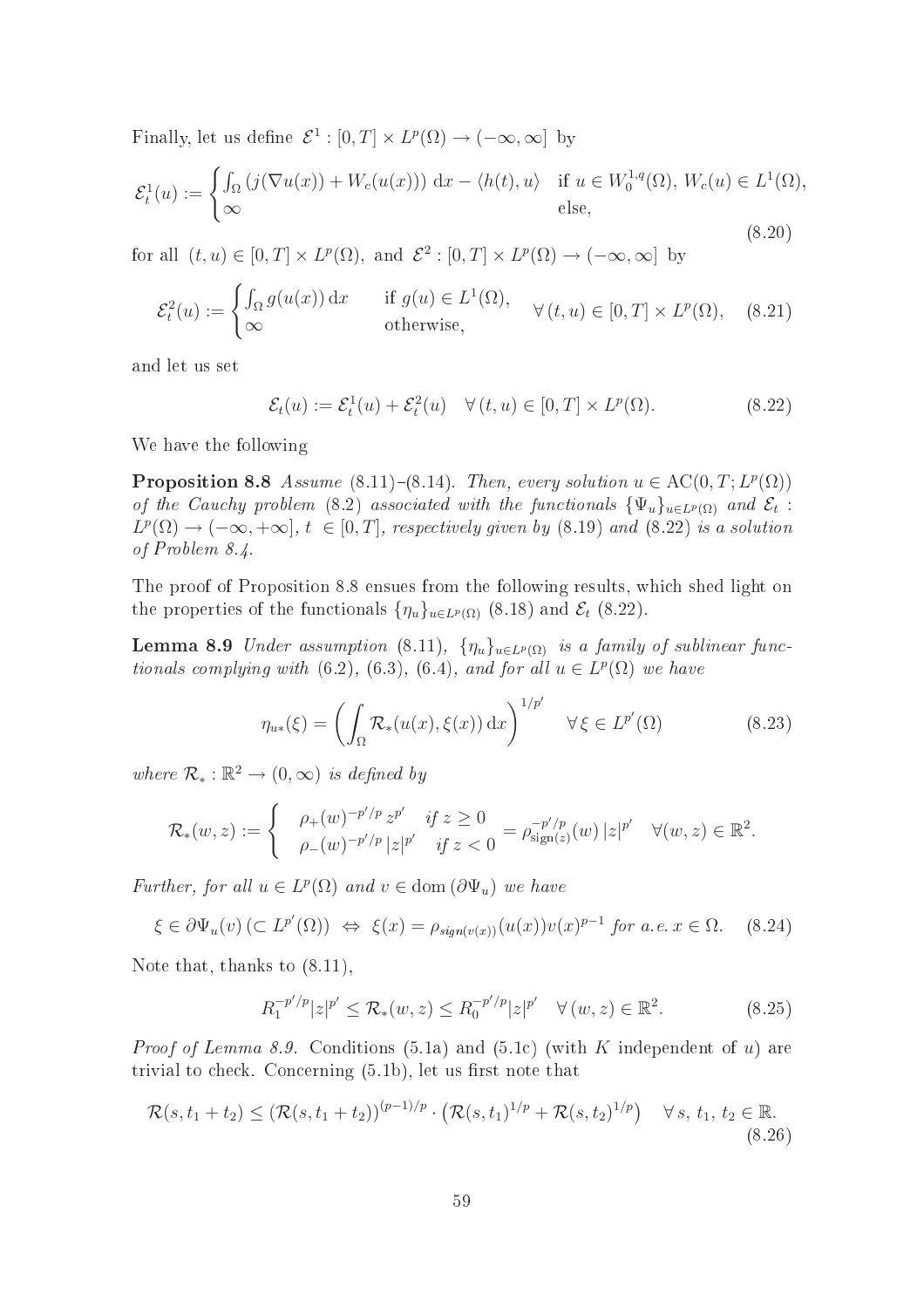Indeed, to fix ideas let us suppose that  $t_1 + t_2 \geq 0$  (the other case can be treated exactly in the same way). Then,

$$
\mathcal{R}(s, t_1 + t_2) = \rho_+(s) (t_1 + t_2)^p
$$
  
=  $\rho_+(s)^{1/p} t_1 \cdot (\rho_+(s)^{(p-1)/p} \cdot (t_1 + t_2)^{p-1}) + \rho_+(s)^{1/p} t_2 (\rho_+(s)^{(p-1)/p} \cdot (t_1 + t_2)^{p-1}).$ 

If  $t_1, t_2 \geq 0$ , (8.26) follows. If, e.g.,  $t_1 \geq 0$  and  $t_2 \leq 0$ , using that  $\rho_+(s)^{1/p} t_2 \leq 0 \leq$  $\rho_-(s)^{1/p}|t_2|$  we again deduce (8.26). Therefore, by the Hölder inequality we have for all  $u, v_1, v_2 \in L^p(\Omega)$ :

$$
\eta_u(v_1 + v_2)^p = \int_{\Omega} \mathcal{R}(u(x), v_1(x) + v_2(x)) dx
$$
  
\n
$$
\leq \int_{\Omega} \mathcal{R}(u(x), v_1(x))^{1/p} \cdot (\mathcal{R}(u(x), v_1(x) + v_2(x)))^{(p-1)/p} dx
$$
  
\n
$$
+ \int_{\Omega} \mathcal{R}(u(x), v_2(x))^{1/p} \cdot (\mathcal{R}(u(x), v_1(x) + v_2(x)))^{(p-1)/p} dx
$$
  
\n
$$
\leq \eta_u(v_1) \cdot \eta_u(v_1 + v_2)^{(p-1)/p} + \eta_u(v_2) \cdot \eta_u(v_1 + v_2)^{(p-1)/p},
$$

whence  $(5.1b)$ .

We shall now prove that for all  $\{u_n\}$ ,  $\{v_n\} \subset L^p(\Omega)$ 

$$
\left(u_n \to u, \ v_n \to v \ \text{in} \ L^p(\Omega)\right) \ \Rightarrow \ \eta_{u_n}(v_n) \to \eta_u(v) \quad \text{as} \ n \uparrow \infty,
$$
 (8.27)

which clearly implies (6.4). Indeed, there exist two subsequences  $\{u_{n_k}\}\$  and  $\{v_{n_k}\}\$ such that  $u_{n_k} \to u$  and  $v_{n_k} \to v$  a.e. on  $\Omega$ . Then it can be easily checked that

$$
\mathcal{R}(u_{n_k}(x), v_{n_k}(x)) \to \mathcal{R}(u(x), v(x))
$$
 for a.e.  $x \in \Omega$ .

From (8.11) we infer that

$$
\mathcal{R}(u_{n_k}(x), v_{n_k}(x)) \le R_1^p |v_{n_k}(x)|^p \le 2^{p-1} R_1^p (|v_{n_k}(x) - v(x)|^p + |v(x)|^p) \quad \text{for a.e. } x \in \Omega.
$$

Using a generalized version of the Lebesgue theorem (see e.g.  $[23, \text{ referenza}!]$ ), we deduce that  $\eta_{u_{n_k}}(v_{n_k}) \to \eta_u(v)$  as  $k \uparrow \infty$ . As the limit does not depend on the extracted subsequence, (8.27) follows.

Further, let  $\{u_n\}$  and  $\{v_n\}$  fulfill  $u_n \to u$  and  $v_n \to v$  in  $L^p(\Omega)$ . Again applying the aforementioned lower semicontinuity results  $[11, Thm. 3.2]$  or  $[35, Thm. B.1]$  to the functional  $(u, v) \mapsto \mathcal{R}(u, v)$ , we deduce that

$$
\liminf_{n \uparrow \infty} \int_{\Omega} \mathcal{R}(u_n(x), v_n(x)) \, dx \ge \int_{\Omega} \mathcal{R}(u(x), v(x)) \, dx,
$$

whence the lower-semicontinuity property  $(6.3)$ .

Finally,  $(8.23)$  follows from trivial computations and in order to check  $(8.24)$ we fix  $u \in L^p(\Omega)$  and  $v \in \text{dom}(\partial \Psi_u)$ , supposing without loss of generality that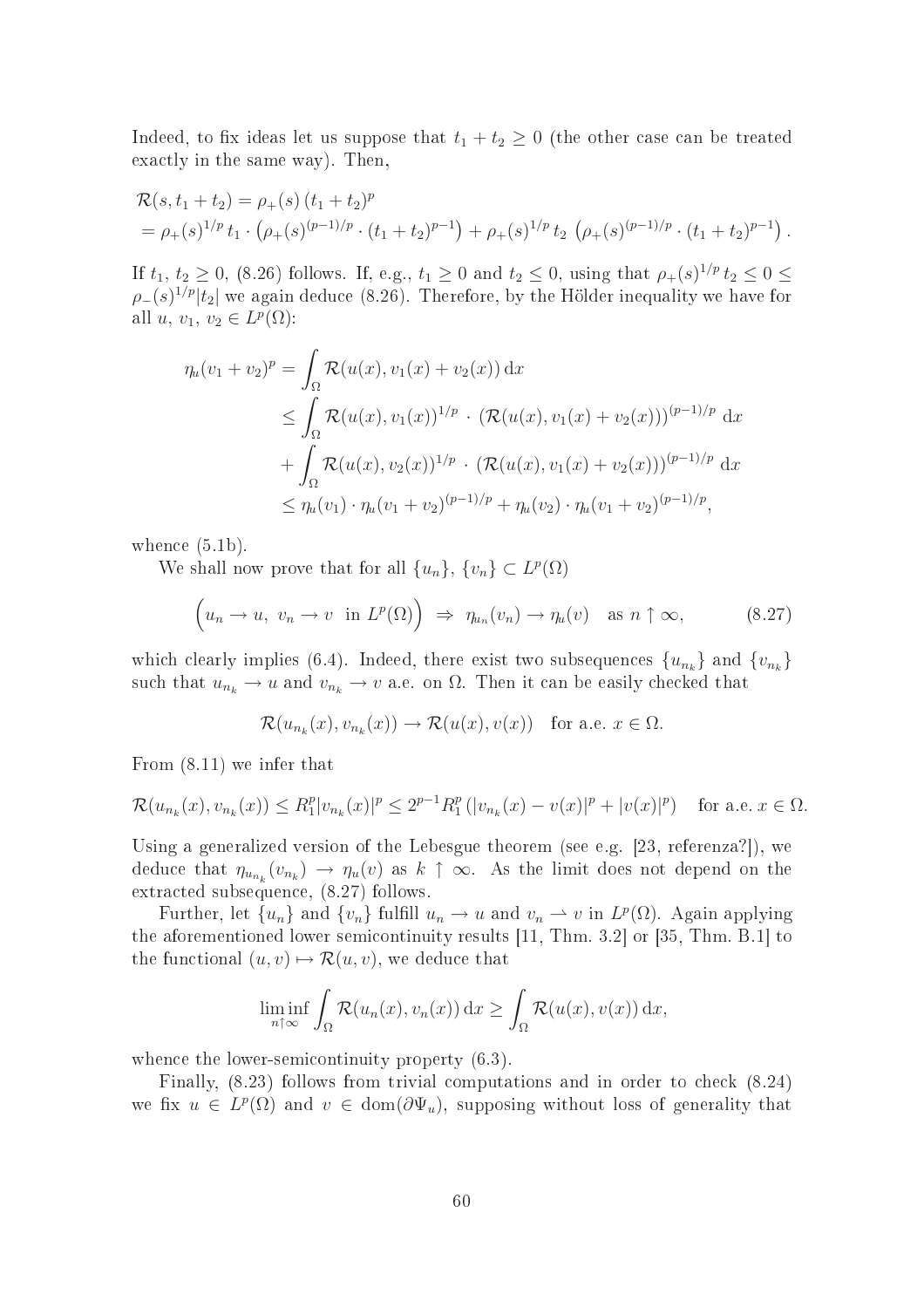$\eta_u(v) \neq 0$  (if  $\eta_u(v) = 0$ , necessarily  $v = 0$  and the check of (8.24) simplifies). By Lemma 5.1 and the definition (8.19) of  $\Psi u$ , we have

$$
\xi \in \partial \Psi_u(v) \iff \eta_{u*}(\xi) = \eta_u(v)^{p-1} \text{ and } \eta_{u*}(\xi) = \frac{\int_{\Omega} \xi(x)v(x) dx}{\eta_u(v)}
$$

$$
\iff \left(\int_{\Omega} \mathcal{R}(u(x), v(x)) dx\right)^{(p-1)p} = \eta_{u*}(\xi) = \frac{\int_{\Omega} \xi(x)v(x) dx}{(\int_{\Omega} \mathcal{R}(u(x), v(x)) dx)^{1/p}}
$$

$$
\iff \xi(x) = \rho_{\text{sign}(v(x))}(u(x))|v(x)|^{p-2}v(x) \text{ for a.e. } x \in \Omega
$$

**Lemma 8.10** Assume (8.12)-(8.14). Then, the functional  $\mathcal{E} : [0, T] \times L^p(\Omega)$  defined by  $(8.22)$  yields an admissible family of functionals (according to Definition 5.10), fulfilling condition (E) of Section 8.1. Furthermore, for all  $t \in [0, T]$  the Fréchet  $subdifferential \,\partial \mathcal{E}_t(u) \neq \emptyset$  if and only if  $-\text{div}(\beta(\nabla(u))) + W'(u) - h(t) \in L^{p'}(\Omega)$  and in that case

$$
\partial \mathcal{E}_t(u) := \{-\operatorname{div}(\beta(\nabla(u))) + W'(u) - h(t)\}.
$$
\n(8.28)

*Proof.* Hereafter, we focus on the case in which  $q < d$ , as the proof in the other ase is analogous and slightly simpler. Note that

$$
dom(\mathcal{E}_t) = D = \left\{ u \in W_0^{1,q}(\Omega) : W_c(u) \in L^1(\Omega) \right\} \quad \forall t \in [0, T].
$$

It follows from [26, Thm. 2.5, p. 22] that for all  $t \in [0, T]$  the functional  $\mathcal{E}_t^1$  is convex and lower semi
ontinuous. Moreover, re
alling that

$$
\exists l_1, l_2 > 0: \quad W_c(u) \ge -l_1 u - l_2 \quad \forall u \in \mathbb{R},
$$

we find that

$$
\mathcal{E}_t^1(u) \ge M_1 \|\nabla u\|_q^q - l_1 \|u\|_1 - \|h(t)\|_{-1,q'} \|u\|_{1,q} - C
$$
  
\n
$$
\ge \frac{M_1}{2} \|u\|_{1,q}^q - C \|h\|_{L^\infty(0,T;W^{-1,q'}(\Omega))}^q - C'
$$
\n(8.29)

for all  $(t, u) \in [0, T] \times W_0^{1,q}$  $\chi_0^{1,q}(\Omega)$  due to (8.12) and a trivial application of the Young inequality. Hence, the functionals  $\mathcal{E}_t^1$  are uniformly bounded from below w.r.t. t. Arguing as in [46], it can be readily checked that for all  $(t, u) \in [0, T] \times W_0^{1,q}$  $\zeta_0^{1,q}(\Omega)$ 

$$
\partial \mathcal{E}_t^1(u) = \begin{cases} \{-\operatorname{div}(\nabla \beta(u)) + W_c'(u) - h(t)\} & \text{if } \operatorname{div}(\nabla \beta(u)) - W_c'(u) + h(t) \in L^{p'}(\Omega), \\ \emptyset & \text{otherwise.} \end{cases}
$$
\n(8.30)

On the other way, one trivially sees that the functional  $\mathcal{E}^2$  is lower semicontinuous; further, using the growth condition (8.13), the Sobolev embedding (8.10), as well as the Hölder and the Young inequalities, one has for all  $\nu > 0$ 

$$
|\mathcal{E}_t^2(u)| \le M_4 \int_{\Omega} |u(x)|^{\alpha+1} dx + C \le M_4 |||u|^{\alpha} ||_{p'} ||u||_p + C
$$
  

$$
\le C'||u||_{q^*} ||u||_p + C \le \nu ||u||_{q^*}^q + C_{\nu} ||u||_p^q + C,
$$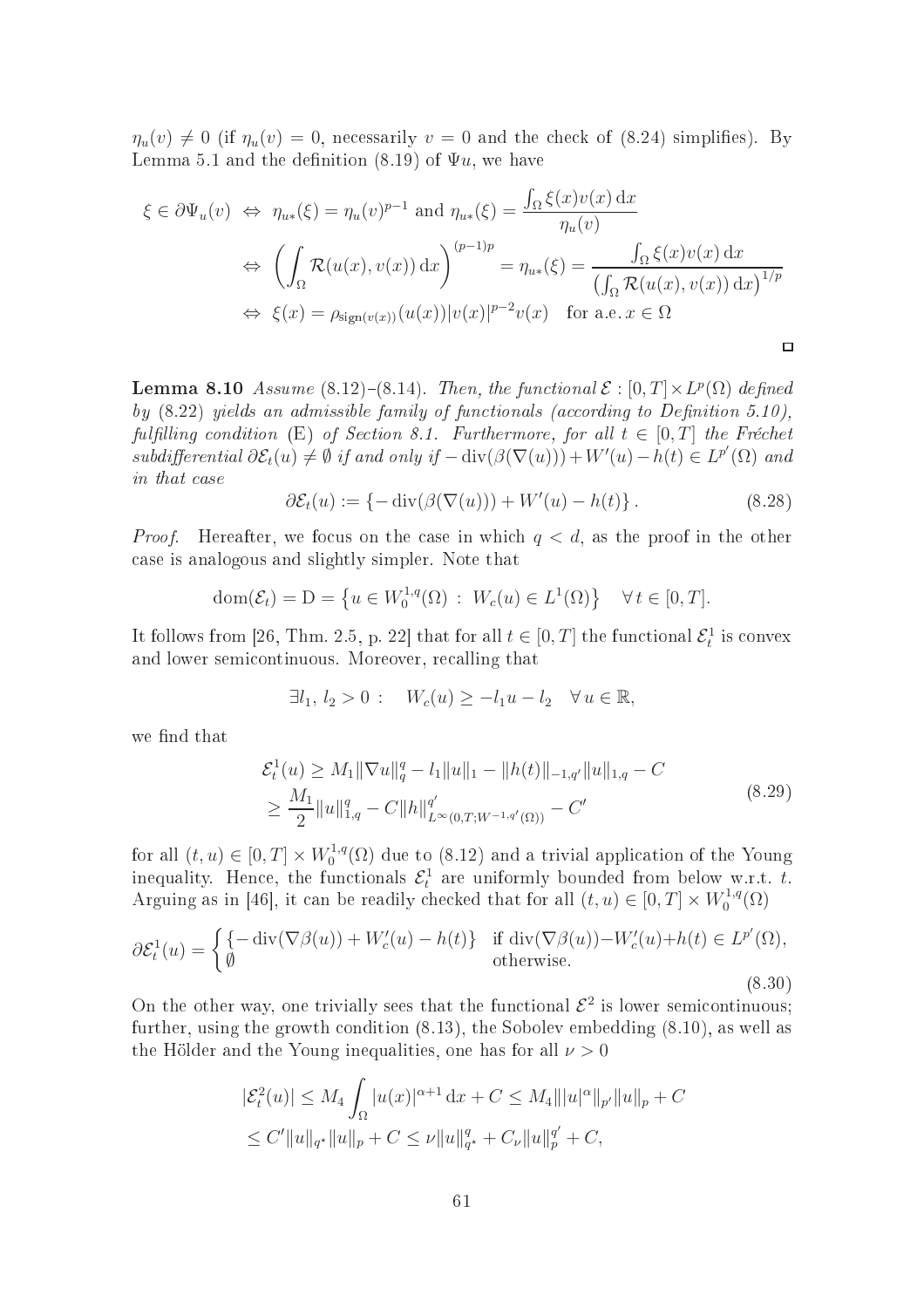so that (5.19) follows by combining the above estimate with  $(8.29)$  and choosing  $\nu$ in such a way that  $2\nu/M_1 < 1$ . Moreover, (8.29) yields that the sublevels of  $\mathcal{E}_t(\cdot)$ are bounded in  $W_0^{1,q}$  $L^{1,q}(\Omega)$  (which is compactly embedded in  $L^p(\Omega)$ ) uniformly with respect to  $t \in [0, T]$ , hence  $(2.40)$  is fulfilled.

Let us now check that  $\mathcal{E}_t^2$  fulfills the "differentiability property (5.20) with

$$
\widetilde{\mathcal{D}}\mathcal{E}_t^2(u) = g'(u) \quad \forall \, u \in W_0^{1,q}(\Omega) \quad \forall \, t \in [0, T]. \tag{8.31}
$$

Indeed, arguing as above we see that by (8.13) and (8.29) there exists a positive constant  $M_5$  such that for all  $u \in W_0^{1,q}$  $\zeta_0^{1,q}(\Omega)$ 

$$
g'(u) \in L^{p'}(\Omega) \text{ and } ||g'(u)||_{p'} \le C \left( ||u||_{q^*}^{q^*} + 1 \right)^{1/p'} \le M_5 \left( \mathcal{E}_t^1(u)^{q^*/qp'} + 1 \right). \tag{8.32}
$$

In order to check (5.20), let us fix a sequence  $\{u_n\} \subset W_0^{1,q}$  $\mathcal{E}_0^{1,q}(\Omega)$  fulfilling sup<sub>n</sub>  $\mathcal{E}_t(u_n)$ and converging to u in  $L^p(\Omega)$ : it follows from (8.29) and from (8.10) that

$$
u_n \to u \quad \text{in } L^{q^*-\varepsilon}(\Omega) \quad \text{for all } \varepsilon > 0. \tag{8.33}
$$

By the mean value theorem, for a.e.  $x \in \Omega$ 

$$
g(u_n(x)) - g(u(x)) = \left(\int_0^1 g'((1-t)u_n(x) + tu(x)) dt\right) (u_n(x) - u(x)). \quad (8.34)
$$

Therefore,

$$
\lim_{n \uparrow \infty} \frac{\left| \int_{\Omega} g(u_n(x)) - g(u(x)) - g'(u(x))(u_n(x) - u(x)) \, dx \right|}{\|u_n - u\|_p}
$$
\n
$$
\leq \lim_{n \uparrow \infty} \frac{\int_{\Omega} \left| \int_0^1 (g'((1-t)u_n(x) + tu(x)) - g'(u(x))) \, dt \right| |u_n(x) - u(x)| \, dx}{\|u_n - u\|_p}
$$
\n
$$
\leq \lim_{n \uparrow \infty} \int_0^1 \|g'((1-t)u_n + tu) - g'(u)\|_{p'} \, dt.
$$

the first inequality following from  $(8.34)$  and the second one from the Hölder inequality. Using the growth ondition (8.13), (8.33) and a version of the Dominated Convergence theorem (see  $[23]$ ), we infer that

$$
\int_0^1 \|g'((1-t)u_n+tu)-g'(u)\|_{p'} dt \to 0 \quad \text{as } n \uparrow \infty,
$$

hence (8.31) follows. Then, (5.21) follows from (8.32). Noting that  $\partial_t \mathcal{E}_t(u)$  =  $-\langle h'(t), u \rangle$  for every  $u \in W_0^{1,q}$  $\int_0^{1,q}(\Omega)$ , we readily conclude from the previous computations that (5.34) holds. Hence, (2.39) follows from the fact that the sublevels of  $\mathcal{E}_t$  $C_0^{1,q}(\Omega)$  and that  $h' \in C^0([0,T];W^{-1,q'}(\Omega))$ . Finally,  $(8.28)$ are weakly compact in  $W_0^{1,q}$ follows from the representation formula  $(5.23)$  of the Fréchet subdifferential of admissible fun
tionals, from (8.30) and (8.31).  $\Box$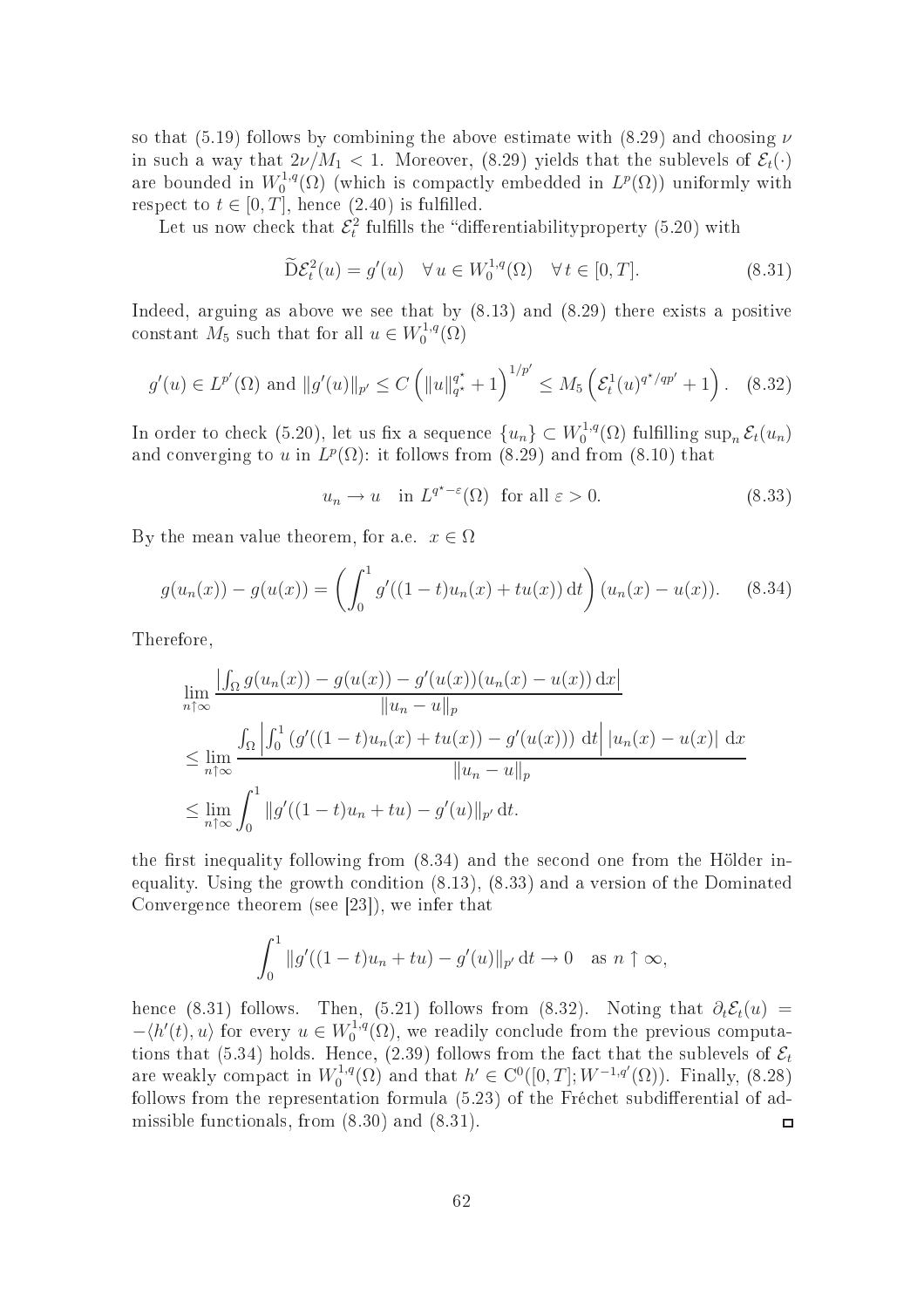Proof of Theorem 8.5. It follows from Lemma 8.9 and Lemma 8.10 that for any  $u_0 \in W_0^{1,q}$  $\chi_0^{1,q}(\Omega)$  every solution  $u \in \mathrm{AC}(0,T; L^p(\Omega))$  of the Cauchy problem (8.2) associated with the functionals  $(8.19)$  and  $(8.22)$  is indeed a solution to Problem 8.4. Since conditions  $(N)$ – $(\Psi)$  of Section 8.1 are fulfilled, Theorem 8.3 thus yields the existence of a solution  $u$  to the latter initial-boundary value problem. As a consequence of the energy identity  $(8.5)$ , of  $(8.19)$ ,  $(8.23)$ ,  $(6.23)$ , and  $(8.28)$ , u fulfils the energy inequality

$$
\frac{1}{p'} \int_{s}^{t} \int_{\Omega} \mathcal{R}_{*}(u(x,r), \operatorname{div}(\beta(\nabla u(x,r))) - W'(u(x,r)) + h(x,r)) \, dx \, dr \n+ \frac{1}{p} \int_{s}^{t} \int_{\Omega} \mathcal{R}(u(x,r), u_{t}(x,r)) \, dx \, dr + \mathcal{E}_{t}(u(t)) \n= \mathcal{E}_{s}(u(s)) + \int_{s}^{t} \langle h'(r), u(r) \rangle \, dr \quad \forall \, 0 \le s \le t \le T.
$$
\n(8.35)

In particular, thanks to (8.11) we conclude that  $u \in W^{1,p}(0,T;L^p(\Omega))$ , while estimates (8.29), (8.32) and  $\sup_{t\in[0,T]}\mathcal{E}_t(u(t)) < +\infty$  yield (8.15). Finally, recalling (8.25) we also deduce an estimate for  $-\text{div}(\beta(\nabla u)) + W'_c(u) - h$  in  $L^{p'}(0,T; L^{p'}(\Omega))$ , and (8.16) ensues.  $\Box$ 

Acknowledgments. The research was partially supported by the European Union under HPRN-CT-2002-00284 Smart Systems: New Materials, Adaptive Systems and their Nonlinearities, by the Deutsche Forschungsgemeinschaft via SFB 404 Multifield Problems in Solid and Fluid Mechanics (subproject C7), and by grants of the M.I.U.R. (PRIN2004 Modellizzazione Matematica ed Analisi dei Problemi a Frontiera Libera). The authors are grateful for stimulating discussion with Messoud Efendiev; R. R. and G. S. acknowledge the kind hospitality of the *Institut für Anal*ysis, Dynamik und Modellierung, Universität Stuttgart, where this research was initiated.

## Referen
es

- [1] R. A. Adams, *Sobolev spaces*. Pure and Applied Mathematics, Academic Press. New York-London, 1975.
- [2] A. Ambrosetti and G. Prodi, A primer of nonlinear analysis. Cambridge Studies in Advan
ed Mathemati
s, Cambridge University Press, Cambridge, 1993.
- [3] L. Ambrosio, *Metric space valued functions of bounded variation*, Ann. Sc. Norm. Sup. Pisa, 17 (1990), 439–478.
- [4] L. Ambrosio, *Minimizing movements*, Rend. Accad. Naz. Sci. XL Mem. Mat. Appl. (5) **19** (1995), 191-246.
- [5] L. Ambrosio, N Gigli, and G. Savaré, *Gradient flows in metric spaces and in* the Wasserstein spaces of probability measures. Lecture notes, ETH, Birkhäuser 2005.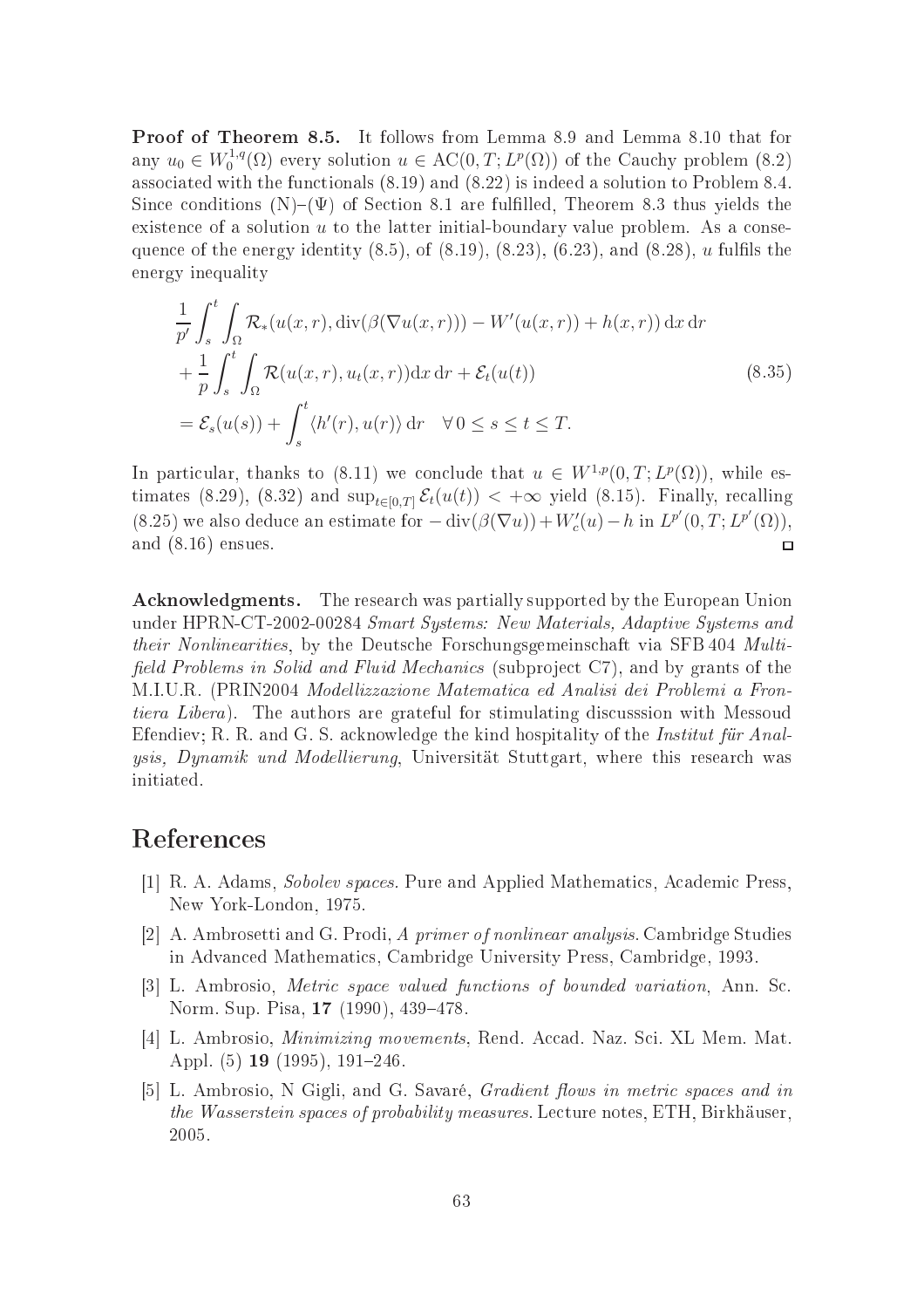- [6] T. Arai, On the existence of the solution for  $\partial \phi(u'(t)) + \partial \psi(u(t)) \ni f(t)$ , J. Fac. Sci. Univ. Tokyo Sect. IA Math. 26 (1979), 75–96.
- [7] M. Aso, M. Frémond, and N. Kenmochi, *Quasi-variational evolution problems* for irreversible phase change, Nonlinear partial differential equations and their applications, GAKUTO Internat. Ser. Math. Appl., Gakkotosho, Tokyo, 2004, 517-535.
- [8] M. Aso, M. Frémond, and N. Kenmochi, *Phase change problems with* temperature-dependent constraints for the volume fraction velocities, Nonlinear Anal. 60  $(2005)$ , 1003-1023.
- [9] H. Attouch, Variational convergence for functions and operators, Applicable Mathemati
s Series, Pitman (Advan
ed Publishing Program) Boston MA, 1984.
- $[10]$  E. J. Balder, A general approach to lower semicontinuity and lower closure in optimal control theory, SIAM J. Control Optim.  $22$  (1984), 570–598.
- $[11]$  E. J. Balder, An Extension of Prokhorov's Theorem for Transition Probabilities with Applications to Infinite-Dimensional Lower-Closure Problems, Rend. Circ. Mat. Palermo Serie II 34 (1985), 427-447.
- [12] J.M. Ball, A version of the fundamental theorem for Young measures, PDEs and ontinuum models of phase transitions (Ni
e 1988), Le
ture Notes in Phys., vol. 344, Springer, Berlin, 1989, 207-215.
- [13] V. Barbu, *Existence theorems for a class of two point boundary problems*, J. Differential Equations  $17$  (1975), 236–257.
- [14] C. Castaing and M. Valadier, *Convex analysis and measurable multifunctions*. Springer, Berlin-New York, 1977.
- [15] P. Colli and A. Visintin, On a class of doubly nonlinear evolution equations, Comm. Partial Differential Equations  $15$  (1990), 737-756.
- $[16]$  P. Colli, On some doubly nonlinear evolution equations in Banach spaces, Japan J. Industr. Appl. Math. 9 (1992), 181–203.
- [17] E. De Giorgi, New problems on minimizing movements, Boundary Value Problems for PDE and Applications (Claudio Baiocchi and Jacques Louis Lions, eds.), Masson, 1993, 81-98.
- [18] E. De Giorgi, A. Marino, and M. Tosques, *Problems of evolution in metric* spaces and maximal decreasing curve, Atti Accad. Naz. Lincei Rend. Cl. Sci. Fis. Mat. Natur. (8) 68 (1980), 180-187.
- [19] G. Dal Maso, A. DeSimone, and M. G. Mora, *Quasistatic evolution problems* for linearly elastic-perfectly plastic materials, Arch. Ration. Mech. Anal. 180  $(2006), 237-291.$
- [20] G. Dal Maso, A. DeSimone, M. G. Mora, and M. Morini, A vanishing viscosity approach to quasistatic evolution in plasticity with softening, to appear on Arch. Ration. Me
h. Anal.
- [21] G. Dal Maso, G. Francfort, and R. Toader, Quasistatic growth in nonlinear *elasticity*, Arch. Ration. Mech. Anal. **176** (2005),  $165-225$ .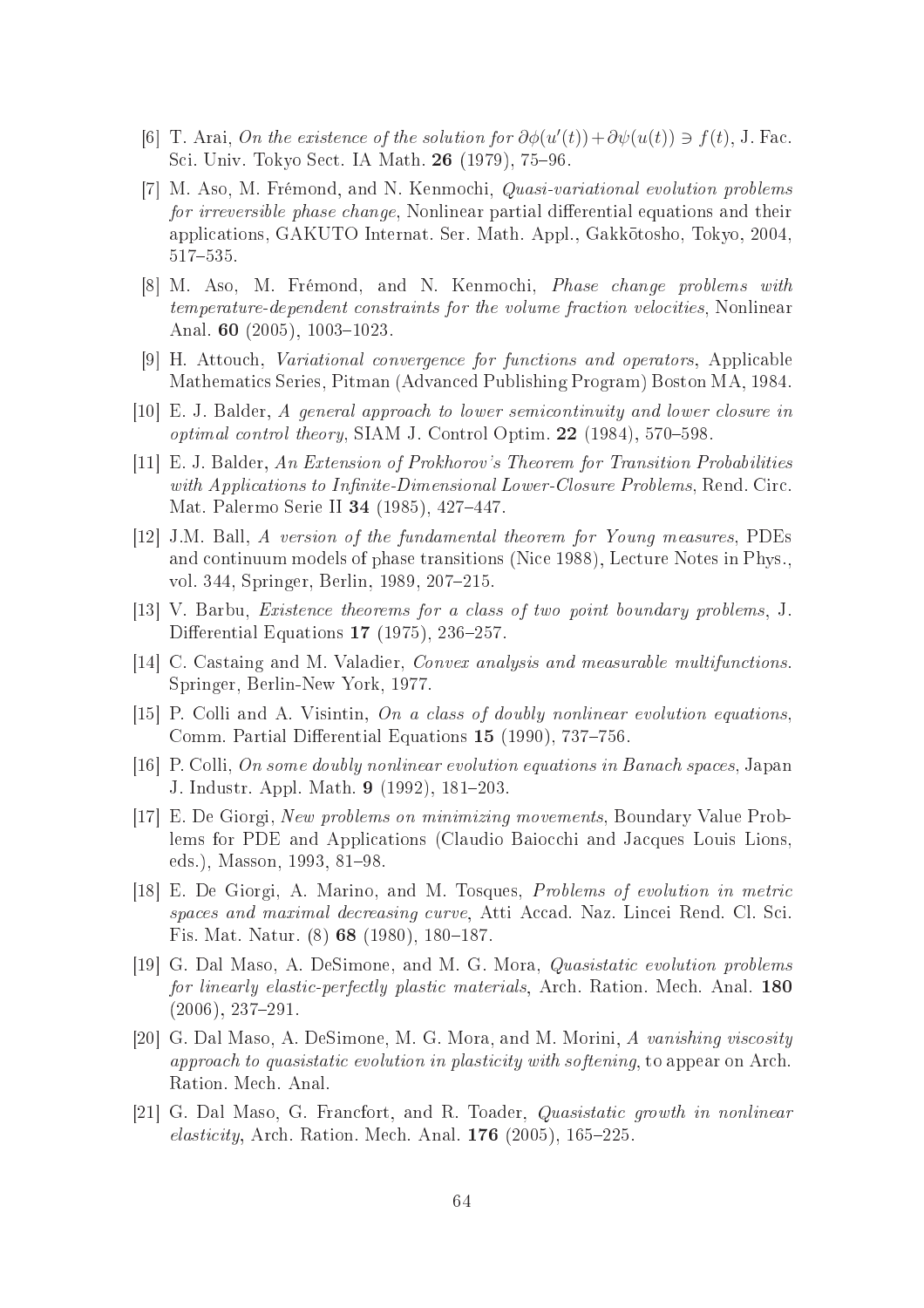- [22] M. Efendiev and A. Mielke, On the rate-independent limit of systems with dry friction and small viscosity, J. Convex Anal.  $13$  (2006), 151–167.
- [23] L. C. Evans and R. Gariepy, *Measure theory and fine properties of functions*, Studies in Advan
ed Mathemati
s, CRC Press, Bo
a Raton FL, 1992.
- [24] G. Francfort and A. Mielke, *Existence results for a class of rate-independent* material models with nonconvex elastic energies, J. Reine Angew. Math. 595  $(2006), 55 - 91.$
- [25] P. Germain, *Cours de mécanique des milieux continus. Tome I: Théorie* générale. Masson et Cie Éditeurs, Paris, 1973.
- [26] M. Giaquinta, *Multiple integrals in the calculus of variations*. Annals of Mathemati
s Studies, Prin
eton University Press, Prin
eton, NJ, 1983.
- [27] A. Marino, C. Saccon, and M. Tosques, *Curves of maximal slope and parabolic* variational inequalities on nonconvex constraints, Ann. Scuola Norm. Sup. Pisa Cl. Sci.  $(4)$  **16** (1989), 281–330.
- [28] A. Mainik and A. Mielke, *Existence results for energetic models for rate*independent systems, Calc. Var. PDEs  $22$  (2005), 73–99.
- [29] A. Mielke, Finite elastoplasticity Lie groups and geodesics on  $SL(d)$ , Geometry, mechanics, and dynamics, 61–90, Springer, New York, 2002.
- [30] A. Mielke, *Energetic formulation of multiplicative elasto-plasticity using dissi*pation distances, Cont. Mech. Thermodynamics 15 (2003), 351–382.
- [31] A. Mielke, Evolution of rate-independent inelasticity with microstructure using relaxation and Young measures, IUTAM Symposium on Computational Mechanics of Solid Materials at Large Strains (Stuttgart, 2001), 33–44, Solid Mech. Appl., 108, Kluwer Acad. Publ., Dordrecht, 2003.
- [32] A. Mielke, *Existence of minimizers in incremental elasto-plasticity with finite* strains. SIAM J. Math. Anal. 36  $(2004)$ , 384-404 (electronic).
- [33] A. Mielke, *Evolution of rate-independent systems*, Evolutionary equations. Vol. II, 461–559, Handb. Differ. Equ., Elsevier/North-Holland, Amsterdam, 2005.
- [34] A. Mielke and M. Ortiz, A class of minimum principles for characterizing the traje
tories and the relaxation of dissipative systems, to appear on ESAIM Control Optim. Cal
. Var.
- [35] A. Mielke and R. Rossi, *Existence and uniqueness results for a class of rate*independent hysteresis problems, Math. Models Methods Appl. Sci. 17 (2007),  $81 - 123.$
- [36] A. Mielke, R. Rossi, and G. Savaré, A metric approach to a class of rateindependent problems, in preparation.
- [37] A. Mielke and T. Roubiček, A rate-independent model for inelastic behavior of shape-memory alloys. Multiscale Model. Simul. 1 (2003), 571-597 (electronic).
- [38] A. Mielke and T. Roubiček, *Rate-independent damage processes in nonlinear*  $elasticity$ . Math. Models Methods Appl. Sci. 16 (2006), 177–209.